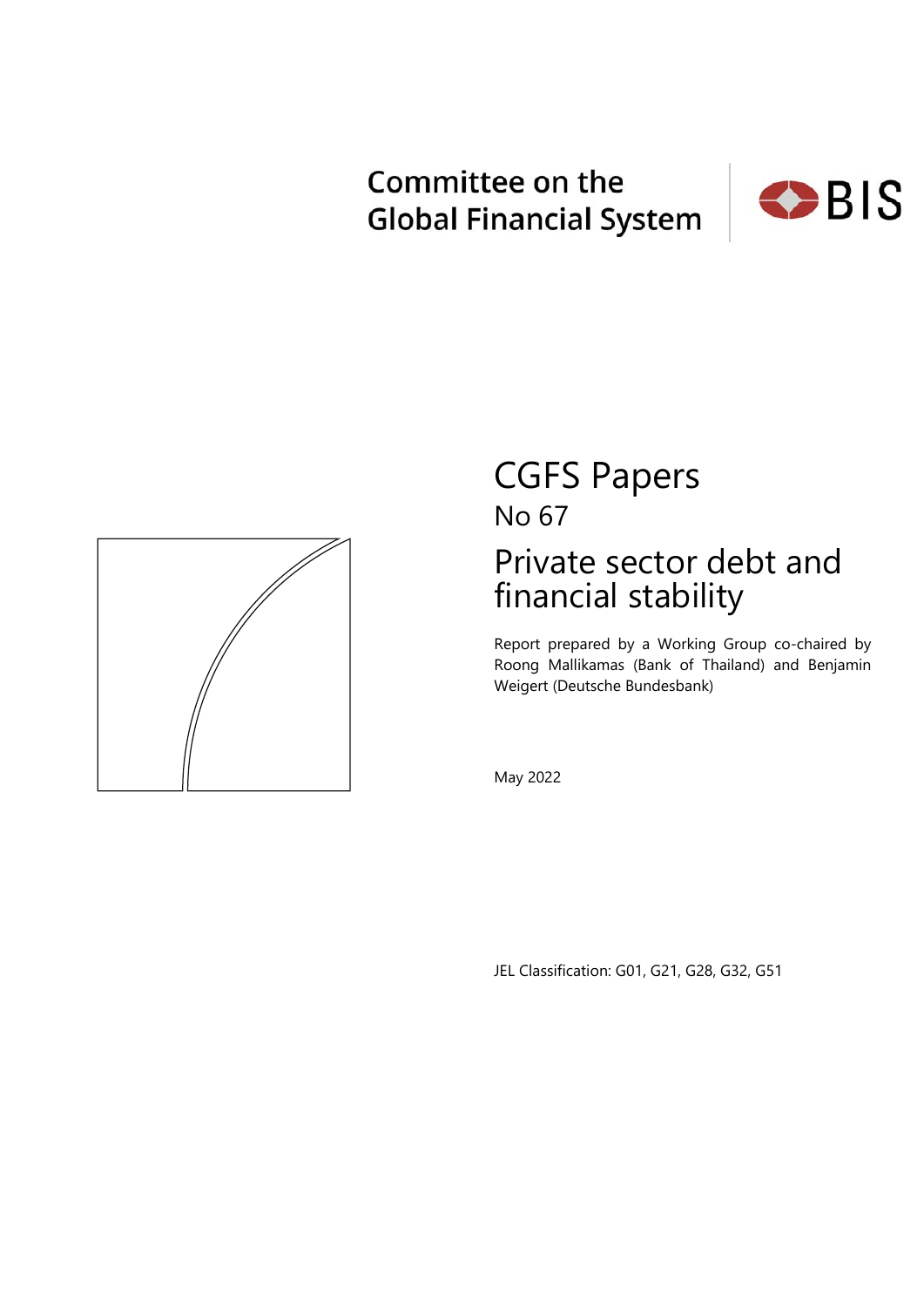This publication is available on the BIS website (www.bis.org).

*© Bank for International Settlements 2022. All rights reserved. Brief excerpts may be reproduced or translated provided the source is stated.* 

ISBN 978-92-9259-560-9 (online)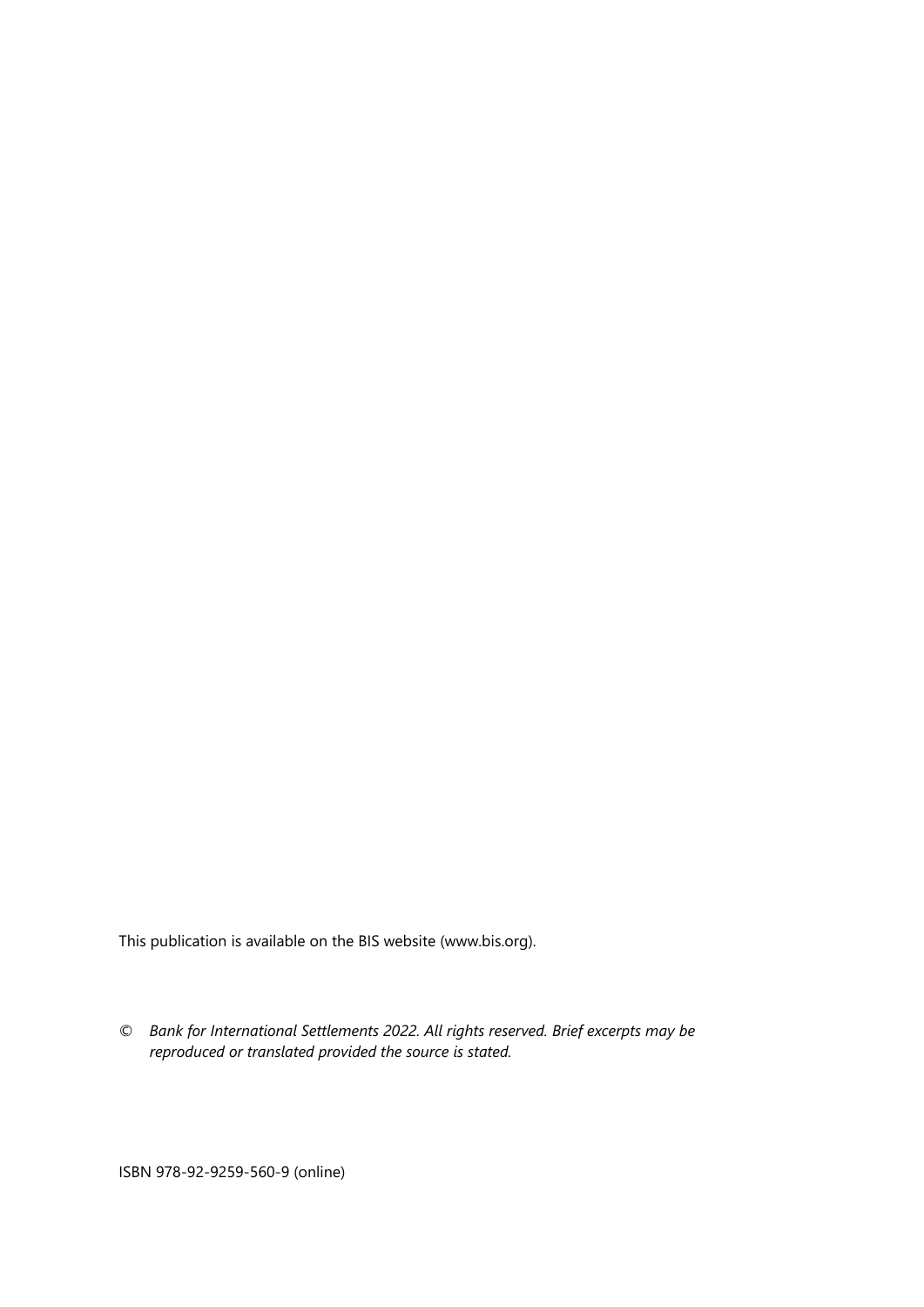## Contents

| 1. |           |                                                                                  |  |
|----|-----------|----------------------------------------------------------------------------------|--|
| 2. |           |                                                                                  |  |
|    | 2.1       |                                                                                  |  |
|    | 2.2       |                                                                                  |  |
|    | 2.3       |                                                                                  |  |
|    | 2.4       |                                                                                  |  |
| 3. |           |                                                                                  |  |
|    | 3.1       |                                                                                  |  |
|    | 3.2       |                                                                                  |  |
|    | 3.3       |                                                                                  |  |
|    | 3.4       |                                                                                  |  |
| 4. |           |                                                                                  |  |
|    | 4.1       |                                                                                  |  |
|    | 4.2       |                                                                                  |  |
|    | 4.3       |                                                                                  |  |
|    | 4.4       |                                                                                  |  |
|    | 4.5       |                                                                                  |  |
| 5. |           | Policies to mitigate debt vulnerabilities in the wake of the Covid-19 pandemic39 |  |
|    | 5.1       |                                                                                  |  |
|    | 5.2       |                                                                                  |  |
|    | 5.3       |                                                                                  |  |
|    |           |                                                                                  |  |
|    | А.        |                                                                                  |  |
|    | <b>B.</b> |                                                                                  |  |
|    | C.        |                                                                                  |  |
|    | D.        |                                                                                  |  |
|    | Ε.        |                                                                                  |  |
|    | F.        |                                                                                  |  |
|    | G.        |                                                                                  |  |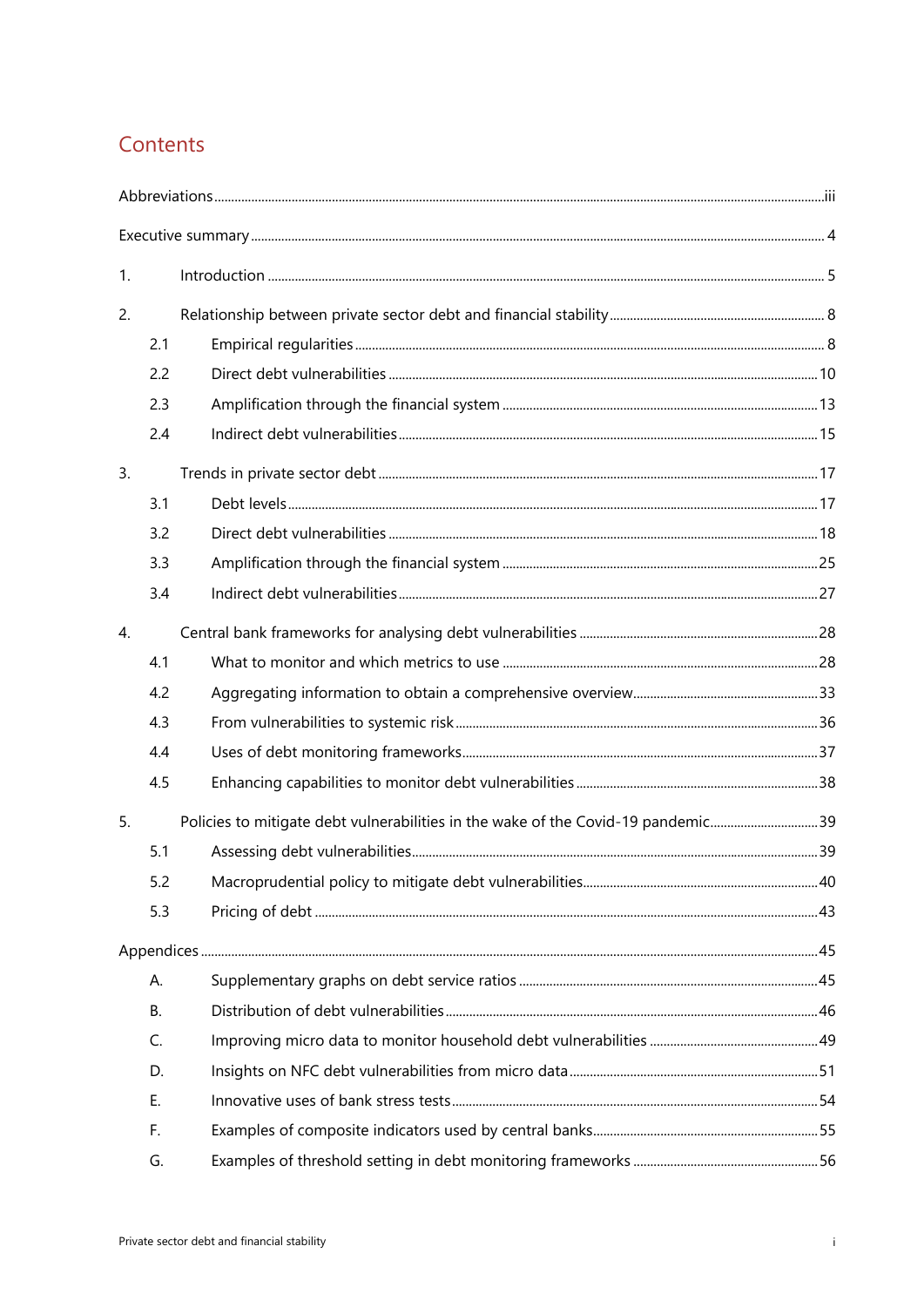| H. |  |
|----|--|
|    |  |
|    |  |
|    |  |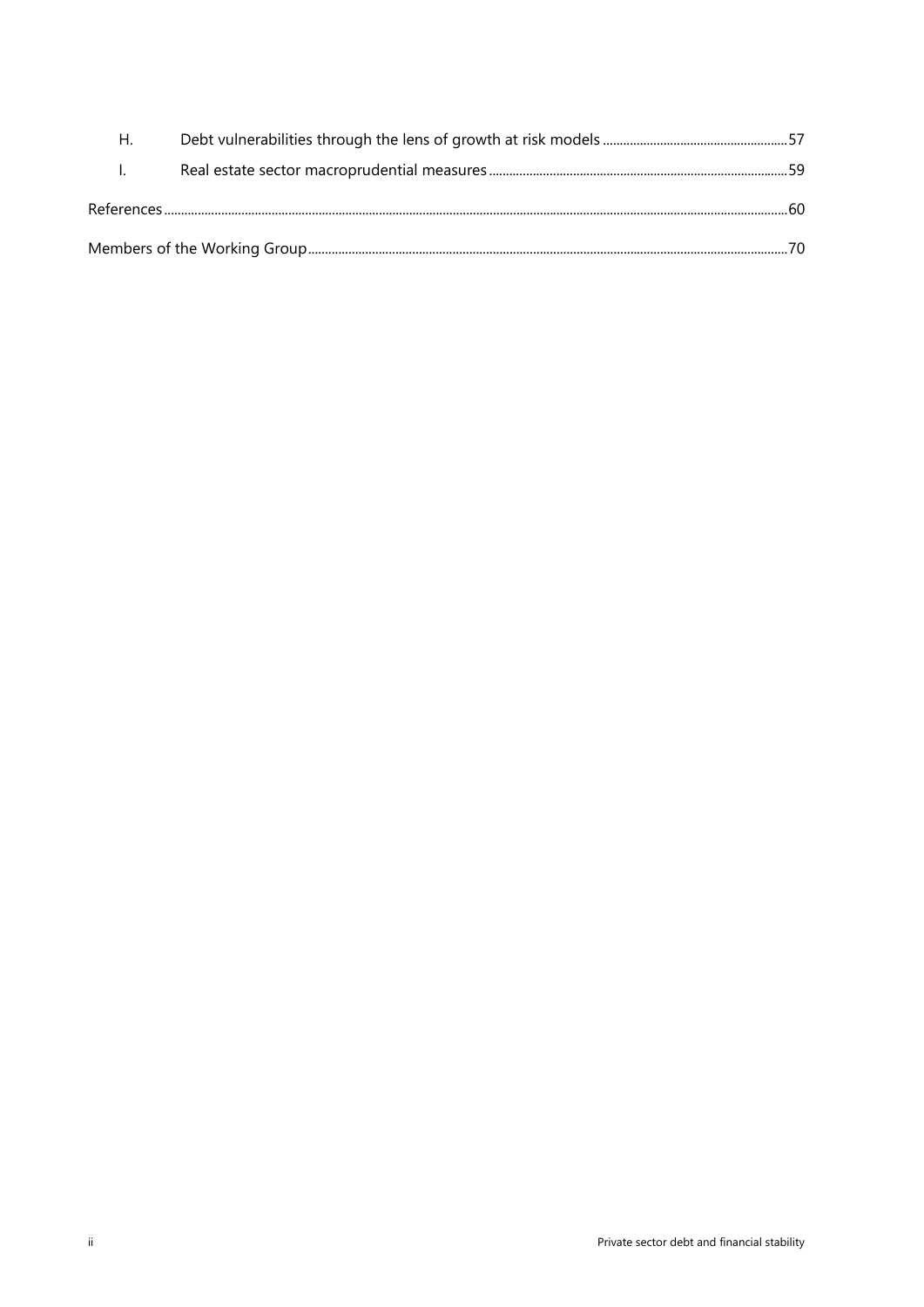### <span id="page-4-0"></span>Abbreviations

| Country codes                     |                |                        |                      |  |
|-----------------------------------|----------------|------------------------|----------------------|--|
| AR                                | Argentina      | IS                     | Iceland              |  |
| AT                                | Austria        | $\mathsf{I}\mathsf{T}$ | Italy                |  |
| AU                                | Australia      | JP                     | Japan                |  |
| <b>BE</b>                         | Belgium        | <b>KR</b>              | Korea                |  |
| <b>BR</b>                         | <b>Brazil</b>  | <b>LT</b>              | Lithuania            |  |
| CA                                | Canada         | LU                     | Luxembourg           |  |
| <b>CH</b>                         | Switzerland    | LV                     | Latvia               |  |
| CL                                | Chile          | <b>MX</b>              | Mexico               |  |
| <b>CN</b>                         | China          | MY                     | Malaysia             |  |
| CO                                | Colombia       | <b>NL</b>              | Netherlands          |  |
| CZ                                | Czech Republic | <b>NO</b>              | Norway               |  |
| DE                                | Germany        | PE                     | Peru                 |  |
| DK                                | Denmark        | PH                     | Philippines          |  |
| EA                                | euro area      | PL                     | Poland               |  |
| EE                                | Estonia        | PT                     | Portugal             |  |
| ES                                | Spain          | <b>RU</b>              | Russia               |  |
| FI.                               | Finland        | <b>SA</b>              | Saudi Arabia         |  |
| <b>FR</b>                         | France         | <b>SE</b>              | Sweden               |  |
| GB                                | United Kingdom | SG                     | Singapore            |  |
| GR                                | Greece         | SK                     | Slovakia             |  |
| <b>HK</b>                         | Hong Kong SAR  | <b>TH</b>              | Thailand             |  |
| HU                                | Hungary        | <b>TR</b>              | Turkey               |  |
| ID                                | Indonesia      | US                     | <b>United States</b> |  |
| IE                                | Ireland        | VN                     | Vietnam              |  |
| $\ensuremath{\mathsf{IL}}\xspace$ | Israel         | ΖA                     | South Africa         |  |
| IN                                | India          |                        |                      |  |

Advanced economies (AEs): Australia, Canada, Denmark, the euro area, Japan, New Zealand, Norway, Sweden, Switzerland, the United Kingdom and the United States.

Emerging market economies (EMEs): Argentina, Brazil, Chile, China, Colombia, the Czech Republic, Hong Kong SAR, Hungary, India, Indonesia, Israel, Korea, Malaysia, Mexico, Peru, the Philippines, Poland, Russia, Saudi Arabia, Singapore, South Africa, Thailand, Turkey and Vietnam.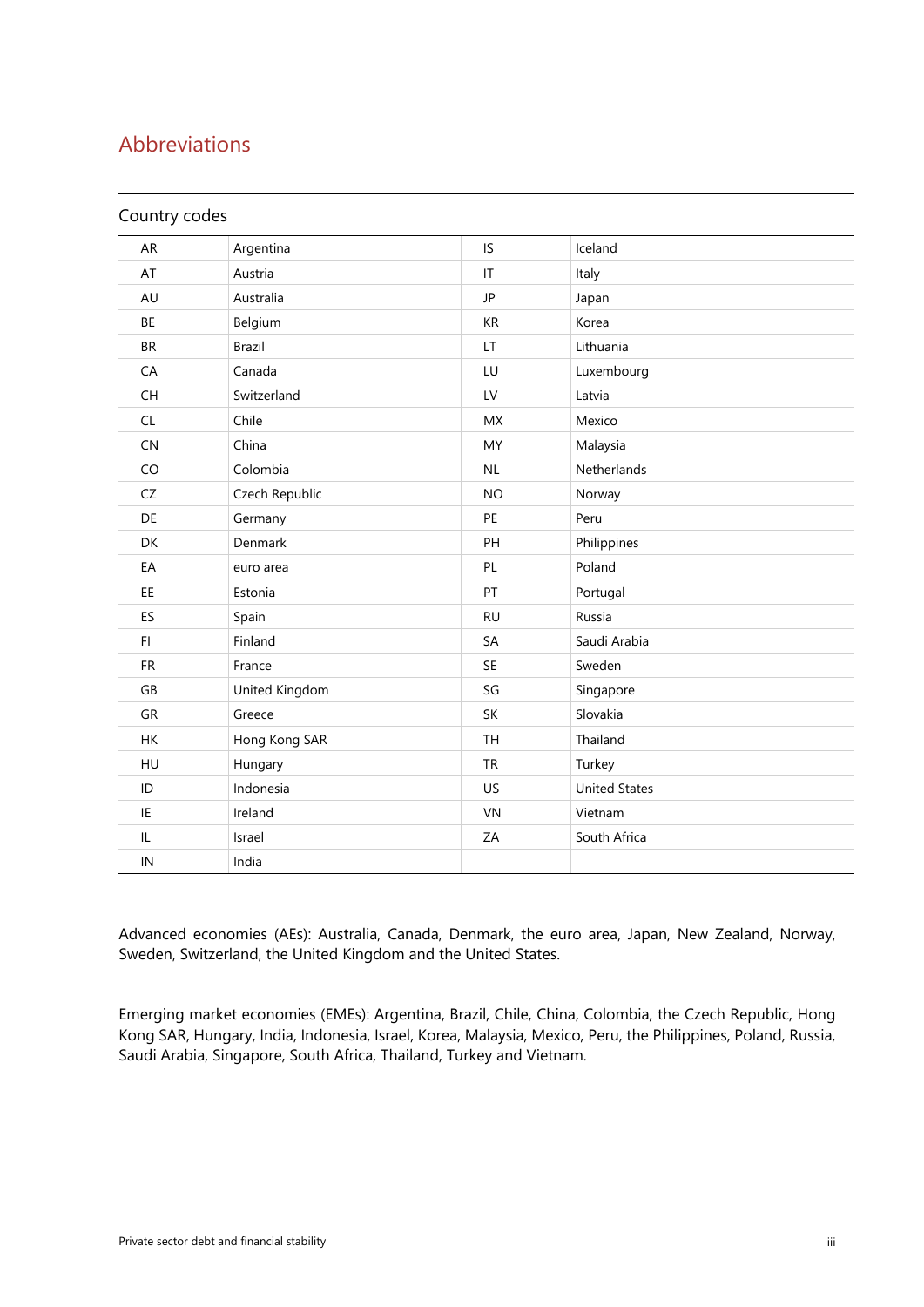### <span id="page-5-0"></span>Executive summary

Debt financing fosters economic growth but can also pose risks to financial stability and macroeconomic performance. The Covid-19 pandemic put the spotlight firmly on the role of household and non-financial corporate (NFC) debt in supporting economic activity as well as the risks associated with high or increasing debt levels. This report identifies vulnerabilities arising from private sector debt and takes stock of central bank frameworks for monitoring these vulnerabilities. It also discusses ways that policymakers can mitigate private sector debt vulnerabilities in the uncertain macroeconomic environment that followed the Covid-19 pandemic and start of the war in Ukraine.

High household and NFC debt can affect financial stability as well as macroeconomic performance. Debt directly affects financial stability by making borrowers more vulnerable to shocks. When debt is high, shocks might increase repayment difficulties, and the impact on financial stability can be amplified by falling asset prices and losses at financial intermediaries. High or rapidly rising levels of debt among riskier borrowers – especially in the household, property and non-tradeable sectors – are associated with a higher likelihood of financial stress and economic downturns. The resilience of the financial system plays a key role in mitigating shocks and limiting adverse spillovers to the real economy. High private sector debt might also indirectly affect financial stability by hampering resource allocation, weakening aggregate demand or reducing the effectiveness of countercyclical policies.

The combined gross debt of the household and NFC sectors rose significantly during the Covid-19 crisis. While this borrowing helped moderate the economic downturn in 2020, it pushed non-financial private sector debt to an historical high relative to global GDP. Yet debt vulnerabilities were not uniform across countries or sectors. Debt vulnerabilities were mitigated by prudential reforms following the Great Financial Crisis (GFC) of 2007–09 as well as households' and businesses' accumulation of buffers during the pandemic, at least in aggregate. Aggregate trends and the tails of the distribution suggest that in the immediate wake of the pandemic vulnerabilities in the NFC sector were more elevated than those of households. However, booming residential real estate markets present an emerging risk.

Central bank frameworks for monitoring debt vulnerabilities were enhanced in the years prior to the Covid-19 crisis and helped inform the multi-pronged policy response to the crisis. Central banks refer to many of the same indicators and aggregation methods but their frameworks also incorporate differences tied to their mandates, the structure of their financial systems, historical sources of vulnerability and data availability. Central banks have increasingly used sectoral and entity-level data to look beneath aggregate figures, which might conceal vulnerabilities; the tail of the distribution often provides a better signal of debt vulnerabilities than the middle. In particular, greater use of granular household debt data has been a major development since the GFC. However, gathering such data is challenging, not least in terms of cost and privacy.

To manage potential macro-financial risks arising from private sector debt, policymakers face three interrelated challenges. The first is assessing the materiality of private sector debt vulnerabilities. This assessment is complicated by significant uncertainties in the macroeconomic environment including the rise of inflation to multi-decade highs. The second challenge is deciding the appropriate policy mix to mitigate private sector debt vulnerabilities. Where vulnerabilities are building, targeted borrower-based macroprudential measures, such as debt service-to-income limits, can help to stem the build up. Where vulnerabilities are already high, or might be exposed by the macroeconomic environment, it is especially important to ensure that loss absorbing capital remains sufficient to maintain the resilience of the financial system. The third and final challenge for policymakers is to guard against misperceptions about the prospects for exceptional support that might cause lenders to underprice risks in the future, such as occurred before the GFC when implicit guarantees led to the too-big-to-fail problem and excessive risktaking by banks.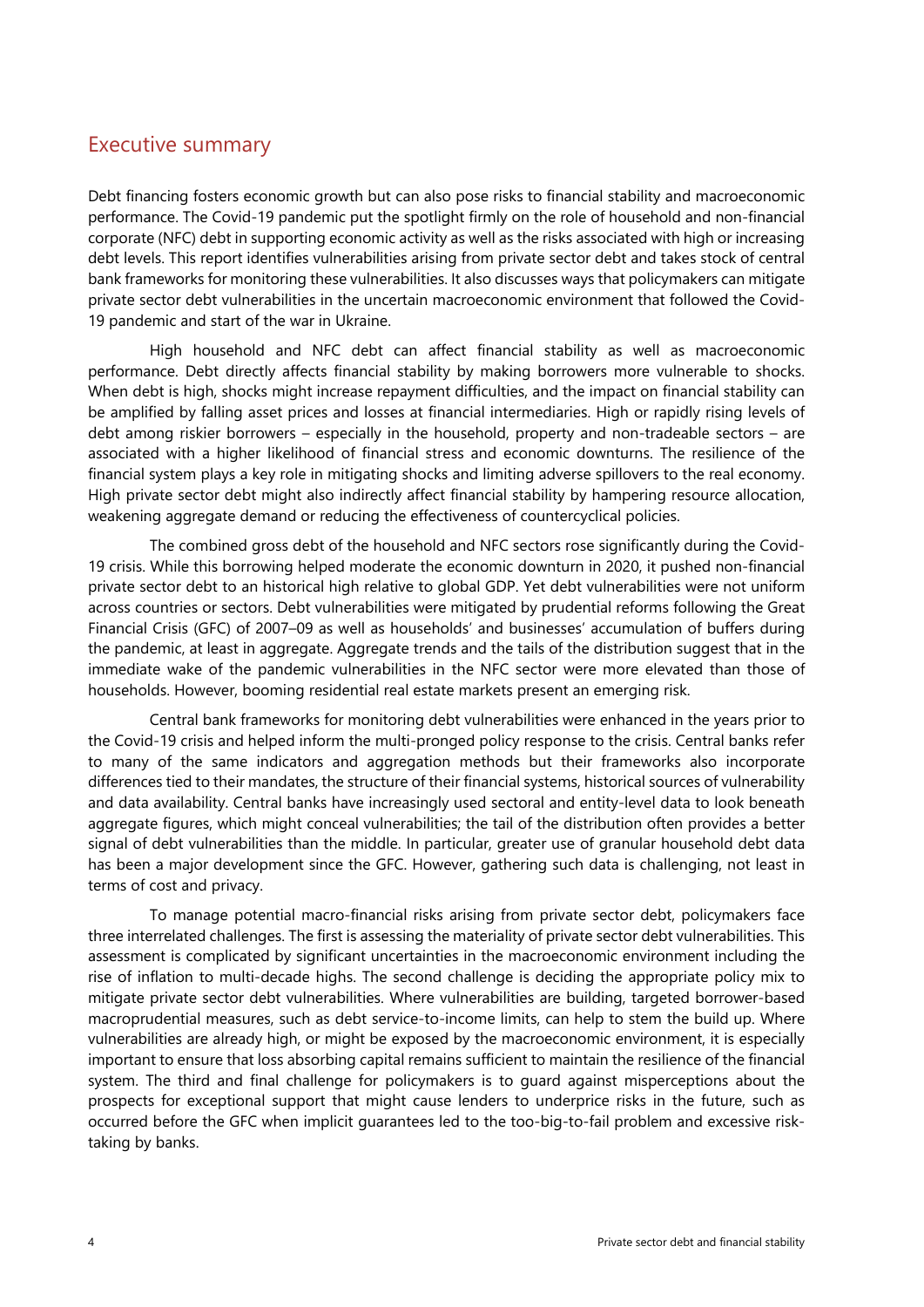### <span id="page-6-0"></span>1. Introduction

Debt financing has a fundamental influence on welfare and economic growth, and managing the associated risks is a key determinant of financial stability. In extreme circumstances, debt vulnerabilities can affect financial stability by precipitating significant disruptions and impairment to the functioning of the financial system. But even outside such extreme events, higher debt might affect macro stability by amplifying business cycle fluctuations. Prior to the outbreak of the Covid-19 pandemic, debt levels of households and non-financial corporates (NFCs) were already at record highs relative to world GDP. The response to the pandemic's economic and financial fallout pushed them higher still. This put monitoring and mitigating debt vulnerabilities firmly under the spotlight at central banks.



1 Aggregate across 11 advanced economies and 21 emerging market economies. Annual GDP calculated as moving sum of the last four quarterly GDP figures. 2 From Q1 2020 onwards, end-of-year 2019 GDP adjusted for inflation. 3 AEs = AU, CA, CH, EA, GB, JP, NO SE and US; EMEs = AR, BR, CL, CN, CO, CZ, HK, HU, ID, IN, KR, MX, MY, PL, RU, SA, SG, TH, TR and ZA.

Sources: Bloomberg; national data; BIS credit statistics; CGFS Working Group calculations.

Private non-financial sector debt increased to an all-time high of around 170% of world GDP in 2020 (Graph 1, left-hand panel, red line). With the exception of a few years after the Great Financial Crisis (GFC) of 2007–09, debt increased steadily from about 130% of world GDP in 2000 to nearly 160% in 2015, where it stabilised until the Covid-19 pandemic. Private sector debt then jumped sharply in 2020 and remained near its peak in 2021. Both NFC and household debt tended to increase the most in economies where it was already high, as shown by the upward sloping lines in the centre and right-hand panels of Graph 1.

Private sector borrowing during the Covid-19 pandemic played an important role in meeting households' and businesses' liquidity needs and supporting economic activity. At the same time, it potentially created new vulnerabilities in economies where debt was low prior to the crisis and may have exacerbated existing vulnerabilities where debt was already high.

From a longer-term perspective, cyclical factors were not necessarily the most important driver of higher private sector debt levels; structural factors might account for a significant fraction of the increase even in recent years. Some structural factors are relatively benign, such as financial deepening driven by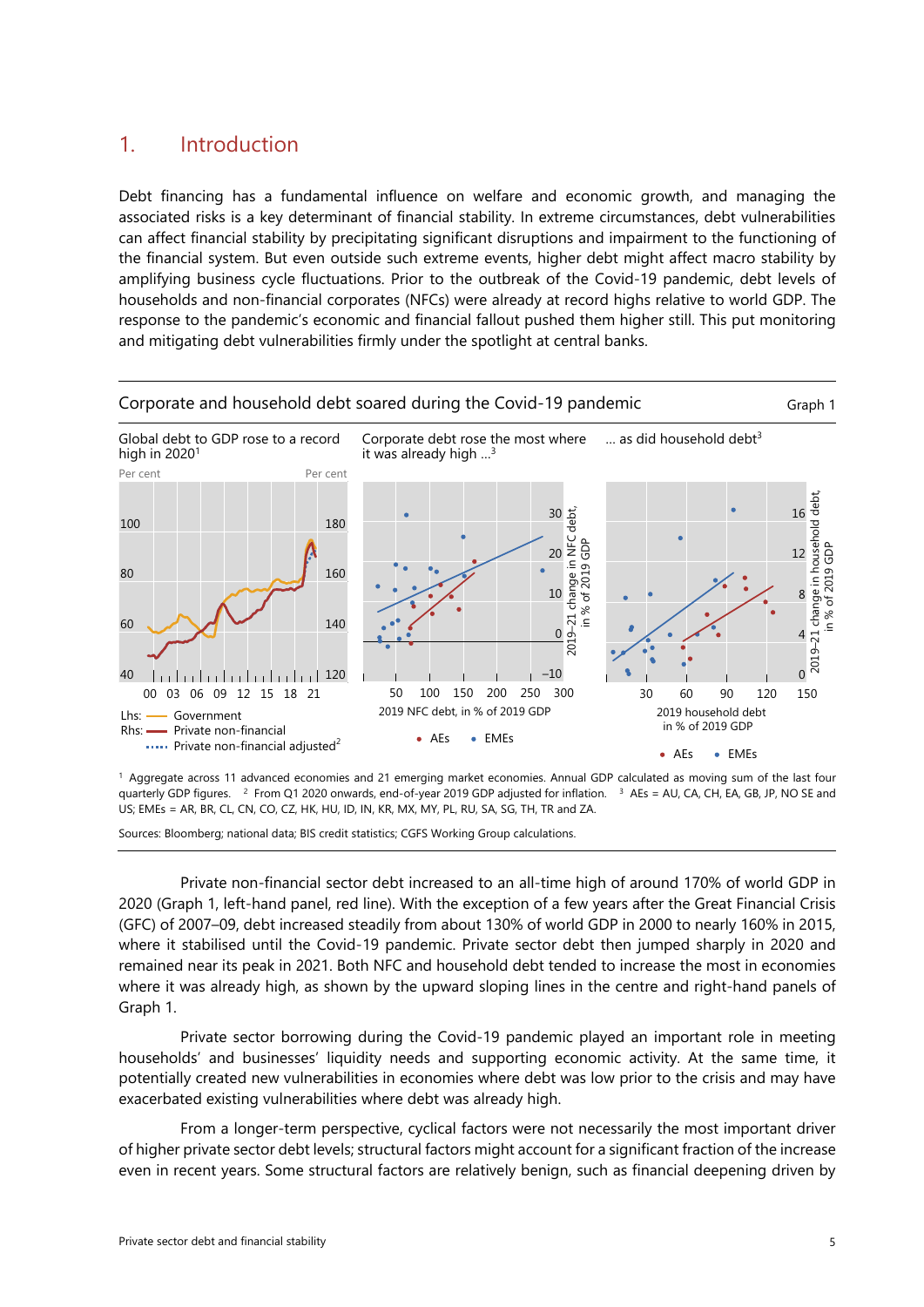better risk sharing arrangements or financing for investments that expand an economy's productive capacity. Other structural factors, however, such as certain drivers of lower equilibrium real interest rates, may instead raise debt vulnerabilities.

Government debt also increased substantially during the Covid-19 pandemic (left-hand panel, yellow line) as a result of large fiscal stimulus packages and weak growth. Government and private sector debt are intertwined; for example, exceptional government support for households and businesses during the pandemic boosted government debt and at the same time reduced private sector demand for credit. However, the channels through which government debt impacts financial stability and macroeconomic outcomes are somewhat different from those for private sector debt.

Financial sector debt constitutes a large share of private sector debt. Indeed, lending by financial intermediaries has gone hand with the rise in private non-financial sector debt. Banks remain the largest financial intermediaries, but credit granted by non-bank financial intermediaries (NBFIs) has been growing fast (Graph 2). Nevertheless, this report focuses on the non-financial component of private sector debt – borrowing by households and NFCs – because financial sector debt gives rise to different vulnerabilities and requires different policy tools. Moreover, unlike the GFC, the Covid-19 crisis did not originate in the financial sector. Indeed, strengthened by prudential reforms since the GFC and bolstered by stimulative fiscal and monetary policies, the banking sector helped to meet liquidity needs and absorb rather than amplify the initial impact of the pandemic on the real economy. The crisis underscored the need to strengthen the resilience of the NBFI sector, which the Financial Stability Board is coordinating efforts to address.



Sources: FSB; IMF; CGFS Working Group calculations.

The rest of the report is structured in four sections. Section 2 reviews the empirical evidence on the relationship between private sector debt and financial stability, and articulates the underlying channels. Section 3 examines trends in aggregate debt since the GFC. Section 4 takes stock of the frameworks that central banks use to analyse private sector debt vulnerabilities. Section 5 sets out policy considerations in light of the debt vulnerabilities that arose from the Covid-19 pandemic and the uncertain macroeconomic environment. Table 1 summarises the report's main findings about the channels, implications for monitoring frameworks and recent trends.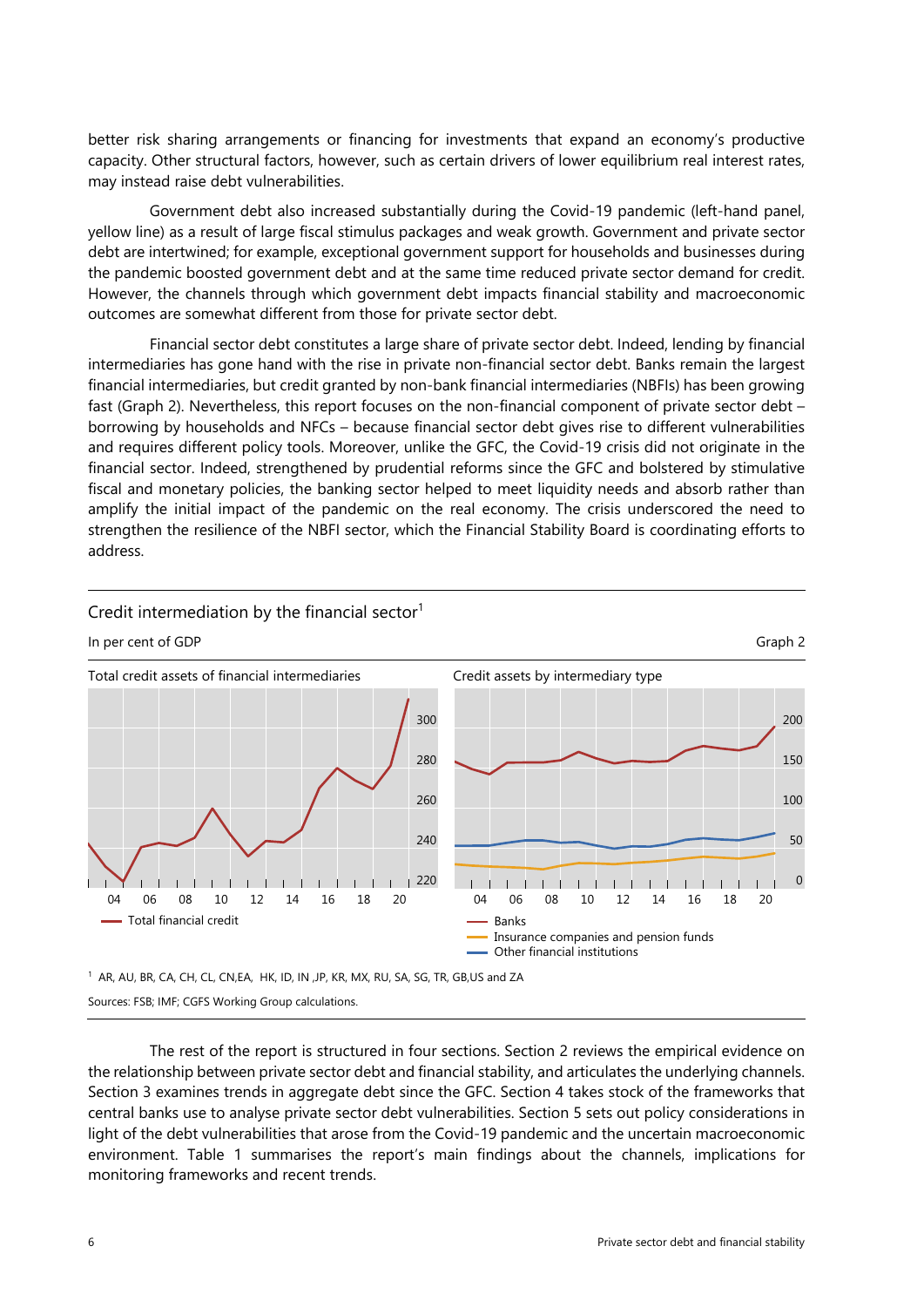### Private sector debt and financial stability: summary of the report's main findings Table 1

| Stylised facts about debt<br>vulnerabilities (Section 2)                                                                                                                                                                                   | Implications for monitoring<br>(Section 4)                                                                                                                                                                                                                                                       | Debt trends in 2020-21<br>(Section 3)                                                                                                                                                                  |
|--------------------------------------------------------------------------------------------------------------------------------------------------------------------------------------------------------------------------------------------|--------------------------------------------------------------------------------------------------------------------------------------------------------------------------------------------------------------------------------------------------------------------------------------------------|--------------------------------------------------------------------------------------------------------------------------------------------------------------------------------------------------------|
| High or rapidly rising debt increases<br>the vulnerability of households and<br>NFCs to adverse shocks and is a clear<br>warning sign of upcoming financial<br>stress.                                                                     | Monitor aggregate private non-<br>financial sector debt levels and credit<br>growth. Assess borrowers' debt<br>repayment capacity in addition to<br>their leverage.                                                                                                                              | Debt of households and NFCs rose to<br>a historical high relative to global<br>GDP. Economies that were more<br>leveraged in 2019 borrowed more<br>during the Covid-19 pandemic.                       |
| Not all credit booms end in financial<br>crises. Those that do tend to be<br>associated with rapid asset price<br>growth, easier lending standards and<br>a fragile financial sector.                                                      | Analyse the allocation of credit and<br>other metrics to distinguish between<br>"good booms" and "bad booms", eg<br>is the debt supporting productivity-<br>enhancing investments?                                                                                                               | Lending standards initially tightened<br>but since Q2 2020 have eased. Asset<br>prices rose rapidly, and lending<br>spreads compressed.                                                                |
| Lending to households is more likely<br>to be associated with financial stress<br>and economic downturns than<br>lending to the NFC sector.                                                                                                | Consider the sectoral allocation of<br>credit. Focus on household debt,<br>especially that related to residential<br>property.                                                                                                                                                                   | For residential property, price-to-rent<br>ratios were high by historical<br>standards in many economies.                                                                                              |
| Lending to riskier borrowers<br>exacerbates vulnerability to shocks.                                                                                                                                                                       | Monitor the allocation of debt across<br>borrowers using granular data. Pay<br>particular attention to borrowing by<br>vulnerable borrowers, allocation of<br>buffers and uses of debt.                                                                                                          | Vulnerability of NFCs in the tails has<br>increased relative to the median firm.<br>Vulnerability of households in the tails<br>was mixed depending on the<br>indicator.                               |
| Short term and foreign currency (FX)<br>denominated debt can increase<br>borrowers' vulnerability to shocks.<br>Floating rate debt may increase<br>borrower vulnerabilities but may<br>lower it in financial intermediaries.               | Monitor trends in debt maturities,<br>rollover needs as well as the currency<br>and interest rate composition of debt.<br>Assess borrowers' ability to absorb<br>shocks.                                                                                                                         | Maturities have lengthened but<br>repayment obligations have also<br>increased due to the large rise in<br>borrowing. FX and cross-border<br>shares of aggregate debt remained<br>stable.              |
| Collateralised debt can increase the<br>procyclicality of lending standards<br>and amplify deleveraging.                                                                                                                                   | Monitor collateralised lending,<br>including valuations and signs of<br>exuberance in residential and<br>commercial property and other asset-<br>backed debt markets.                                                                                                                            | For residential mortgages, share of<br>loan-to-value ratios greater than 80%<br>have trended upward but those<br>greater than 100% were flat. Spreads<br>on mortgages compressed.                      |
| Financial intermediaries can amplify<br>adverse shocks.                                                                                                                                                                                    | Monitor the soundness of financial<br>intermediaries, especially banks but<br>also nonbank financial institutions<br>(NBFIs) where they are systemically<br>important.                                                                                                                           | Post-GFC prudential reforms<br>strengthened bank capitalisation and<br>liquidity. Banks accounted for a<br>declining share of financing to NFCs.<br>Markets and NBFIs accounted for a<br>rising share. |
| High debt levels and the<br>misallocation of credit can reduce the<br>supply potential of an economy. They<br>can also result in persistent weakness<br>in aggregate demand and limit the<br>effectiveness of countercyclical<br>policies. | Consider the allocation of credit<br>across sectors and borrowers and the<br>contribution of debt overhangs to<br>investment. Assess creditors' ability<br>and willingness to recognise non-<br>performing loans. Assess the<br>possibility of debt-driven low interest<br>rate liquidity traps. | Vulnerable businesses accounted for<br>a rising share of NFCs' debt.<br>Bankruptcies were much lower than<br>expected based on their historical<br>relationship with economic activity.                |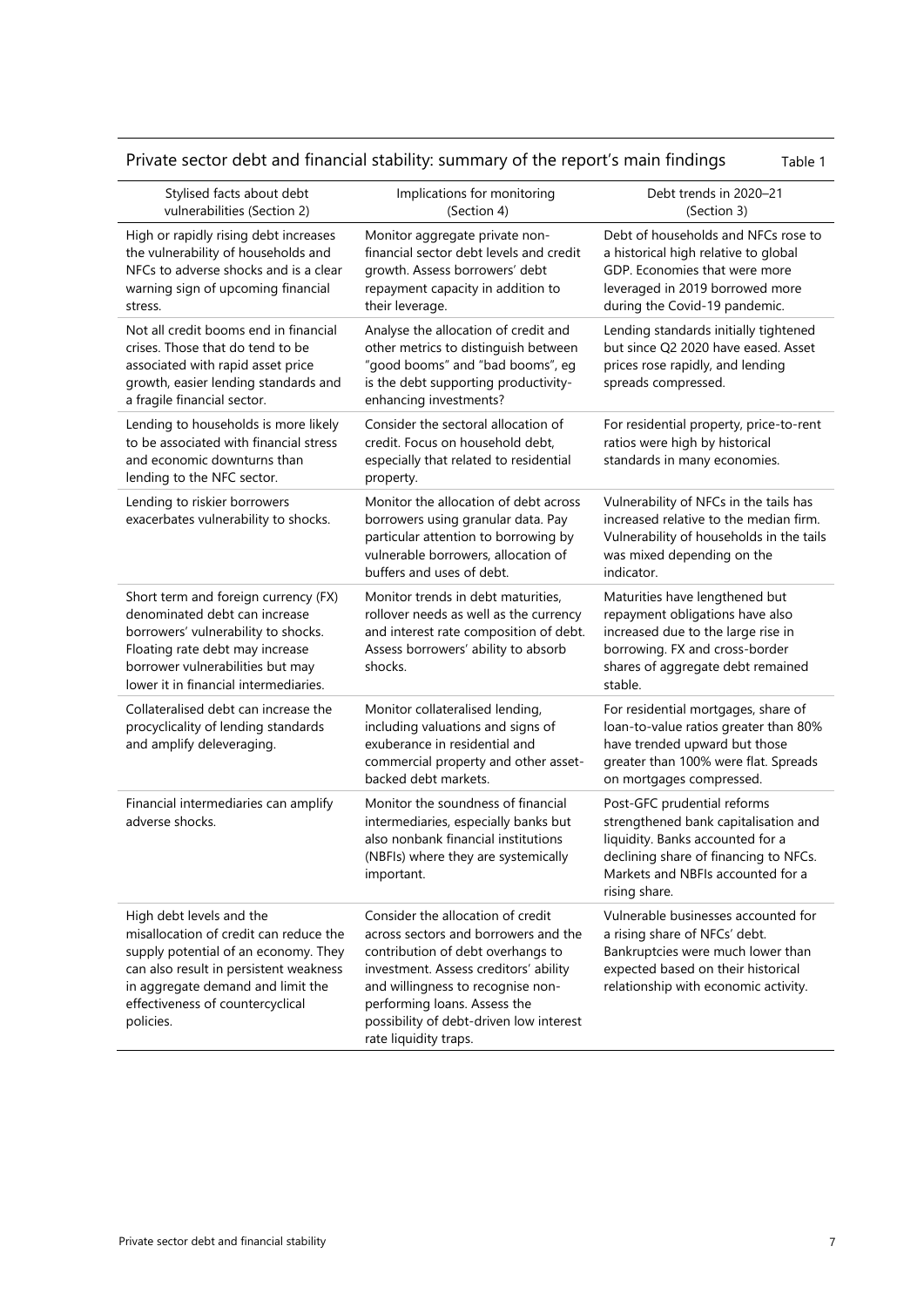## <span id="page-9-0"></span>2. Relationship between private sector debt and financial stability

This section reviews the empirical evidence about the relationship between private non-financial sector debt and financial and macroeconomic stability. It then articulates how private sector debt vulnerabilities affect financial stability. Private sector debt gives rise to direct and indirect vulnerabilities. As shown in Graph 3, direct debt vulnerabilities make households and businesses more vulnerable to shocks which result in repayment difficulties that impact the financial system. The indirect vulnerabilities instead arise because high debt levels may drag down economic growth which may in turn compromise financial stability. This section also discusses factors that can amplify the negative effects of household and NFC debt, thereby further weakening aggregate demand and exacerbating financial instability. To reinforce financial stability, macroprudential policy can mitigate debt vulnerabilities either by targeting riskier borrowing or strengthening the resilience of the financial system.<sup>[1](#page-9-2)</sup>



### 2.1 Empirical regularities

A large literature in economics, dating back at least to the work of Minsky (1977, 1986) and Kindleberger (1978), views rapid credit expansion as a prelude to financial crises. A large and growing body of empirical work finds that high levels and/or rapid increases in aggregate private non-financial sector debt are key predictors of the likelihood, severity and duration of future of financial crises and subsequent economic downturns (Claessens et al (2012), Drehmann et al (2012), Schularick and Taylor (2012)).[2](#page-9-1) A number of

<span id="page-9-2"></span><sup>1</sup> See section 5.

<span id="page-9-1"></span><sup>&</sup>lt;sup>2</sup> See also, among others, Kaminsky and Reinhart (1999), Borio and Lowe (2002), Borio and Drehmann (2009), Gourinchas and Obstfeld (2012), BIS (2014), Dell'Ariccia et al (2016), IMF (2017, 2018), Gilchrist et al (2018), and Gertler and Gilchrist (2018).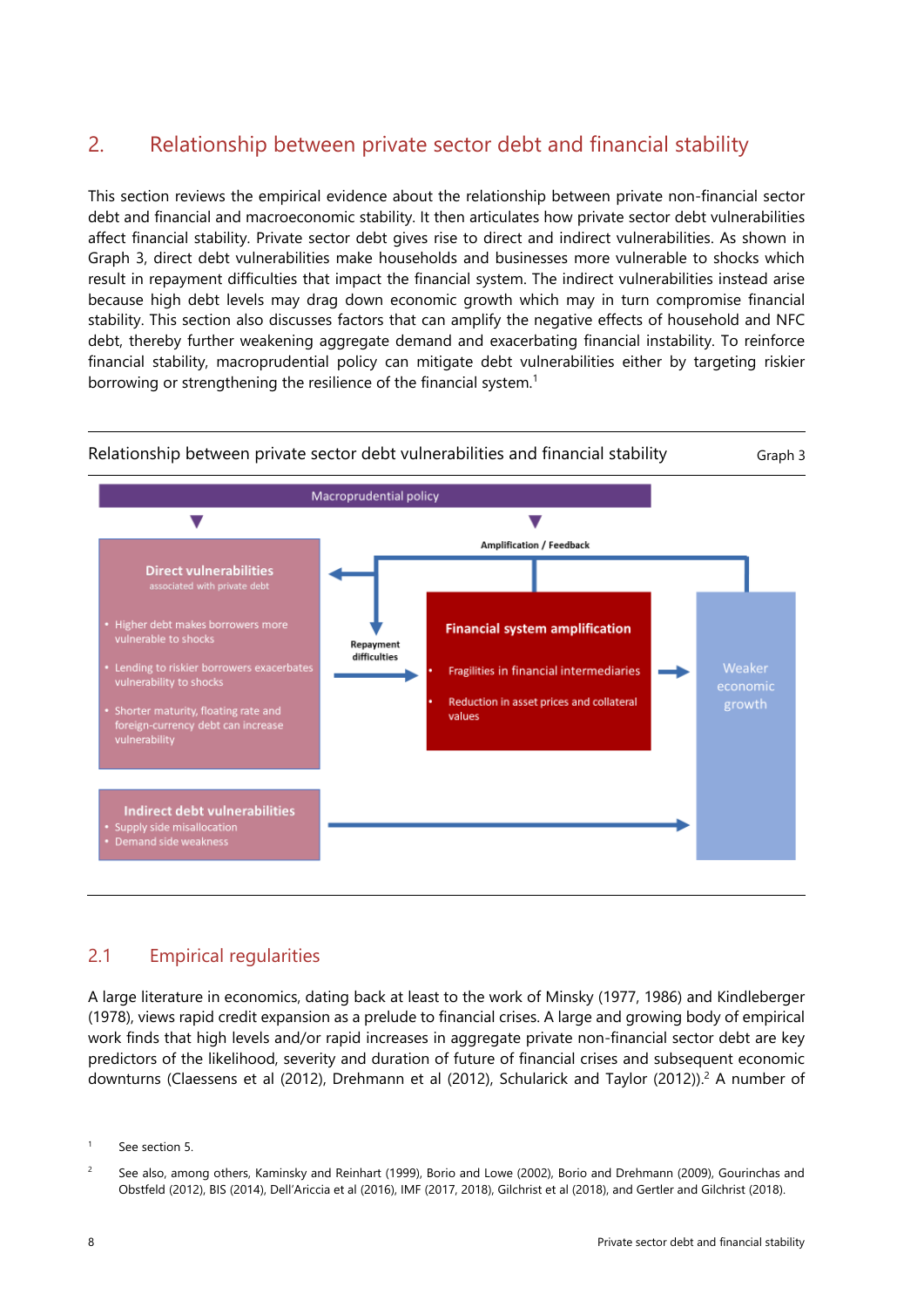studies find that recessions preceded by large credit expansions are on average worse and last longer than recessions with no credit expansions (Jorda et al (2013), Sufi and Taylor (2021)).

A related literature documents how private sector debt influences the cyclicality of the economy. High private sector debt levels are associated with greater macroeconomic cyclicality as households expenditures become more sensitive to shocks when debt is high (Mian et al (2013), Bunn and Rostom (2015), Ji et al (2019), Zhang (2019)). Relatedly, some studies highlight how credit growth has become more cyclical in recent decades (Borio et al (2018)). To illustrate these changes, Graph 4 shows that since the mid-1980s credit relative to GDP and a broader measure of the financial cycle, which incorporates asset prices, have displayed significantly greater amplitudes (red lines). By contrast, in the period 1970–84, private credit to GDP and the financial cycle remained relatively stable. In addition to higher debt levels, better anchored inflation expectations and as a consequence more stable interest rates may also contribute to greater debt cyclicality (Graph 4, third and fourth panels).

#### Private sector debt and the changing nature of the business cycle<sup>1</sup>



Median across 10 advanced economies Graph 4

1 Based on a bandpass filter of the log-levels of real (inflation-adjusted) credit, the credit-to-GDP ratio and real property prices. Source: Borio et al (2018).

While most financial crises are preceded by a ramp-up in credit to the private non-financial sector, not all episodes of rapid credit growth are associated with economic downturns or financial crises.<sup>3</sup> Several empirical studies try to distinguish between "good" and "bad" credit booms (Gorton and Ordoñez (2020), Richter et al (2020)). Most credit booms tend to be triggered by an initial increase in productivity. This higher productivity fades away in bad booms but is sustained in good booms, suggesting that credit allocation plays a key role in determining the ultimate effects of credit booms.<sup>[4](#page-10-0)</sup> In a similar vein, Verner

<span id="page-10-1"></span>3 See, among many others, Mendoza and Terrones (2008), Dell'Ariccia et al (2012), Schularick and Taylor (2012), and Herrera et al (2014).

<span id="page-10-0"></span>4 Providing a complementary perspective to disentangling "good" and "bad" booms, several papers have found evidence that credit booms tend to be followed by economic downturns or financial crises when they are associated with rapid asset price growth (Jorda et al (2015), Greenwood et al (2020)); lower lending standards (Kirti (2018)); deteriorations in banking sector liquidity (Richter et al (2020)); and tighter credit spreads, particularly for risky debt (López-Salido, Stein, and Zakrajšek (2017), Krishnamurthy and Muir (2020)).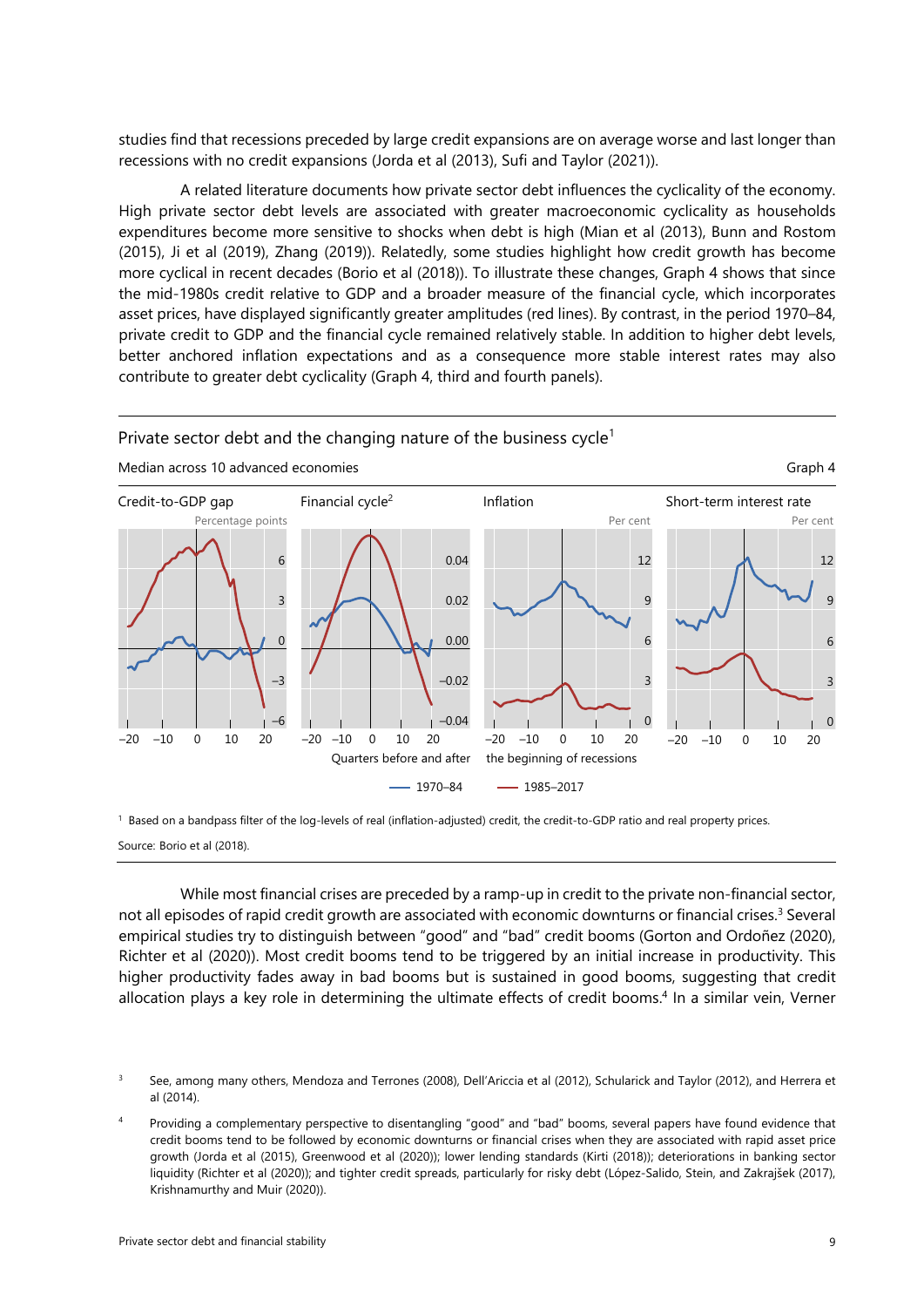<span id="page-11-0"></span>(2019) distinguishes between beneficial episodes of credit deepening and more disruptive episodes of credit booms, which lead to macroeconomic imbalances and precede growth slowdowns.

Theoretical research distinguishes between credit booms that allocate the productive capacity efficiently of the economy and those that increase consumption. These studies conclude that booms that fuel the demand for non-tradable consumption goods tend to have negative effects, including real exchange rate appreciation, lower productivity growth due to a misallocation of resources, high house price growth and increased financial fragility (Kalantzis (2015), Mian et al (2020)). Consistent with these arguments, empirical research shows that rapid expansions in lending to households (Mian et al (2014)), non-tradable sectors (Müller and Verner (2021)) and construction (Dell'Ariccia et al (2020)) are more likely to be associated with financial stress and economic downturns.

The empirical evidence shows a strong association between mortgage credit and recession severity, with both higher levels and faster growth of household debt associated with larger consumption decreases during downturns and more severe recessions (Dynan (2012), Anderson et al (2016), Bunn and Rostom (2015), Kovacs et al (2018)). Jorda et al (2014) find that, although mortgage lending booms were only loosely associated with financial crises before the Second World War, mortgage lending was a significant predictor of financial crises in the second half of the 20th century.

There is less consensus on the relationship between NFC credit and financial crises. Jorda et al (2020) find that while household credit booms predict deeper recessions, neither the growth nor the level of corporate debt are related to the likelihood, severity, or duration of future economic downturns and financial crises.<sup>5</sup> In contrast to these findings, Greenwood et al (2020) find that corporate and household credit booms are both key predictors of financial crises when accompanied with rapid asset price growth.

The literature points towards important policy trade-offs when dealing with rapid private nonfinancial sector credit growth. Rapid credit expansion can increase risks to macroeconomic and financial stability, as suggested by the evidence reviewed above, but can also support economic growth in the near term.<sup>6</sup> Moreover, deeper credit markets might contribute to long-term economic growth (Levine (2005)).<sup>7</sup> Thus, countercyclical macroprudential policies and other policies that curb debt growth might spare the economy a recession or a financial crisis but could also reduce average long-term economic growth (Svensson (2017), Adrian and Liang (2018)). Hence, policymakers might face a trade-off between growth and financial stability with different net effects depending on country circumstances (Rancière et al (2008)).

This highlights the need to understand the circumstances and channels through which high levels of and/or rapid increases in private non-financial sector debt can adversely affect macroeconomic and financial stability in the short, medium and long term, which is the focus of the next sections.

#### 2.2 Direct debt vulnerabilities

Higher private sector debt levels can directly affect macroeconomic and financial stability by making borrowers more vulnerable to macroeconomic shocks. We consider three main direct vulnerabilities. First, high levels of debt, wherein existing borrowers take on more debt. Second, the allocation of debt when lending to riskier borrowers increases. Third, the characteristics of debt.

<span id="page-11-3"></span><sup>5</sup> Other studies find that rapid growth in corporate credit has a more negative impact on economic activity in the first year of a downturn, but household credit growth is more important in subsequent years (Bridges et al (2017), Aikman et al (2019)).

<span id="page-11-2"></span>IMF (2021) presents empirical evidence consistent with this intertemporal trade-off, finding that rapid increases in aggregate credit to the private non-financial sector tend to reduce downside risks to economic activity in the near-term but increase them in the medium run.

<span id="page-11-1"></span><sup>7</sup> Recent research has pointed to significant nonlinearities in the finance-growth relationship, with financial depth having a positive effect on growth only up to a certain threshold; beyond this threshold, a larger financial system is associated with lower economic growth (Arcand et al (2015), Cecchetti and Kharroubi (2012), Law and Singh (2014)). Zingales (2015) argues that without proper rules, finance can grow excessively, degenerating into zero-sum or rent-seeking activities.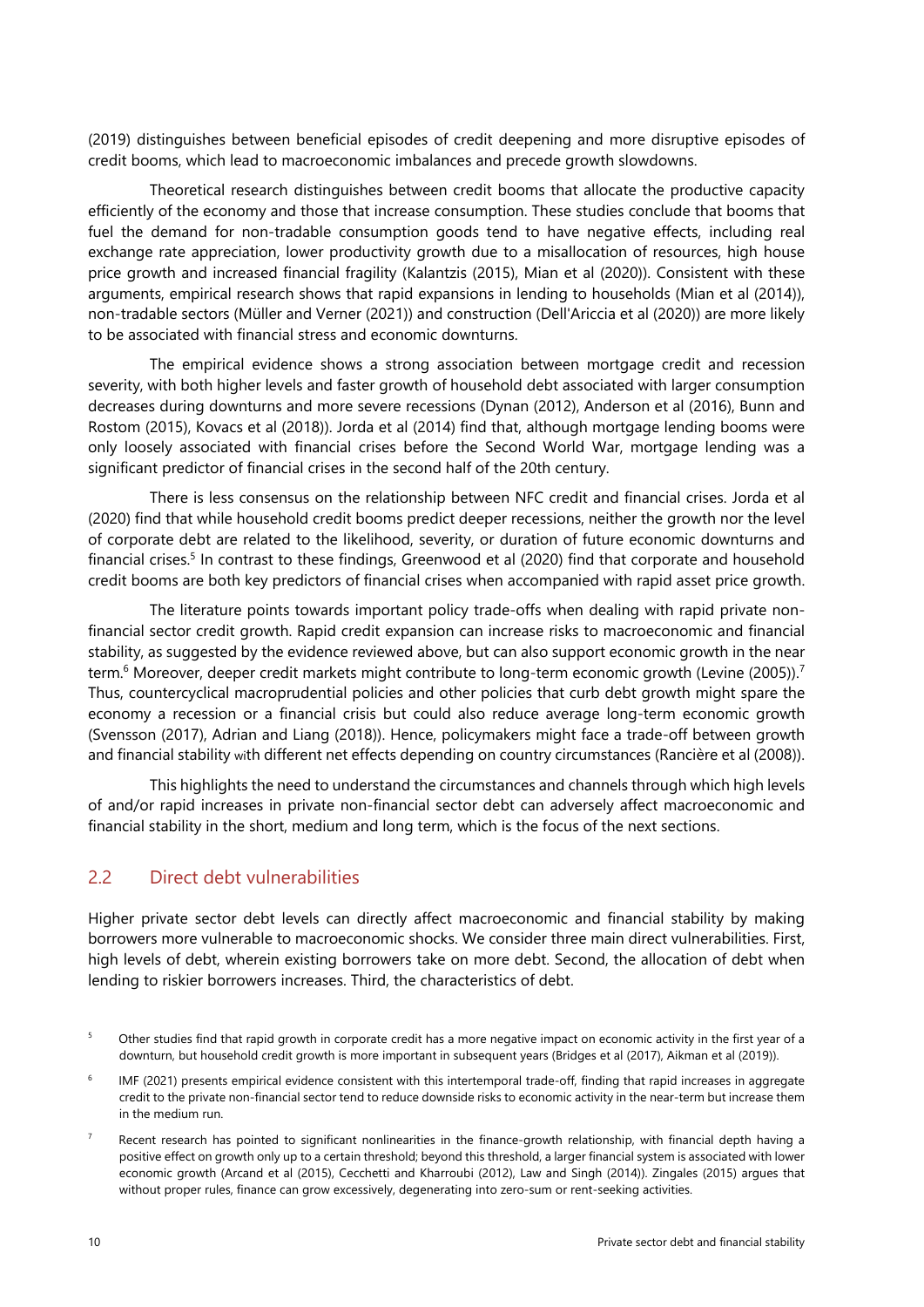#### *Debt levels – high leverage increases the vulnerability of households and businesses to adverse shocks*

The accumulation of debt by households and businesses can increase their vulnerability to economic and financial shocks. With higher indebtedness, borrowers' ability to repay becomes more sensitive to changes in their income and the cost of their debt. In other words, ceteris paribus, the probability of default increases with the level of debt. Even in the event of a comparably mild shock, borrowers with high debt burdens might suddenly be unable to repay.

Consistent with these arguments, empirical evidence shows that leverage increases the vulnerability of businesses and households to shocks. Leverage is a significant predictor of corporate defaults (Altman (1993), Shumway (2001), Campbell et al (2008)), especially during economic downturns and periods of financial stress (Molina (2005), Carling et al (2007), Bonfim (2009), Loffler and Maurer (2011), Bonaccorsi di Patti et al (2015)).<sup>8</sup> Similarly, high indebtedness is a key driver of a household's financial fragility (Japelli et al (2013), Ampudia et al (2016)).

#### *Debt allocation – lending to riskier borrowers exacerbates vulnerability to shocks*

For a given level of debt, riskier borrowers (ie those with lower or more unstable repayment capacities) are more vulnerable to shocks. Thus, which businesses and households receive credit matters from a financial stability perspective. Consistent with this idea, the empirical evidence suggests that the distribution of credit across borrowers is associated with GDP growth, downside risks to economic activity, the probability of financial crises and excess bond returns (Greenwood and Hanson (2013), Lopez-Salido et al (2016) Gomes et al (2018), Brandao-Marques et al (2019)).

A range of empirical studies have documented that lending standards typically weaken during periods of rapid credit growth and economic upswings (Asea and Brock (1998), Jimenez and Saurina (2006), Becker et al (2020), Kirti (2018)). The literature provides various explanations for this. During economic expansions, individual banks might lower their lending standards and expand credit supply if they perceive that good quality new loan applicants have become more common relative to bad quality applicants (Dell'Ariccia and Marquez (2006)). This can be rational for individual banks and can occur without any increase in risk appetite. But if all lenders behave similarly, then the non-financial sector will be more indebted and bank lending portfolios across the economy will be of lower quality.

Collateral can also play an important role in driving procyclicality in lending standards. The availability of credit to high-risk firms might depend on their net worth, and thus higher collateral values during economic booms can expand the credit access for these firms (Bernanke and Gertler (1989), Kiyotaki and Moore (1997)). The relationship between credit, economic activity and collateral can be selfreinforcing if higher credit growth and stronger economic activity lead to higher collateral values. High collateral values can incentivise lenders to reduce costly screening in good times (Asriyan et al (2019)). Lenders might not invest in producing information about the quality of assets used as collateral when the probability of default is low, reducing the information available in credit markets and allowing some borrowers with lower quality collateral to borrow (Gorton and Ordoñez (2014, 2020)). Reduced asset price volatility during economic upswings can encourage lenders to grant more credit for a given amount of collateral (ie a higher loan-to-value ratio) and innovate to increase the available collateral, ie lend against lower quality collateral (Geanakoplos (2009), Fostel and Geanakoplos (2014)).

During economic upswings, lenders might also be more likely to pursue innovations that enhance their ability to extend credit to riskier borrowers. For example, strong credit demand and novel

<span id="page-12-0"></span><sup>8</sup> The evidence also shows that, when faced with tighter credit conditions and reductions in demand, highly levered firms reduce their investment, employment and productivity growth more than firms with lower leverage (Duchin et al (2010), Giroud and Müller (2016), Duval et al (2017), Kalemli-Ozcan et al (2020)). Consistent with this evidence, recent studies on the effects of the Covid-19 pandemic find that firms with lower leverage experienced smaller stock price declines after the sudden and unexpected revenue shortfall caused by the pandemic (Ding et al (2020), Fahlenbrach et al (2020)).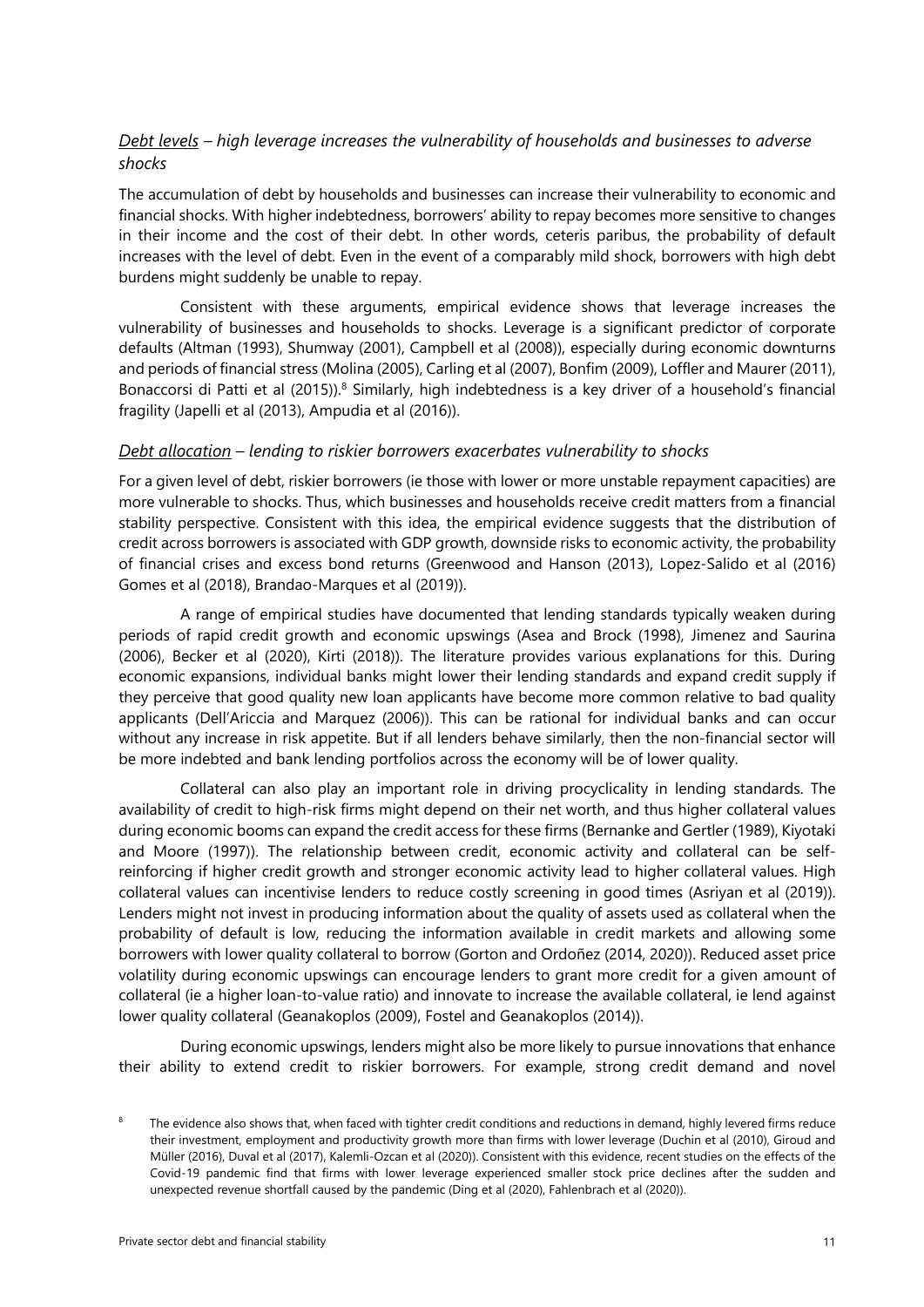securitisation practices led to a sharp deterioration in screening incentives in the lead up to the GFC (Keys et al (2010), Dell'Ariccia et al (2012)). In addition, bank lending to higher risk borrowers can expand during economic upswings because the ability of loan officers to distinguish between good and bad borrowers deteriorates as time passes since the last significant experience with problem loans (Berger and Udell (2004)) and also because banks might expand into market segments that they are less experienced in servicing (Doerr (2018)).

Competition between financial intermediaries can also weaken lending standards and increase financial vulnerabilities in a range of circumstances. Banks' shareholders face large upside potential and limited downside, due to limited liability and high use of leverage by banks, as well as deposit insurance and implicit guarantees (Keeley (1990), Allen and Gale (2004)). When competition is intense, this can lead banks to take on more risk rather than accept lower expected returns (Allen and Gale (2000)) and banks are less likely to realise the existence of an externality associated with higher level of debt.<sup>9</sup> In addition, in markets composed of many small banks, lending standards might be lower because each small bank has less information about the market than a large bank would (Marquez (2002)). Moreover, increased competition from new lenders could incentivise incumbent banks to concentrate their lending on riskier borrowers (Dell'Ariccia and Marquez (2004)). Banks can also become riskier if increased competition reduces profitability, even if they do not lower lending standards, because profits act as a buffer against unexpected losses (Martinez-Miera and Repullo (2010)).

However, greater competition between financial intermediaries might not necessarily result in lower lending standards and higher risk taking. For example, banks will not necessarily take on more risk to increase short-term expected returns if they are concerned about insolvency risk (Perotti and Suarez (2002)). Competition can even lead to lower risks if it results in lower lending rates which incentivise borrowers to invest in less risky projects (Boyd and de Niccolo (2005)).

A large literature, harkening back to Kindleberger (1978), emphasizes the role of beliefs in driving rapid credit growth, lower lending standards, and higher risk-taking during expansions. Empirical evidence suggests that beliefs about credit risk and economic growth are overoptimistic during credit booms (Bordalo, Gennaioli and Shleifer (2016), Mian, Sufi and Verner (2017), Baron and Xiong (2017)). This has spurred theoretical research modelling the evolution of beliefs departing from rational expectations (eg Bordalo, Gennaioli and Shleifer (2018), Greenwood, Hanson and Jin (2016), Krishnamurthy and Li (2020), Maxted (2020)). According to these models, during economic upswings, good news shocks make agents overoptimistic about economic prospects and borrower credit quality. This leads to credit expansions, high asset values, higher output and low credit losses – reinforcing the overoptimistic beliefs. However, the resulting deterioration in credit quality ultimately leads to credit losses and a sharp reversal in beliefs.

#### *Debt characteristics – shorter maturity, floating rate and foreign-currency debt can increase vulnerability to shocks*

The vulnerability of households and firms to different shocks depends not only on their riskiness and overall indebtedness, but also on the contractual characteristics and structure of their debt.

Borrowers relying more on short-term debt are more vulnerable, as they are exposed to rollover risk, that is, the risk that the terms or availability of financing might suddenly change to their detriment.[10](#page-13-0)

<span id="page-13-1"></span><sup>9</sup> From this perspective, financial liberalisation that increases competition can increase the risk of a financial crisis, even where there are net positive long-run benefits to the economy from liberalisation (Demirguc-Kunt and Detragiache (1998), Ranciere et al (2006)).

<span id="page-13-0"></span><sup>&</sup>lt;sup>10</sup> The literature suggests that debt maturity can help overcome information asymmetries and agency problems, as it can signal positive inside information (Flannery (1986, 1994), Diamond (1991)) and can act as a disciplining device (Calomiris and Kahn (1991), Diamond and Rajan (2001)). From a different perspective, Broner et al (2013) and Krishnamurthy and Vissing-Jorgensen (2015) argue that, because lenders prefer liquid and safe assets, short-term debt is cheaper than longer-term debt and thus borrowers might choose to use short-term debt, even if this increases their rollover risk. For a review of the literature on debt maturity, see Chen et al (2019).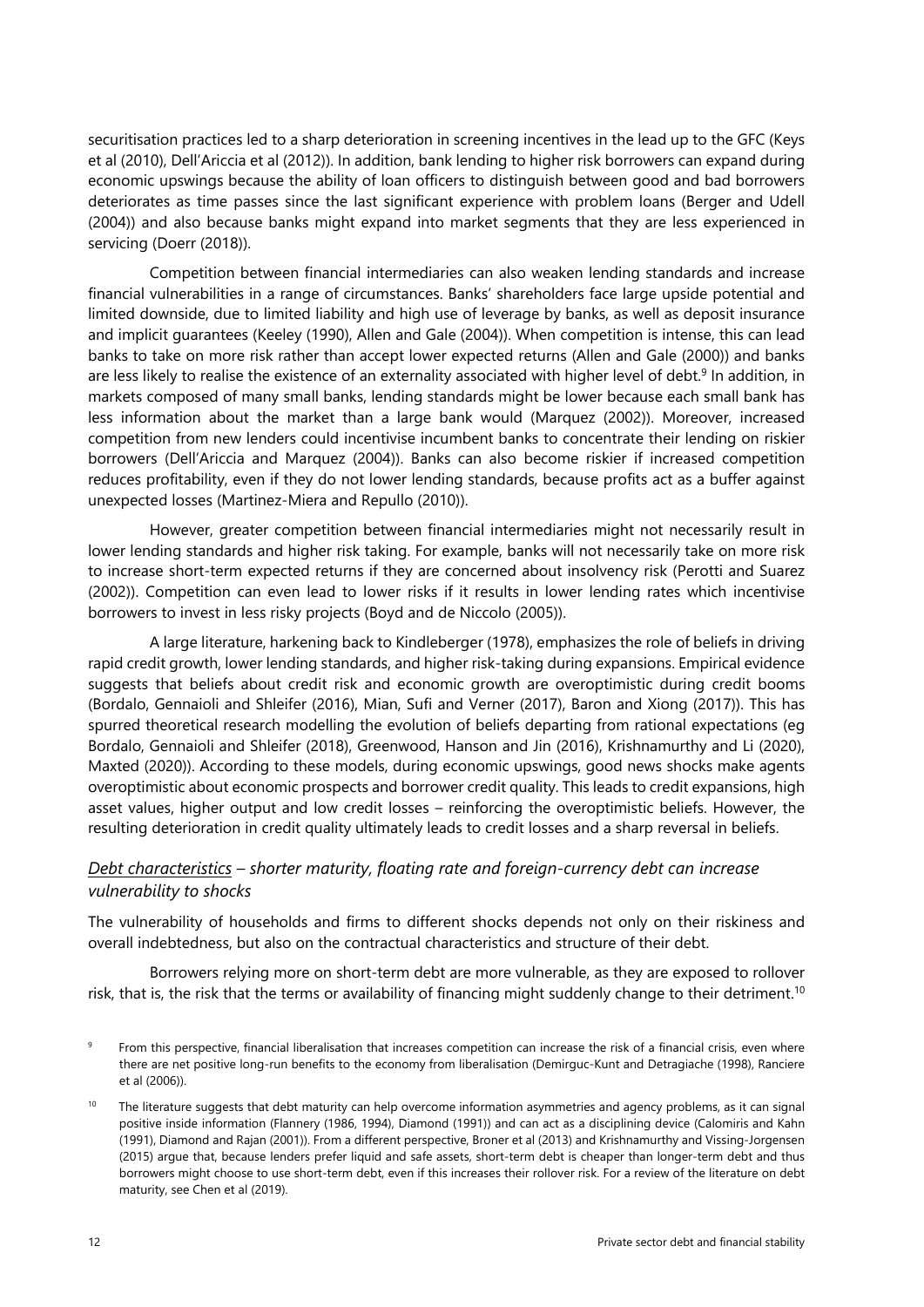<span id="page-14-0"></span>As a result, the maturity structure of debt can have effects on the real economy if it results in rapid deleveraging and excessive liquidation of assets. For instance, firms that had a larger share of their debt maturing in the short run during the GFC reduced their investment significantly more than firms that did not need to roll over debt in the short run (Duchin et al (2010), Almeida et al (2012), Duval et al (2017)).[11](#page-14-2)

Floating rate debt can increase the financial vulnerability of borrowers, as it exposes them to interest rate risk: when interest rates rise, the debt servicing costs of floating rate debt increase, creating cash flow shocks that can reduce the debt repayment capacity of households and firms. From an aggregate perspective, while fixed rate debt might reduce the interest rate risk faced by borrowers, it transfers this risk to financial intermediaries. Floating rate debt, in turn, reduces the interest rate risk faced by financial intermediaries, but can increase their exposure to credit risk: if most loans are contracted at floating rates, a large proportion of borrowers might be unable to repay in the event of an interest rate increase (Hellwig (1994)).

To gauge the overall financial stability implications of the rate structure of debt, it is important to understand where interest rate risks ultimately reside and assess whether these sectors or entities are able to absorb the impact of changes in interest rates (Hoffman et al (2018, 2020)). Financial intermediaries, and to a lesser extent firms, might hedge their interest rate risk in derivatives markets, thereby reallocating this risk to other financial market participants who might be more willing or able to bear it. Households, on the other hand, are unlikely to have access to instruments to hedge interest rate risk. Financial intermediaries and borrowers might try to match the characteristics of their cash flows and liabilities. Consistent with this argument, Vickery (2008) finds that credit-constrained firms are more likely to rely on fixed rate debt, and that fixed rate debt is less prevalent in sectors in which industry output moves with interest rates. Moreover, savings banks and commercial banks, which are more sensitive to rising interest rates, originate a higher proportion of floating rate loans. Similarly, Kirti (2020) finds that banks with more floating rate liabilities make more flexible rate loans and charge lower rates on these loans.

Foreign currency denominated debt can increase the financial vulnerability of borrowers by exposing them to currency risk if they are not perfectly hedged: a currency depreciation will increase the value of their foreign currency denominated liabilities in terms of domestic currency, having a negative effect on their net worth and increasing their debt servicing costs. Several firm-level studies find that currency depreciations have a negative impact on firms that have foreign currency denominated debt: reducing investment, increasing firm exit rates and decreasing repayment capacity (Aguiar (2005), Kim et al (2015), Du and Schreger (2015), Niepmann and Schmidt-Eisenlohr (2019)).<sup>12</sup> Foreign currency denominated household debt can also increase vulnerabilities, as households might not be able to hedge the exchange rate risk, or even fully grasp the nature and extent of the risk they are effectively exposed to (Hake et al (2014)). Verner and Gyongyosi (2020) find that a currency depreciation in Hungary led to a significant increase in the burden of foreign currency denominated household debt, resulting in increased default rates and a collapse in spending. This worsened local recessions by lowering aggregate demand and had negative spillover effects on other borrowers whose debt was not in foreign currency.

#### 2.3 Amplification through the financial system

When adverse shocks materialise, debt repayment difficulties can trigger a deleveraging process and lead to a reduction in aggregate demand. This can generate pernicious nonlinearities and interactions, where

<span id="page-14-2"></span><sup>11</sup> From a different perspective, a large literature shows that high levels of short-term debt among financial intermediaries (Brunnermeier (2009), Raddatz (2010)) and sovereigns (Eichengreen and Hausmann (1999), Rodrik and Velasco (2000), Jeanne (2009), Gourinchas and Obstfeld (2012)) are associated with a higher incidence of crises.

<span id="page-14-1"></span><sup>&</sup>lt;sup>12</sup> However, other studies find little effect of foreign currency denominated debt on firm outcomes following depreciations, suggesting that firms might naturally hedge the currency denomination of their assets or cash flows and their liabilities (Bleakley and Cowan (2008)).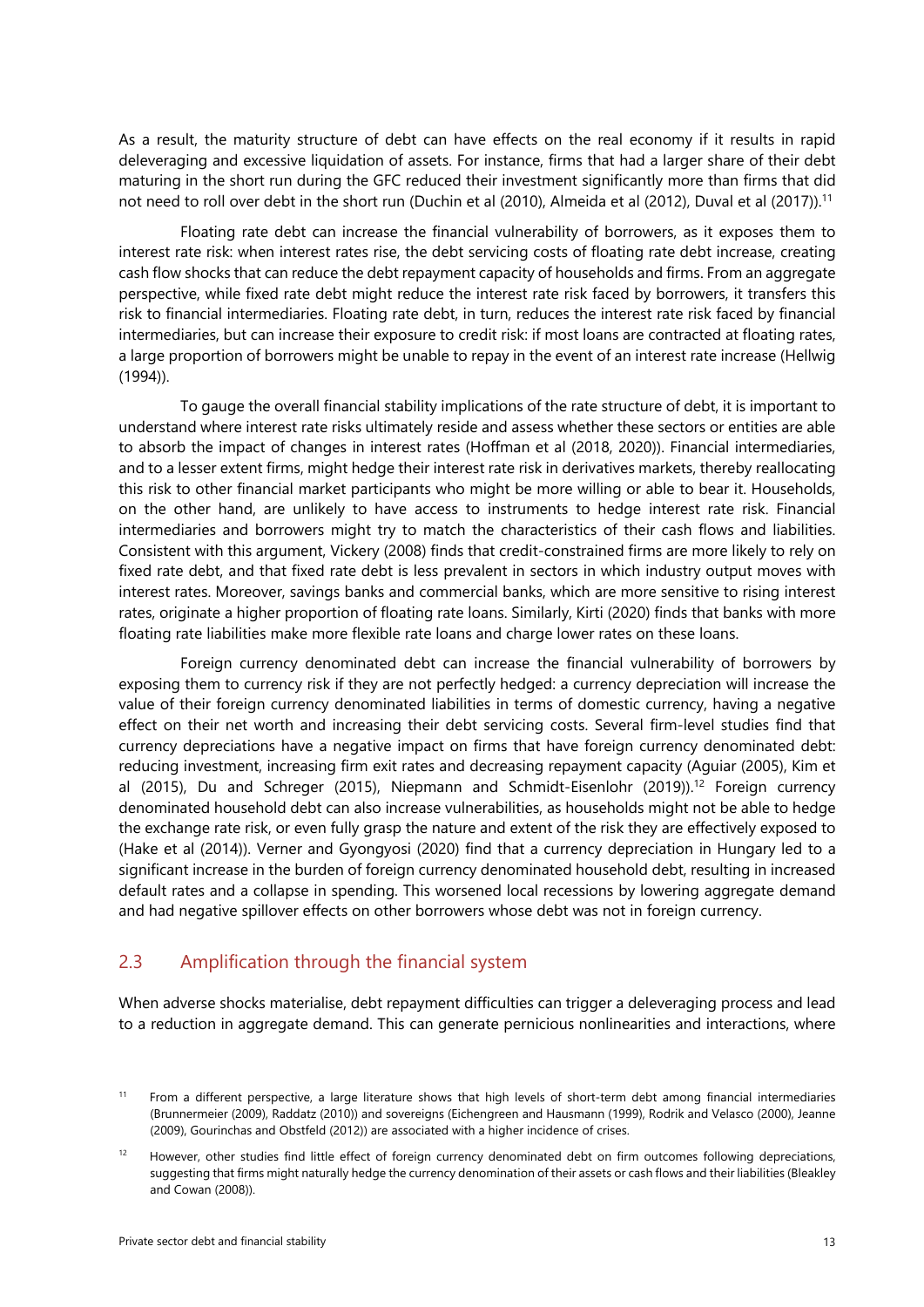deleveraging contributes to tighter financial conditions and lower asset prices, which in turn increase deleveraging pressures.

#### *Financial frictions, asset prices and collateral*

A broad set of macroeconomic models show that financial frictions can amplify adverse shocks when leverage is high.[13](#page-15-2) The seminal contributions of Bernanke and Gertler (1989), Kiyotaki and Moore (1997), and Bernanke et al (1999) show that the interaction between credit constraints and asset prices is a powerful amplification mechanism by which small and temporary shocks can generate large and persistent fluctuations in aggregate economic activity.

Several papers go further and highlight how financial frictions can lead to asymmetric effects and non-linearities because financial constraints are more likely to become binding following adverse shocks when leverage is high (Fisher (1933), Maffezzoli and Monacelli (2015), Guerrieri and Iacoviello (2017), Couallier and Scalone (2020)). Brunnermeier and Sannikov (2014) show that due to highly nonlinear amplification effects the economy can enter volatile crisis episodes, and that endogenous leverage determines the distance to the crisis. Some models highlight how adverse shocks that trigger deleveraging pressures can lead to fluctuations in aggregate demand and output (Tobin (1980), Eggertsson and Krugman (2012), Korinek and Simsek (2016), Guerrieri and Lorenzoni (2017)). In the presence of borrowing constraints, an adverse shock can induce highly indebted households to deleverage and reduce their consumption. If this reduction in demand is not fully compensated by increased demand by those households that are less indebted, aggregate demand can fall, which might lead to a recession. In this type of model, households might borrow too much from a social perspective because they do not internalise the potential impact of their decisions on aggregate demand and on other households.<sup>[14](#page-15-1)</sup>

The relationship between credit, economic activity and collateral values during credit booms described in Section 2.2 can amplify adverse shocks by generating negative feedback loops. If lenders reduce screening during economic upswings, more risky projects will be funded, and therefore there will be larger losses during the bust. In addition, a lack of screening means that lenders cannot easily distinguish between good and bad loans in their loan book. As a result, lenders will tighten financial conditions more than otherwise during a bust, and the economic downturn will be more severe (Asriyan et al (2019)). If lenders reduce their investment in producing information about the quality of the collateral backing debt instruments during good times, even a small reduction in the value of collateral can lead to a loss of confidence which triggers a sharp contraction in lending (Gorton and Ordoñez, (2014, 2020)).

#### *Financial intermediaries*

A large literature shows that financial intermediaries play an important role in amplifying adverse shocks to borrowers and that fragilities among intermediaries can cause economic shocks to become systemic financial events or crises.[15](#page-15-0) Deleveraging and defaults can have negative effects on the financial intermediaries that hold the debt incurred by firms and households. This can trigger second round effects, as intermediaries that face capital and/or liquidity constraints might reduce their credit provision, further depressing economic activity and asset values. Any effects are likely to be larger the higher the leverage of financial intermediaries, the more involved in maturity/liquidity transformation they are and the riskier their exposures are.

<span id="page-15-2"></span> $13$  For a review of this literature, see Brunnermeier et al (2012).

<span id="page-15-1"></span><sup>&</sup>lt;sup>14</sup> A different strand of the literature has argued that private debt levels might be excessive due to expectations that the public sector will bail out private firms in case of a major downturn or crisis (Farhi and Tirole (2009, 2012, 2018), Brunnermeier (2016)).

<span id="page-15-0"></span><sup>&</sup>lt;sup>15</sup> For macroeconomic models where frictions in financial intermediation amplify shocks and business cycle fluctuations, see, among others, Gertler and Kiyotaki (2010), He and Krishnamurthy (2013, 2019), Brunnermeier and Sannikov (2014, 2016), and Li (2019).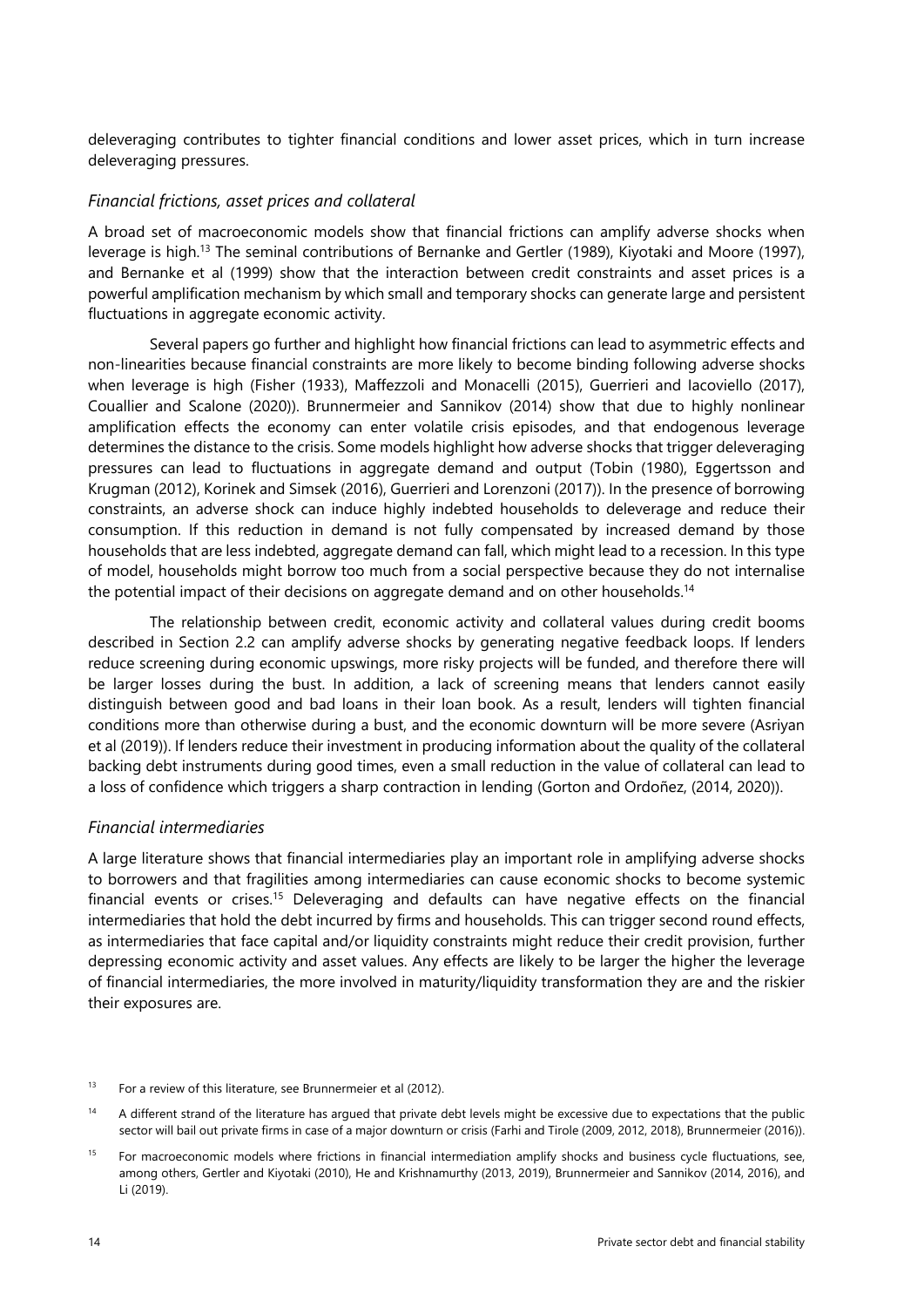<span id="page-16-0"></span>Financial intermediaries interact with each other in many markets and in payments and settlements systems, generating a broad network of contractual obligations that can help propagate distress in one intermediary to other intermediaries.[16](#page-16-2) Common asset holdings across financial intermediaries can also help propagate shocks, as intermediaries that face a negative shock might sell some of the commonly held assets, causing their prices to drop and imposing losses on other financial intermediaries. In addition, some financial intermediaries provide services and infrastructures that are essential to the real economy, such as payments and settlement systems, for which there are no readily available substitutes. Therefore, adverse shocks that affect these systemically important financial intermediaries are likely to spread to the broader financial system and to the real economy.

The nature of financial intermediaries might affect the extent to which they amplify adverse shocks to borrowers. One important factor in this regard could be differences in the way financial intermediaries intermediate between savers and borrowers. Some market-based financial intermediaries, such as corporate bond funds, directly channel resources between savers and borrowers, passing any credit losses onto savers. Other financial intermediaries, such as banks, conduct financial intermediation mostly on their own balance sheets, funding risky loans with deposits and short-term borrowings. The high leverage of banks and their large asset-liability mismatches can make them more vulnerable to shocks and, in the extreme, to runs.

Consistent with these arguments, Bats and Houben (2020) find that bank-based financial systems are associated with higher systemic risk than market-based systems. Gambacorta et al (2014) find that financial crises in countries with bank-based financial systems are more severe than in countries with market-based financial systems. Similarly, Langfield and Pagano (2016) find that housing market crises have a particularly large impact in bank-based systems. They argue that this is due to an amplification mechanism, by which banks overextend and misallocate credit when asset prices rise and ration it when they drop. Market financing might work as a "spare tire," substituting for bank credit when bank financing tightens and thus contributing to a reduction in the amplification of shocks and systemic risk (Greenspan (1999), Levine et al (2016)).[17](#page-16-1) In contrast, Crouzet (2018) argues that banks provide more flexible forms of financing to firms during periods of stress.

#### 2.4 Indirect debt vulnerabilities

High debt may create vulnerabilities that indirectly affect financial stability via its influence on economic growth. As discussed in section 2.3, debt can interact with financial frictions to amplify fluctuations in aggregate economic activity. In addition, high private sector debt levels may also drag down economic growth through a variety of supply and demand channels.

#### *Supply-side effects*

High levels of and/or rapid increases in aggregate private non-financial sector debt could potentially drag economic growth down through a variety of supply-side vulnerabilities. Rapid credit expansions might be associated with increased lending to sectors that tend to have lower productivity growth, such as construction and non-tradables (Reis (2013), Benigno and Fornaro (2014), Dias et al (2016)). This can result in resource misallocation, reducing the economy's growth potential (Gopinath et al (2017)).

Easier access to credit might allow inefficient incumbent firms to remain in the market longer, discouraging entry of potentially more efficient firms and dragging down productivity and growth (Aghion et al (2018)). High corporate indebtedness could also lead to the emergence of so-called zombie firms (ie

<span id="page-16-2"></span><sup>&</sup>lt;sup>16</sup> For studies of how interconnectedness helps spread solvency and liquidity shocks throughout the financial system, see, among others, Acemoglu et al (2012), Allen and Gale (2000), Allen et al (2010), Cifuentes et al (2005), Dasgupta (2004), Eisenberg and Noe (2001), Freixas et al (2000), Gai et al (2011), Glasserman and Babus (2009), Rochet and Tirole (1996) and Rotemberg (2008).

<span id="page-16-1"></span><sup>&</sup>lt;sup>17</sup> Consistent with this view, research shows that U.S. firms substituted corporate bonds for bank loans during the global financial crisis (Adrian et al. 2012, Becker and Ivashina, 2014).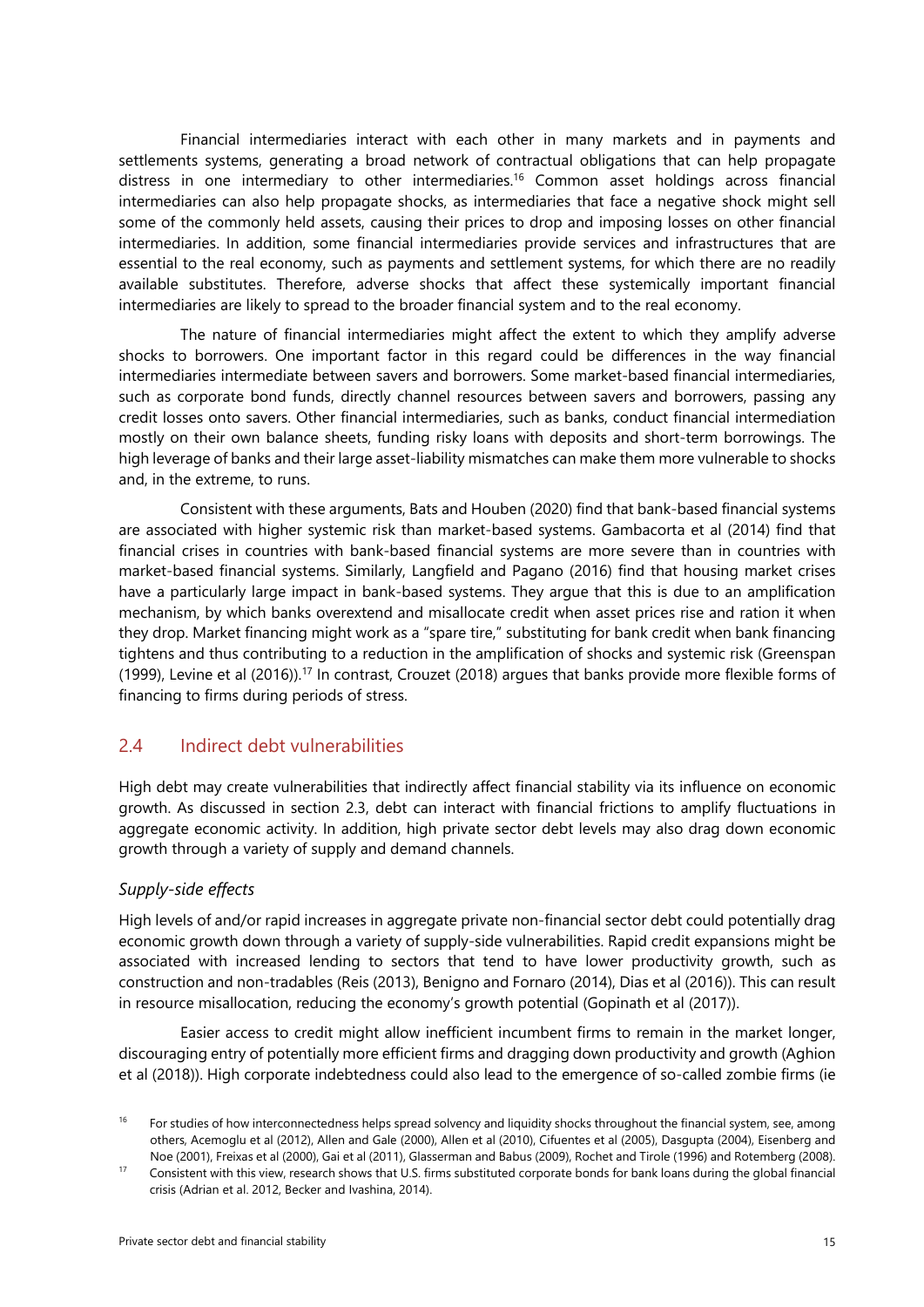firms that are unable to cover debt servicing costs from current profits over an extended period). This could weaken economic performance and slow down recoveries after recessions as these firms tend to be less productive and their survival crowds out investment and employment in healthy firms (Caballero et al (2008), McGowan et al (2018)). Banerjee and Hofmann (2018, 2020) document an increase in the share of zombie firms since the late 1980s and link it to reduced financial pressures, in part reflecting lower interest rates. Corporate indebtedness could also interact with the health of financial intermediaries because undercapitalised banks might have incentives to keep weaker firms alive to avoid recognising losses, reducing credit to healthier borrowers and leading to capital misallocation (Peek and Rosengreen (2005), Caballero et al (2008), Acharya et al (2019), Schivardi et al (2017), Storz et al (2017)).

High corporate indebtedness could also reduce investment due to debt overhang problems.<sup>[18](#page-17-1)</sup> Default risk acts like a tax that discourages new investment by firms because some of the benefits of investing will be reaped by creditors (Myers (1977)). Moreover, an increased risk of default might lead management to focus on the short-term survival of the firm, rather than on longer-term value creation and innovation. Debt overhang can reduce longer-term growth and amplify and prolong the effects of adverse business cycle shocks (Lamont (1995), Occhino and Pescatori (2015), Daher and Kneer (2022)).

The cost of dealing with default – eg through bankruptcy – is a major factor determining both deleveraging pressures and whether high debt loads remain on the balance sheets of firms and financial intermediaries and drag down medium-term growth. Even in the most efficient insolvency frameworks there will be losses; how these losses are allocated has important economic and distributional consequences. The empirical evidence suggests that in countries where reorganisation and restructuring is inefficient and costly, debt overhang problems are more likely to slow down the recovery after recessions and zombie firms are more likely to emerge, as banks have more incentives to evergreen loans instead of liquidating (Andrews and Petroulakis (2017), Jorda et al (2020)).

#### *Demand-side effects*

High private sector debt levels might persistently weigh on aggregate demand because savers and financial investors tend to have lower marginal consumption rates than borrowers and households without significant financial assets.<sup>19</sup> Mian et al (2020a) show that this can lead the economy to get stuck in a debtdriven low interest rate liquidity trap, or debt trap. In this context, standard expansionary macroeconomic policies, such as deficit financed fiscal policy, can have temporary effects, but if they result in shifts of resources from borrowers (lower-income households) to savers (higher-income households), they will reduce aggregate demand and interest rates in the long run (Mian et al (2020b)).

<span id="page-17-1"></span><sup>18</sup> While contributing to a dampening of the demand side by depressing business investment, the "lost investment" may have an even greater long-term impact on the supply side if associated with less innovation and lower/unrealised productivity gains.

<span id="page-17-0"></span> $19$  This argument is closely related to the discussion in Section 2.1 about how adverse shocks that trigger deleveraging pressures can lead to fluctuations in aggregate demand and output. However, a key distinction is that even without adverse shocks and deleveraging, debt could reduce aggregate demand and output in the medium and long run.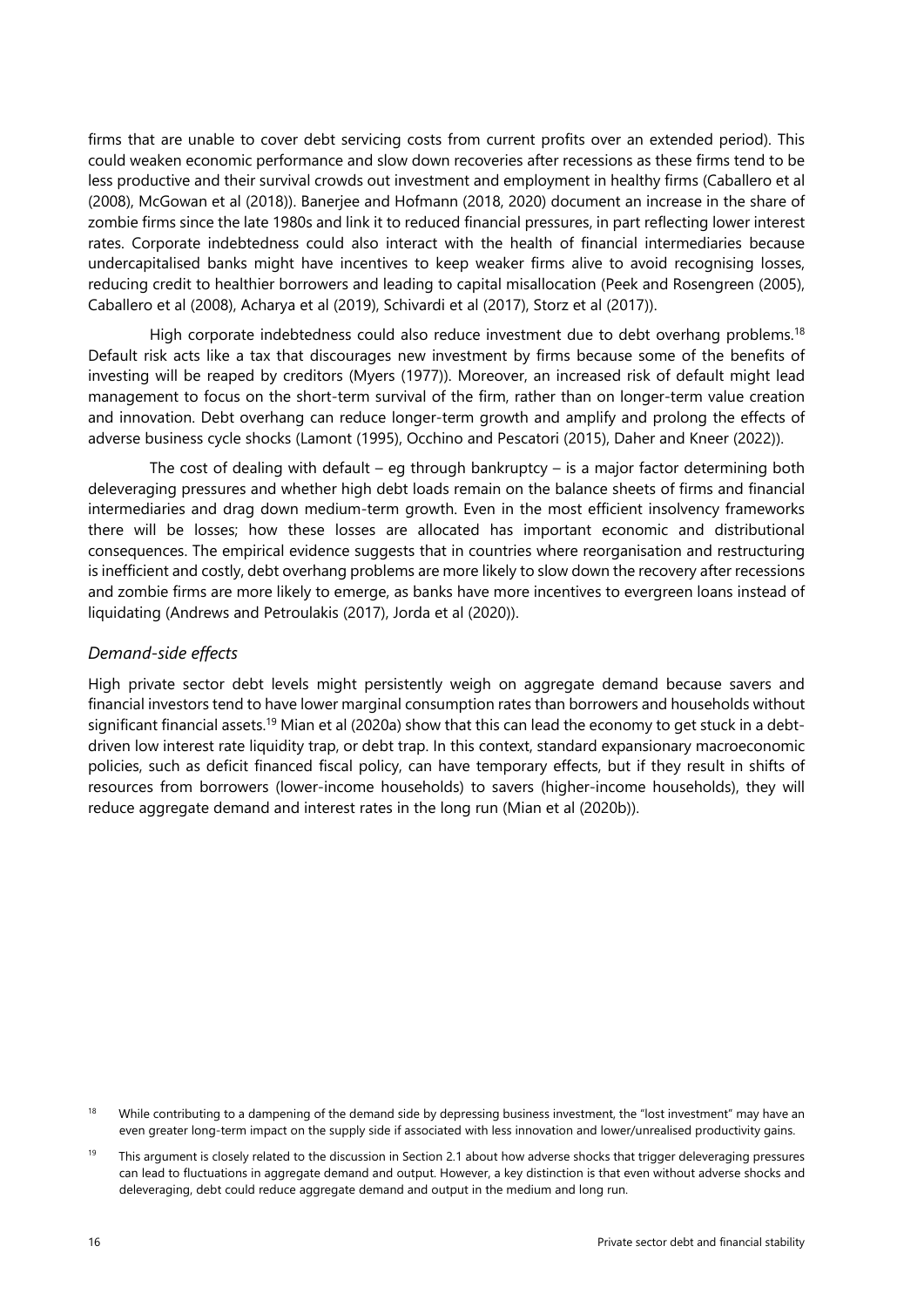### <span id="page-18-0"></span>3. Trends in private sector debt

Aggressive and timely policy action during the Covid-19 pandemic has so far prevented a materialisation of the direct channels through which debt impairs financial stability. Not least by shielding the financial system from losses that could have precipitated a credit crunch. This, however, has unavoidably contributed to a further increase in private sector debt. Elevated debt vulnerabilities could yet lead to losses and, through indirect channels, propagate resource misallocations or result in persistent demand weakness that eventually holds back growth.

That said, debt vulnerabilities differ significantly across economies, sectors, firms and households. Some economies have leveraged up over the past decade resulting in aggregate debt service-to-income ratios that now stand significantly above those at the time of the GFC despite significantly lower interest rates. For others, deleveraging in the wake of the GFC and European sovereign debt crisis of 2010–12 has helped hold down aggregate debt servicing costs. Aggregate trends as well as the tails of the distribution suggest that immediate debt vulnerabilities in the NFC sector are more elevated than those of households. Going forward, elevated asset prices – especially in residential property markets – and potentially overoptimistic expectations of further price rises present emerging risks. This is particularly the case if there is a consequent deterioration in credit quality.

Some trends over the past decade are likely to have mitigated debt vulnerabilities in a number of economies. Although gross debt levels increased significantly during the pandemic, the concurrent increase in aggregate household saving rates and cash buffers in the corporate sector in many economies indicate that, at least in aggregate, the household and corporate sectors have accumulated buffers. Over the past decade, debt maturities have lengthened and prudential reforms that have boosted the resilience of the financial system. Historical sources of vulnerabilities such as cross-border and foreign currency debt have largely grown in line with aggregate private sector debt.

This section first examines trends in aggregate debt since the GFC. It then analyses trends in debt allocation, with a focus on the riskier borrowers and lending standards as well as trends in the characteristics of debt that can raise vulnerabilities. The section then examines if amplification channels either via asset prices and collateral or financial intermediaries might have raised or mitigated debt vulnerabilities. It concludes by examining indirect channels in light of the Covid-19 pandemic.

### 3.1 Debt levels

As discussed in Section 2, private sector debt can have direct effects on financial stability by making households and firms more vulnerable to shocks. This section analyses the level of debt worldwide and the change since the GFC, with a focus on the impact of the Covid-19 pandemic.

Even prior to the Covid-19 shock, the overall level of gross debt (the sum of private non-financial sector debt and government debt) relative to GDP was higher in almost every country relative to that prevailing before the GFC (Graph 5, left-hand panel). Across regions, debt-to-GDP increased by around 40 percentage points in the major AEs and by over 60 percentage points in emerging Asia.

By 2021, private non-financial sector debt constituted just under two thirds of non-financial debt globally, with government debt making up the remaining third. Within private non-financial sector debt, around 60% are claims on the NFC sector with the remaining 40% on the household sector.

Until the Covid pandemic struck, debt trends had largely been shaped by the long shadow of the GFC. Private non-financial sector debt-to-GDP increased in economies that experienced more moderate debt increases in the decade before the GFC (Graph 5, centre panel). By contrast, economies that experienced strong pre-GFC private sector debt booms and financial crises deleveraged over the following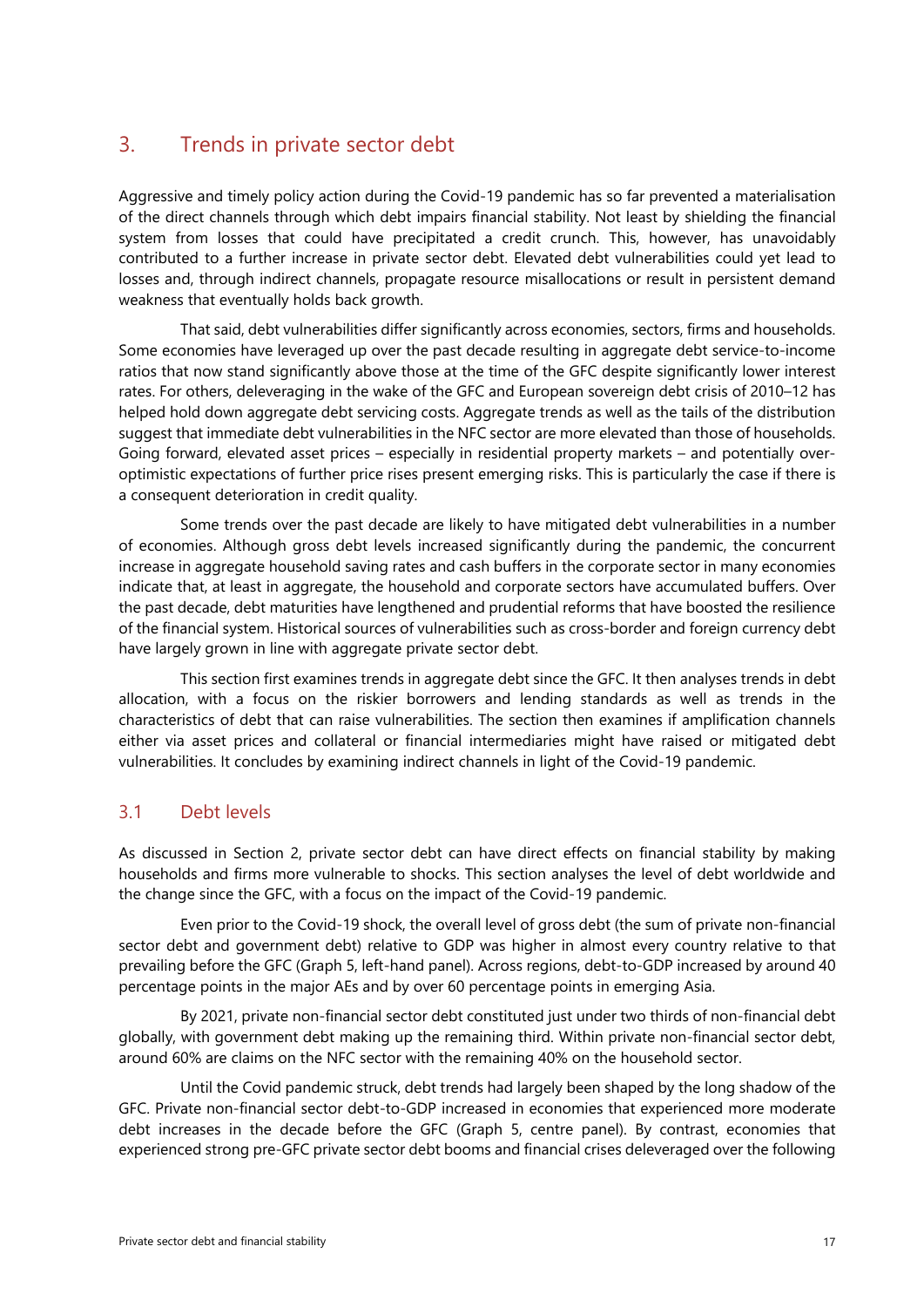<span id="page-19-0"></span>decade. However, these economies also tended to experience stronger government debt increases, at least within advanced economies (Graph 5, right-hand panel).

#### Changes in debt relative to GDP Graph 5 Debt has increased since the GFC, Private sector debt growth negatively Government debt growth positively but with important differences correlated with pre-GFC experience correlated with pre-GFC private sector debt growth, but only in AEs  $8<sup>o</sup>$ Major non-financial debt, post-GFC,8 in % ES  $\overline{C}N$  $\equiv$ **AEs** JP Annual change in public debt, debt SG post-GFC,<sup>8</sup> CH  $0.8$ 1 **A** ZA FR in private Annual change in private Other DТ public<br>in %  $\overline{R}$  RU AEs AU post-GFC,<sup>9</sup> in % TH FI  $SC$ BR SE MY US FI CL  $\overline{\phantom{a}}$ GB CN EM **BE** AU 0.4  $\equiv$ 。<br>"  $\Omega$ debt, AR change CO KR .<br>ІТ Asia<sup>3</sup> change '<sub>FR</sub> **AT** ំ៤ DK  $JP$   $DE$   $AT$ DE SA TH post- $M<sub>x</sub>$ IT financial RU NZ Latin NZ MY Annual CA 0.0 GB –1 America  $\frac{ID}{7}$   $\frac{C}{CH}$  IN Annual HU CZ CH IE **NO** Other PL IE NL  $\overline{\mathsf{S}}$ F  $PT$   $\frac{IE}{ES}$ -hor  $\cdot_{\text{DK}}$ **FMFs** AT HU  $\overline{\mathbf{c}}$ DE TR  $-0.4$  $\overline{1}$ –20 0 20 40 60 80 100 –1 0 1 2 3 4 –1 0 1 2 3 4 Annual change in private non-financial Annual change in private non-financial Percentage of GDP debt, pre-GFC,7 in % debt, pre-GFC, $^7$  in % Change between Change between Q1 2008 to Q4 19: Q4 2019 to Q3 21: AEs EMEs  $\overline{\phantom{a}}$ Non-financial corporate  $\mathcal{L}$  Household Government<sup>6</sup>



Sources: BIS; CGFS Working Group calculations.

Relative to GDP, debt of the private non-financial sector (households and NFCs) rose worldwide between 2008 and 2019 (Graph 5, left-hand panel). The increase totalled about 50 percentage points in emerging Asia and around 25 percentage points in Latin America. In advanced economies, the situation has been more heterogeneous. Although non-financial corporate debt increased in the major AEs, the household sector deleveraged. In other advanced economies, by contrast, households also contributed strongly to the increase in private sector debt.

Private sector debt levels ratcheted up during the Covid-19 pandemic. The increase in NFC debt was particularly strong. Economies that were ex ante more leveraged, borrowed more during the pandemic. NFC debt did not, however, increase in all economies. Notably a number of EMEs experienced far weaker debt growth during the pandemic. One potential driver of this weaker debt growth was less extensive use of policies to expand lending capacity or incentivise lending.<sup>[20](#page-19-1)</sup>

#### 3.2 Direct debt vulnerabilities

As emphasised in Section 2, for a given level of debt, riskier borrowers (ie those with lower or more unstable repayment capacities) are more vulnerable to shocks. Thus, the composition of the firms and households that borrow matters from a financial stability perspective. In this subsection, we first analyse trends in aggregate measures of debt vulnerability. Then we investigate if the trends for the most

<span id="page-19-1"></span> $20$  See for example Casanova et al (2021) and ESRB (2021).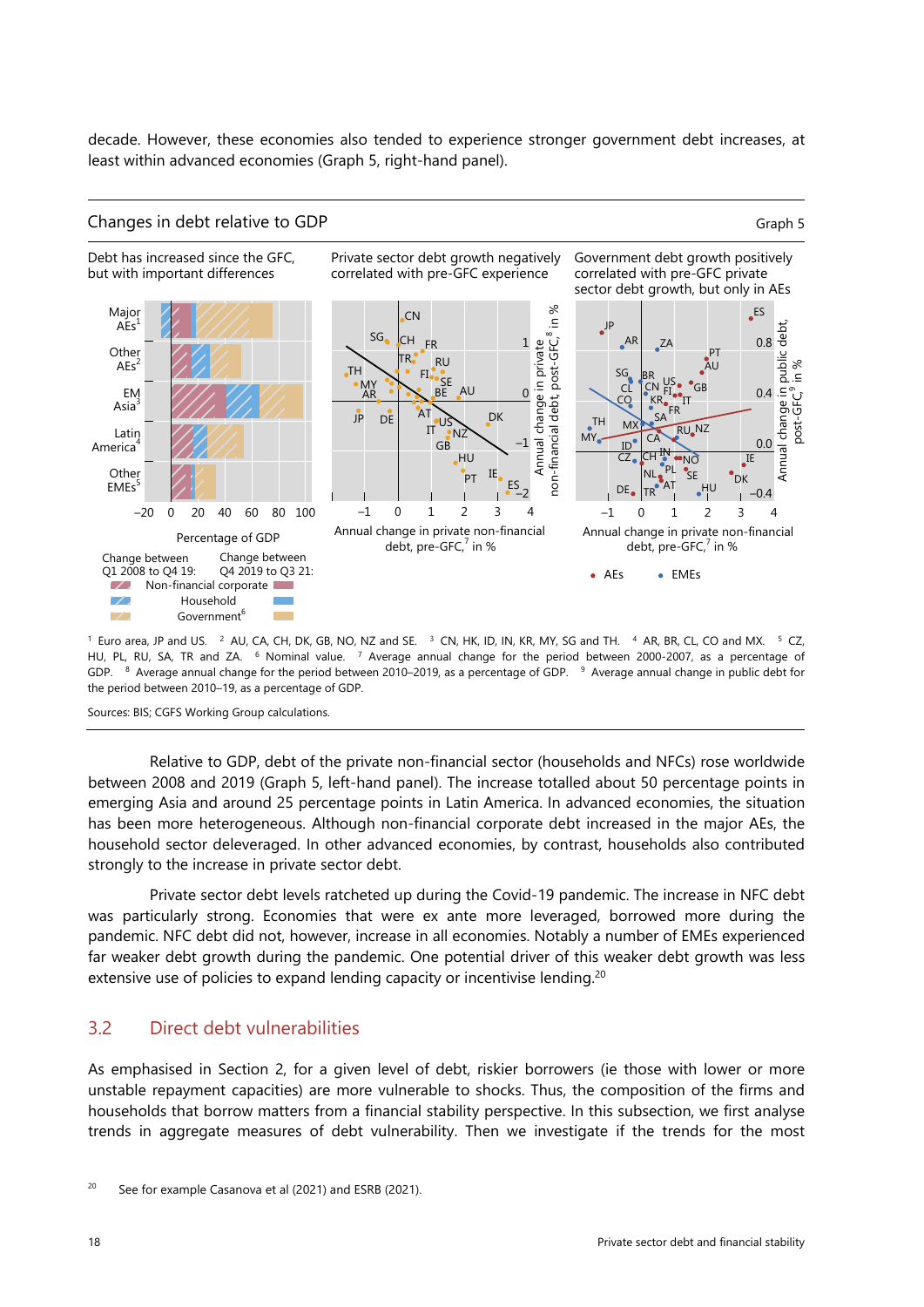vulnerable households and NFCs are consistent with aggregate measures of debt vulnerabilities. Finally, we study the evolution of lending standards – as financial instability has often followed a period of loose lending standards and compressed lending spreads.

#### *Aggregate vulnerabilities*

As described in Section 2, the credit-to-GDP gap (the difference between the credit-to-GDP ratio and its long-term trend) has gained prominence as an indicator of aggregate debt vulnerabilities and is used in many countries to guide the setting of the countercyclical capital buffer (CCyB). Just prior to the Covid-19 pandemic, credit-to-GDP gaps were higher than those preceding the GFC in around half of the economies sampled. By 20[21](#page-20-0) this had increased to just under 60% (Table 2).<sup>21</sup> Credit-to-GDP gaps highlight pockets of concern in Asian economies as well as France, Germany and Switzerland, where household and NFC sectors have experienced strong credit growth.

| Change in credit-to-GDP gap between Q1 2006 and Q3 2021 |                                                                                                             |  |                |  |  |  |  |                      |              |  |        |                                        |  |           |  |  |  |           | Table 2 |
|---------------------------------------------------------|-------------------------------------------------------------------------------------------------------------|--|----------------|--|--|--|--|----------------------|--------------|--|--------|----------------------------------------|--|-----------|--|--|--|-----------|---------|
|                                                         | Major<br>advanced <sup>1</sup>                                                                              |  | Other advanced |  |  |  |  | EM Asia <sup>2</sup> |              |  | Lat AM |                                        |  | Other EME |  |  |  | Euro area |         |
|                                                         | JPUS EA AUCANZ NOSE CH DK GBICN HK IN IDKR MY SG THIAR BR CL COMXICZ HU PL RU SA ZA TRIBE FR DE IT LU NL ES |  |                |  |  |  |  |                      |              |  |        |                                        |  |           |  |  |  |           |         |
| HН                                                      |                                                                                                             |  |                |  |  |  |  |                      | $-1 - 1 - 1$ |  |        | $L = 1$ $11$                           |  |           |  |  |  |           |         |
| NFCs                                                    |                                                                                                             |  |                |  |  |  |  |                      |              |  |        | $-11 - 1 - 1111 - 11111 - 11111 - 111$ |  |           |  |  |  |           |         |
| <b>PNFS</b>                                             |                                                                                                             |  |                |  |  |  |  |                      |              |  |        |                                        |  |           |  |  |  |           |         |

↑ indicates a rise in the credit-to-GDP gap; ↓ indicates a decrease. HH: Household sector, NFCs: non-financial corporates, PNFS: private nonfinancial sector (HH+NFC). National credit-to-GDP ratios should be interpreted and compared across economies with care, taking into account jurisdiction specific considerations.

<sup>1</sup> For PNFS in EA, change since Q1 2009. <sup>2</sup> For NFCs in IN, change since Q2 2012.

Sources: BIS credit statistics; National data; CGFS Working Group calculations.

While strong credit growth might signal rising vulnerabilities, the risks often materialise when households and firms struggle to service their debts. Indeed, the aggregate debt service ratio is an accurate early warning indicator of systemic banking crises (Drehmann et al (2017)). In the face of rising debt levels, falling interest rates globally have helped contain debt servicing costs over the past decade. Nevertheless, aggregate debt service ratios of the private sector have still increased in many economies (Graph 6, lefthand panel). In general, debt service ratios for the NFC sector have deteriorated by more than those in the household sector (see Appendix A).

Going forward, higher debt levels expose the private sector to greater interest rate risk. A 100-basis point increase in borrowing costs would raise the aggregate household debt servicing cost by around 1 percentage point of income in the average economy (Graph 6, right-hand panel, red triangles). However, due to the non-linear relationship, a 300-basis point rise would increase debt service by around 4 percentage points of income (blue triangles). Although such an increase in debt service costs is still modest, vulnerabilities could be amplified if rising interest rates have negative effects on collateral and asset prices which in turn result in debt rollover difficulties for borrowers.

<span id="page-20-0"></span><sup>&</sup>lt;sup>21</sup> Credit-to-GDP gaps in recent years might still be affected by very strong pre-GFC credit booms in certain countries due to the persistence of the credit-to-GDP gap. Thus, the change relative to 2006 might underestimate risks arising from the recent debt build-up in some economies. Conversely, the unprecedented decline in GDP during the Covid-19 pandemic might also overestimate the recent credit-to-GDP gap, though this effect is less present in 2021 following the sharp rebound in activity.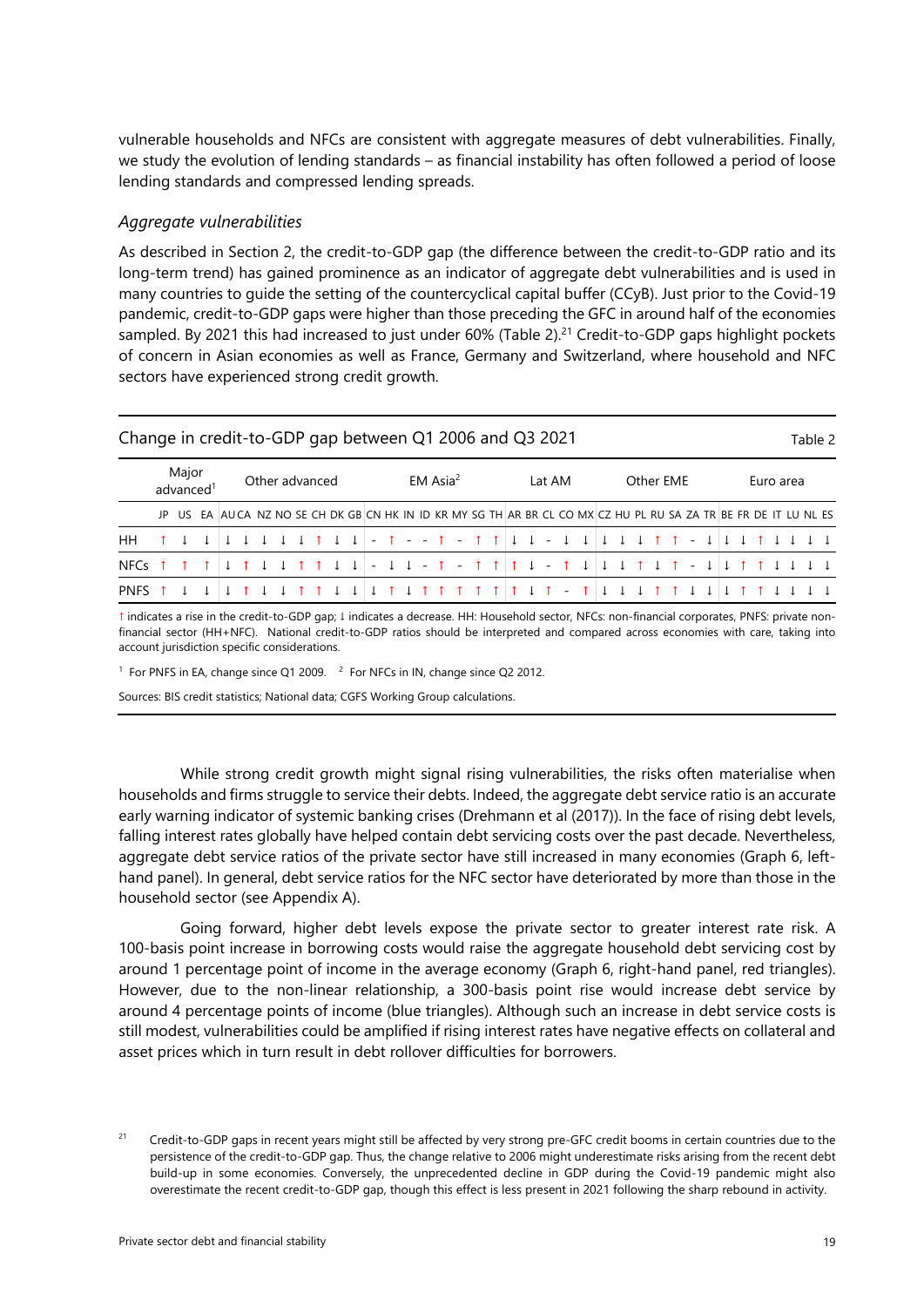#### Drivers of debt service ratios (DSR) of the private non-financial sector

In percentage points Graph 6



#### *Distribution of vulnerabilities*

Aggregate debt statistics can be misleading because they might mask underlying debt vulnerabilities. For example, a stable aggregate debt-to-income ratio might mask an accumulation of debt among households or firms with lower incomes. Moreover, as highlighted in Section 2, lending to riskier borrowers exacerbates the vulnerability of the economy to shocks. Thus, data on the distribution of debt vulnerabilities can provide useful information on debt vulnerabilities among borrowers at most risk of experiencing repayment difficulties. Analysis of distributions requires micro data, which are often not available from public sources. The Working Group collected data from central banks to analyse the distribution of debt vulnerabilities.

The Working Group analysed trends in lending to the risky tail of borrowers and compared how that differed from lending to borrowers at the centre of the distribution. Specifically, the Working Group focused on changes over time in debt vulnerabilities at the centre of the distribution and compared it to changes in the dispersion between the vulnerabilities of borrowers in the risky tail and the centre of the distribution (Graph 7). Appendix B provides a fuller explanation of the metrics analysed by the Working Group.

Trends in debt vulnerabilities in the risky tail of households were more pronounced that those at the centre of the distribution. The directional change in the trend, however, depends on the vulnerability indicator. Since the GFC, there has been a clear upward trend in both the centre and the dispersion of household debt to income. This points to an increase in vulnerabilities in the centre and an even larger increase in the risky tail of the distribution (Graph 7, first and second panels, red lines). By contrast, the distribution of debt service ratios has trended in the opposite direction, suggesting a decline in debt vulnerabilities (blue lines).

For non-financial corporates, the distributional analysis shows that movements in the tails do not necessary go hand in hand with movements in the centre of the distribution. Interest-coverage ratios improved in the centre of the distribution between 2008 and 2018 (Graph 7, third panel, green line). By contrast, the relative situation of borrowers in the risky tail deteriorated, as shown by the trend decline in the dispersion of the distribution (fourth panel, green line). For the income-to-debt ratio, the centre of the distribution deteriorated over much of the post GFC period, while the dispersion was little changed until the Covid-19 crisis, when it declined sharply (third and fourth panels, orange lines).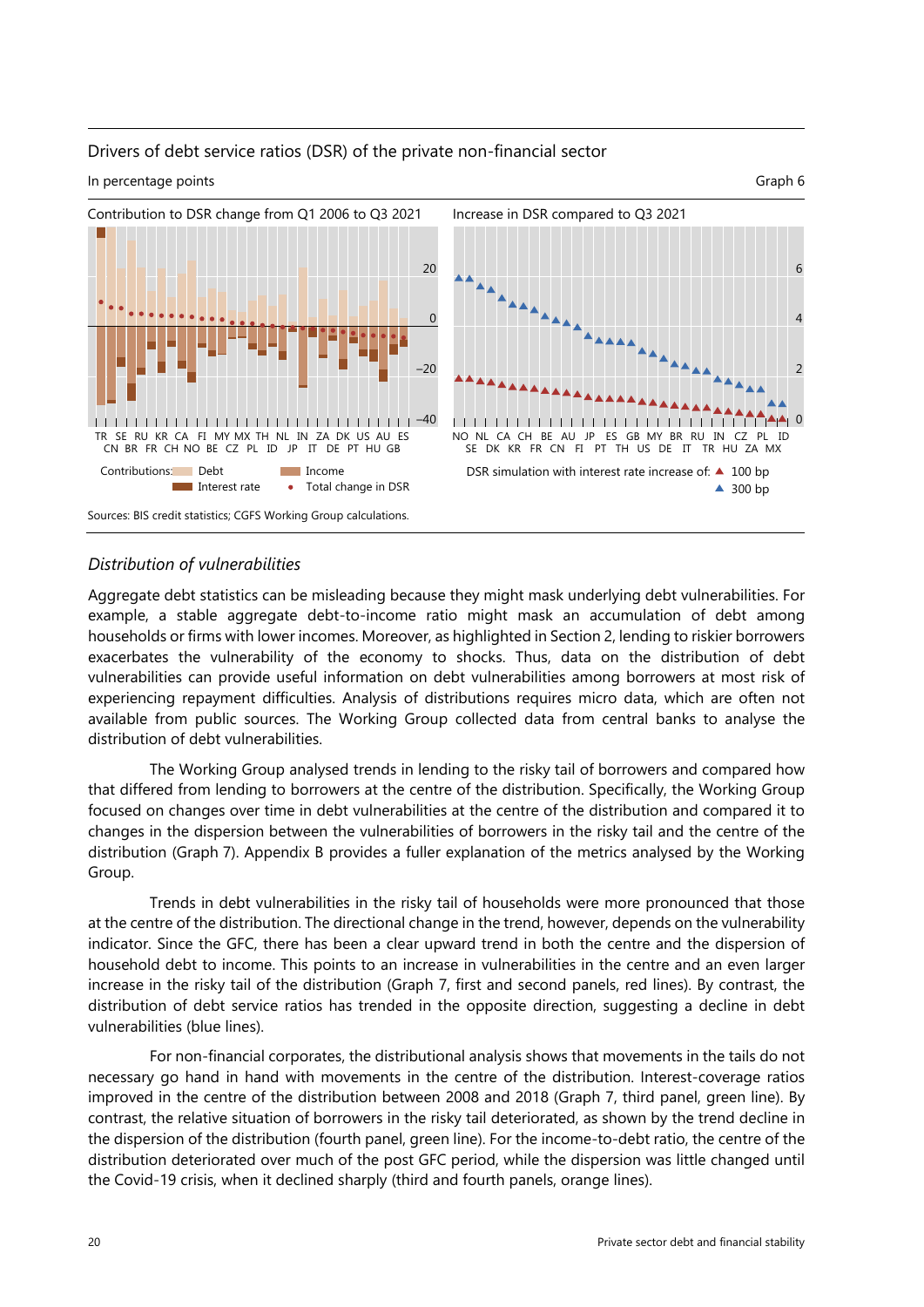#### Trends in the distribution of debt vulnerabilities





<sup>1</sup> The centre corresponds to the median of the distribution. The dispersion refers to the difference between the 90th percentile and the median. Average of demeaned country levels of the distribution. For a fuller explanation of the metrics, see Appendix B. <sup>2</sup> For NFCs, the income-to-debt ratio is used instead of the more common debt-to-income ratio because the latter is not monotonic across the distribution when some firms make losses (negative income). This creates problems when analysing debt-to-income for the entire distribution of firms.

Sources: CGFS Working Group; CGFS Working Group calculations.

Moreover, the Working Group found that the tails of the debt vulnerability distribution co-moved more closely with aggregate vulnerability measures than the centre. For the household sector, movements of the credit-to-GDP gap were positively correlated with those in the tails of the debt distribution, whereas the centre was not (see Appendix B). However, the same was not true for NFCs. A potentially intriguing implication of this finding is that credit booms might have different effects on the distribution of vulnerabilities in the tails of debt distribution in the household and NFC sectors. This might complement other explanations regarding the reasons why household credit booms are more often associated with financial crisis compared with corporate ones, as described in Section 2.

The Covid-19 pandemic also impacted the distribution of debt in other dimensions. More vulnerable households might have been affected more strongly as lower skilled customer-facing jobs were cut as a result of Covid-19 pandemic. Loss making firms borrowed heavily during the pandemic, plugging the gap left by negative cash flows (Graph 8, left-hand panel). Debt grew particularly strongly in sectors most exposed to the Covid shock. Another distributional impact has been heavy borrowing by small and medium-sized enterprises (SMEs), ranging from 20 to over 60% of total NFC loan growth since the start of the pandemic (Graph 8, right-hand panel). Elevated SME debt might present a particular challenge as smaller firms are more likely to be liquidated rather than restructured (Greenwood et al (2020)).

However, the total increase in gross debt might overstate the rise in debt vulnerabilities. The rise in aggregate household saving rates during the Covid-19 pandemic suggests that household may have accumulated buffers that could offset higher debt levels. Similarly, net debt in the corporate sector increased by less than gross debt due to a combination of large fiscal transfers and firms borrowing for liquidity purposes. Indeed, the increase in gross debt often exceeded operating losses in loss making firms shown by the orange line being above the dotted 45-degree line in the left-hand panel of Graph 8. This enabled many loss-making firms to build cash buffers. Finally, the sectors most exposed to the Covid-19 shock had relatively low debt levels leading into the pandemic, potentially mitigating financial stability risks (Mojon et al (2020)). These factors further highlight the importance of granular data on households and firms to effectively evaluate the overall change in debt vulnerabilities.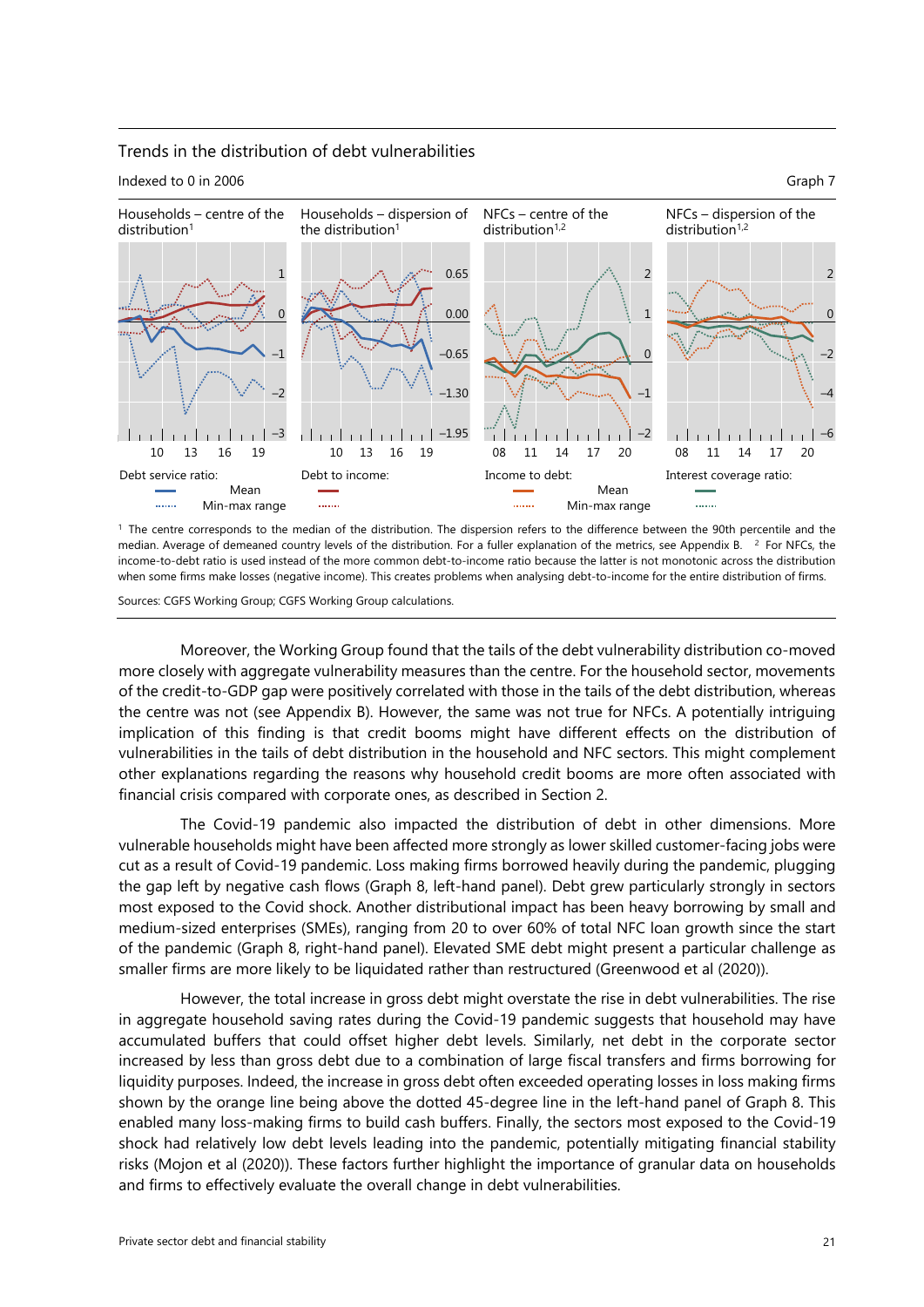#### Credit provision during the Covid-19 pandemic

In percentage points Graph 8



NFC = non-financial corporate; SMEs = small and medium-sized enterprises.

<sup>1</sup> The smooth line is estimated using a generalised additive model, which fits a penalised cubic spline through the individual firm-level observations. Based on public and private companies in AU, CA, DE, ES, FR, GB, IT, JP and US. Covid-19 exposed sectors: airlines, hotel, restaurants and leisure, entertainment, textiles, apparel and luxury goods. 2 Based on data from AU, BE, CH, DE, ES, GB, MX and RU.

Sources: S&P Capital IQ; CGFS Working Group; CGFS Working Group calculations.

#### *Pricing of private sector debt*

As discussed in Section 2, debt vulnerabilities and financial instability have often followed a period of weak lending standards and compressed lending spreads. In AEs, lending conditions eased in the years after the GFC, particularly for non-financial corporates (Graph 9, first and second panels). By contrast, EME lending standards have been tightening for some time.

Lending spreads, another metric related to lending standards, have compressed in recent years which could go hand in hand with greater debt vulnerabilities. Although it took time, the strong and steady decline in the interest rate on loans (Graph 9, third panel), has been accompanied by declining spreads on loans to NFCs and household mortgages (fourth panel). Bond market metrics also suggest that credit quality may have deteriorated. Compressed bond spreads could also suggest greater debt vulnerabilities outside the banking system (Graph 10, first panel).

As the Covid-19 pandemic hit, lending standards initially tightened but have since eased. Policy action has been instrumental with standards easing more strongly in economies with larger credit guarantee schemes (Graph 10, second panel). Similarly, in corporate bond markets, spreads initially spiked as the pandemic hit but then compressed strongly in response to official interventions, particularly for more risky borrowers (Gilchrist et al (2020)).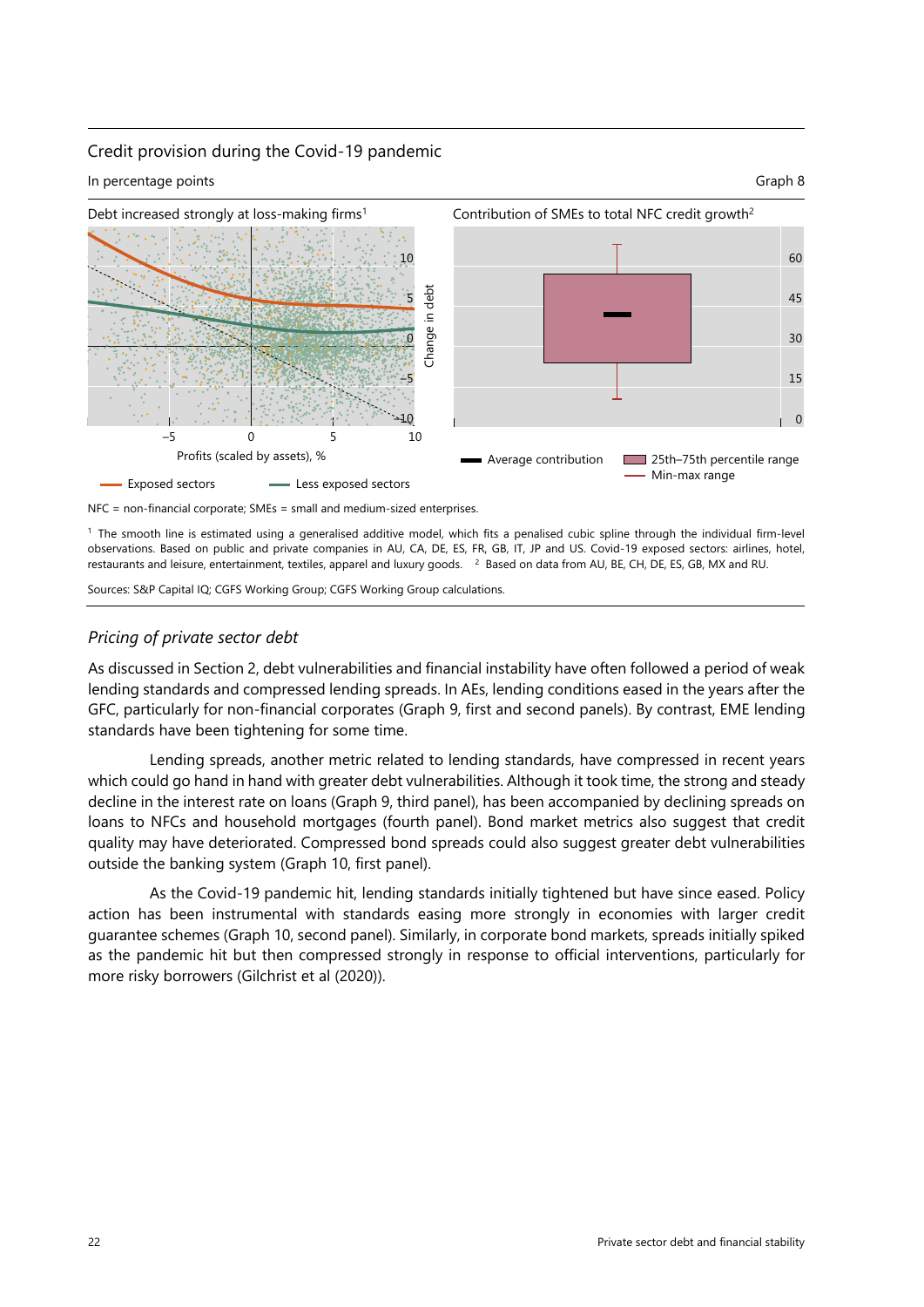

#### Loan lending standards, interest rates and spreads Graph 9 (Graph 9)

<sup>1</sup> Simple average across GB, euro area and US.  $^2$  Household mortgages. <sup>3</sup> Simple average across KR, MX and TH. Data for MX starts Q1 2015.

Sources: US Federal Reserve; Datastream; CGFS Working group; BIS; CGFS Working Group calculations.

#### Bond spreads, lending standards and guarantees, debt maturity and rollover needs Graph 10



 $1$  For the non-financial corporate sector.  $2$  DE and IT are excluded as outliers. Their inclusion would not change the direction of the fitted lines. <sup>3</sup> Based on banks' responses to surveys on NFCs' demand for loans in Q2 2020. Smaller values indicate weaker (net) demand. 4 Based on banks' responses to surveys on lending standards for loans to NFCs in Q2 2020. Negative values indicate a loosening and positive values a tightening. 5 Average yearly repayments for the stated period, as a share of 2019 net income, keeping a balanced sample of firms across time periods. "Post-Covid" includes amount outstanding for the latest stocks of debt securities and bank loans reported, whereas "pre-Covid" includes similar amounts outstanding up to and including Q4 2019.

Sources: IMF *Lending Surveys Monitor*; ICE BoAML Indices; S&P Capital IQ; CGFS Working Group; CGFS Working Group calculations.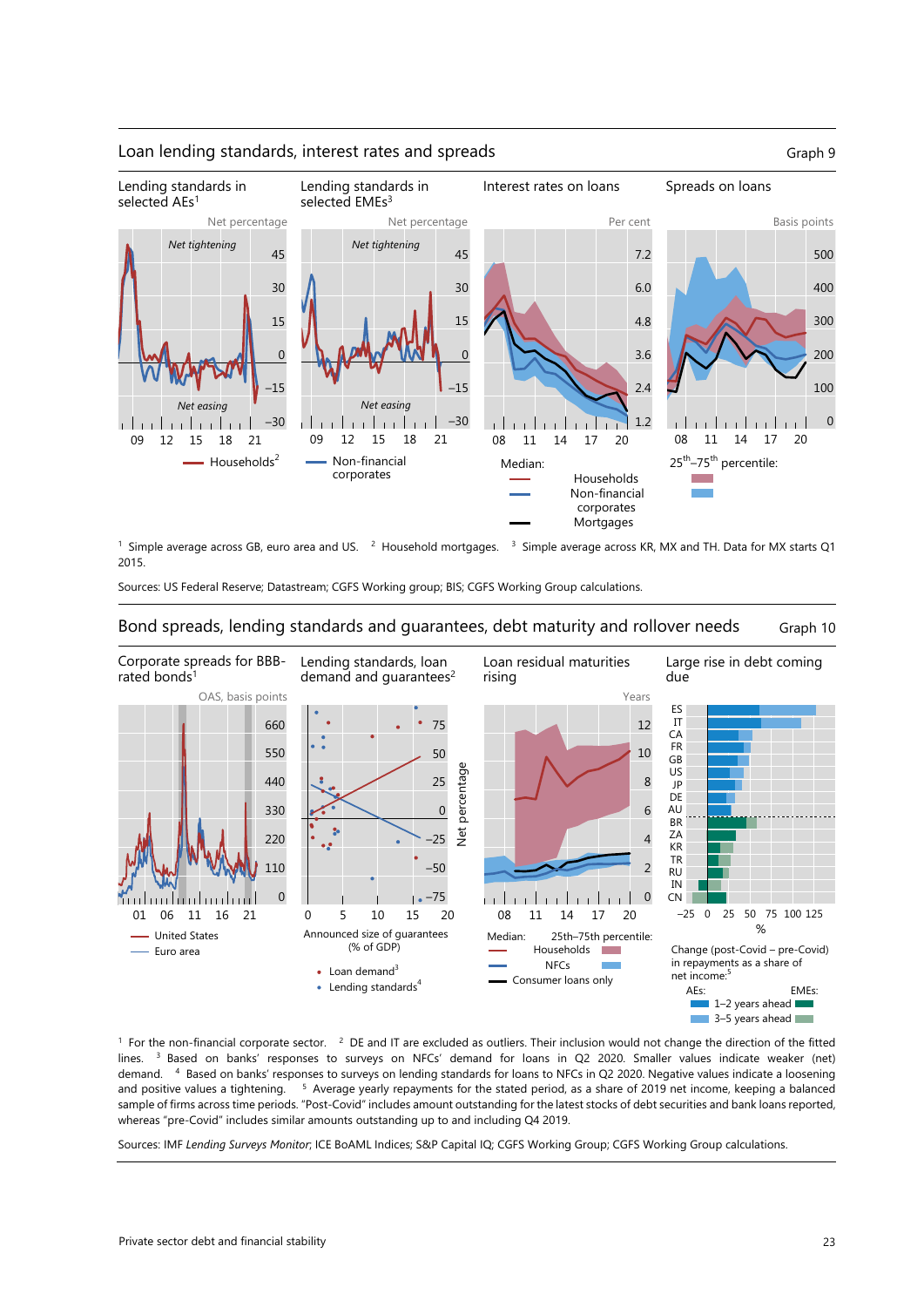#### *Debt characteristics*

Certain characteristics of debt such the maturity or whether it is in foreign currency or linked to currency mismatches can increase the vulnerability of borrowers to shocks.

Debt vulnerabilities arising from short maturities appear to have diminished somewhat in recent years. Data from the Working Group's survey suggest that there has been a broad increase in the residual maturity of debt that has followed the decline in long-term interest rates (Graph 10, third panel).

Even though maturities have lengthened, firms have to contend with increased repayment obligations due to the large rise in pandemic borrowing. The value of debt repayments due in the next two years has increased significantly since the start of the pandemic in many advanced economies and some large EMEs. In some countries it exceeds 50% of firms' net income (Graph 10, fourth panel).

Although the nature of capital flows has changed in important dimensions (CGFS (2021)), the dependence on cross-border debt relative to domestic credit has remained relatively stable over the past decade (Graph 11, left-hand panel). Among AEs, cross-border debt is more important in Europe. Within EMEs, the share of cross-border debt is very heterogeneous, ranging from over 20% in Mexico and Argentina to less than 5% in China, Korea and Thailand.

EMEs' foreign currency debt vulnerabilities still appear greater than those in AEs. For some EMEs, it is driven by higher foreign currency debt shares, constituting over 50% of non-financial corporate borrowings in some economies (Graph 11, right-hand panel). For others with lower foreign currency debt shares, vulnerabilities may instead arise from greater dependence on bank intermediated debt which tends to have shorter maturities.



 $<sup>1</sup>$  Sum of international private non-bank financial loans and debt securities divided by the sum of international private non-financial loans,</sup> debt securities and total credit to the private non-financial sector. Cross-border and foreign currency debt numbers should be interpreted and compared across economies with care, taking into account jurisdiction specifics factors. <sup>2</sup> AT, AU, BE, CA, CH, DE, DK, ES, FI, FR. GB, IE, IT, JP, NL, NO, NZ, PT, SE and US. 3 AR, BR, CL, CN, CO, CZ, HK, HU, ID, IN, KR, MX, MY, PL, RU, SA, SG, TH, TR and ZA.

Sources: Dealogic; Euroclear; Thomson Reuters; TRAX; BIS locational banking statistics; BIS credit statistics; CGFS Working Group calculations.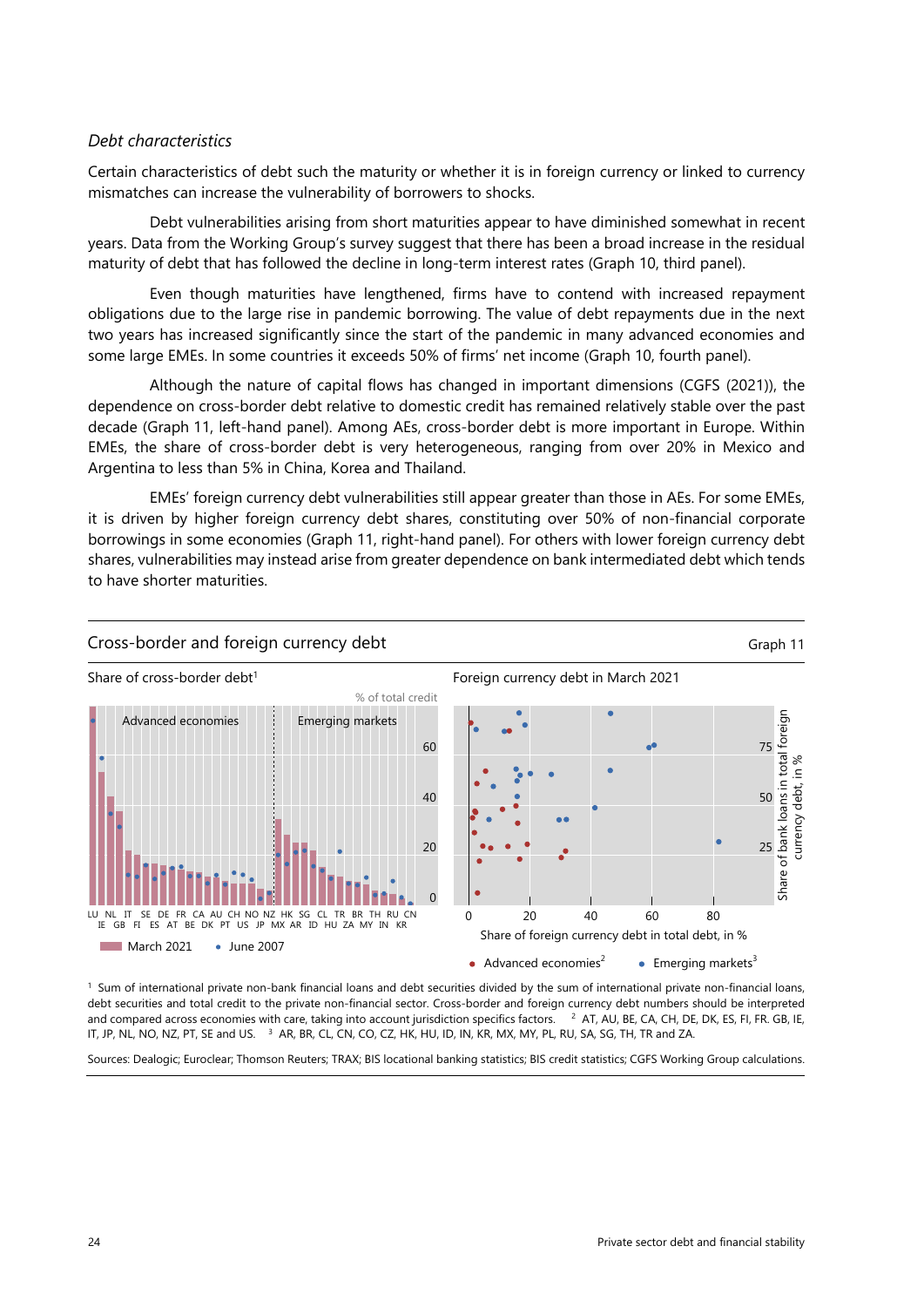#### <span id="page-26-0"></span>3.3 Amplification through the financial system

When adverse shocks materialise, debt repayment difficulties can trigger deleveraging processes that result in falling asset prices or expose fragilities in financial intermediaries. These factors can generate pernicious nonlinearities and interactions that strongly amplify the original shock.

#### *Asset prices and collateral*

A number of international organisations have recently highlighted the risk that stretched corporate equity and debt valuations could amplify debt vulnerabilities (BIS (2021), FSB (2021), IMF (2021b)). Relative to their historical distributions, property prices appear particularly stretched in many economies, while metrics of equity price stretch appear more heterogeneous (Graph 12, left-hand panel). Negative asset price amplification channels can be particularly severe for household debt as mortgages make up around 75% of household debt compared to around 20% for NFCs, though there is significant heterogeneity across economies.



Asset price valuations, high LTV mortgages and house price expectations Graph 12

LTV = loan-to-value.

1 Interquartile range: reference period from 1985 to the latest data as of April 2022 for the price-to-earnings ratio and as of Q4 2021 for the property price to income ratio. 2 Advanced economies: AU, CA, CH, DK, EA, GB, JP, NO, NZ, SE and US, or fewer countries depending on data availability. <sup>3</sup> Emerging market economies: sample differs across indicators. <sup>4</sup> Average of demeaned country level share of new issued mortgages above 80% and 100%. 5 Average of values in April, May and June 2019.

Sources: Deutsche Bundesbank; OECD; Bloomberg; CGFS Working Group; CGFS Working Group calculations.

The loan-to-value (LTV) ratio for residential mortgages is often used as an indicator of potential amplification through the collateral price channel. In the aftermath of the GFC the share of high LTV mortgages initially decreased across a broad swath of economies (Graph 12, centre panel). However, since 2014 this trend has reversed. For LTVs greater than 80%, the share has been on a rising trend and now exceeds that in 2009, but the share of LTVs above 100% remains below 2009 levels in most economies sampled.

In the current environment, strong expectations of further house price increases may amplify the current upswing in household credit. For example, in Germany, almost 90% of households expected house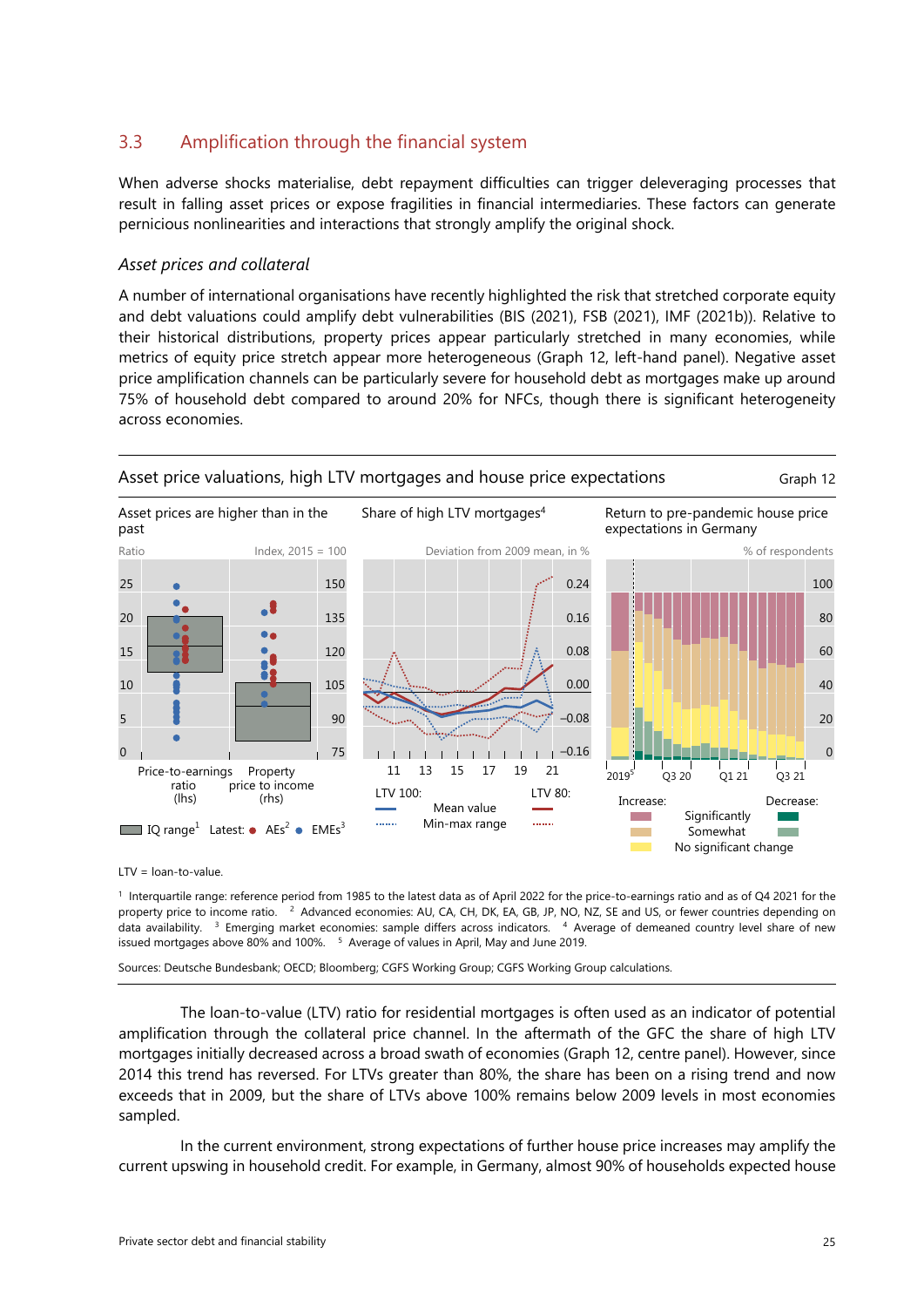price increases and 40% expected significant increases in late 2021, which is more than in 2019 (Graph 12, right-hand panel).

#### *Financial intermediaries*

Risks stemming from private non-financial debt also depend on the resilience of the financial sector to absorb any shocks if borrowers face repayment difficulties. High leverage and maturity mismatches in financial intermediaries were significant amplifiers of deleveraging pressures during the GFC. Over the past decade, reforms to banking regulation and supervision have boosted bank capitalisation and reduced liquidity mismatches (Graph 13, left-hand panel). These reforms together with enhanced restructuring and resolution frameworks are likely to have substantially dampened the risk of amplification by banks both domestically and globally.



<sup>1</sup> Banking data covering 38 countries, realigned for fiscal year and other date misalignments. <sup>2</sup> Data covering 24 economies. <sup>3</sup> GDP growth values are multiplied by -1. 4 AR, BR, CA, CL, CN, CZ, FI, HK, ID, IL, IN, JP, MX, MY, PE, PH, PL, SA, SG, TH, TR, VN and ZA. 5 DK, ES, FR, GB, IE, IT, NL, NO, RU, SE and US.

Sources: American Bankruptcy Institute; Cerved; Datastream; FitchConnect; SNL Financial; national data; CGFS Working Group calculations.

Since the start of the pandemic, debt moratoriums, ample credit supply and temporary changes to insolvency proceedings have resulted in a decoupling of bankruptcies from economic activity (Graph 13, middle-hand panel). As a consequence, non-performing loans rates have been low (Graph 13, right-hand panel). Although the share of non-performing debt is low, it has started to increase somewhat. For example, in India, there has been a significant migration of loans to impaired status since the second half of 2020 (RBI (2021)). In the UK, around 5.5% of all SMEs were in distress in January 2021, up from 3.6% in January 2020 (Bank of England (2021)). In the UK there has also been a rise in households with unsecured debt reporting financial difficulties as a result of Covid. This is consistent with these borrowers being more likely to face a fall in incomes compared with mortgage borrowers (Franklin et al (2021)). While low today, non-performing loans (NPLs) stemming from the GFC and European sovereign debt crisis took nearly a decade to work out, which is a prescient reminder of the long shadow they can cast on the economy.

Although banks still intermediate the vast majority of household credit, as businesses have turned to capital markets for credit, there has been a broad-based decline in the importance of bank lending to the non-financial corporate sector since the GFC (Graph 14, left-hand panel). The growth of non-bank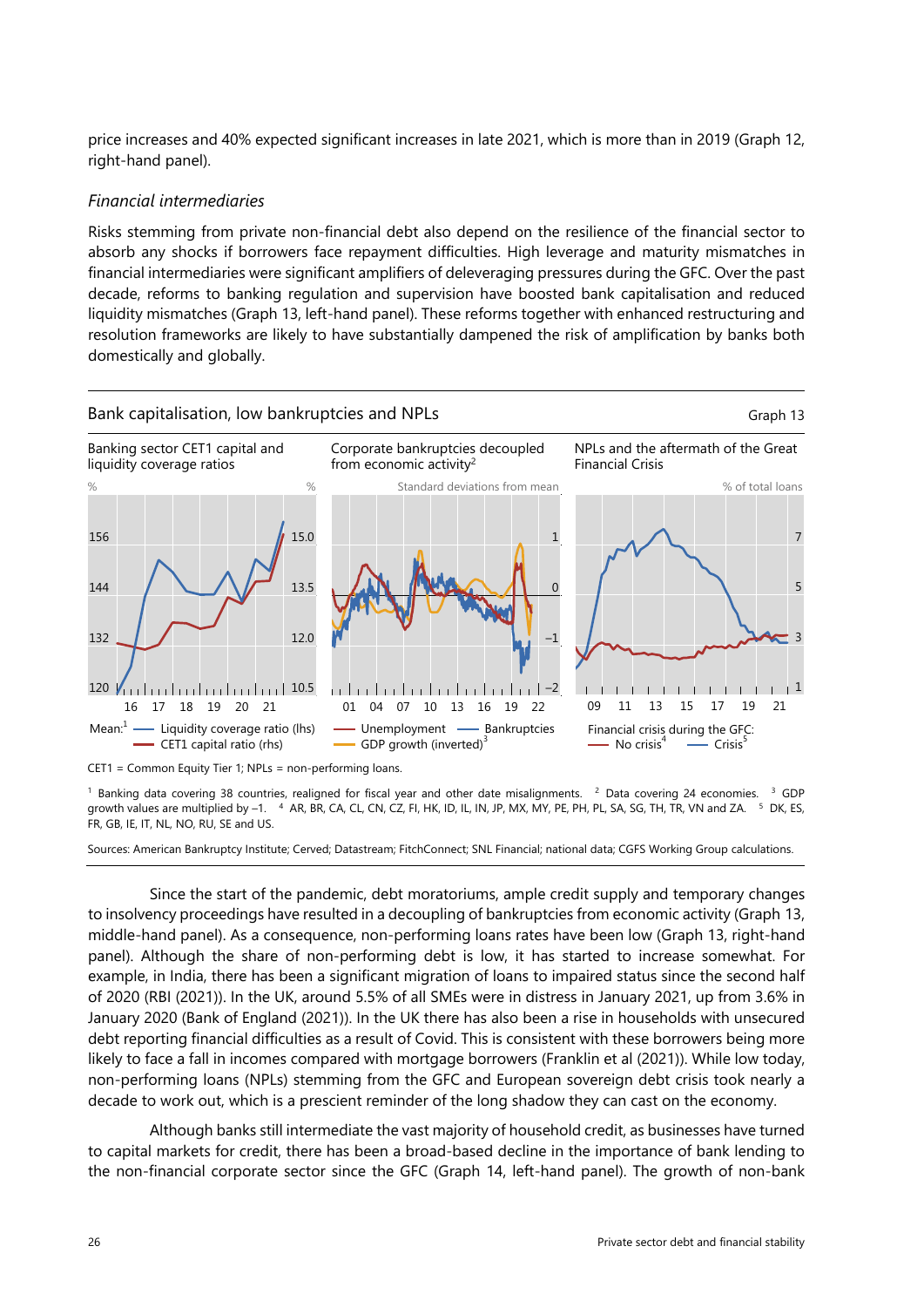<span id="page-28-0"></span>credit intermediation may, on the one hand, help diversify concentration risks and provide a "spare tire" for the economy (Greenspan (1999)). It does, however, create new challenges for monitoring and regulating debt vulnerabilities, particularly for economies experiencing a structural trend of decline in the share of bank lending. Overall, the Covid-19 pandemic has not altered this trend significantly. Beyond bank loans and debt securities, intercompany debt constitutes a significant proportion of total NFC debt in some economies. For example, this can be the case when foreign-owned subsidiaries borrow from their parent company. As such credit does not originate from the domestic financial system, the impact of defaults on intercompany debt on the domestic financial system is usually limited.

#### 3.4 Indirect debt vulnerabilities

Section 2 discussed how high private sector debt could indirectly affect financial stability by dragging down economic growth. In the post-pandemic landscape, a potential risk is that credit support policies perpetuate resource misallocation. One source of misallocation is zombification in the corporate sector that may pose a risk for medium-term growth. Similar to previous economic cycles, the share of public firms classified as zombies spiked in 2020 (Graph 14, right-hand panel). One risk is that – as seen in previous cycles – the share does not completely reverse, leaving a subset of less productive firms that hold back the growth of more productive and dynamic firms (Banerjee and Hofmann (2021)). Another risk is that debt overhang problems may weaken investment and lead to a decline in the economy's productive capacity.



<sup>1</sup> Bank loans to non-financial corporations (NFCs) as a share of the sum of bank loans to NFCs and debt securities issued by NFCs. If bank loans are not available, bank credit to NFCs (BR, CO and MY) or bank claims on NFCs (CN) are used. Debt securities issued by NFCs measured as total debt securities; if not available, sum of domestic and international debt securities. Cycle country sample: AU, CA, FR, GB, NO, US. Trend decline jurisdiction sample: BE, BR, CH, CL, CN, CO, CZ, DE, DK, ES, HK, HU, ID, IT, JP, KR, MX, MY, NL, PL, SE, SG, TH, TR, ZA. 2 Across 14 advanced economies, zombie firms defined as firms with both an interest coverage ratio of less than 1 and a Tobin's q below the median firm in the sector over two years. To be declassified as a zombie firm, an ICR larger than one or a Tobin's q above the sector median over two years is required. Zombie share is the ratio of zombie firms to all firms.

Sources: Datastream; national data; BIS; CGFS Working Group calculations.

Finally, higher inequality might worsen potential problems related to indebted demand (Mian et al (2020)). In many economies the Covid-19 pandemic might have worsened inequality as lower skilled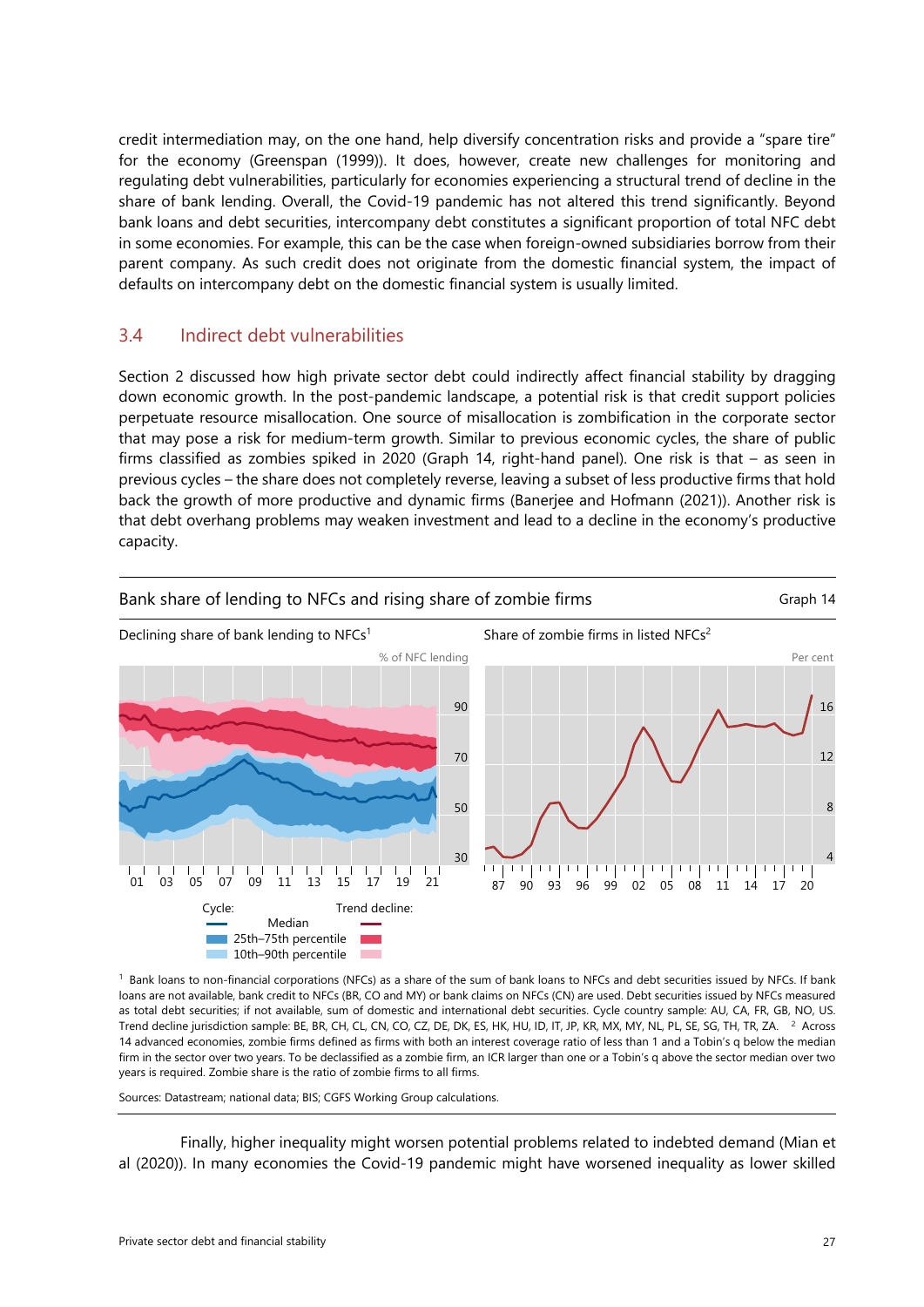<span id="page-29-0"></span>customer-facing jobs were cut. Although economic activity has recovered across many sectors, activity in the most heavily affected sectors, such as hotels and restaurants, remains weak.

### 4. Central bank frameworks for analysing debt vulnerabilities

In the years following the Great Financial Crisis, central banks invested significant resources in enhancing their frameworks for monitoring debt vulnerabilities. This section takes stock of the tools and frameworks that central banks use to evaluate private sector debt vulnerabilities.

Section 2 highlighted a number of empirical regularities that central bank debt monitoring frameworks should capture. Yet, central banks face numerous practical challenges when moving from stylised facts to debt monitoring frameworks. What should be monitored? And which particular metrics should be used? Which decompositions and what level of granularity are sufficient? How should information from multiple indicators and sectors be combined to obtain a comprehensive overview of vulnerabilities? What thresholds or techniques should be used to assess the potential severity of systemic risk?

Moreover, in terms of the policy objectives, central banks face a trade-off: the need to prevent the emergence of systemic risk while at the same time ensuring that the beneficial effects of debt are not unduly impaired. This policy trade-off is complicated by the absence of accurate quantitative techniques for predicting financial crises as well as by financial innovation and changing macroeconomic circumstances. Central banks are thus required to use judgment in addition to quantitative techniques when assessing potential systemic risks. This, together with differences in prudential policy mandates across central banks, suggests that one might expect to observe heterogeneity across debt monitoring frameworks with respect to what is monitored and how the information is used to assess systemic risk. Additional sources of heterogeneity arise from structural differences in financial systems, historical sources of vulnerability and data availability.

To take stock of central bank debt monitoring frameworks, the Working Group surveyed 23 central banks. The survey requested information along several dimensions. It included questions relating to indicators of aggregate debt as well as separate sections for households and non-financial corporations. It also included a section on real estate markets. The survey also requested information on the breakdown of indicators, eg maturity, sector, currency or type of lender. A section of the survey on dashboards and heatmaps focused on how individual indicators are brought together to identify emerging systemic risks. The survey also included questions regarding the use of threshold values for indicators, statistical techniques for purposes such as estimating crisis probabilities as well as the use of macroprudential stress tests. Additional survey sections related to the monitoring of financial intermediaries and to the use of the debt monitoring frameworks in the design and choice of macroprudential policies. Finally, the survey included questions on the relative importance of various indicators and on perceived data gaps.

The responses offer a detailed view of the choices central banks make with respect to the questions of what to monitor, how to aggregate information to obtain a systemic view, how to measure systemic risk and what data gaps exist in the monitoring frameworks. The remaining sections present a stocktake of practices based on the survey responses, treating each of these questions in turn.

#### 4.1 What to monitor and which metrics to use

Not all credit booms end in financial crises. As discussed in Section 2, those that do tend to be associated with lower lending standards, mispricing, rapid asset price growth and increased fragility within the financial sector.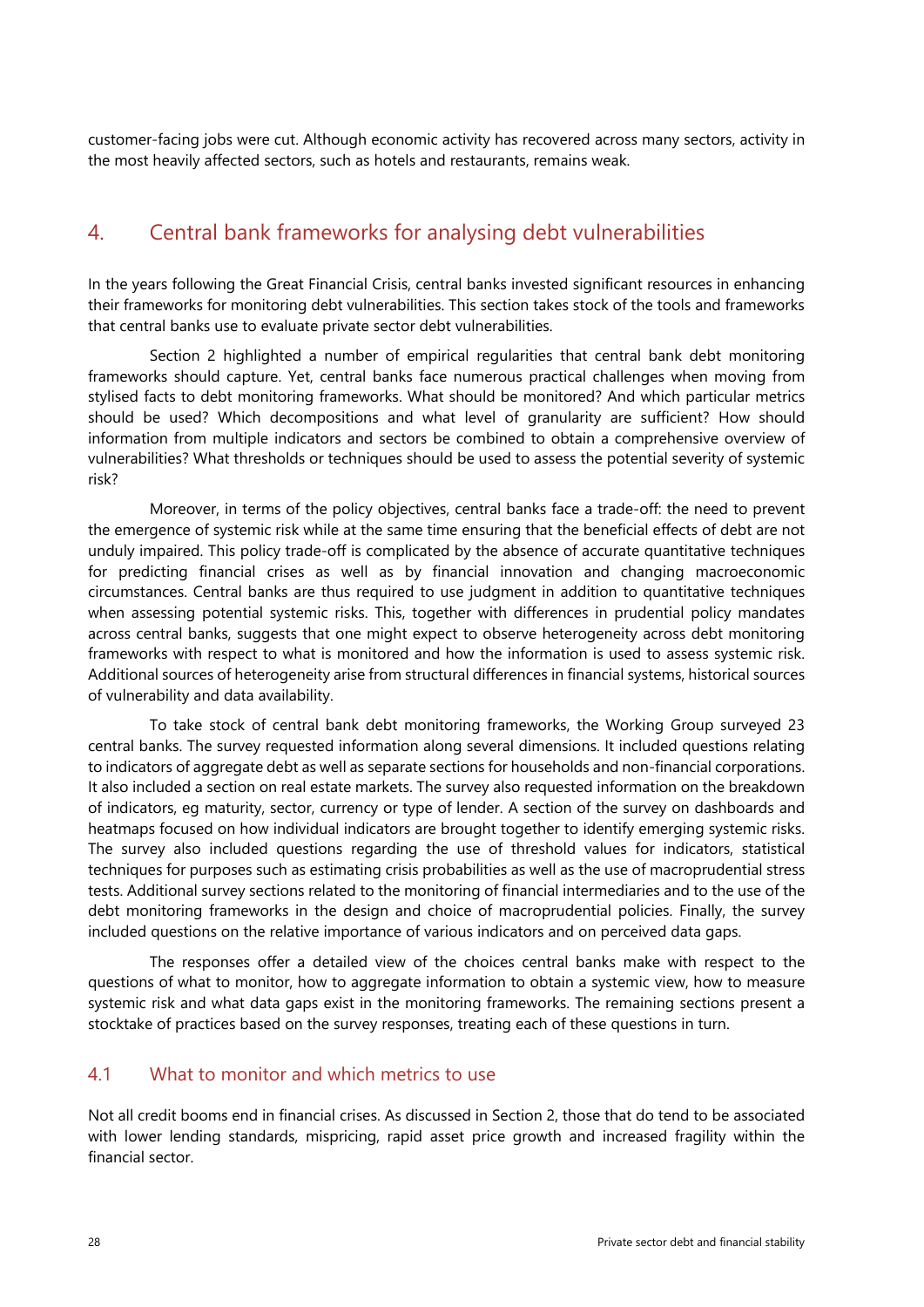All central banks responding to the survey reported that in addition to indicators of aggregate debt, indicators of debt to households and debt to NFCs are included separately in the monitoring frameworks. Multiple indicators are typically monitored for each of these sectors due to the various channels through which debt developments may translate into financial vulnerabilities. Indicators can be grouped into four categories: (1) level/growth of debt; (2) lending standards; (3) credit quality; and (4) borrower vulnerabilities.

In addition, booms in household debt, particularly mortgage credit, are more likely to be associated with eventual financial stress and economic downturns. Thus, real estate markets are often monitored separately in central banks' frameworks. Finally, given that fragility within the financial sector is an inherent feature of financial crises, monitoring frameworks include indicators of the health and characteristics of financial intermediaries.

#### *Household debt*

*Types of indicators.* Table 3 summarises the indicators of household debt that central banks include in their monitoring frameworks. Indicators measuring either the level of aggregate household credit or the growth rate are monitored by virtually all central banks surveyed. Often these indicators are broken down by loan category (eg mortgage, consumer credit and other liabilities). A few central banks noted that household credit growth is also monitored by maturity and currency composition.

|                   | Use of household debt vulnerability indicators                              |                                           | Table 3                                   |
|-------------------|-----------------------------------------------------------------------------|-------------------------------------------|-------------------------------------------|
|                   | Indicator                                                                   | Central banks using<br>indicator (max 23) | Central banks using<br>threshold (max 23) |
|                   | Household credit to GDP                                                     | 23                                        | 11                                        |
| Level /<br>growth | Household credit growth                                                     | 23                                        | 7                                         |
|                   | Household credit-to-GDP gap                                                 | 20                                        | 6                                         |
|                   | Bank lending standards                                                      | 21                                        | 5                                         |
| Credit            | Credit spreads (or interest rates on household credit)                      | 21                                        | 4                                         |
| standards         | Qualitative information on credit demand/supply                             | 19                                        | 3                                         |
|                   | Distribution of credit scores                                               | 6                                         | 2                                         |
|                   | Loan to value (LTV) of mortgage loans                                       | 23                                        | 9                                         |
| Credit<br>quality | Non-performing loans ratio                                                  | 21                                        | 5                                         |
|                   | Impairment ratio for household loans                                        | 19                                        | 2                                         |
|                   | Gross debt to income (DTI)                                                  | 22                                        | 11                                        |
|                   | Debt service-to-income ratio (DSTI)                                         | 21                                        | 9                                         |
|                   | Mortgage payment to income ratio                                            | 17                                        | 3                                         |
| Household         | Gross interest payments to disposable income                                | 12                                        | 3                                         |
| vulnerability     | Household net worth to liabilities                                          | 12                                        | 3                                         |
|                   | Household liquid assets to liabilities                                      | 11                                        | 3                                         |
|                   | Net debt to income (debt net of financial assets)                           | 6                                         |                                           |
|                   | Composite indicator of household vulnerabilities                            | 5                                         |                                           |
|                   | Source: CGFS Working Group Survey based on responses from 23 central banks. |                                           |                                           |

The vast majority of central banks track all of the listed indicators of lending standards and credit quality, with the exception of credit scores, which are monitored by only a small number of central banks.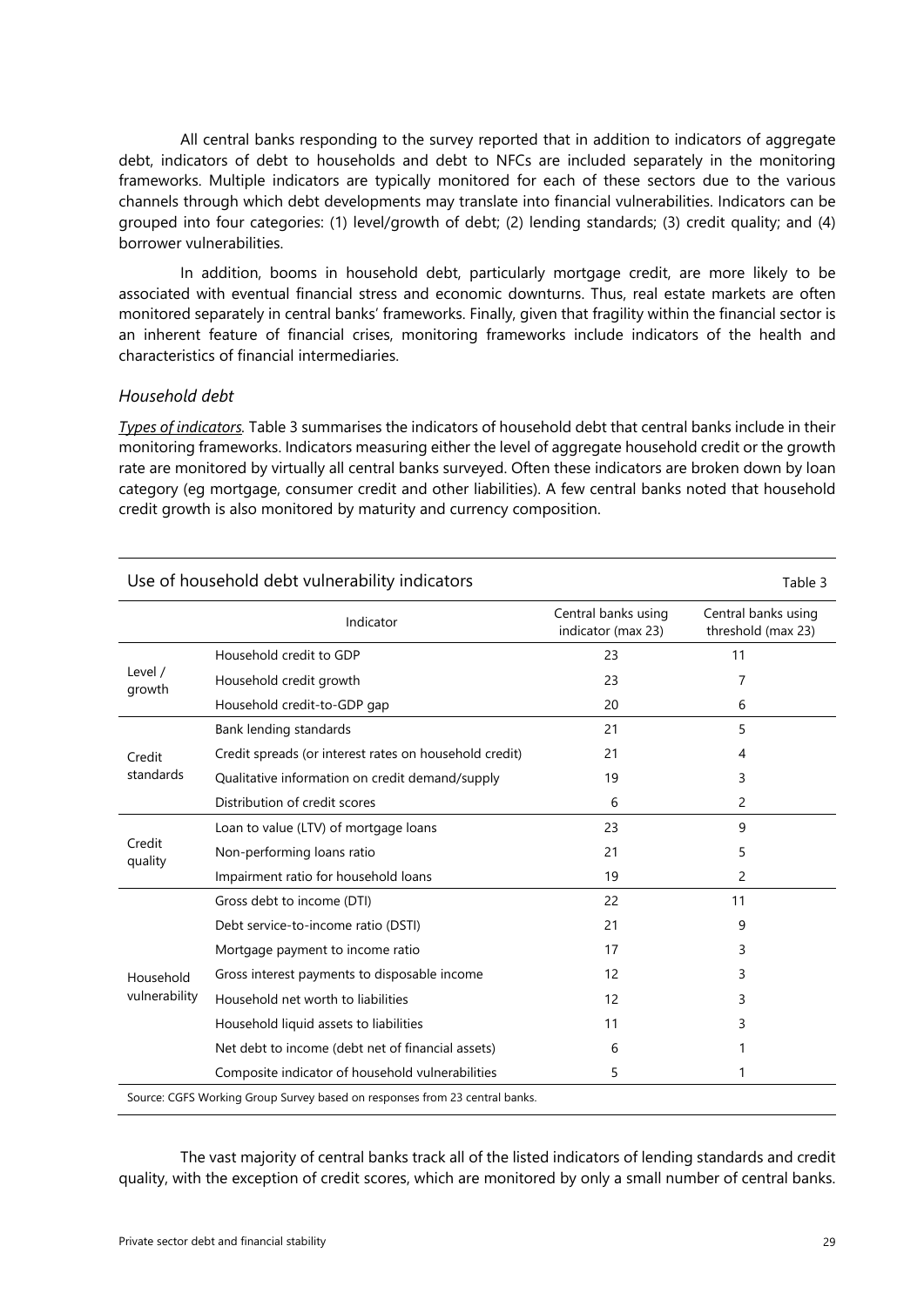Indicators of household vulnerability are monitored somewhat less frequently than those of credit growth or quality, with the exception of gross debt to income (DTI) and debt service to income (DSTI), which are followed by most central banks. Only eleven countries monitor at least two of the following indicators: net debt to income; net worth to liabilities; liquid assets to liabilities; or gross interest payments to disposable income. Six central banks monitor none of these indicators. More than half of central banks nevertheless indicate that they monitor vulnerable households, using indicators such as DTI or DSTI to define this group. A few central banks also monitor the share of riskier households and loans.

*Importance of certain indicators.* While a few central banks reported using a holistic approach in their assessment of the household debt indicators, more than half indicated that they judge some indicators to be more important than others. Commonly cited indicators were aggregate credit growth/level (household credit growth, credit-to-GDP gap and debt-to-GDP ratio) and indicators of debt servicing ability (DTI, DSTI).

*Differences across central banks.* The survey responses suggest that EME central banks focus more on mortgages and make less use than advanced economies of general household vulnerability indicators. Some countries also reported decomposing indicators according to the distinction between owneroccupied and income-earning properties. Around half of the respondents also noted the use of micro data to gauge household balance sheet strength.

In this regard, greater use of granular household debt data has been a major development since the GFC, helping to shine light on those vulnerabilities most associated with macroeconomic stability. Central banks have been innovative in sourcing such data, collecting it from credit bureaus and banks as well as data collected in the course of other central bank operations (see Appendix C). However, there are often specific challenges related to gathering such data, not least with respect to cost and privacy.

#### *Non-financial corporate debt*

*Types of indicators*. Central bank monitoring of NFC debt-related vulnerabilities involves using a broader set of indicators and more decompositions of aggregate indicators than for households. This is because of the diversity in types of firms, sectors of activity and types of debt (eg bank loans versus bonds). Table 4 summarises the aggregate NFC debt indicators used by central banks. Table 5 provides information on further NFC vulnerability indicators that are typically calculated at firm, industry or sector level.

Similar to households, the vast majority of central banks monitor the level and growth of aggregate NFC credit (Table 4). The vast majority also monitor credit quality indicators. Most of the lending standards indicators – with the exception of credit scores – are also monitored by most banks. The NFC vulnerability indicators measured in the aggregate are monitored less frequently than indicators in the other categories; however, most central banks monitor vulnerability indicators at the firm, sector or industry levels using metrics such as the interest coverage or debt-to-EBITDA ratios to define this group (Table 5).

Most central banks compute several NFC vulnerability indicators at the firm or sector level, although for some the indicators are calculated for listed firms only (Table 5). The majority of central banks monitor interest coverage, leverage and debt-to-earnings ratios. Around 50% of respondents also compute the short-term debt ratio or issuer rating downgrade ratios at the firm and/or sector level.

Given the more frequent use of granular vulnerability indicators for NFCs compared with households, Appendix D provides some examples about how central banks monitor NFC debt vulnerabilities with micro data. Analysis by the Deutsche Bundesbank illustrates the importance of looking underneath aggregate figures as these might conceal the true extent of debt vulnerabilities. Analysis by the Bank of Italy, Bank of Japan, Bank of Spain and ECB illustrates how granular information enabled the evaluation of debt risks during the Covid-19 pandemic and the ability of government measures to contain the economic fallout from the across the distribution of firms.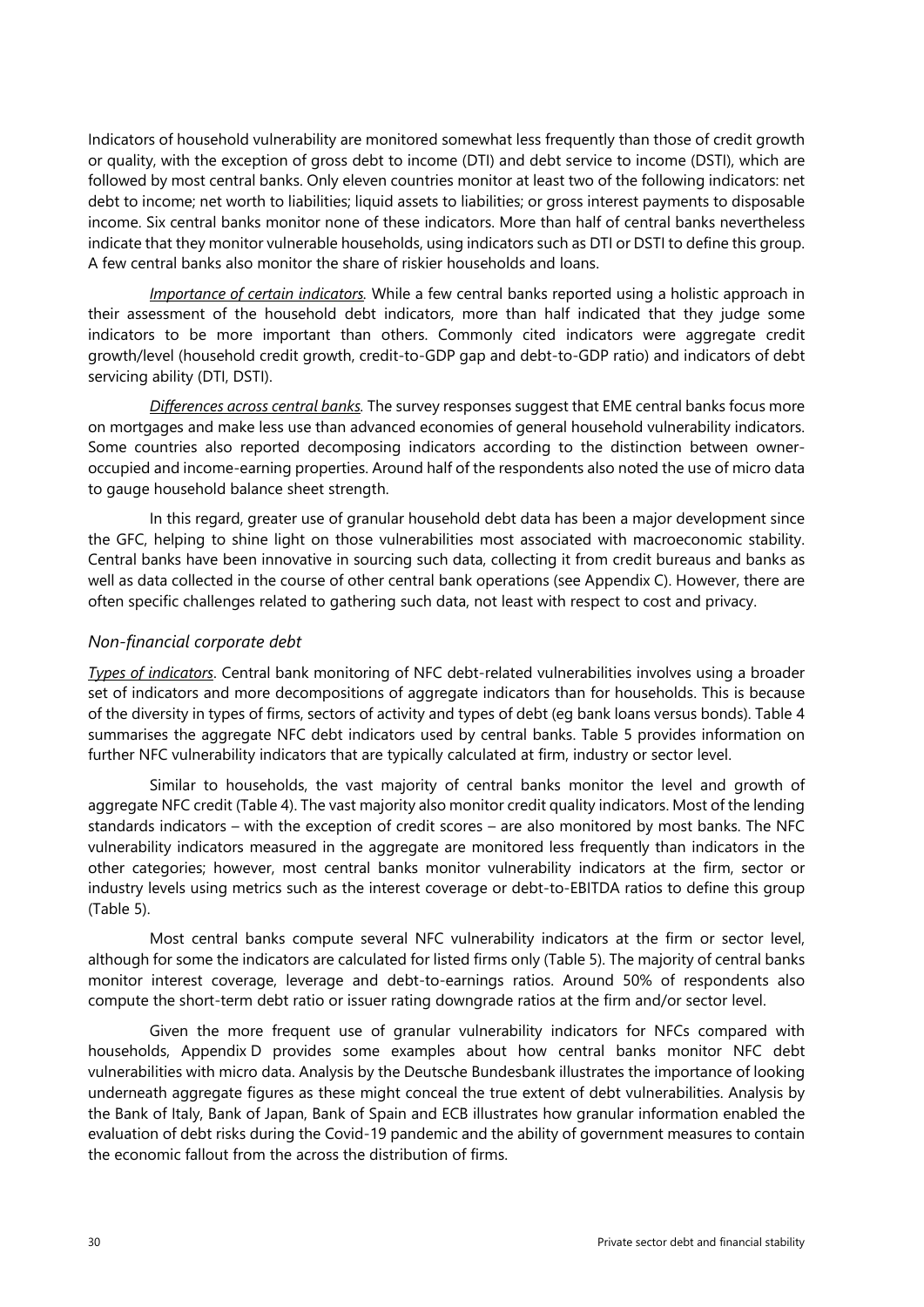#### Use of aggregate non-financial corporate (NFC) debt vulnerability indicators **Table 4**

|                          | Indicator                                                                   | Central banks using indicator<br>(max 23) | Central banks<br>monitoring<br>separately for<br>bonds (max<br>23) | Central banks<br>using<br>threshold<br>(max 23) |
|--------------------------|-----------------------------------------------------------------------------|-------------------------------------------|--------------------------------------------------------------------|-------------------------------------------------|
|                          | NFC credit to GDP                                                           | 23                                        | 11                                                                 | 6                                               |
| Level /<br>growth        | NFC credit growth                                                           | 21                                        | 15                                                                 | 6                                               |
|                          | NFC credit-to-GDP gap                                                       | 19                                        | 7                                                                  | 4                                               |
|                          | Bank lending standards                                                      | 19                                        | 2                                                                  | 2                                               |
|                          | Interest rates for NFC debt                                                 | 19                                        | 8                                                                  | 4                                               |
| Credit                   | Credit spreads                                                              | 18                                        | 9                                                                  | 2                                               |
| standards                | Qualitative info on credit<br>demand/supply                                 | 17                                        | 3                                                                  | 1                                               |
|                          | Distribution of credit scores                                               | 12                                        | 5                                                                  | 0                                               |
| Credit                   | Non-performing loans ratio                                                  | 21                                        | 6                                                                  | 3                                               |
| quality                  | Impairment ratio                                                            | 20                                        | 5                                                                  | 3                                               |
|                          | Number of<br>insolvencies/bankruptcies                                      | 20                                        |                                                                    | 1                                               |
| <b>NFC</b><br>vulnerabil | Number of vulnerable firms                                                  | 14                                        | 2                                                                  | 0                                               |
| ity                      | Composite indicator of non-<br>financial corporate vulnerabilities          | 6                                         | 0                                                                  | 1                                               |
|                          | NFC interest payment to GDP ratio                                           | 4                                         | 0                                                                  | 0                                               |
|                          | Source: CGFS Working Group Survey based on responses from 23 central banks. |                                           |                                                                    |                                                 |

#### Additional non-financial corporate (NFC) vulnerability indicators computed at firm, sector or industry level Table 5

| Indicator                                                                   | Central banks using indicator |
|-----------------------------------------------------------------------------|-------------------------------|
| Interest coverage ratio (eg EBITDA over interest expense)                   | 19                            |
| Leverage ratio                                                              | 18                            |
| Debt to earnings (eg EBITDA)                                                | 17                            |
| Short term debt ratio                                                       | 14                            |
| Issuer rating downgrades                                                    | 14                            |
| Debt service ratio                                                          | 12                            |
| Source: CGFS Working Group Survey based on responses from 23 central banks. |                               |

Source: CGFS Working Group Survey based on responses from 23 central banks.

With respect to the monitoring of bonds and loans, Table 4 shows that apart from the indicators of NFC credit to GDP and NFC credit growth, relatively few central banks monitor NFC debt indicators separately for bonds. On the other hand, survey responses suggest that most monitor overall bond issuance by risk class, as well as corporate bond spreads. However, only a few monitor excess bond premia.

Table 6 indicates that all central banks use sectoral breakdowns of NFC debt, and most also decompose debt by maturity and by firm size. More than half distinguish between types of lenders (bank versus non-bank) and by currency. A few central banks also monitor the origin of the financing source.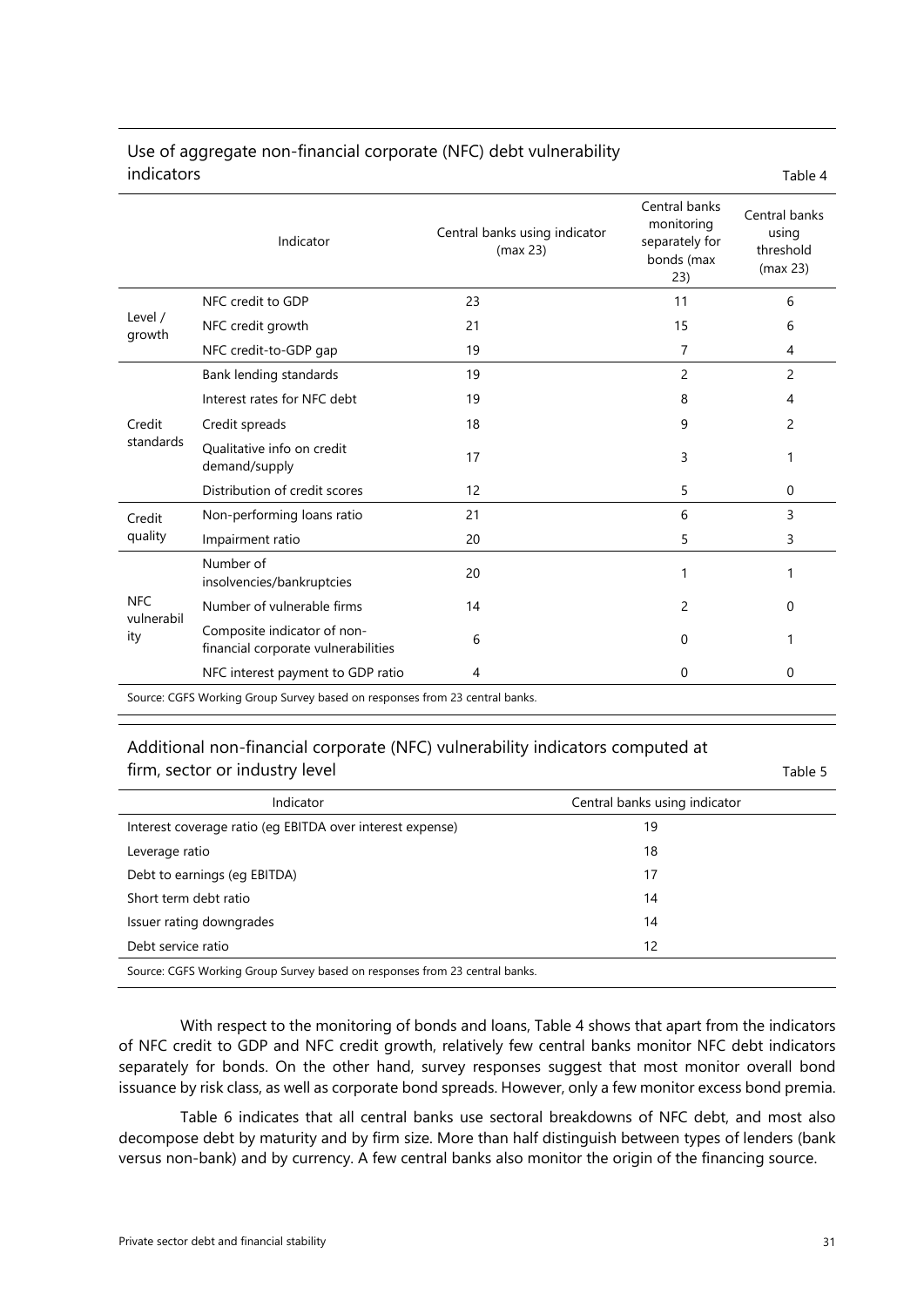*Importance of certain indicators.* As was the case for the indicators of household debt, most central banks consider certain NFC indicators to be more important than others. Among the most commonly cited are indicators related to aggregate credit growth, followed by indicators of credit quality and interest coverage ratios.

*Differences across central banks.* Central banks in EMEs appear more likely than those in advanced economies to use decompositions of aggregate debt by maturity and currency (Table 6). EMEs appear to make less use than AEs of qualitative information on bank lending standards or demand and supply dynamics, perhaps due to the absence of well-established survey reporting frameworks by banks and firms.

| Decompositions of aggregate indicators                                      |                                      |                               | Table 6                      |
|-----------------------------------------------------------------------------|--------------------------------------|-------------------------------|------------------------------|
| Type of decomposition                                                       | Central banks using<br>decomposition | % EMEs using<br>decomposition | % AEs using<br>decomposition |
| Sector                                                                      | 23                                   | 100                           | 100                          |
| Firm size                                                                   | 19                                   | 78                            | 86                           |
| Debt maturity structure                                                     | 18                                   | 89                            | 71                           |
| Types of lenders                                                            | 15                                   | 67                            | 64                           |
| Currency denomination                                                       | 13                                   | 78                            | 43                           |
| Types of debt instrument                                                    | 11                                   | 44                            | 50                           |
| Sources of financing by land of origin                                      | 8                                    | 22                            | 43                           |
| Types of borrowers (eg leveraged loans or bonds)                            |                                      | 22                            | 36                           |
| Source: CGFS Working Group Survey based on responses from 23 central banks. |                                      |                               |                              |

#### *Real estate*

Damaging credit booms have historically been associated with exuberance in real estate markets. As discussed in Section 2, during booms, real estate collateral values can result in weaker monitoring by lenders, while in the bust phase collapsing real estate values can amplify deleveraging pressures. In light of these regularities, it is unsurprising that central bank frameworks include the specific monitoring of real estate markets. All central bank respondents monitor residential property prices and new mortgage loans, and virtually all monitor price-to-income ratios and overall transaction volumes (Table 7). Residential real estate indicators are more widely monitored than commercial real estate indicators, consistent with stronger regularities between residential real estate booms and debt risks. It may also reflect greater heterogeneity in commercial real estate that complicates monitoring of vulnerabilities.

Almost all central banks report monitoring the evolution of house prices indicators in order to detect overheating, with the most common indicators being price-to-rent and price-to-income ratios. Some countries use econometric models to compare house prices to values predicted by fundamentals. Fewer central banks monitor other indicators of overvaluations such as indicators of speculative activity, such as flipping trades.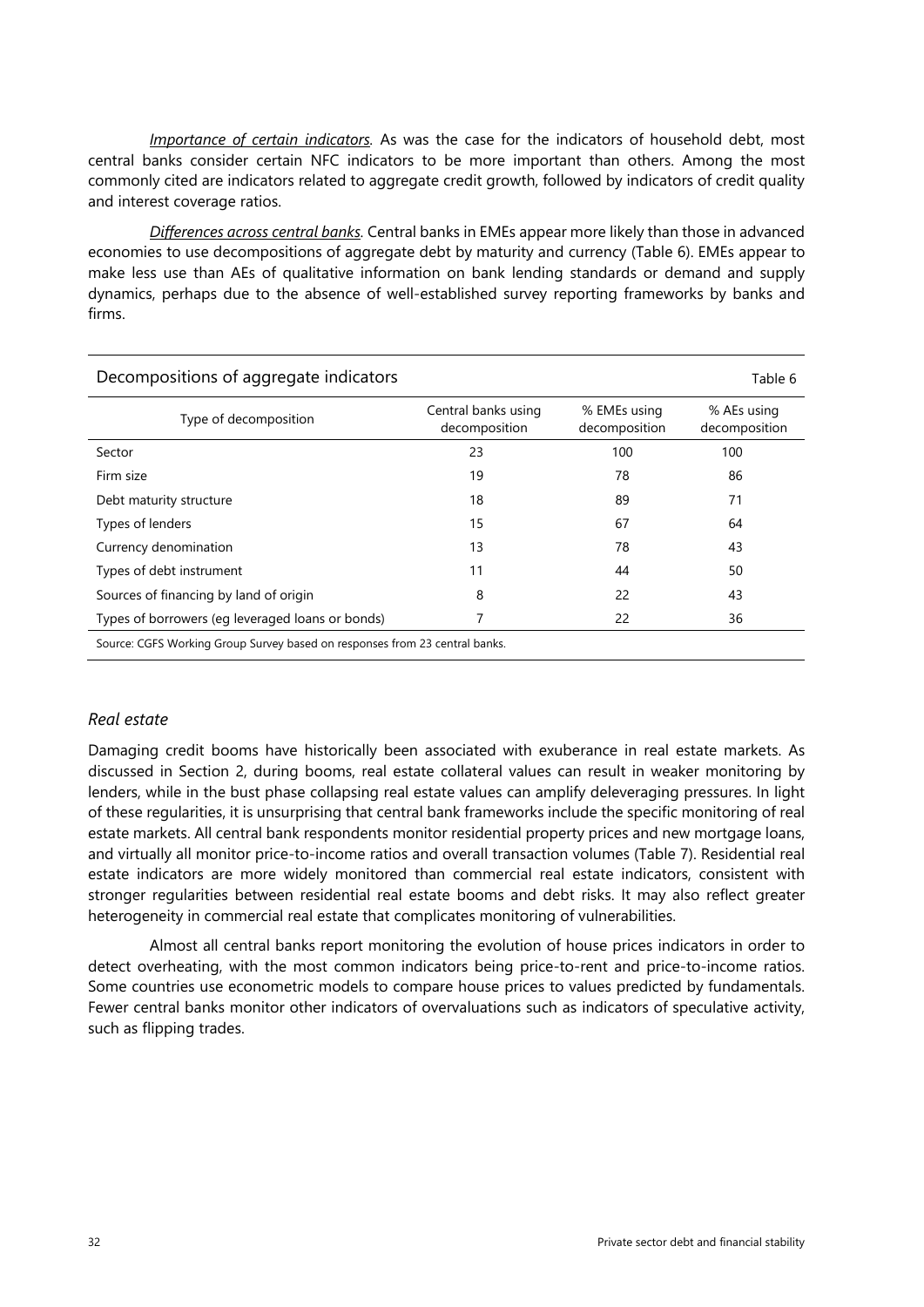|                        | RRE and CRE<br>monitored separately | RRE only | CRE only | Central banks using<br>indicator |
|------------------------|-------------------------------------|----------|----------|----------------------------------|
| Property prices        | 19                                  | 4        | 0        | 23                               |
| New mortgage loans     | 10                                  | 12       |          | 22                               |
| Price to income        |                                     | 18       |          | 20                               |
| Transaction volumes    | 15                                  | 4        |          | 19                               |
| Market sentiment       | 9                                   |          | 0        | 16                               |
| Price to rent          | 8                                   | 9        | 0        | 17                               |
| Foreign participation  | 5                                   | 2        | 4        | 11                               |
| Speculative activities | 3                                   |          | 0        | 6                                |

### <span id="page-34-0"></span>Indicators to monitor residential real estate (RRE) and commercial real estate (CRE) Table 7

#### *Financial intermediaries*

Central banks were asked in the survey if their debt monitoring framework takes into account the risks to lenders and, if so, what are considered key indicators. Data on non-performing loans and loan-loss provisions are the most widely cited metrics for evaluating the asset quality of financial institutions. Other indicators mentioned by respondents include data on credit growth, arrears, provisions and coverage ratios for non-performing loans, and internal ratings. More than half of central banks, across both advanced and emerging economies, report tracking the foreign exposures of domestic banks in terms of performance and currency composition.

With respect to the types of financial institutions monitored, almost all central banks indicate that they monitor non-banks as well as banks. Among the specific types of non-bank financial institutions mentioned are finance companies, credit unions and cooperatives, as well as insurance companies, pension funds and asset managers.

Almost all central banks mention the use of macroprudential stress tests that incorporate credit risk simulations. These tests have become a key instrument to assess the impact of debt risks, not only on banking sector resilience but also to gauge potential wider impacts on the economy. Appendix E discusses two recent innovative uses of stress tests that evaluated the banks' capacities to continue lending during the Covid-19 pandemic and the ability of the financial system to absorb climate-related debt vulnerabilities.

#### 4.2 Aggregating information to obtain a comprehensive overview

A natural question that arises in relation to debt monitoring frameworks is how to aggregate the information from multiple indicators. Adequately aggregating information from multiple indicators to form an overall view on the degree of systemic vulnerability is an ongoing challenge for central banks. Dashboards and composite indicators are two tools used by central banks to combine information to obtain a comprehensive overview of debt vulnerabilities.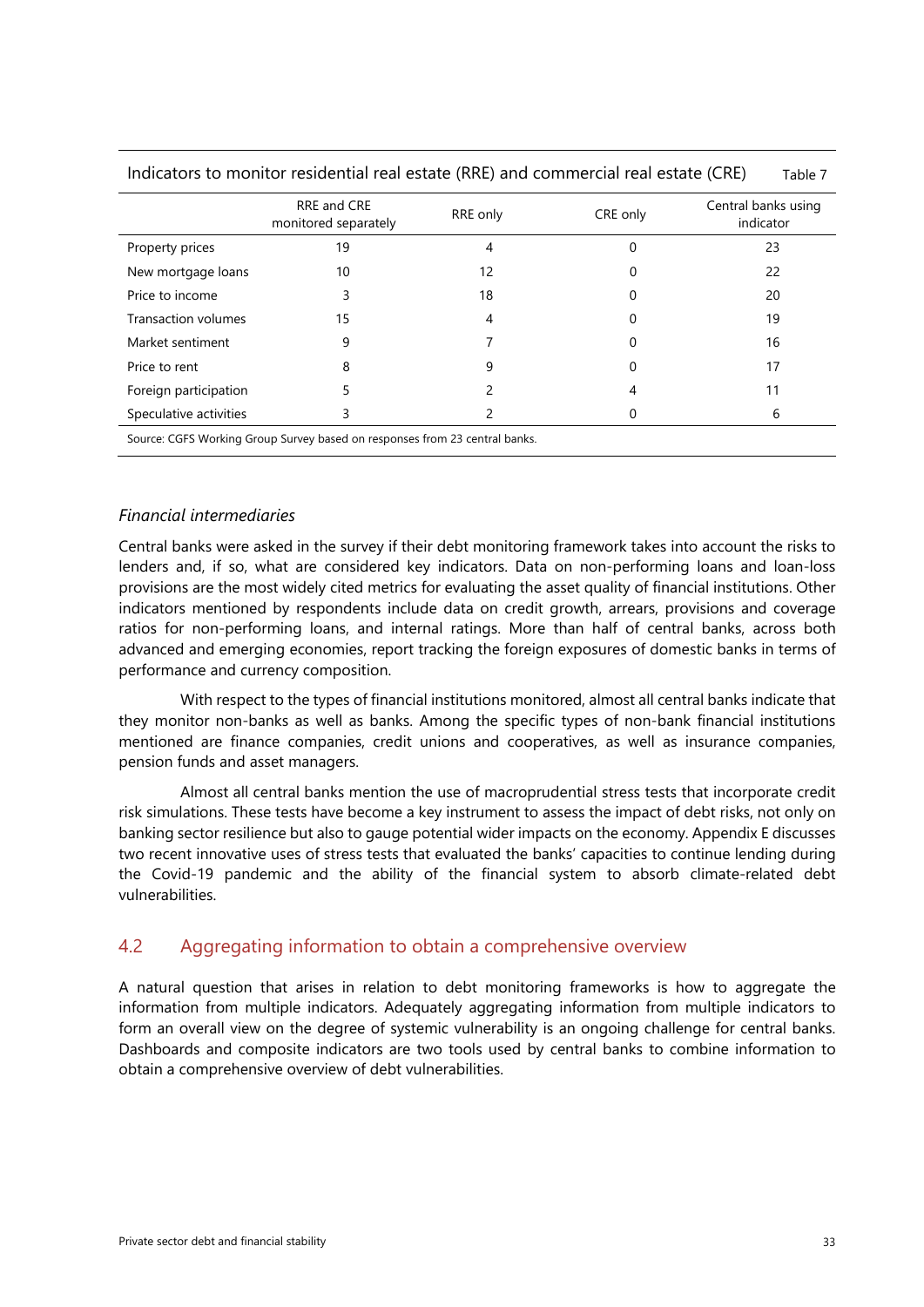#### *Dashboards*

More than three quarters of central bank respondents report the use of indicator dashboards. These dashboards bring together multiple indicators (often between 50 and 100) covering several specific sectors or types of risk, with the aim of providing an overview of the main vulnerabilities in the financial system.

Whereas the sectors and types of indicators included in dashboards tend to be common across central banks, the structure of dashboards – the conceptual organisation of the indicator categories – varies. The main difference is between risk-oriented and sector-oriented structures.

One example of a risk-oriented structure is the National Bank of Belgium's dashboard indicator organised into categories of the credit cycle, household and NFC leverage, financial sector leverage, financial and asset markets, and indicators used to trigger release of macroprudential measures during stress periods. Another example is the Bank of Spain's, which is organised into categories focusing on credit intensity (eg level or excess), real estate markets, borrower stretch and concentration. Sectororiented structures are used by other central banks as macroprudential instruments are often applied at a sectoral level.

Irrespective of the structure, most central bank dashboards include indicators related to aggregate debt (eg the overall credit-to-GDP ratio), and also with splits by sector for households, NFCs, real estate and financial intermediaries (Graph 15, left-hand panel). Overall, advanced economies appear to put more emphasis on real estate-related indicators in comparison to EMEs, whereas EMEs place more emphasis on external position-related indicators (centre and right panels).



### Sectors with indicators included in dashboards

NFCs = non-financial corporates; HHs = households; fin interm = financial intermediaries; fin markets = financial markets.

Source: CGFS Working Group Survey based on responses from 23 central banks.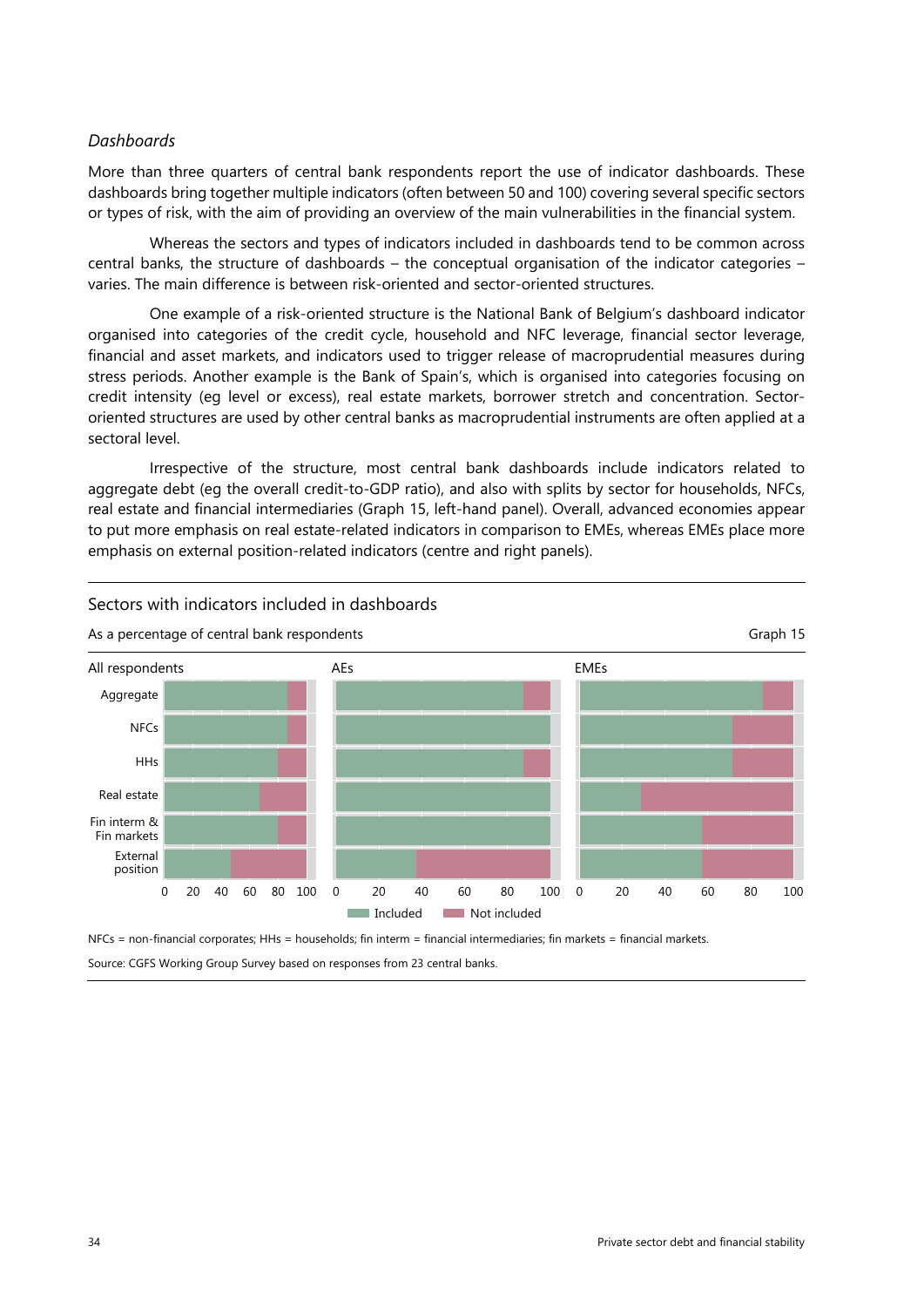#### Dashboard indicators and vulnerability threshold methods

As a percentage of central bank respondents Graph 16



BLS = bank lending standards; credit ratio = credit-to-GDP ratio or credit-to-GDP gap; DSR/interest coverage ratio = debt service ratio or interest rate coverage ratio; DTI ratio = debt-to-income ratio; LTV = loan-to-value; NPL = non-performing loans.

<sup>1</sup> As a percentage of central banks that set thresholds in the dashboard. <sup>2</sup> Statistical methods excluding those related to comparison to historical distribution, such as the calculation of historical percentiles.

Source: CGFS Working Group Survey based on responses from 23 central banks.

Among the types of indicators included in central banks' dashboards, metrics based on the level or growth of debt are the most frequently included, followed by credit standards (Graph 16, left-hand panel). Indicators based on short-term debt, credit scores and impairment ratios are less likely to be included. With respect to the relative importance of the dashboard indicators, most central banks adopt a holistic approach. Others explicitly give more weight to indicators with greater power in predicting financial crisis and tail risk of GDP.

#### *Composite indicators*

More than half of the central bank respondents use composite indicators to assess overall debt vulnerabilities. Composite indicators can take several forms. Examples cited by central banks include:

- *Systemic risk and vulnerability*. These indices typically include indicators of debt and vulnerability of households and NFCs. NFC indices include indicators such as leverage, profitability and debt burden. Most indices also include real estate indicators and indicators for the banking sector.
- *Early warning*. These indicators use metrics that have some power in predicting financial crises or recessions. An early warning indicator aims to be a leading – rather than a coincident indicator – of financial stress, which typically implies that it excludes a broad range of market price variables. Instead, they include slow moving variables that signal when the financial system is becoming more fragile.
- *Financial conditions*. These indices include data on equity, bond, foreign exchange and money markets, such as prices, volatilities and spreads. Appendix F provides some examples of the different types of composite indicators used in central banks. The number of series which feed into composite indicators varies widely, ranging from three to around 100.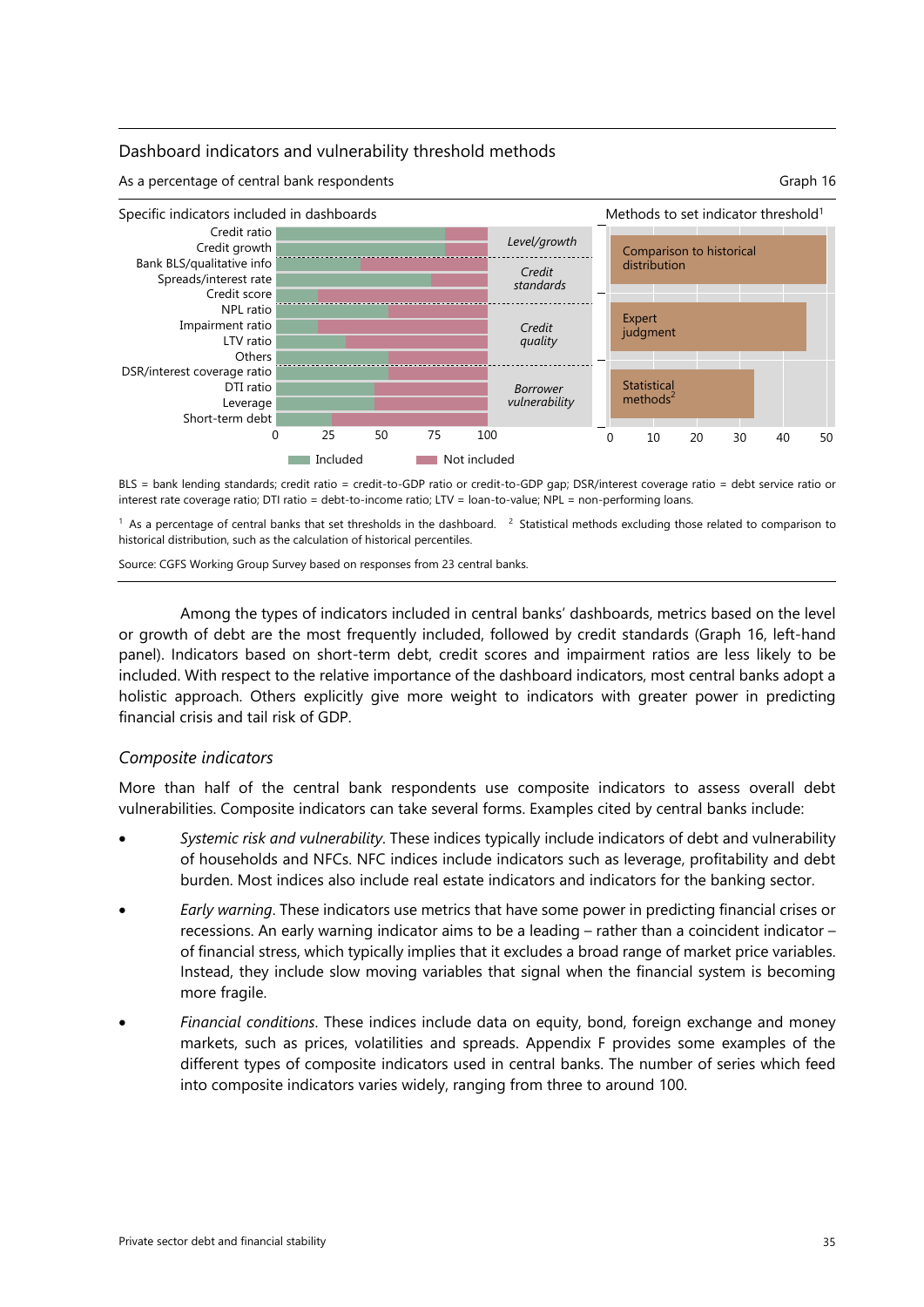### 4.3 From vulnerabilities to systemic risk

While dashboards and composite indicators allow information from several potential areas to be combined, it is important to assess the degree to which identified vulnerabilities translate into systemic risks. In this respect, thresholds for composite indicators or individual dashboard indicators are often used to signal areas of emerging or increasing risk. Growth-at-risk models provide estimates of the severity of potential systemic risk in terms of downside risks to GDP growth.

Virtually all central banks that use dashboards establish thresholds for indicator categories in the dashboards. The thresholds are used to assign colour codes to indicators or groups of indicators within the dashboard in order to signal areas of vulnerability. The colour codes may derive from thresholds defined either at the level of individual indicators or at the level of indicator groups or categories.

Central banks set thresholds in dashboards using three main methods: historical distributions, statistical methods and expert judgment (Graph 16, right-hand panel). The majority of respondent central banks use comparisons to historical distributions or statistical methods. Almost half (45%) of the respondents set indicator thresholds based on expert judgment, of which more than half (60%) employed the method in combination with statistical methods or comparison to historical distributions. Appendix G provides examples of how central banks set thresholds in practice. One statistical method is based on crisis prediction models where the indicators and corresponding thresholds are chosen to minimise the risk of false positives or false negatives when predicting historical banking crises. Another method combines statistical methods with expert judgment by utilising graphical analysis to identify points of non-linearity at which debt vulnerabilities often turn into actual debt distress. Appendix G also discusses efforts to better align thresholds to actionable responses.

Growth-at-risk (GaR) is a statistical method to measure systemic risk. It is used by two-thirds of the responding central banks. GaR models use macroeconomic and financial variables to estimate a probability distribution of future real GDP growth. One important advantage is that GaR models map the effects of different vulnerabilities into one easy-to-understand measure: potential GDP losses. GaR models can also illustrate how current debt vulnerabilities affect downside GDP growth risk at various horizons. Thus, they have the potential to shed light on some of the debt related intertemporal trade-offs discussed in Section 2. However, more research is needed to identify the relationship with certain policy levers.

Financial conditions indices are the most common indicator for capturing growth risks in GaR models. Half of the central bank respondents that make use of a GaR framework include a global financial conditions index. Other indicators cited by central banks include composite financial cycle indicators, composite financial stress indicators, credit-to-GDP gaps, economic activity and vulnerability indexes, and system risk indicators. Most central banks tend to focus on both the near term (one month or one quarter) and medium-to-long term (one to three years) GDP risks. Medium-to-long horizon models may be more useful to guide policy actions to manage the build-up of debt vulnerabilities. However, central banks highlight a trade-off between model performance and the need to capture the lags in the transmission from an initial shock to an increase in vulnerabilities. Appendix H provides an example of how central bank GaR models capture downside GDP growth risks. It also showcases central bank research that estimates the influence of domestic and foreign debt growth on downside GDP risks, finding that a period of strong credit growth results in downside GDP growth risks that peak around one to two years later.

Beyond debt monitoring frameworks, central banks also use statistical methods in the context of the CCyB framework. The methods include: quantile regressions that provide estimates of future NPLs; statistical filters to identify excessive credit growth; stress tests to review the adequacy of the CCyB; and models measuring the long-term trade-off between efficiency and stability. Crisis probability models also utilise statistical methods to assess systemic risks.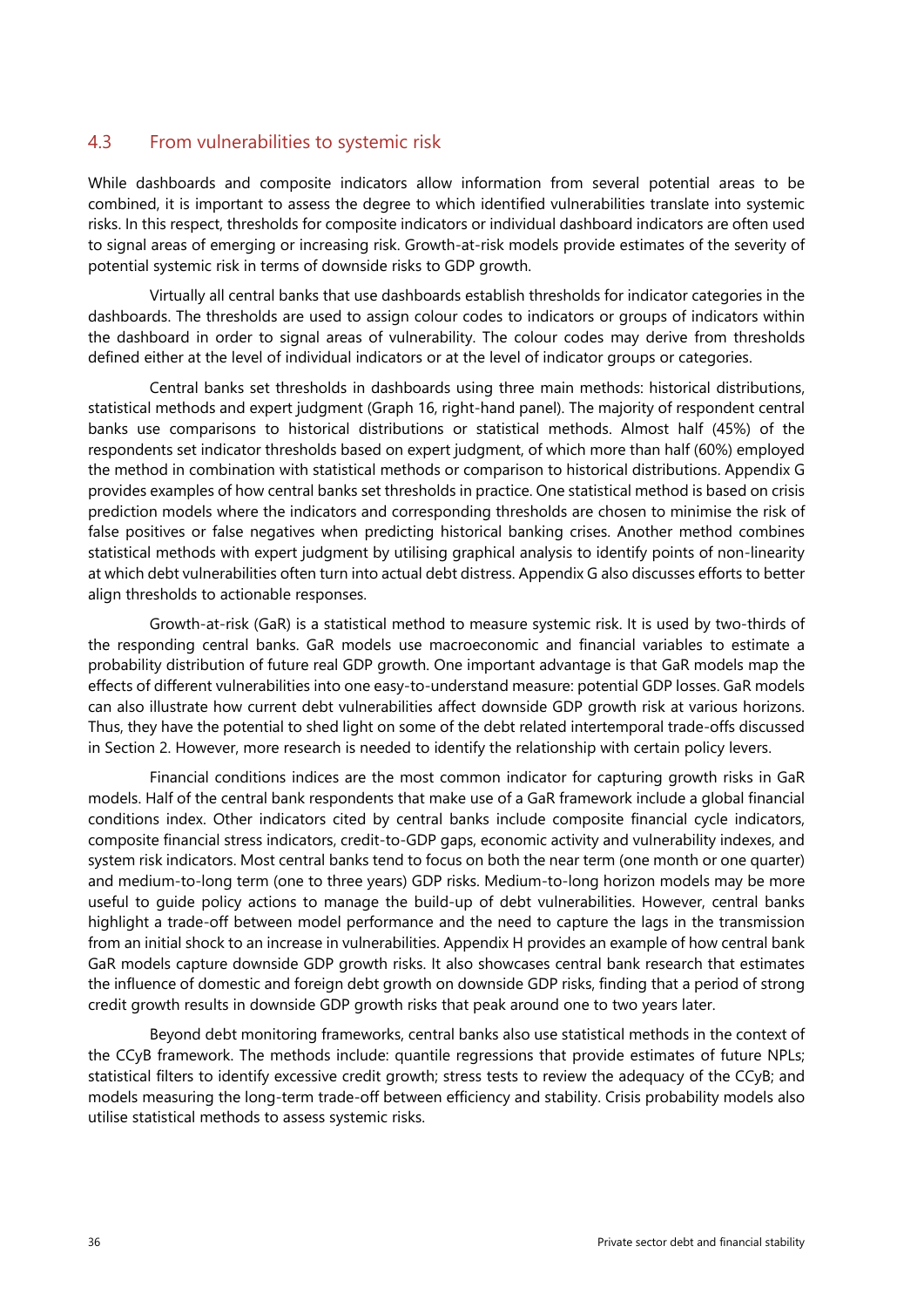# 4.4 Uses of debt monitoring frameworks

The responding central banks were asked how they use their debt monitoring frameworks and the extent to which these frameworks influence policy decisions.<sup>22</sup> Virtually all central banks cite that they use debt monitoring frameworks in external communications, with financial stability reviews being mentioned by most. Around half of the central banks report feeding indicators from household debt monitoring – eg loan-to-value and loan-to-income ratios – into macroprudential stress test models (Table 8). Considerably fewer central banks do the same with indicators from NFC debt monitoring.

| The use of indicators from household debt monitoring as inputs into<br>macroprudential stress tests |                                         |  |  |  |
|-----------------------------------------------------------------------------------------------------|-----------------------------------------|--|--|--|
| Indicator(s)                                                                                        | Number of central banks using indicator |  |  |  |
| Loan to value and/or loan to income ratios                                                          | 4                                       |  |  |  |
| NPL ratio                                                                                           | 3                                       |  |  |  |
| Household balance sheet and/or credit composition                                                   | 3                                       |  |  |  |
| Household credit growth and/or household debt level                                                 |                                         |  |  |  |
| Bank lending standards                                                                              |                                         |  |  |  |
| Payment-to-income ratios                                                                            |                                         |  |  |  |

Note: A total of 11 central banks noted that they use household debt monitoring as input into macroprudential stress tests. Some central banks may not list all of the indicators from household debt monitoring that are used as inputs into macroprudential stress test. The list as captured by the table is therefore not exhaustive.

Source: CGFS Working Group Survey

With respect to policy decisions, virtually all central banks make use of indicators from the household and NFC debt monitoring frameworks in the context of their CCyB framework. The monitoring by virtually all central banks of indicators such as household credit to GDP and NFC credit to GDP, together with credit-to-GDP gaps may well be an outcome of the inclusion of the CCyB in the Basel III framework.

Seventeen of the 23 central banks that responded to the survey have implemented policy measures since 2010 to address debt vulnerabilities. Measures related to mortgages and real estate markets were implemented by 15 jurisdictions, while the CCyB was triggered by eight jurisdictions. Fourteen indicated that the central banks' debt monitoring framework had been influential in these decisions.

The policy measures have been largely devoted to limiting the build-up of risks from household debt related to housing markets. Respondents said that triggers to act were largely based on the pace of credit creation (credit-to-GDP gap) and real estate prices. Only a limited number of measures were put in place to restrain the commercial real estate market. The real estate measures typically relied on changing bank standards for the LTV metrics for mortgages. Often, the LTV standards were made increasingly dependent on the type of mortgages, with more stringent standards set for second mortgages, incomeearning properties and unusually large loans. Many jurisdictions also acted by requiring faster minimum paydowns of mortgages.

There was little mention of policy measures tied to NFC debt, although one jurisdiction required risk weight add-ons for loans in foreign currency, depending on the borrower's foreign currency revenue as a share of total revenue or of the total amount of loan payments.

<span id="page-38-0"></span><sup>&</sup>lt;sup>22</sup> The role of central bank within their domestic macroprudential frameworks is likely to influence the use of debt monitoring frameworks. See CGFS (2016a) and (2016b) for an overview of central banks' role within macroprudential frameworks.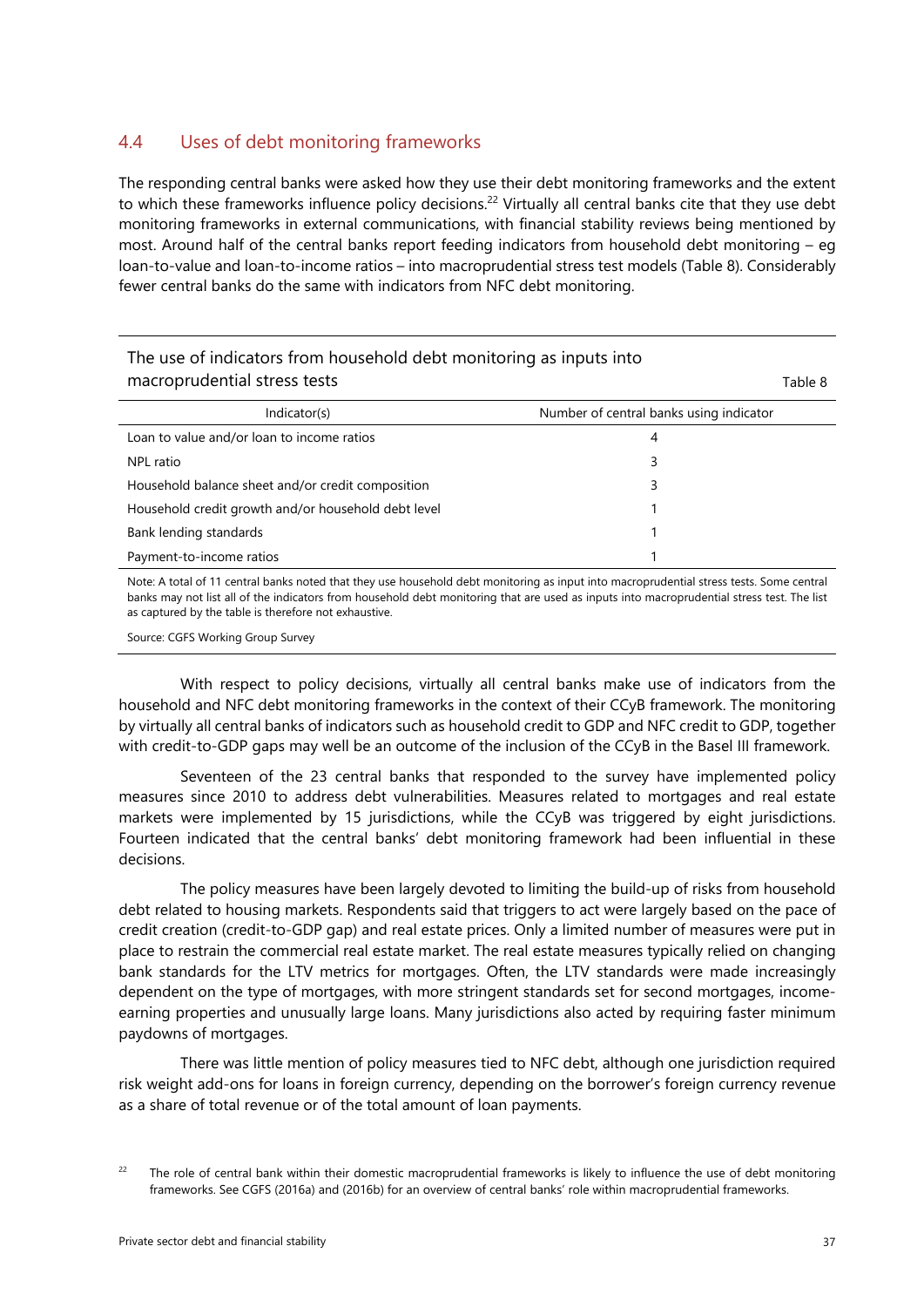# 4.5 Enhancing capabilities to monitor debt vulnerabilities

In the years prior to the Covid-19 pandemic, central banks enhanced their frameworks for monitoring debt vulnerabilities and use them to inform macroprudential policy decisions. Even though these frameworks were developed for financial stability purposes, they also helped inform the multi-pronged policy response to the crisis. Yet, they remain work in progress. A comparison of the channels and mechanisms discussed in Section 2 with central bank frameworks suggests a number of areas where enhancements could be helpful in policy deliberations.

- *Forward looking*. Further enhancements in this direction can support effective policy interventions that rely on the informative assessment of the future evolution of debt vulnerabilities under various scenarios, as well as the potential severity if risks were to crystallise.
- *Intertemporal trade-offs*. Enhancements to frameworks that assess intertemporal trade-offs created by debt would enhance the ability to determine costs and benefits from activating policies earlier or later. Such frameworks would be particularly valuable at the current juncture as central banks evaluate the trade-offs between building up buffers against potential side effects that this might have on the nascent pandemic recovery.
- *Heterogeneity*. The increasing use of disaggregated data and examination of heterogeneity across the economy has facilitated the identification of risk pockets. However, existing frameworks struggle to evaluate when pockets of risk are sufficiently large to pose systemic risks.
- *Data gaps* present a continuing problem in central banks' monitoring frameworks. Timely collection of firm- and household-level micro data can be a challenge. Many of the surveyed central banks also expressed concerns about the lack of data on credit provided by NBFIs and by some large NFCs. Growing lending by fintech companies or platforms is another potential area in which to strengthen monitoring and data coverage.
- *Indirect channels*. So far, central banks have largely focused on the frameworks to assess the direct channels through which debt affects financial stability. However, frameworks to evaluate the indirect channels highlighted in Section 2.4 remain in their infancy. As research identifies new channels through which debt creates vulnerabilities, central bank frameworks could be enhanced by incorporating these dimensions.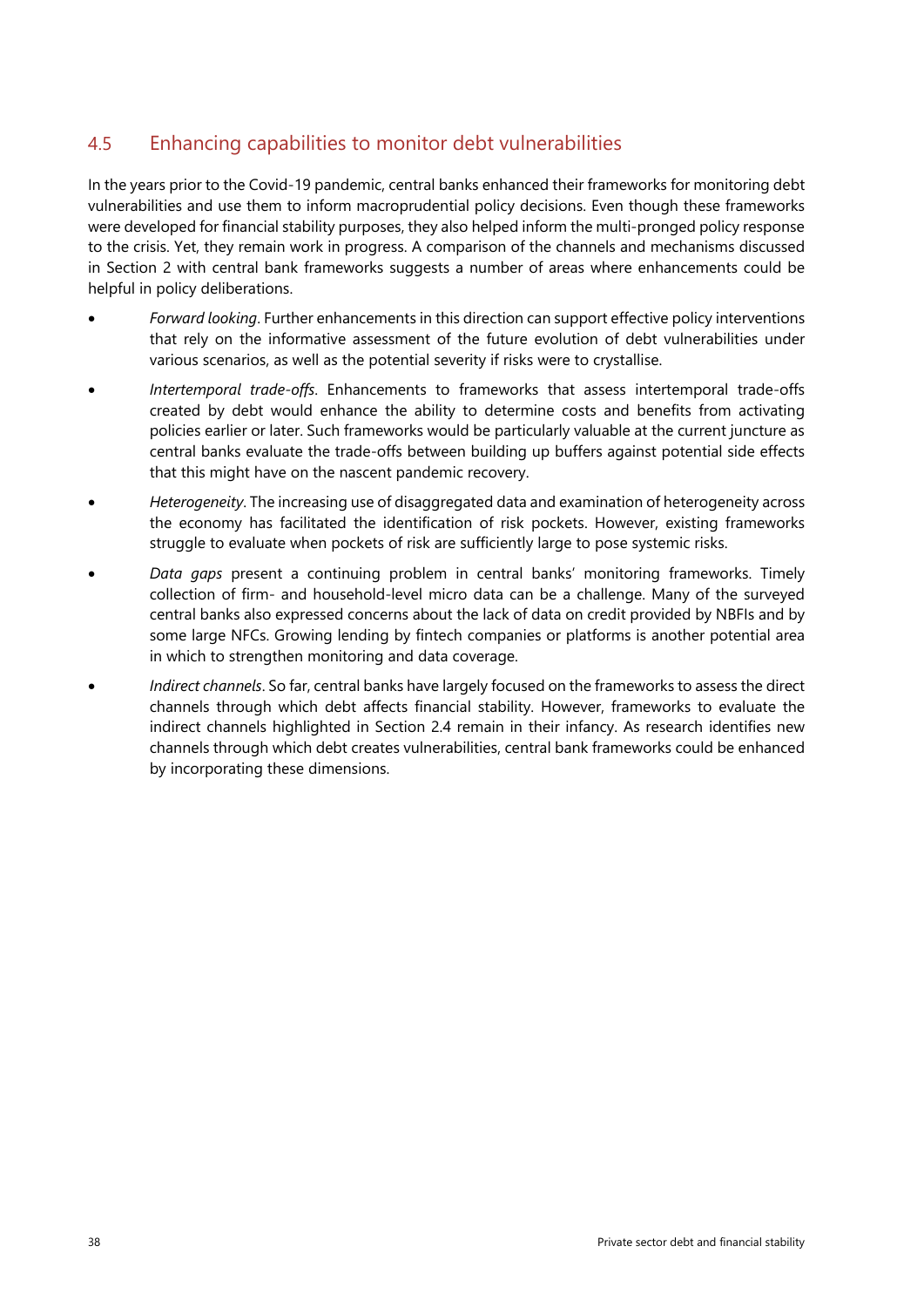# 5. Policies to mitigate debt vulnerabilities in the wake of the Covid-19 pandemic

Gross debt levels of the non-financial private sector were substantially higher almost everywhere in the immediate wake of the Covid-19 pandemic, yet debt vulnerabilities were not uniform across countries or sectors. In many countries, vulnerabilities were mitigated by prudential reforms following the GFC that boosted the resilience of the financial system. Furthermore, in some cases household and corporate sector buffers were higher than on the eve of the pandemic, and in economies that experienced strong recoveries incomes were rising.

However, in economies where the recovery was slower, debt vulnerabilities were more sensitive to the unwinding of exceptional policy support. Even in those with strong recoveries, an upswing in the financial cycle, strong mortgage growth and elevated asset prices may create new vulnerabilities. Moreover, the cyclical upturn in interest rates could aggravate economy-wide debt vulnerabilities, while the war in Ukraine and related surge in commodity prices added to uncertainty about the growth and inflation outlook. Also, public debt levels were much higher in the wake of the pandemic, which might compound private sector debt vulnerabilities or constrain policymakers' scope to absorb future shocks.

In light of these developments, policymakers face three interrelated challenges. The first is assessing the materiality of debt vulnerabilities. The second challenge is deciding whether a macroprudential response is warranted and if so, what the appropriate policy mix would be to mitigate vulnerabilities. Greater use of macroprudential measures, particularly in the housing sector, might help contain vulnerabilities and reduce the severity of amplification channels arising from ongoing real estate booms. Finally, if misperceptions about the prospects of exceptional support were to develop, policymakers might need to manage expectations to safeguard against lenders underpricing risks.

# 5.1 Assessing debt vulnerabilities

The first challenge for macroprudential authorities is assessing debt vulnerabilities in light of significant uncertainty about the macroeconomic environment. During and after the Covid-19 pandemic the global economy has been subjected to a series of macroeconomic developments that are likely to shape debt vulnerabilities.

One important issue is the potential consequences of unwinding policies that supported debt during the Covid-19 pandemic. As described in section 2, other things equal, high leverage, post pandemic, might have increased the vulnerability of households and businesses to adverse shocks and may have made the economy more cyclical. Some economies, however, experienced strong recoveries. This often facilitated an endogenous unwind of policies that supported debt during the pandemic. Where the recovery is weak and buffers small, policymakers face an uncertain trade-off between scaling back support and thereby potentially pulling down the growth in the short term or continuing support and exacerbating debt vulnerabilities.<sup>[23](#page-40-0)</sup>

The surge in inflation in 2021-22 to multi-decade highs in many countries added to uncertainty about debt vulnerabilities. Inflation was propelled by the combination of strong recoveries, shifts in demand, supply side disruptions and rising commodity prices. Several of these factors are likely to be exacerbated by surging energy, food and other commodity prices arising from the war in Ukraine. On the one hand, higher inflation could erode debt burdens if it is broad based and accompanied by higher nominal incomes. On the other hand, higher inflation has pushed down real interest rates, which might further stoke financial cycle upswings and so exacerbate or create debt vulnerabilities in the future. Higher

<span id="page-40-0"></span> $23$  See IMF (2021a) and IMF (2022) for a discussion on these trade-offs.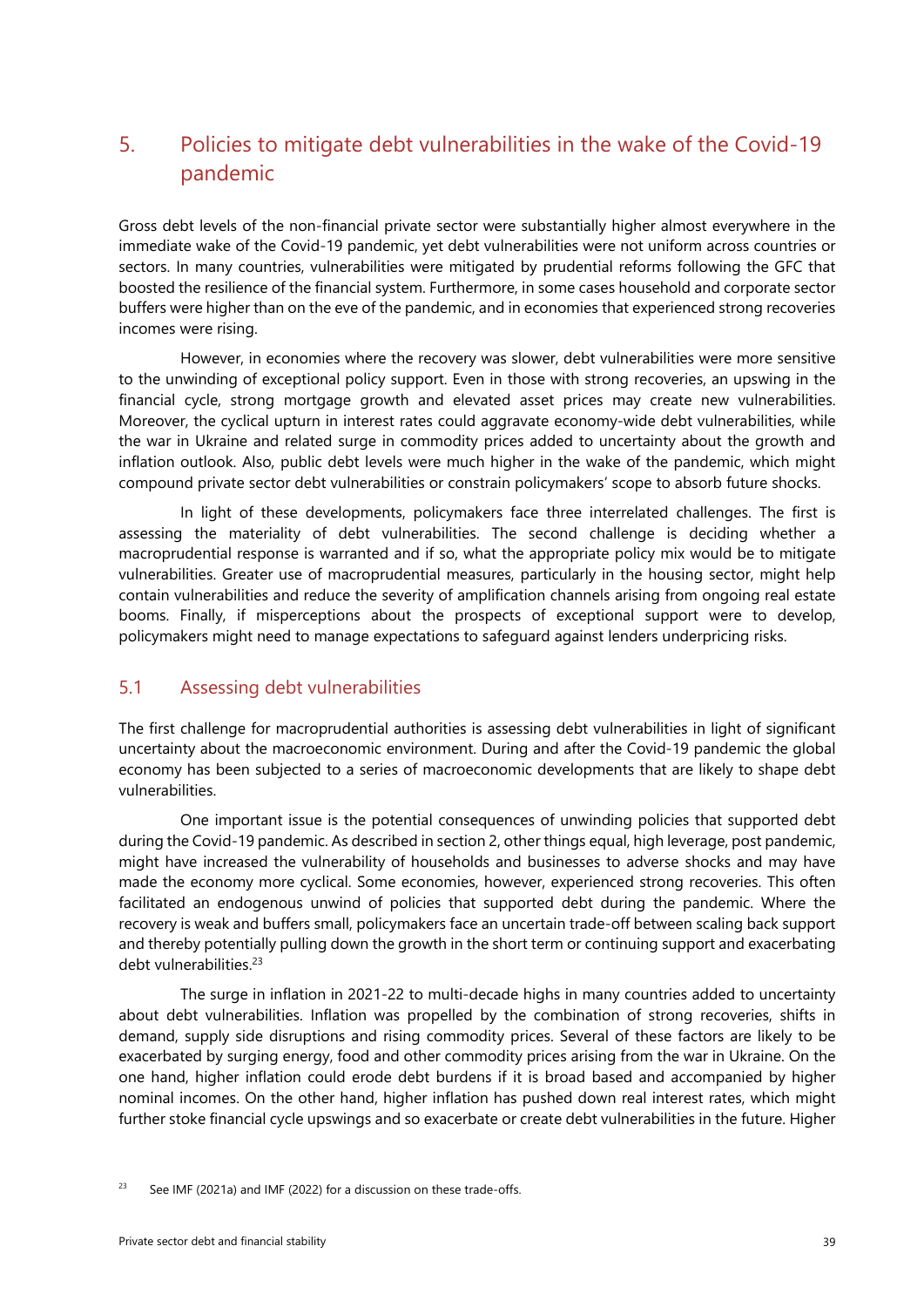and volatile inflation might also raise inflation risk premia resulting in higher borrowing costs especially for longer-term borrowing.

To tackle inflationary pressures, the stance of monetary policy is becoming less supportive of debt in many economies. Higher interest rates could exacerbate vulnerabilities arising from the existing stock of debt as they feed through into higher debt servicing costs (Drehmann et al (2017)). Higher real rates could also activate amplification channels via their effects on asset prices. The extent of interest rate increases necessary to address inflationary pressures will depend on the evolution of inflation expectations. The surge in commodity prices as a result of the war in Ukraine as well as fiscal responses to mitigate the macroeconomic and distributional consequences complicate the challenge of controlling inflationary pressures and inflation expectations.

While higher interest rates might weigh on existing debt vulnerabilities, going forward tighter monetary policy could, however, limit the net flow of new debt vulnerabilities, for example by influencing risk-taking incentives (Altavilla et al (2020)). This in turn could help dampen financial cycle upswings and reduce the build-up of debt vulnerabilities in the future.

In light of these rapidly evolving circumstances, close monitoring of debt vulnerabilities, loan loss recognition and NPLs is vital. Analysis of granular data, facilitated by enhancements to central bank monitoring frameworks, appears particularly important to assess any impacts on debt vulnerabilities.

# 5.2 Macroprudential policy to mitigate debt vulnerabilities

The second challenge is deciding whether a macroprudential response is warranted and if so, the appropriate policy mix to mitigate debt vulnerabilities. Some types of macroprudential instruments target lending to riskier borrowers or build buffers against specific risks to ensure risks remain appropriately priced. Other types focus on building broad resilience, which would dampen amplification if risks were to materialise.

In economies where debt-related risks are mounting, borrower-based macroprudential instruments can help to stem the build-up. The emerging evidence on the effectiveness of macroprudential instruments suggests that measures such as debt-to-income or debt-service to income limits can have a relatively rapid effect on holding back the emergence of debt vulnerabilities and with it the probability of financial crises (Cerutti et al (2017), Behncke (2020), Budnik (2020), Galán (2021)).<sup>24</sup>

Where vulnerabilities are limited to only one or a small number of sectors, targeted instruments might be used. Their use is facilitated by increasingly detailed analysis of borrower vulnerabilities. Given the important historical role of mortgage and house price booms in generating financial crises, many countries have gravitated to instruments that target real estate vulnerabilities. These include policies that directly limit borrower vulnerabilities as well as sectoral CCyBs that build buffers against specific real estate lending risks.[25](#page-41-0) Appendix I summarises recent examples of housing sector macroprudential measures and shows that borrower-based measures have been used more frequently than capital requirements linked to the riskiness of mortgages. In contrast to the household sector, macroprudential authorities have few if any borrower-based macroprudential instruments to address corporate sector vulnerabilities.

When risks materialise, the emerging evidence on macroprudential instruments suggests that capital building measures are better at ensuring resilience. For example, measures such as dynamic provisioning and the CCyB have been found to boost resilience in downturns and have a significant effect on new lending and growth (Jimenez et al (2017), Sivec et al (2019)) while easing of borrower-based

<span id="page-41-1"></span><sup>&</sup>lt;sup>24</sup> These instruments, however, do not appear to have a discernible effect in dampening house price amplification channels (Vandenbussche et al (2012), Kuttner and Shim (2016)). Kuttner and Shim (2016) do, however, find that housing-related taxes do have a discernible impact on house price appreciation.

<span id="page-41-0"></span><sup>&</sup>lt;sup>25</sup> See BCBS (2018), BCBS (2019) and European Banking Authority (2020).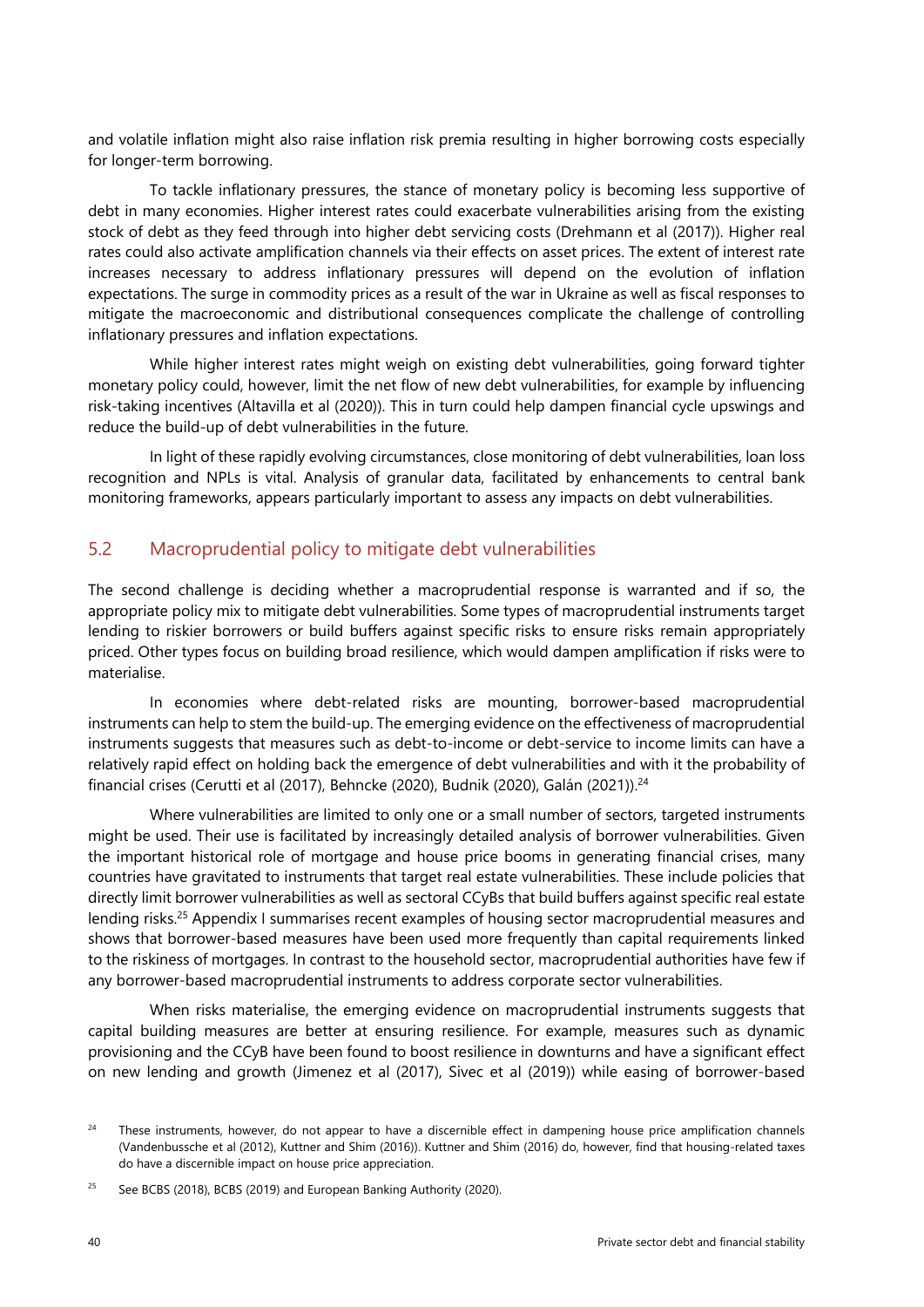measures are less effective in these situations (Galán (2021)). Thus, in economies where debt-related risks are already high, it appears prudent to assess through bank stress tests and other methods, that the financial system has sufficient capacity to absorb unexpected losses even though expected losses remain contained (Juselius and Tarashev (2021)).

At the current juncture, one challenge is to rebuild regulatory buffers in the financial system. The CCyB and other regulatory buffers were released to expand bank lending during the pandemic liquidity shock (Graph 17, left-hand panel). Regulatory capital buffers were lowered in all of the advanced economies sampled (Graph 18, left-hand panel), but only in half of the EMEs (right-hand panel). While the release of regulatory buffers helped meet liquidity needs during the height of the Covid-19 pandemic, their restoration would reinforce financial sector resilience.



CET1 = Common Equity Tier 1.

<sup>1</sup> For Switzerland, sectoral RWA. <sup>2</sup> Median value based on a sample of 360 banks among the top 500 global banks by total assets for which data to calculate the market adjusted CET1 ratio were available. Assets of US banks have been adjusted for derivatives netting. For periods where CET1 capital is not available, changes in the CET1 capital are proxied by changes in common equity. For the market adjusted CET1 ratio, CET1 capital is multiplied by the bank's price-to-book ratio if the ratio is below unity.

Sources: Ikeda et al (2021); national data.

In some economies, returning to the pre-pandemic macroprudential stance might not entail significant costs. Policies such as limits on dividend distributions have resulted in an accumulation of capital (Graph 18, right-hand panel). Moreover, in several economies including Germany and the United Kingdom, banks barely used their capital buffers despite the easing of regulatory buffers because fiscal support met many firms' liquidity needs and limited the deterioration in the credit quality of banks' portfolios. In addition, in economies experiencing a robust rebound, such as the United States, firms' strong cash flows might mitigate the cost of raising regulatory buffers, as demand for additional credit might be lower. In light of these circumstances, macroprudential authorities in Bulgaria, the Czech Republic, Denmark, France, Germany, Iceland, Romania, Sweden, Switzerland and the United Kingdom have already announced plans or decided to raise countercyclical capital buffers in 2022. In some economies where the financial cycle upswing was not interrupted by the pandemic, including Germany and Switzerland, the macroprudential policy stance has tightened beyond that prior to the pandemic.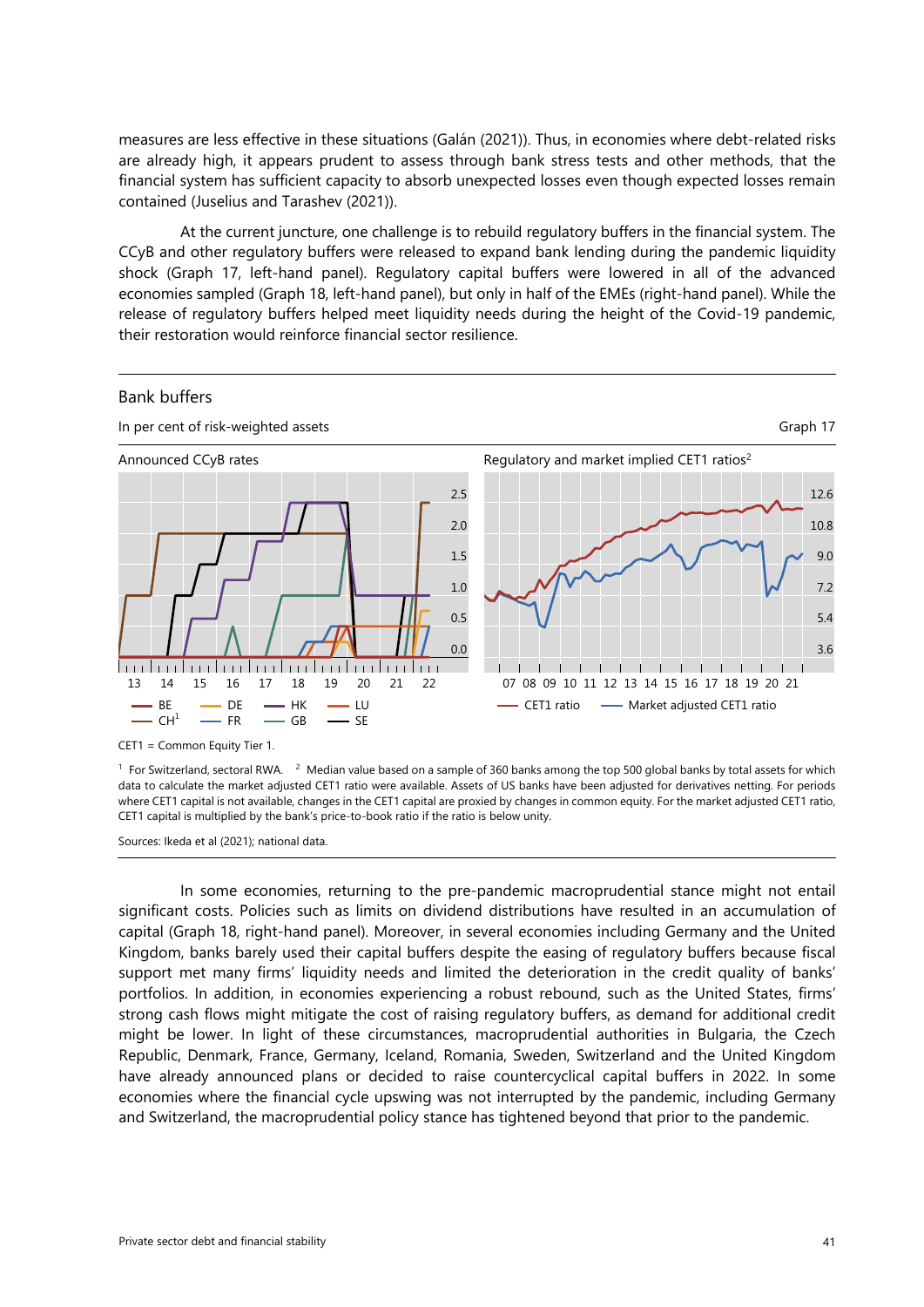# Policy measures implemented during the Covid crisis to support bank lending<sup>1</sup> Percentage of countries implementing within each region Graph 18 Advanced economies Emerging market economies Expand lending capacity | | Incentivise lending Expand lending capacity | | Incentivise lending



European advanced economies = AT, BE, CH, DE, DK, EE, ES, FI, FR, GB, GR, IE, IS, IT, LT, LU, LV, NL, NO, PT, SE, and SK; other advanced economies = AU, CA, NZ, JP and US; Latin America = AR, BR, CL, CO, MX and PE; Asian EMEs = CN, HK, ID, IN, KR, MY, PH, SG, TH and VN; other EMEs  $=$  CZ, HU, IL, PL, RU, SA, TR and ZA.

<sup>1</sup> The sample covers 48 countries for prudential policies, 49 countries for monetary policies and 51 countries for fiscal or other policies. For prudential and monetary policies, European Union and euro area-level measures are also counted in individual countries. For instance, the ECB's TLTRO III programme is attributed to each country within the euro area, under funding for lending. The ECB's measures typically apply to the largest banks in the euro area. See Casanova et al (2021) for details on the groupings of measures.

Sources: Cantú et al (2021); Asian Development Bank; FSB; IMF; OECD (2020); EBA; ESRB; national data; CGFS Working Group calculations.

In economies where the recovery is less entrenched, banks might come under pressure, especially in economies where fiscal policy bore less of the burden through transfers or guaranteed loans. Banks might also come under pressure in economies where debt moratoriums continue to be important in shielding borrowers or where bank profitability is low. In this environment, a tension may arise between short-term demand effects and longer-term financial stability risks. If unexpected losses are elevated, microprudential considerations and the need to counteract longer-term financial stability risks would indicate a need to raise capital levels to ensure banks remain sound. However, from a macro perspective, raising capital buffers might result in a contraction of bank lending which could weaken economic activity in the short run.

If this tension is resolved in favour of raising capital levels to ensure banks remain sound, it might place a greater burden on monetary and fiscal policies to stabilise economic activity in the short-run, unless there are strong offsetting confidence effects. The ability of these policies to offset potential contractionary effects depend, in turn, on monetary and fiscal space. EMEs have been less active in releasing capital buffers compared with AEs (Graph 18) which could reflect microprudential considerations taking precedent over macroprudential ones, possibly because of lower expectations of fiscal support if capital is eventually exhausted.

Microprudential policies that ensure financial institutions hold sufficient liquidity and limit systemic risk associated with large concentrations of debt, common exposures or interlinkages between institutions can also boost resilience of the financial system and thus reduce systemic risks. Policies that help reduce the use of debt contracts with risky characteristics or balance sheet mismatches provide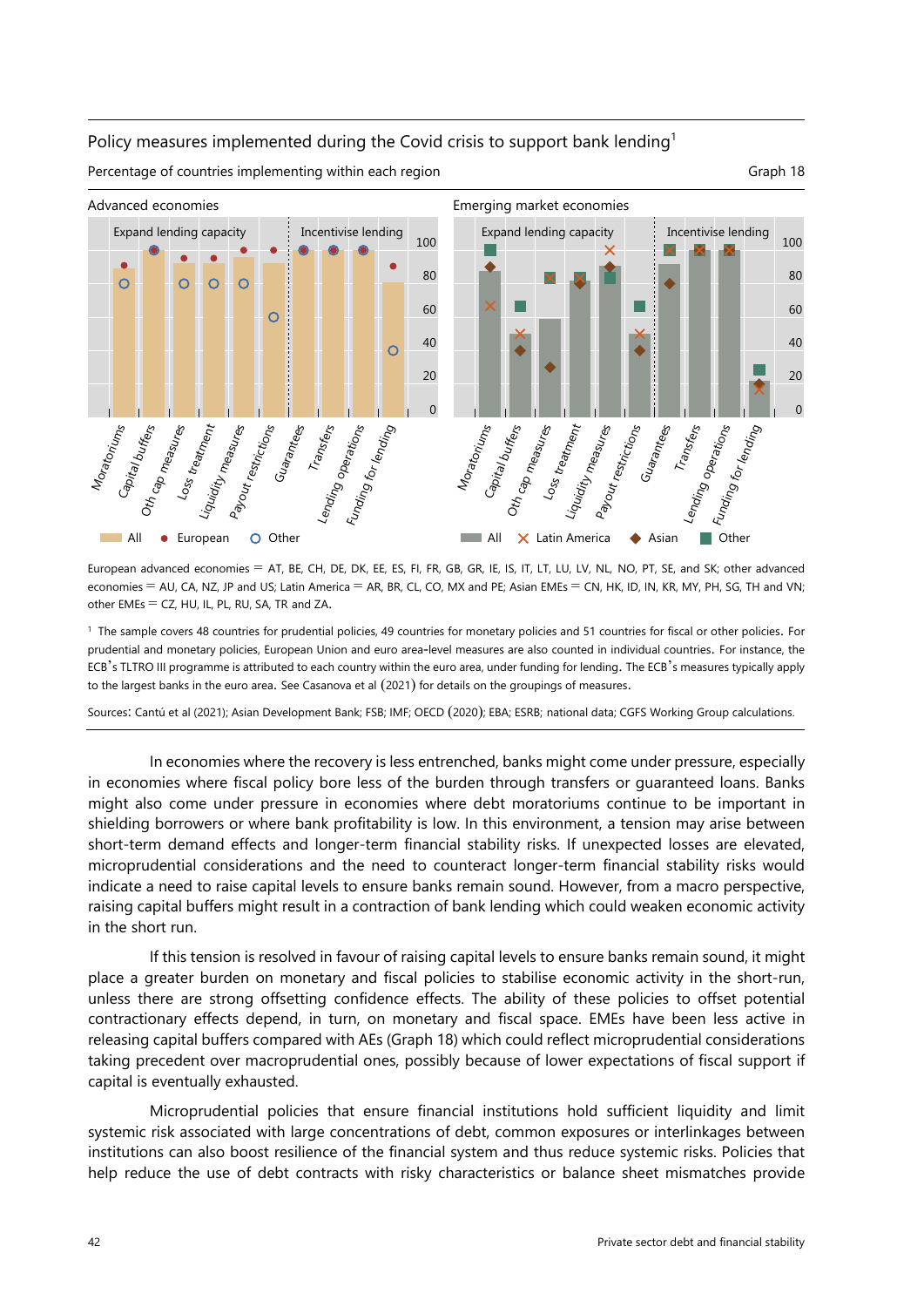another policy lever to contain debt vulnerabilities. These include measures to minimise risks related to maturity, liquidity, foreign currency or other unhedged mismatches in borrower and intermediary balance sheets. A number of recent CGFS reports discuss these policies in more detail. <sup>26</sup>

More generally, a case can be made for the proactive use of macroprudential policies to address cyclical vulnerabilities. A proactive use of macroprudential measures may help dampen financial cycles, which have displayed greater amplitudes in recent decades (Borio et al (2018)). By reducing vulnerabilities and helping economies recover once risks materialise, borrower-based and capital building instruments can in turn create space for monetary and fiscal policies to pursue their core objectives. The proactive use of macroprudential policy may be facilitated by communication and ex ante approval of macroprudential policies, such as agreement on the objective against which policy impacts are judged, the types of instruments best placed to target specific types of vulnerabilities and the timing and calibration of instrument use (CGFS (2016a) and CGFS (2016b)).

Leakages of debt vulnerabilities may, however, undermine the effectiveness of macroprudential policy. As macroprudential policies mainly target vulnerabilities in the regulated banking sector, this can result in leakages of debt vulnerabilities from the banking sector to non-bank financial intermediaries (NBFIs) or even certain non-financial corporations that are not subject to the same macroprudential policies. Indeed, the growth of non-bank intermediation has been identified as a key vulnerability in the global financial system (FSB (2020)). Leakages might not translate into higher overall risk in the financial system if NBFIs operate with higher capital levels. However, their growth might create challenges when such entities, such as private credit funds, do not fall under remit of macroprudential authorities, or are subject to run risk, like open-ended bond funds. Thus, macroprudential authorities together with capital market regulators may need to develop appropriate macroprudential instruments for these non-bank financial intermediaries (Carstens (2021)). Cross-border leakages present another challenge. Such leakages can, at least for the regulated banking sector, be mitigated through consistent implementation of international standards as well as through reciprocity arrangements with relevant foreign supervisory authorities. [27](#page-44-0)

# 5.3 Pricing of debt

The third challenge is ensuring that policy-related distortions do not lead to an underpricing of risky debt by lenders, as occurred in the lead-up to the GFC. Potential debt biases arising from taxation may also result in debt levels that render households or firms more vulnerable to shocks. Finally, if debt burdens become unsustainable, early loss recognition and efficient insolvency and bankruptcy regimes facilitate swift and efficient debt restructuring.

During the Covid-19 crisis, unprecedented policy support prevented the materialisation of debt risks. If misperceptions about the prospects for such support were to lead to lenders underpricing risks in the future, the consequences could be observationally similar to the excessive risk taking by banks before the GFC caused by implicit guarantees and the too-big-to-fail problem. Thus, policymakers need to ensure that policies and policy communications do not cause debt to be underpriced.

In light of biases arising from taxation, several economies have taken significant steps to address factors that raise the cost of equity relative to debt. In the corporate sector, studies have found that the introduction of the Notional Interest Deduction in Belgium and the Allowance for Corporate Equity in Italy, both of which aim to equalise the tax treatment of debt and equity, had significant effects on reducing

<span id="page-44-1"></span><sup>26</sup> For policies that enhance the availability of safer debt contracts, which better allocate risk and support financial stability, see CGFS (2019). For policies related to reducing vulnerabilities arising from global dollar funding, see CGFS (2020). For policies to reduce vulnerabilities related to capital flows, see CGFS (2021).

<span id="page-44-0"></span><sup>&</sup>lt;sup>27</sup> For instance, the Basel Committee on Banking Supervision has established a jurisdictional reciprocity mechanism for the CCyB in order to maintain a level playing field between domestic and cross-border banks.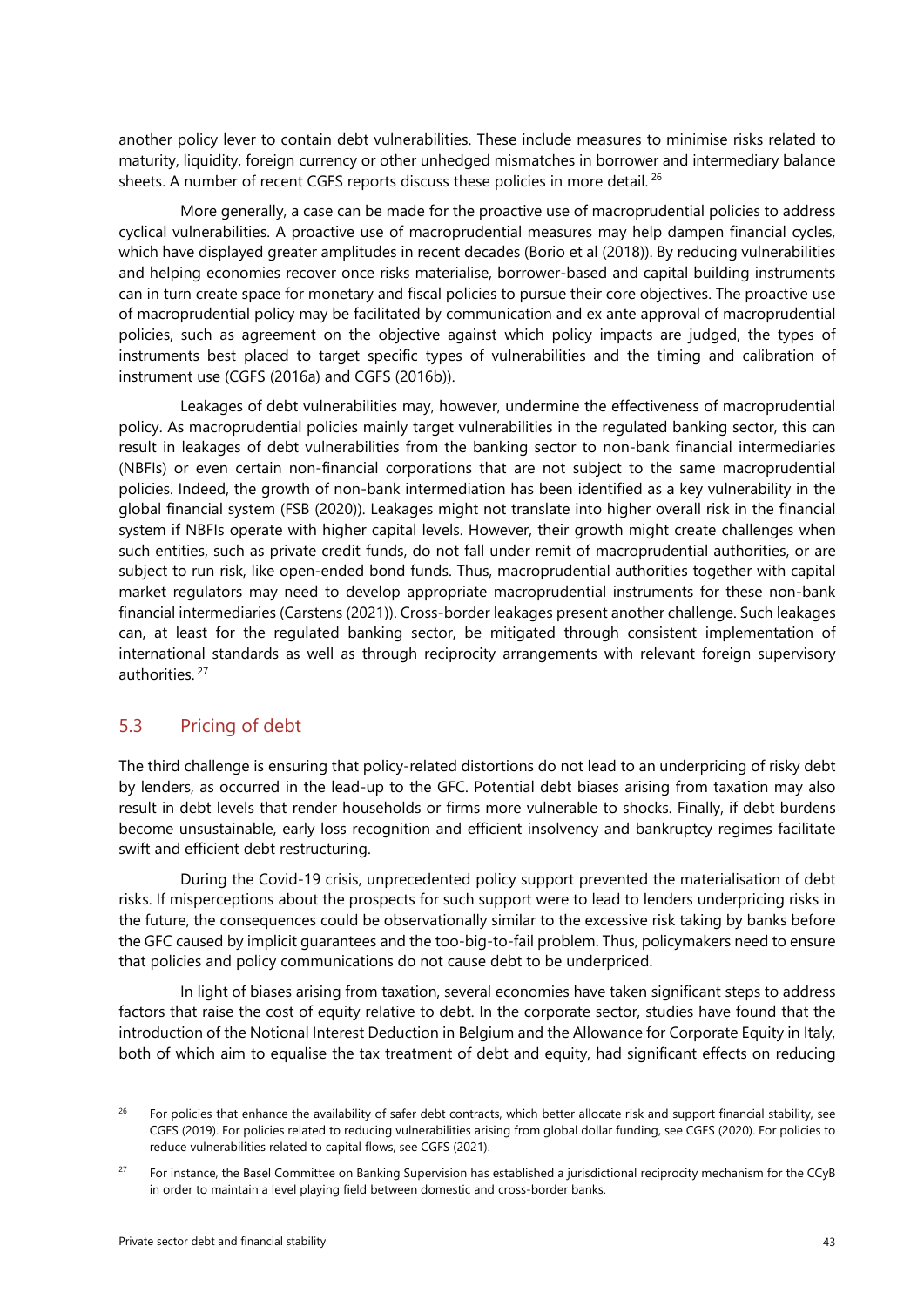corporate sector leverage (Panier et al (2012), Schepens (2018), Branzoli and Caiumi (2018)) helping to reduce the vulnerability of the corporate sector. In order to reduce corporate sector leverage, some economies have also instituted policies to facilitate equity raising, particularly for SMEs.<sup>28</sup> For SMEs which are too small for such initiatives, incentivising the use of retained earnings through tax incentives could help reduce leverage in vulnerable firms. In the household sector, a number of economies have also removed mortgage interest tax relief which may also influence potential debt biases.

Early loss recognition by creditors is an important factor facilitating swift and efficient debt restructuring. Past experiences from Japan and Scandinavia in the 1990s and from Europe during the sovereign debt crisis, suggest that effective regulation and strict supervisory attention can meaningfully reduce forbearance lending practices and incentivise swift debt workouts by banks (Mori et al (2001), Nakaso (2001), Bank of Japan (2002), Bonfim et al (2020)). In addition, high levels of bank capital have been shown to facilitate early loan loss recognition and reduce zombie lending incentives (Nakaso (2001), Achaya et al (2019), Andrews and Petroulakis (2019)).

Experience from past private sector debt workouts suggests that the associated costs of restructuring borrowers' operations and debts can be lowered when insolvency and bankruptcy regimes, as well as legal systems, are efficient (Nakaso (2001), Adalet McGowan and Andrews (2018), Jordà et al (2020), Schularick (2021)). Out-of-court procedures and simplified and standardised insolvency frameworks might reduce congestion in courts if the large increase in SME debt sours. Scope to enhance these areas appears greatest in EMEs where bankruptcy and resolution frameworks are often, though not always, less efficient and predictable that in advanced economies (CGFS (2019)). Enhanced insolvency and debt workout regimes may also help to mitigate the need for ex post policy support when debt related risks materialise.

<span id="page-45-0"></span><sup>&</sup>lt;sup>28</sup> A recent example of the latter is Borsa Italiana's Elite programme which coaches SMEs on corporate governance and capital raising, making it easier to raise capital before seeking a stock market listing. Furthermore, SMEs' listing on the stock exchange has been simplified by establishing a dedicated market (Alternative Investment Market, AIM Italia), with minimum entry requirements. Indeed, Italy is one of the few developed markets which have seen a rise in the number of listed corporations in recent years. See CGFS (2019) for a broader discussion on developing equity markets.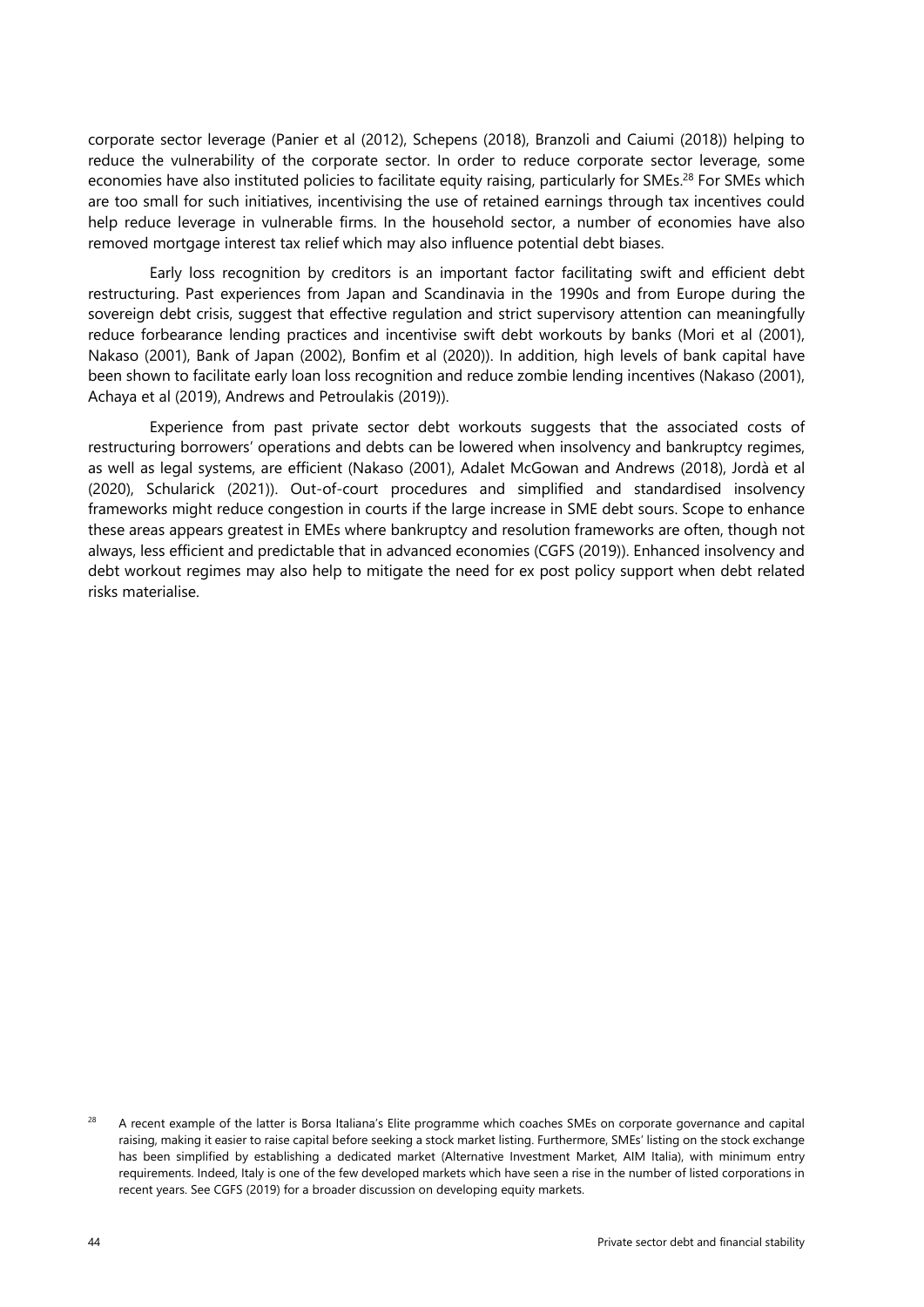# Appendices

# A. Supplementary graphs on debt service ratios

# Contributions to the change in drivers of debt service ratios (DSRs) between Q1 2006 and Q1 2021

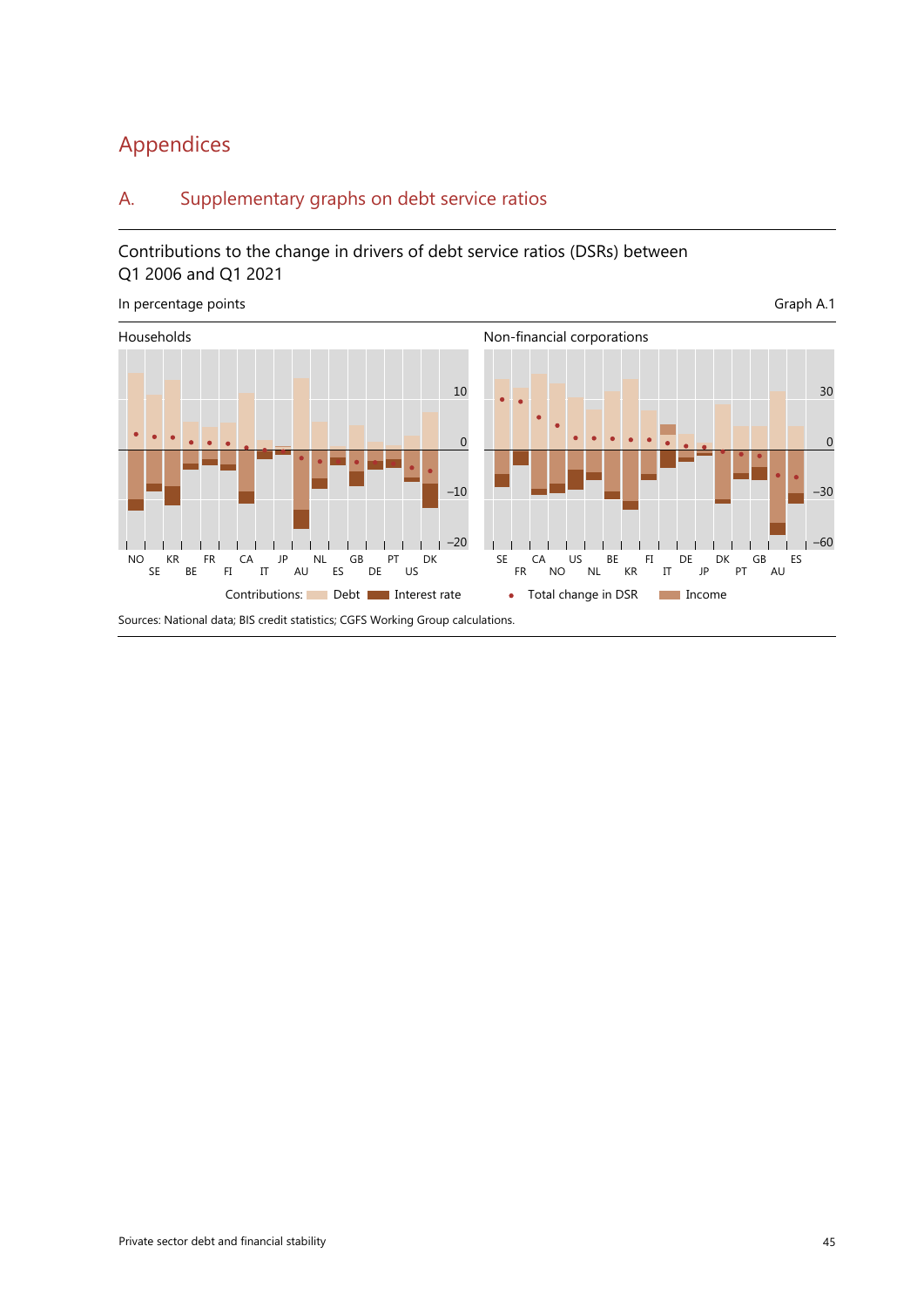# B. Distribution of debt vulnerabilities

Lending to riskier borrowers exacerbates the vulnerability of the economy to shocks. Thus, data on the distribution of debt vulnerabilities can provide useful information on debt vulnerabilities among borrowers at most risk of experiencing repayment difficulties. However, in many instances, the short history of granular microeconomic data on debt vulnerabilities is a significant drawback for policy setting. The lack of historical data makes it hard to judge when and which measures of tail vulnerabilities indicate heightened financial stability risks as few if any financial crisis events exist in the history of the data to calibrate such indicators.

Conversely, with its long history, researchers have successfully shown that strong aggregate credit growth is an early warning indicator of financial crises. In a loose sense high credit-to-GDP gaps may capture financial exuberance and this might relate to growing debt vulnerabilities of borrowers in the risky tail of the distribution. However, the blunt and black box nature of the indicator makes it hard to pinpoint the source of the financial stability risk and thus differentiate good from bad credit booms.

To investigate whether strong aggregate credit growth is associated with lending to riskier borrowers, the Working Group collected data on the debt distributions for 11 countries. By exploiting cross-country information, the analysis overcomes some of the difficulties associated with the short time series of such data in one country alone.

The analysis summarises the distribution with three characteristics: the level, scale and shape. The *level* describes the centre of the distribution, the *scale* captures the dispersion of the risky tail relative to the level, and the *shape* captures disproportionate movements in the risky tail compared with the core of the distribution. For indicators where larger values point to higher debt vulnerabilities (eg debt service-toincome ratio): the level corresponds to the median; the scale to the difference between the 90th percentile and the median; and the shape to the ratio of the difference between 90th and 75th percentiles to that between 75th percentile and the median. For indicators where higher values point to lower vulnerabilities, the 25th and 10th percentiles are used instead to compute the scale and shape. For our 11-country sample, the level and scale are shown in Graph 5 in Section 3, and the shape in Graph B.1.

### Trends in the distribution of debt vulnerabilities



46 Private sector debt and financial stability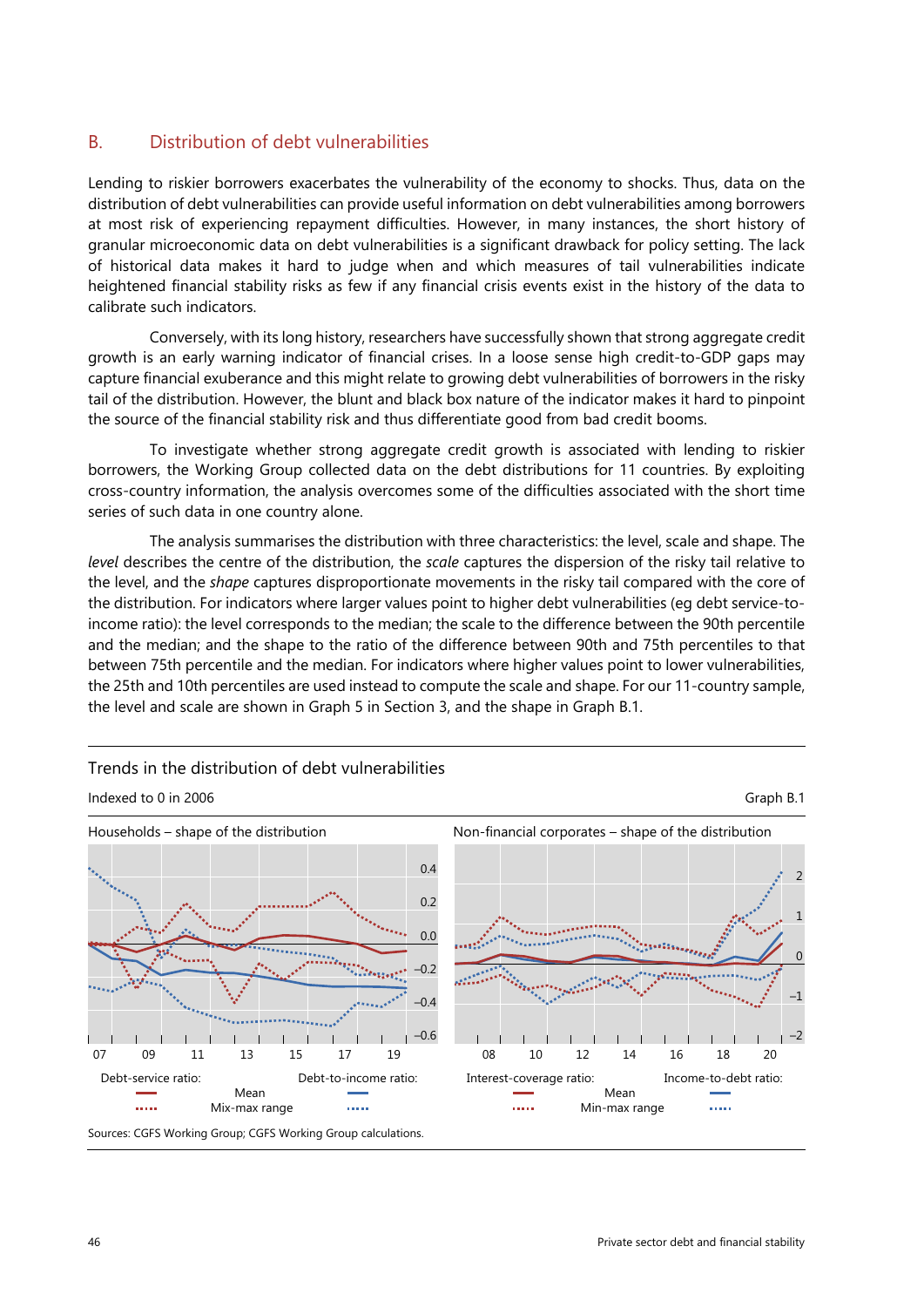To examine the association between aggregate credit and the distribution of debt, the following simple panel regression was estimated:

#### Characteristics of distribution<sub>it</sub> =  $\beta$ Credit to GDP gap<sub>it</sub> +  $\alpha_i$  +  $\varepsilon_{i,t}$

where *characteristics of distributioni,t* are the level, scale and shape of the vulnerability metrics (household debt service ratio, household debt-to-income ratio, NFC interest coverage ratio and the NFC income-todebt ratio) in country *i* in year *t*. The *credit to GDP gapi,t* is the credit-to-GDP gap in country *i* in year *t, α<sup>i</sup>* is a country fixed effect and  $\varepsilon_{i,t}$  is a residual.

These regressions show that in the household sector, vulnerabilities in the tails of the distribution are correlated with rapid aggregate credit growth, while those in the centre are not (Table B.1). For example, the *scale* of household debt service ratio (ie the dispersion of risk) is higher when credit-to-GDP gaps are higher. By contrast, the *level* of the distribution is uncorrelated the credit-to-GDP gap (Graph B.I, left-hand panel). Similarly, the *shape* of household debt-to income ratios is positively correlated with the credit-to-GDP gap while the *level* is not (Graph B.I, right-hand panel). This means that when aggregate debt growth is high, it is associated with a disproportionate worsening in the tail of households that is not evident in the centre of the distribution.

Credit-to-GDP gap is correlated with the risky tail of the household debt distribution but not the centre



Correlation between characteristics of the distribution and credit-to-GDP gap Graph B.2

Jurisdiction sample: AU, BE, CH, DE, ES, GB, HK, IN, IT, JP, KR, LU, MX, NL, RU, SA and TH. Reference period: 2006–2019.

<sup>1</sup> Median of the debt service ratio. <sup>2</sup> Difference between the 90th percentile and the median of the debt service ratio. <sup>3</sup> Median of the debt-to-income ratio. 4 Ratio of the difference between 90th and 75th percentile and the difference between 75th percentile and the median of debt-to-income ratio.

Sources: CGFS Working Group; CGFS Working Group calculations.

Vulnerabilities in the tails of NFC debt appear less correlated with rapid credit growth. For example, a higher credit-to-GDP gap is significantly correlated with a deterioration in the *level* of interestcoverage ratios, but insignificantly correlated with changes to the scale and shape (Table B.1). A similar result holds for the distribution of NFC income-to-debt ratio.

These results shed some preliminary light on why the credit-to-GDP gap provides an early warning signal of financial crisis. They also suggest an additional reason that could explain why household debt is more strongly associated with financial crises compared with NFC debt. In particular, the results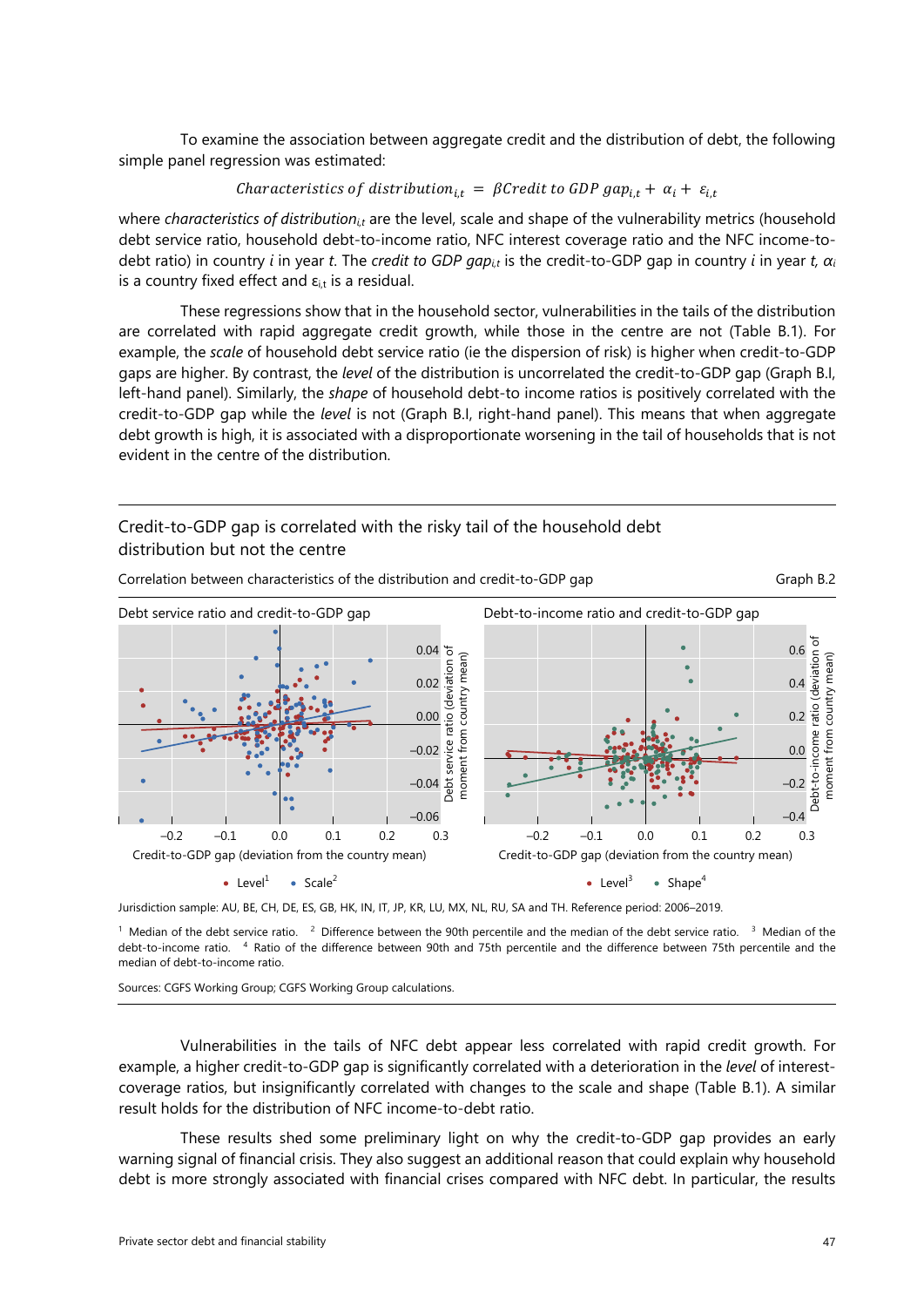indicate that high credit-to-GDP gaps are associated with rising vulnerabilities in the risky tail of households but with shifts only in the entire distribution of NFC corporates. This finding may complement other explanations about the reasons why household credit booms are more often associated with financial crisis compared with corporate ones, as described in Section 2.

| Association between credit-to-GDP gaps and characteristics of the debt distribution <sup>1</sup><br>Table B.1 |  |
|---------------------------------------------------------------------------------------------------------------|--|
|---------------------------------------------------------------------------------------------------------------|--|

|                                                                              | Household debt-to-<br>income |         | Household debt service<br>ratio |       | NFC interest coverage<br>ratio  |         |                     | NFC income-to-debt<br>ratio |         |                   |         |           |
|------------------------------------------------------------------------------|------------------------------|---------|---------------------------------|-------|---------------------------------|---------|---------------------|-----------------------------|---------|-------------------|---------|-----------|
|                                                                              | Level                        | Scale   | Shape                           | Level | Scale                           | Shape   | Level               | Scale                       | Shape   | Level             | Scale   | Shape     |
| Credit-to-GDP                                                                | $-0.224$                     |         | $-0.6880.902***$                |       | 0.0182 0.0888**                 |         | $0.0788 - 7.126***$ | 12.64                       |         | $1.092 - 1.636**$ | -0.0974 | $1.570**$ |
| gap                                                                          | (0.144)                      | (0.425) |                                 |       | $(0.220)$ $(0.0158)$ $(0.0340)$ | (0.176) |                     | $(2.015)$ $(15.07)$         | (0.702) | (0.729)           | (2.179) | (0.713)   |
| Observations                                                                 | 100                          | 100     | 100                             | 112   | 98                              | 98      | 185                 | 170                         | 170     | 185               | 170     | 170       |
| $R^2$                                                                        | 0.026                        | 0.029   | 0.159                           | 0.013 | 0.075                           | 0.002   | 0.068               | 0.004                       | 0.015   | 0.029             | 0.000   | 0.030     |
| <sup>1</sup> See text for details on the data and regression specifications. |                              |         |                                 |       |                                 |         |                     |                             |         |                   |         |           |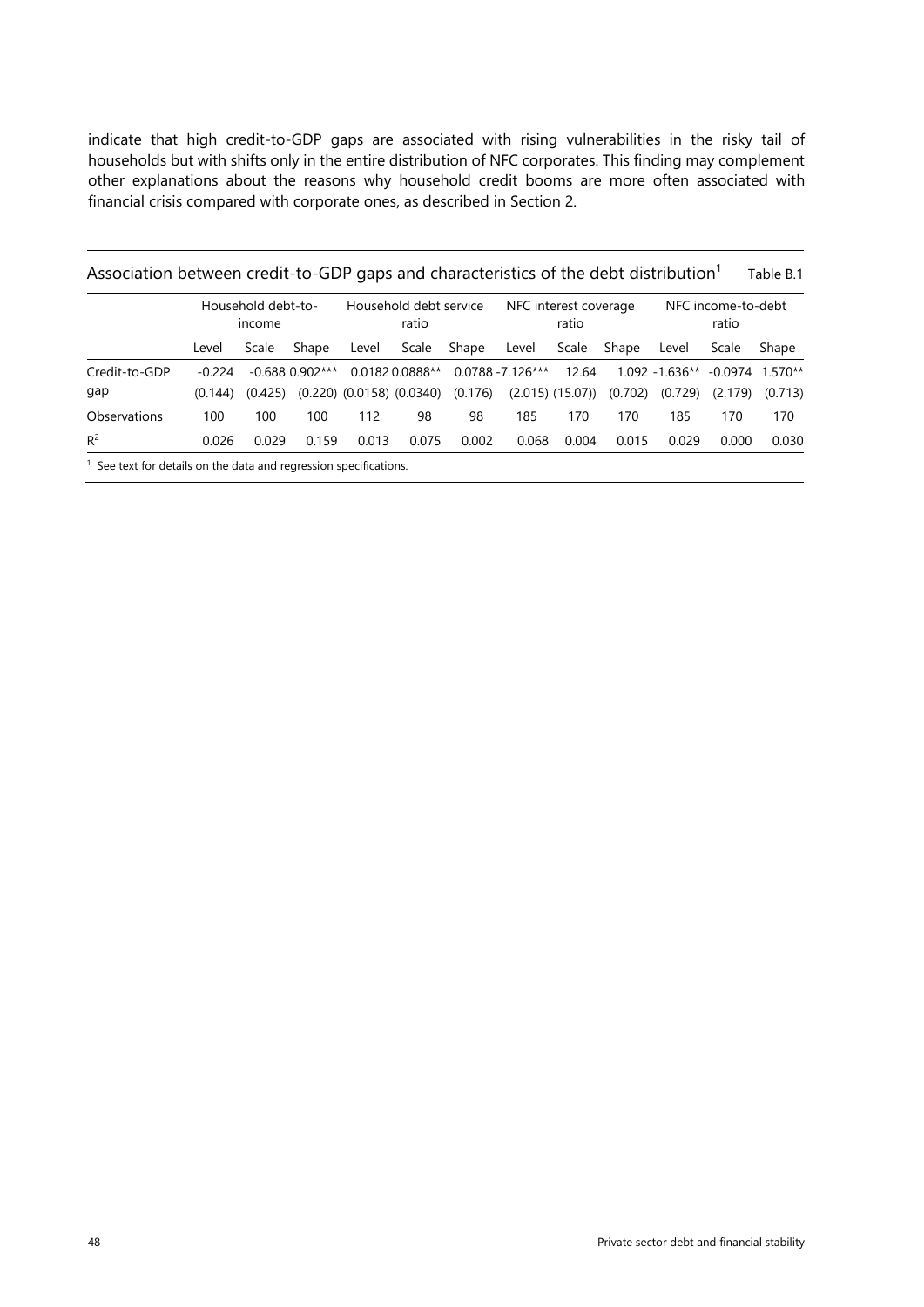# C. Improving micro data to monitor household debt vulnerabilities

To enhance their monitoring of debt vulnerabilities, central banks have improved the representativeness and granularity of available data, especially data on household debt vulnerabilities. Some central banks have used information collected by credit bureaus. Others have leveraged information collected by banks. Another novel source is data collected by central banks in the course of their liquidity operations.

**Federal Reserve Bank of New York**. The large increases in consumer debt and defaults, of mortgage debt in particular, during the GFC highlighted the importance of understanding household liabilities. To that end, the New York Fed Consumer Credit Panel (CCP) was created to provide a nationally representative sample of consumer debt. The CCP is a longitudinal database with detailed information on consumer debt constructed from a nationally representative sample of Equifax credit report data. The CCP tracks individuals over time for signs of any stress developing in their mortgages, home equity loans, credit cards, auto loans and student loans, along with information on delinquencies, foreclosures, bankruptcies and credit scores.

Although the dataset did not exist at the time, it would have shown rising vulnerabilities before the GFC, in particular the importance of speculative activity and concentration of debt vulnerabilities. For example, one third of all home purchases in 2006 were being made to people who already owned at least one house. In the four states with the most pronounced housing cycles, the investor share of mortgages was close to half, a doubling from 2000 to 2006. At the peak, investors owning three or more properties were responsible for nearly 20 percent of mortgage originations in these states.

More recently, CCP data have shown how economic policies targeting distressed households have kept consumer delinquency rates low, with forbearance initiatives yielding cash flow relief to households and business owners. These data document the sharp contrast to the experience of the GFC when ever-rising consumer delinquencies and foreclosures fostered a steep recession and a slow recovery.

**Bank of Thailand**. A collaboration between the National Credit Bureau (NCB) and Puey Ungphakorn Institute for Economic Research (PIER) at the Bank of Thailand, provides anonymised loanlevel data from the NCB to analyse household debt in Thailand. The data cover approximately 20 million retail borrowers of commercial banks, special financial institutions (SFIs), and some non-bank financial institutions. Due to the granularity of the NCB data, the dataset enables the tracking of each borrower over time to understand their borrowing/repayment behaviour and identify who are (or likely to be) struggling to repay debt in order to assess vulnerability in the household sector.

In light of the Covid-19 pandemic, the Bank of Thailand used the NCB data to track the borrowers' participation in support measures such as debt payment holidays, debt restructuring, conversion of term loans, all of which provided information that informed policy formulation. In addition, to assess vulnerabilities in a forward-looking manner, the loan-level data from the NCB was used as an input in a simulation to estimate household vulnerabilities under various macro scenarios. To further improve the monitoring of debt vulnerabilities, the Bank of Thailand is in the process of collecting loan-level data on new loans extended by SFIs and regulated non-bank financial institutions to better understand borrower profiles and underwriting standards of financial intermediaries outside the banking system.

**Hong Kong Monetary Authority**. The HKMA launched a pilot project on Granular Data Reporting (GDR) in 2019 to collect structured financial transactions data on residential mortgage loans and corporate loans. Following the success of the pilot project, GDR has become an ongoing initiative and has expanded to cover interbank loans and debt securities holdings, as well as more participating banks. Banks are required to report their outstanding transactions on a monthly basis, covering a wide range of data fields including loan amount, tenor, pricing, counterparty, collateral, etc. In the future, the GDR initiative may be expanded to include additional data areas. Over time, the GDR initiative has the potential of replacing a number of template-based regulatory reports, thereby lessening the reporting burden on banks. The collection of granular data is aimed at enhancing the effectiveness of surveillance and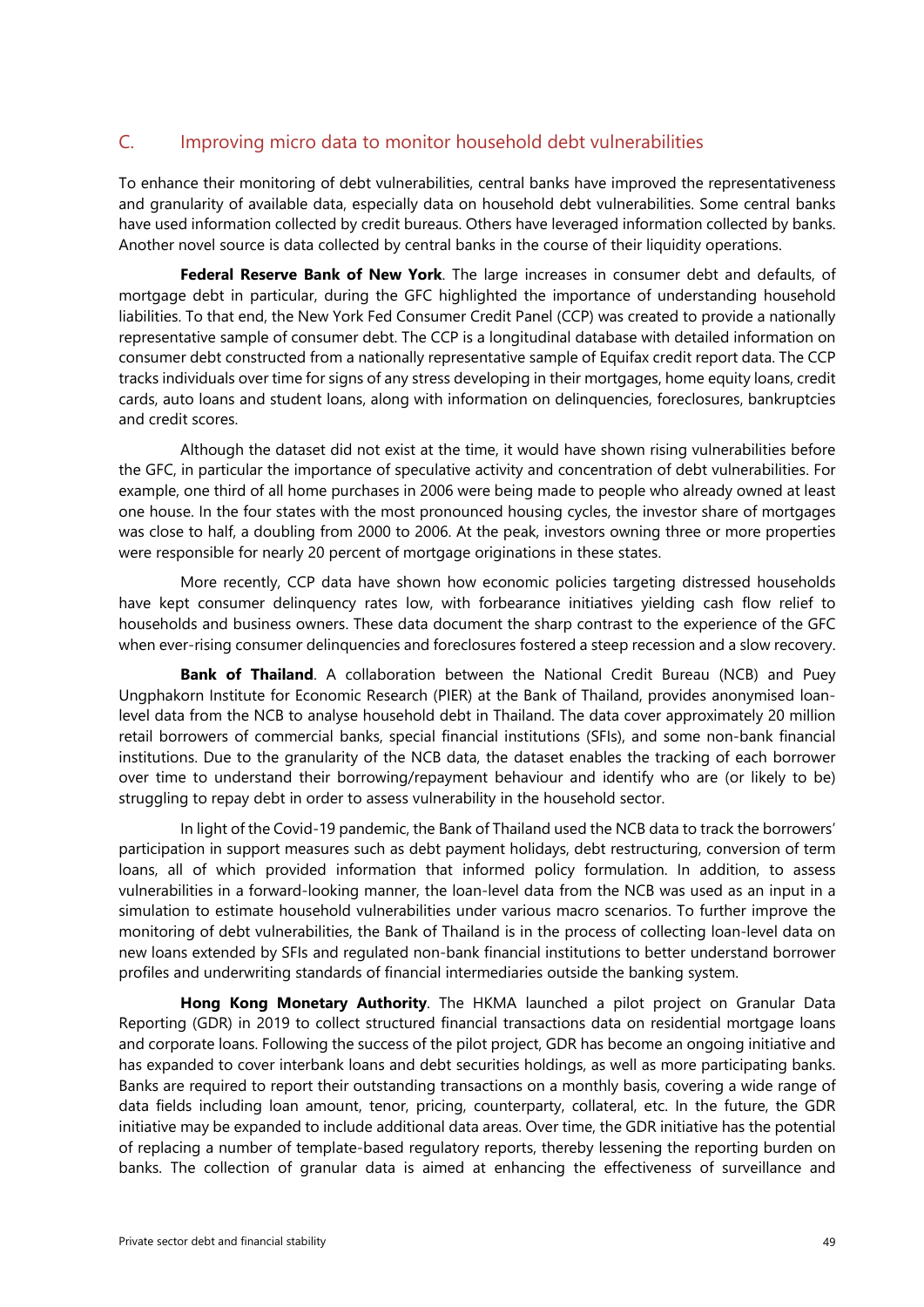supervision by better understanding interconnectedness, concentration, and risks more generally in the banking system. The data collected have been used in several areas of analysis, such as assessing the impact of macro-prudential housing measures, income distribution of mortgage borrowers, pricing behaviour of corporate loans, banks' exposures to vulnerable borrowers, and interconnectedness between banks and non-banks.

**Reserve Bank of Australia**. The Reserve Bank of Australia's (RBA) Securitisation Dataset contains timely and detailed data on all mortgages underlying a broad set of Australian residential mortgagebacked securities. Since June 2015, the RBA has required that this information be made available in order for the mortgage-backed security to be eligible as collateral in the RBA's market operations.<sup>29</sup> The RBA receives monthly data (with a one-month lag) on around 2.4 million mortgages with a value of around AUD 620 billion, representing roughly one third of the total value of housing loans in Australia (as of March 2021). The coverage is large because the dataset includes "self-securitisations" – comprising 85% of the loans by value – which are not sold to investors, but are instead retained by the issuing bank for use as collateral in the RBA's market operations. The primary purpose of the data is to enable the RBA to manage its actual and contingent exposure to these securities. The data also allow the RBA to gain valuable loanlevel insights into risks associated with housing debt. For instance, these data are used to examine the share of bank lending to at-risk borrowers, such as those with both high loan-to-value and debt-to-income ratios, the share of loans in negative equity and the distribution of vulnerabilities by geographic location and borrower type.

<span id="page-51-0"></span><sup>&</sup>lt;sup>29</sup> Se[e Fernandes and Jones \(2018\) f](https://www.rba.gov.au/publications/bulletin/2018/dec/the-reserve-banks-securitisation-dataset.html)or a description of the database; more detail on permitted users and data access can be found on [www.rba.gov.au/securitisations/](http://www.rba.gov.au/securitisations/) an[d www.securitisation.com.au/standards](http://www.securitisation.com.au/standards)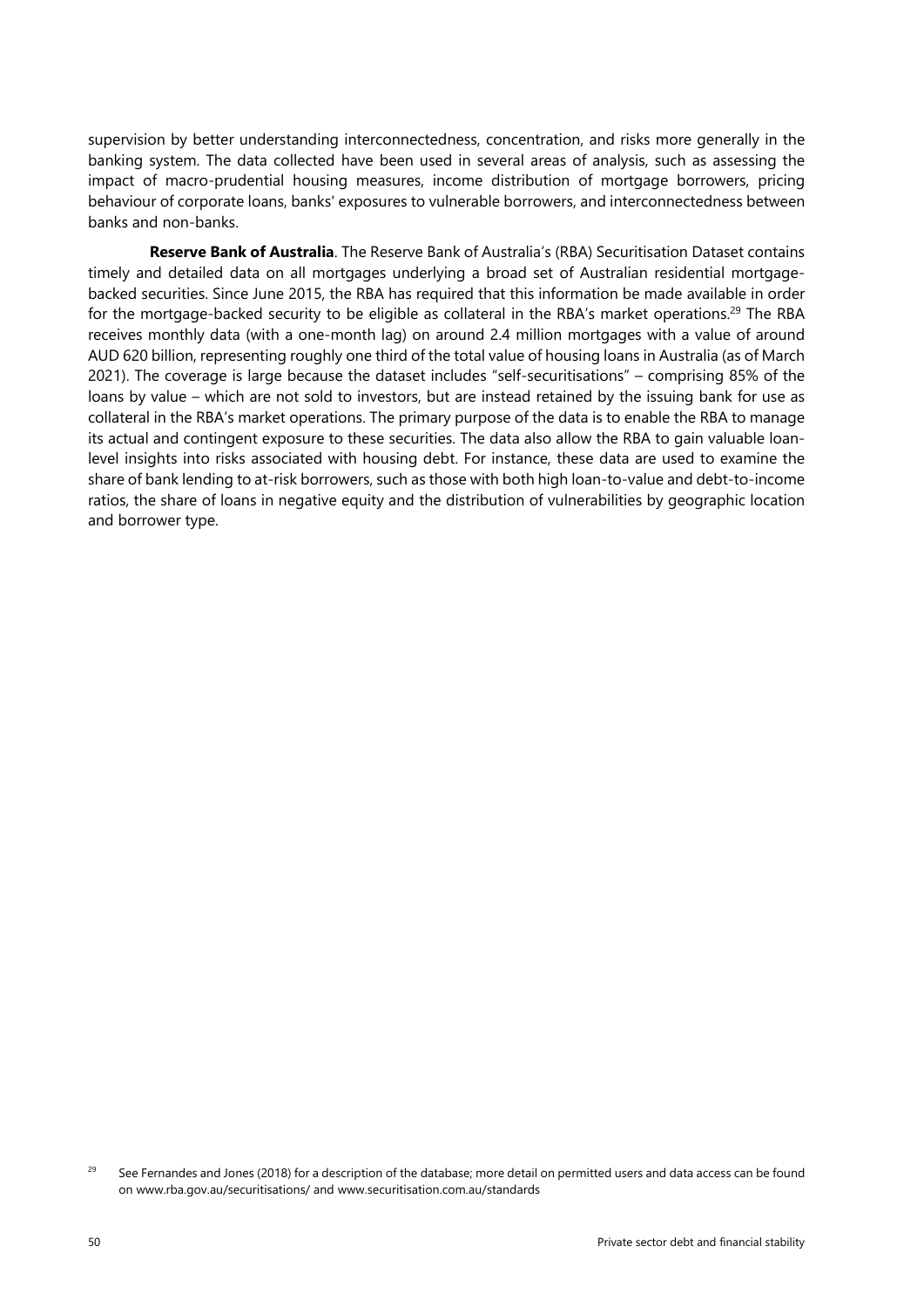# D. Insights on NFC debt vulnerabilities from micro data

While aggregate NFC debt metrics are often used to predict the risk of financial instability, important details can be hidden under the surface. In particular, stable levels of aggregate debt might mask debt allocated to more risky borrowers. As a consequence, central banks have worked to improve their frameworks to assess debt vulnerabilities across the distribution of firms. During the Covid-19 crisis these enhancements enabled central banks to gauge the size of corporate liquidity squeeze and debt vulnerabilities among NFCs.

**Deutsche Bundesbank**. Recent analysis highlighted a growing allocation risk as the composition of bank loans shifted to relatively risky corporates (Graph D.1, left-hand panel). This analysis showed that the share of bank lending to relatively risky firms had risen steadily over the past decade, even though the aggregate level of non-financial corporate debt in Germany is moderate by global and European standards. By 2019, more than half of banks' credit portfolios were comprised of loans to enterprises whose debt to EBITDA was in the worst 30th percentile of firms. More stark was the growing share of loans to enterprises with interest coverage ratios in the worst 30th percentile of firms. As more indebted enterprises tend to be more at risk of being unable to service their loans in an economic downturn, this asymmetry in banks' credit portfolios could give rise to higher loss allowances in the future. This analysis required matching detailed information about firms to bank loans using credit registry information.



Insights on the evolution of debt vulnerabilities from micro data

1 Credit claims on relatively risky non-financial corporations as a percentage of total credit claims. Non-financial corporations are enterprises whose risk measure is in the worst 30th percentile. <sup>2</sup> Balance sheet item "cash and bank balances" in relation to the sum of "staff costs", "interest expenditures" and "other expenses".  $3$  ICR = interest coverage ratio measured as the ratio of EBITDA to interest expenditures. 4 Ratio of total debt to EBITDA (earnings before interest, taxation, depreciation and amortisation). 5 Vulnerable firms are those whose gross operating income is negative or whose ratio of net interest expense to gross operating income exceeds 50%, excluding firms with bad loans. Compared to the baseline scenario, the assumptions for 2021 are that: (A) the growth rate of nominal gross operating income is five percentage points lower; (B) the growth rate of nominal gross operating income is ten percentage points lower; and (C) the interest rate is 100 basis points higher and the growth rate of nominal gross operating income is ten percentage points lower.

Sources: Deutsche Bundesbank; Bank of Italy; CGFS Working Group calculations..

**Bank of Italy**. Analyses based on microsimulation models combine individual level information together with macroeconomic data to provide timely and forward-looking estimates of the share of debt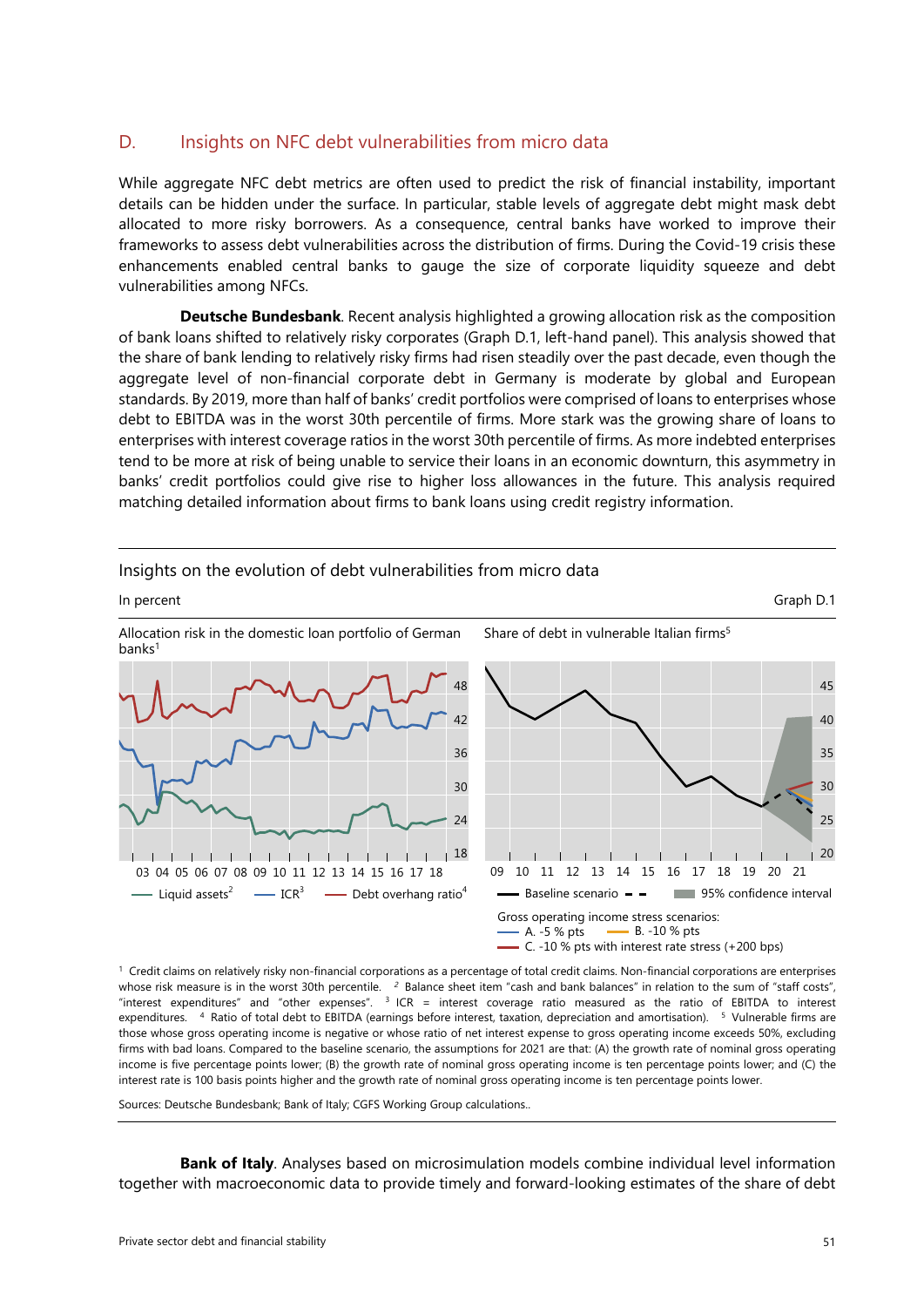held by firms at a higher risk of default. Such exercises are particularly useful because changes in the share of debt held by vulnerable firms tend to anticipate movements in banks' credit quality indicators. In the case of Italy, the micro data approach directly shows the improvements in terms of debt sustainability achieved since the European debt crisis (Graph D.1, right-hand panel). Moreover, by incorporating macroeconomic forecasts, microsimulation models provide projections on future debt vulnerabilities, which can be used for risk assessment and policy calibration. For instance, microsimulation models showed that thanks to the higher resilience achieved in the years before the outbreak of the pandemic, the Covid-19 pandemic would probably only cause a moderate increase in the share of debt held by vulnerable financial firms in Italy.

The **ECB** developed a composite indicator of corporate vulnerabilities (Gardó et al (2020)). Using aggregate sectoral accounts data, this measure combines indicators along five dimensions: debt service capacity, leverage/indebtedness, financing/rollover, profitability and activity. During 2020, the indicator shows that corporate vulnerabilities have increased sharply in the wake of the pandemic, but monetary, fiscal and prudential policy measures have helped to limit this increase. To analyse the risks related to corporate zombification, the ECB also took a comprehensive approach based on firm-level, loan-level and supervisory data (Helmersson et al (2021)). The analysis suggests that zombie firms in the euro area might have temporarily benefited from loan schemes and accommodative credit conditions – but likely only to a modest degree. These firms might face tighter eligibility criteria for schemes and more recognition of credit risk in debt and loan pricing in the future.

The **Bank of Japan** conducted a simulation analysis that quantified the impact of the Covid-19 pandemic on firms' balance sheets and earnings, and compared it to the impact of the GFC (Bank of Japan (2020)). The analysis used firm-level data, which covered about 2,400 large firms and about 730,000 SMEs. This simulation was conducted under a set of assumptions about the firms' cash reserves and the magnitude of the decline in firms' sales and costs. The simulation results showed that both large firms and SMEs had become more resilient to cash flow stress relative to the GFC (Graph D.2, left-hand panel).

Using the same framework, the BOJ also conducted another simulation to examine the effects of the government measures to support corporate financing (Bank of Japan (2021)). The analysis showed that these measures would contain a rise in the probability of defaults (PD) in the short term, substantially reducing PDs over the next two years. However, they would be accompanied by a future rise in PDs driven by the face-to-face services sector (Graph D.2, centre panel).

The **Bank of Spain** conducted a simulation exercise to estimate Spanish non-financial corporations' liquidity needs caused by the pandemic (Blanco et al (2021)). According to the results, the liquidity needs, between April and December of 2020, might have exceeded €230 billion, around €67 billion higher than under a counterfactual scenario of no pandemic (Graph D.2, right-hand panel). More than half of this liquidity shortfall could not be covered using internal buffers such as deposits and undrawn credit facilities. It is estimated that, as a whole, Spanish non-financial corporations covered close to half of their liquidity needs through bank loans, of which one third was attributable to loans under the public guarantee schemes.

Using the Bank of Spain's March 2021 baseline macroeconomic scenario, a projection of debt vulnerabilities showed that indebtedness would rise, particularly in the SME segment and especially among the firms in the sectors most affected by the pandemic. From 2021 onwards, however, the pick-up in activity should see a significant reduction in the proportion of vulnerable firms defined as having a net debt-to-ordinary earnings ratio above 10 or making losses. By 2023, the percentage of vulnerable firms would be close to pre-pandemic levels, except in the sectors severely affected by the crisis, where they would remain higher.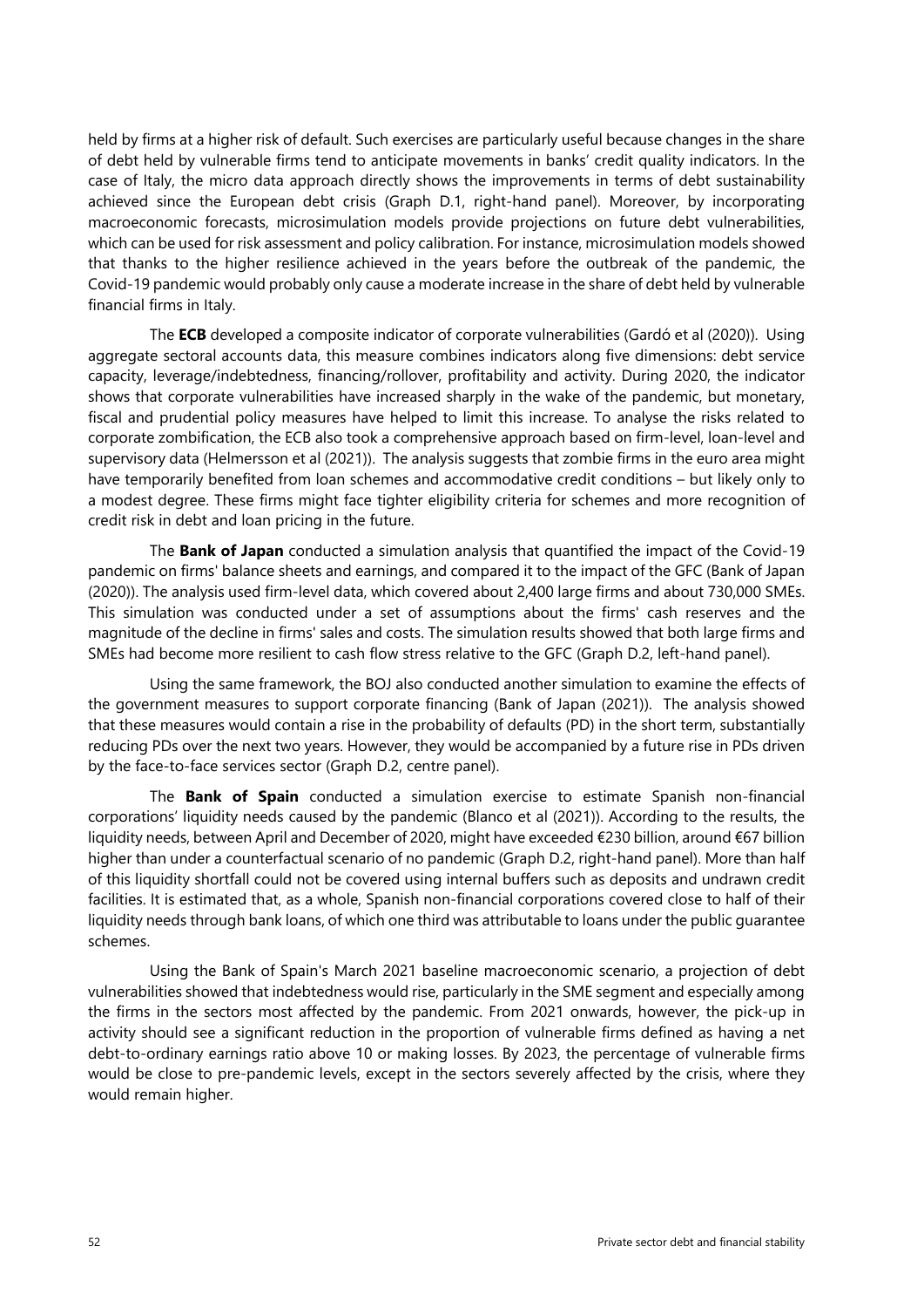

#### How central banks determined Covid-19 debt risks in the corporate sector Graph D.2

<sup>1</sup> Simulations based on the financial conditions as at fiscal year 2018 reflecting the period before the Covid-19. <sup>2</sup> Simulations based on the financial conditions as at fiscal year 2007 reflecting the period before the Great Financial Crisis. <sup>3</sup> The charts indicate the deviation of PD from the simulation without the Covid-19 outbreak (firms' profits are unchanged and precautionary loans are not obtained). <sup>4</sup> Between April and December 2020. Excludes holding companies and financial services sector firms. <sup>5</sup> Counterfactual scenario under which GDP growth is in line with the scenario published by the Bank of Spain in December 2019. <sup>6</sup> Median of 100 microsimulations in which each firm is randomly allocated a variation in 2020 sales such that the distribution of sales for each sector and firm size is replicated.

Sources: Bank of Japan; Bank of Spain; CGFS Working Group calculations.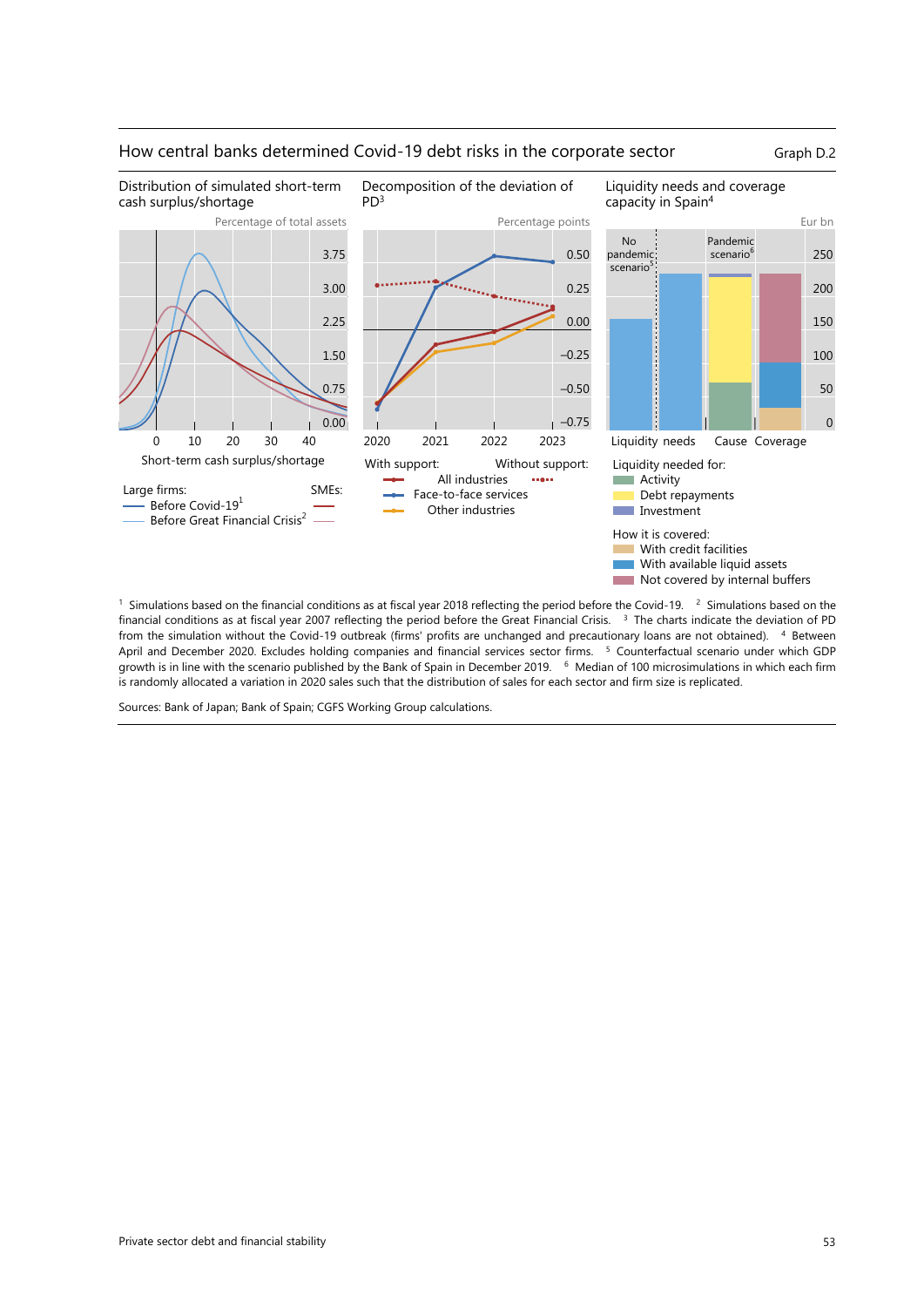### E. Innovative uses of bank stress tests

Macroprudential stress tests have become a key instrument that central banks use to assess the ability of the financial system to cope with a materialisation of debt risks. Stress tests have been used to examine consequences from an increasingly diverse range of debt vulnerabilities.

**Bank of England**. In light of the extreme uncertainty surrounding the Covid-19 shock to the economy, the Bank of England (BoE) carried out a "reverse stress test" on banks. This took the results from previous stress tests conducted in 2019 and examined what sort of Covid-related stress might cause a similar drop in capital. Essentially it analysed how much worse than the central projection the economic outcome would need to be to deplete regulatory capital buffers by as much as previous stress tests.

There were a range of scenarios that could generate that level of loss but in general, the cumulative loss of economic output associated with the outbreak of Covid-19 would need to be around twice as big as the Monetary Policy Committee's central projection in Q1 2020 and accompanied by a significant rise in unemployment. The exercise used two illustrative reverse stress test paths for the UK and global economies that could generate £120 billion of credit losses and deplete banks' capital ratios by around 5 percentage points: a very slow recovery from the H1 2020 shock and a double-dip recession later in 2020. Because banks had buffers of capital larger than required by past stress tests, the reverse stress test would have used up only 60% of aggregate excess capital buffers. In aggregate, they would be left with the ability to absorb a further £80 billion of losses before breaching minimum requirements. The BoE judged that banks had the capacity, and it was in the collective interest of the banking system, to continue to support businesses and households through this shock.

**Netherlands Bank**. In recent years climate change and its potential impact on the financial system through debt revaluations has become an important concern in policy discussions. The Netherlands Bank ran an energy transition stress test in 2018, using granular data on €2.3 trillion in assets, mostly debt-related, for more than 80 Dutch financial institutions covering banks, pension funds and insurers. The exercise required granular data to enable classification of exposures based on the carbon intensity of the financed projects. The stress test examined four disruptive scenarios that capture crucial uncertainties regarding climate policy and energy technology and considered the transition vulnerability for industries. In the most severe case, a "double shock" scenario, in which both climate policy and energy technology undergo abrupt changes, losses on asset positions were has high as 11%. The stress test calculations indicated that financial stability risks could be sizeable, which underlines the importance of avoiding energy transition paths that come too late and would therefore be too sudden.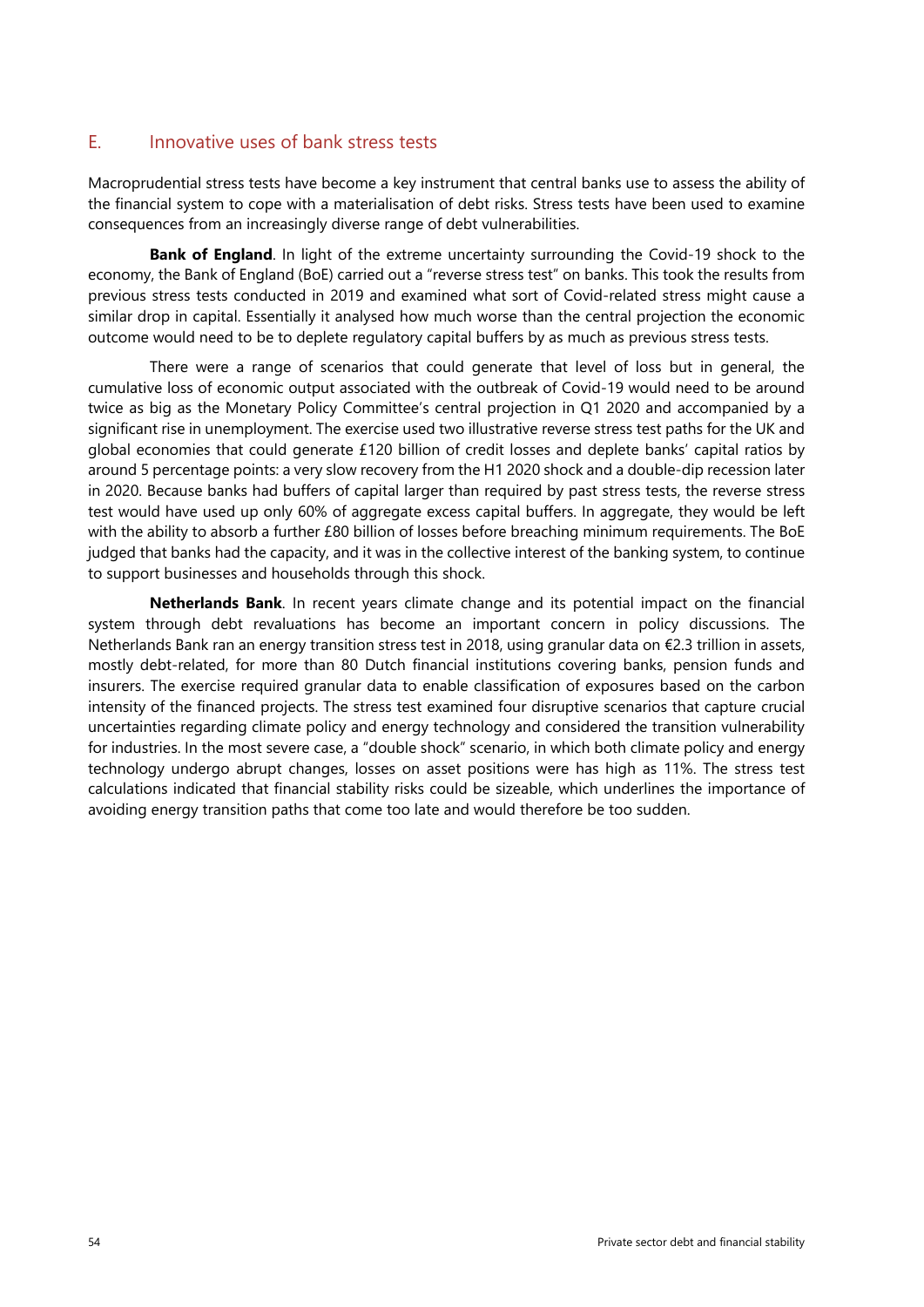# F. Examples of composite indicators used by central banks

Composite indicators are used by central banks to combine information from multiple indicators to obtain an aggregate view about the current state of debt vulnerabilities. Composite indicators can take several forms with indicators often grouped so as to provide information on longer- or near-term debt vulnerabilities.

#### Systemic risk and vulnerability

The Bank of Thailand calculates an entity-based composite risk measure using 80 economic and financial variables, with sub-indices for eight sectors (NFCs, SMEs, households, banks, financial markets, real estate, cooperatives and the external sector). In addition, an issue-based composite risk measure is calculated, covering six key financial stability risks (leverage, debt serviceability, financial market spillovers, interconnectedness, financial institutions' balance sheets and inadequacy of buffers). Values from 0 to 1 are assigned to each grouping on the basis of historical distributions, with 1 representing the greatest vulnerability. A composite risk measure is then calculated as the average of the scores for the indicators in each grouping.

The Central Bank of Brazil makes use of an NFC vulnerability index for listed firms, comprised of the indicators return on equity, interest coverage ratio and the ratio net debt/EBITDA. The threshold for the composite indicator is determined as a function of threshold values for the individual indicators.

#### Early warning

Sveriges Riksbank's Early Warning Indicator (EWI) is a weighted average of three series covering the evolution of credit, house prices and bank funding in Sweden (Giordani et al (2017)). More specifically, credit is measured as the deviation from trend of log credit-to-GDP, house prices as the deviation from trend of log of house prices-to-consumer prices and the funding gap as the deviation from trend of the log of the ratio of unstable to stable funding. The three series are aggregated to make the EWI. However, the credit series is given twice the weight of the other two variables as it is viewed as the leading indicator.

#### Financial conditions

The ECB's Composite Indicator of Systemic Stress (CISS) uses 15 mostly market-based financial stress measures equally split into five categories. These categories are: the financial intermediaries sector, money markets, equity markets, bond markets and foreign exchange markets (Holló et al (2012)). A separate financial stress subindex is computed for each of these five market segments, with the subindices then aggregated into the composite indicator based on the cross-correlations between the subindices. The key feature is that the CISS is designed to put relatively more weight on situations in which stress prevails in several market segments at the same time to capture the idea that systemic risk is higher if financial instability is widely spread.

The Federal Reserve Bank of Chicago's National Financial Conditions Index (NFCI) is a weighted average of 100 mixed-frequency financial indicators. Weights are based on cross-sectional and time-series information to determine how well each indicator has tracked past financial crises. There are three subindexes – risk, credit and leverage – with each constructed to have an average value of zero and a standard deviation of one over a sample period. The risk subindex captures volatility and funding risk, the credit subindex measures credit conditions, and the leverage subindex consists of debt and equity measures.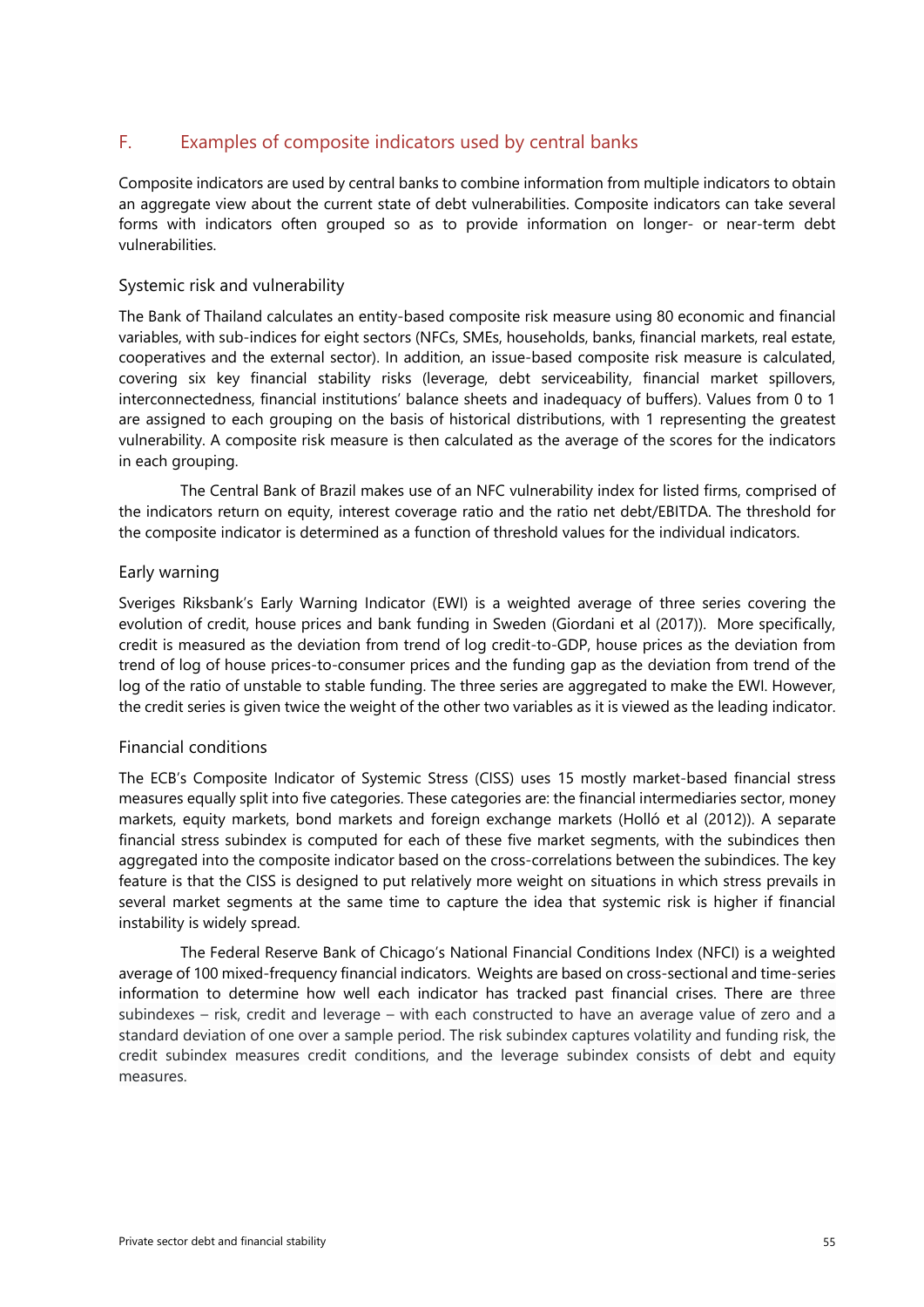# G. Examples of threshold setting in debt monitoring frameworks

A key challenge in debt monitoring frameworks is assessing when vulnerability indicators indicate systemic risks. In this respect, determining thresholds at which indicators signal heightened vulnerabilities is an important element of debt monitoring frameworks. Central banks use three main methods to set thresholds based on statistical methods, expert judgment and historical distributions.

**Bank of Japan**. The BOJ uses a statistical approach to determine indicators and thresholds in its heat map (Ito et al (2014), Hirano et al (2021)). The approach is a round robin process which examines combinations of: (i) 159 candidate variables; (ii) 2 to 3 detrending methods; and (iii) 5 alternative types of thresholds. The thresholds are based on the root mean square of the sum of deviations between actual and trend values, and the five cases are: 100% of the root mean square, 125%, 150%, 175% and 200%. The choice is based on whether the combination of the indicator and its threshold minimise risks of false positives or false negatives for banking crises.

**Bank of England**. Staff analysis suggests that the proportion of borrowers in arrears increases markedly for borrowers with consumer credit debt service ratios (DSR) in excess of 20% and for borrowers with mortgage DSRs in excess of 40%. Non-linearities are evident from simple plots of the share of borrowers in arrears in different DSR buckets (see for example chart 2.B in the Bank of England's August 2020 Financial Stability Report). For the corporate sector, staff find that firms with interest coverage ratios (ICR) below 2.5 are more likely to experience repayment difficulties and hence distress. This threshold is based on a graphical mapping of default rates and ICRs for large corporates and is supported by regression analysis.

The Bank of England uses internal "Risk and Resilience Tables" to monitor around 70 macroeconomic and financial indicators. Around 20 of these enter a heat map where colours indicate risk levels based on the historical distributions of the indicators. Values in the top decile of the distribution are assigned the highest level of vulnerability. Alongside this, the Bank of England uses a swathe chart to visualise the proportion of indicators that are above the 50th and 75th percentiles of the historical distribution

**Bank of Thailand**. The Bank of Thailand's financial stability dashboard consists of 80 macroeconomic and financial indicators from 8 key sectors. To signal the degree of risk in the dashboard, the Bank of Thailand assigns risk scores, on a scale of 0 (lowest risk) to 1 (highest risk), to each indicator based on: (1) the indicator's historical percentile value; and (2) the change of direction from the previous period that indicates heightened vulnerability. Currently, the Bank of Thailand is in the process of revisiting the threshold setting methodology to align it more closely to an actionable response to address risk buildup in an up or down cycle of the economy.

**Bank of Spain**. The risk map associates a level of alert with each value of the indicator. The indicators may be in a normal range of values (green colour coding), which does not pose a threat to the system. As an indicator departs from the normal range, the level of alert increases from a low level (yellow) to medium (orange) and finally the maximum level of alert (red). The thresholds are calculated from the historical percentiles of the distribution of each indicator. Two types of indicators are distinguished: some indicators are one-tailed, since an increase in their value always signals greater vulnerability; other indicators are two-tailed, since both very high and very low values signal a risk to the system. An example of the first type of indicator is the non-performing loans ratio, while an example of the second type is the rate of change of credit. A red reading – the maximum level of alert – is earned for the 0–10 and 90–100 percentile bands for two-tailed indicators; and the 90–100 percentile band for one-tailed indicators.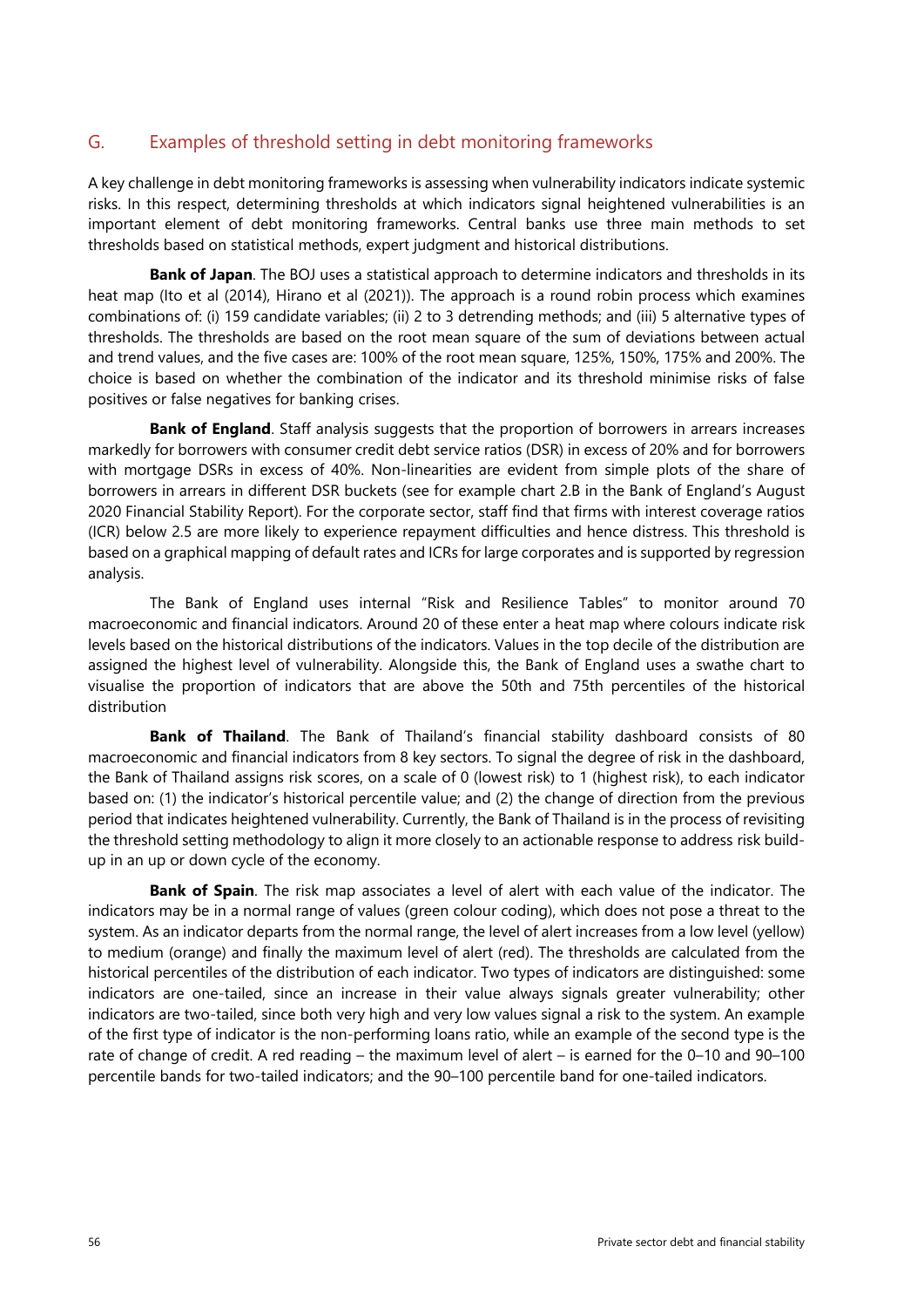# H. Debt vulnerabilities through the lens of growth at risk models

Growth at risk (GaR) models quantify the effects of different financial vulnerabilities in one easy to understand measure; potential GDP losses. Financial conditions indices are the most common vulnerability indicator used in these models, however, central banks also make use of other debt vulnerability metrics to assess the size of systemic risks.

The left-hand panel of Graph H.1, produced by the Federal Reserve Bank of New York, illustrates the GaR results by using the ECB's financial stress index (CISS) for the United States and current GDP growth in order to track how the distribution of expected future GDP changed when the pandemic hit financial markets (Adams et al (2020)). The conditional distribution for four quarter ahead GDP growth is derived by running quantile regressions for the 5<sup>th</sup>, 25<sup>th</sup>, 75<sup>th</sup> and 95<sup>th</sup> quantiles and then fitting a distribution with those four data points. GDP growth at the 5<sup>th</sup> percentile of the distribution provides an indicator of downside GDP growth risks conditional on current financial conditions and GDP growth.



1 Estimated association between one standard deviation change in domestic and foreign-weighted credit-to-GDP at time t with 5th percentile of annual average domestic real GDP growth at each quarterly horizon. <sup>2</sup> From block bootstrap procedure.

Sources: Adams et al (2020); Lloyd et al (2021).

At the end of 2019, financial conditions were loose and the 5<sup>th</sup> percentile of the four quarter ahead GDP distribution stood at 0.4% (orange line). That was in the range of possible poor outcomes and the model put a 5% probability on low but still positive growth. Financial conditions subsequently deteriorated with news from China and Europe on the Covid pandemic, and the GaR estimated a much flatter distribution using the CISS data for 6 March (green line), with the  $5<sup>th</sup>$  percentile estimate dropping to -4.3%. The results for 31 March (blue line) included both the further deterioration in financial conditions over the rest of March and the first estimate of faltering output in Q1, resulting in an addition flattening of the distribution and the 5<sup>th</sup> percentile of the growth forecast distribution shifting down to -8.7%.

While financial conditions are often used in GaR models, from a policy perspective, leverage indicators with leading indicator properties such as credit growth might prove a useful predictor of downside growth risks arising from debt vulnerabilities. Bank of England research shows that both stronger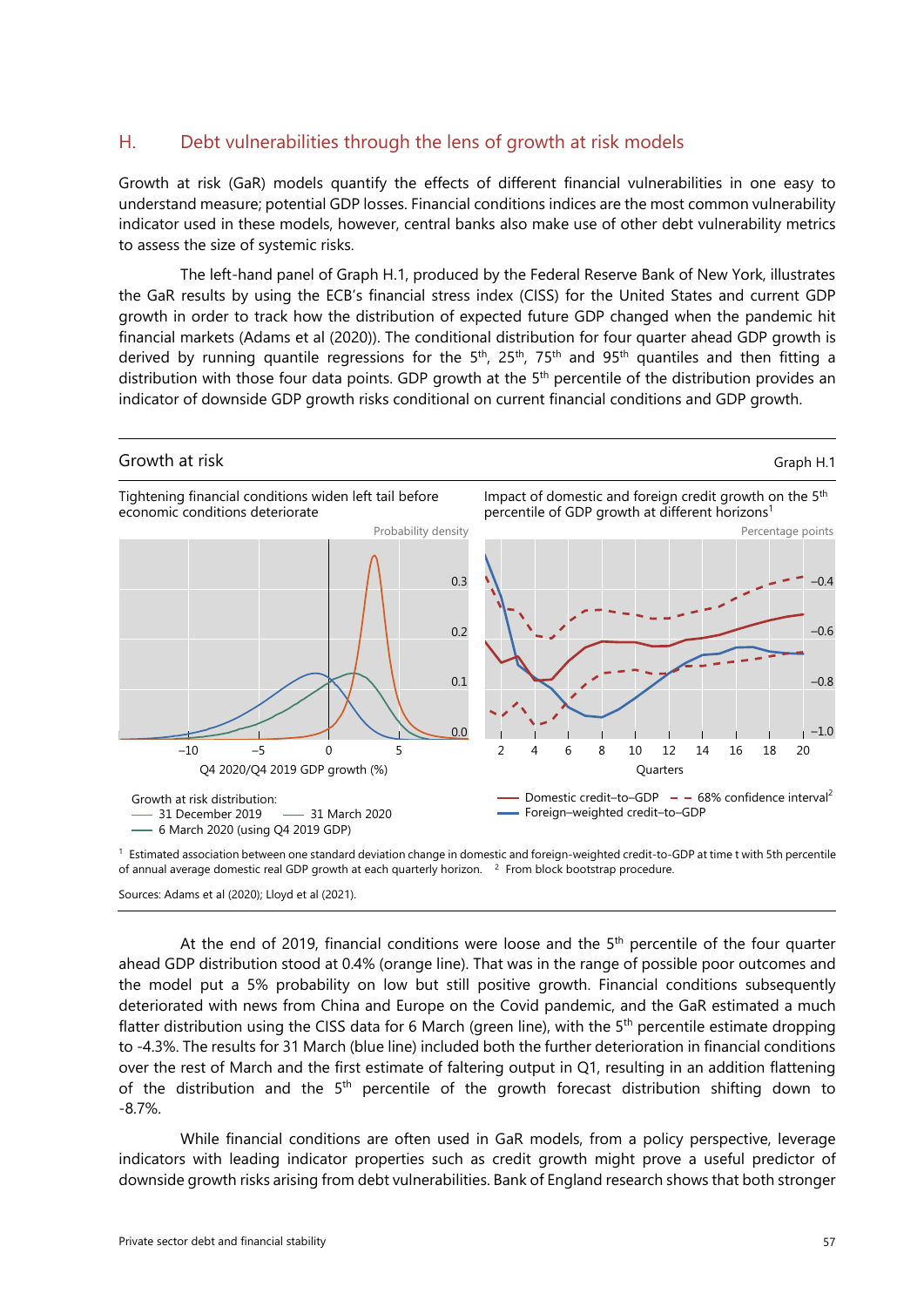domestic and foreign credit growth increases downside GDP risks at relatively long horizons compared with more concurrent financial conditions (Lloyd et al (2021)). The negative impact on GDP from a one standard deviation increase in credit growth over the previous three years peaks between one to two years later, pulling down the conditional GDP growth risk at the 5<sup>th</sup> percentile by close to one percentage point (Graph H.1, right-hand panel).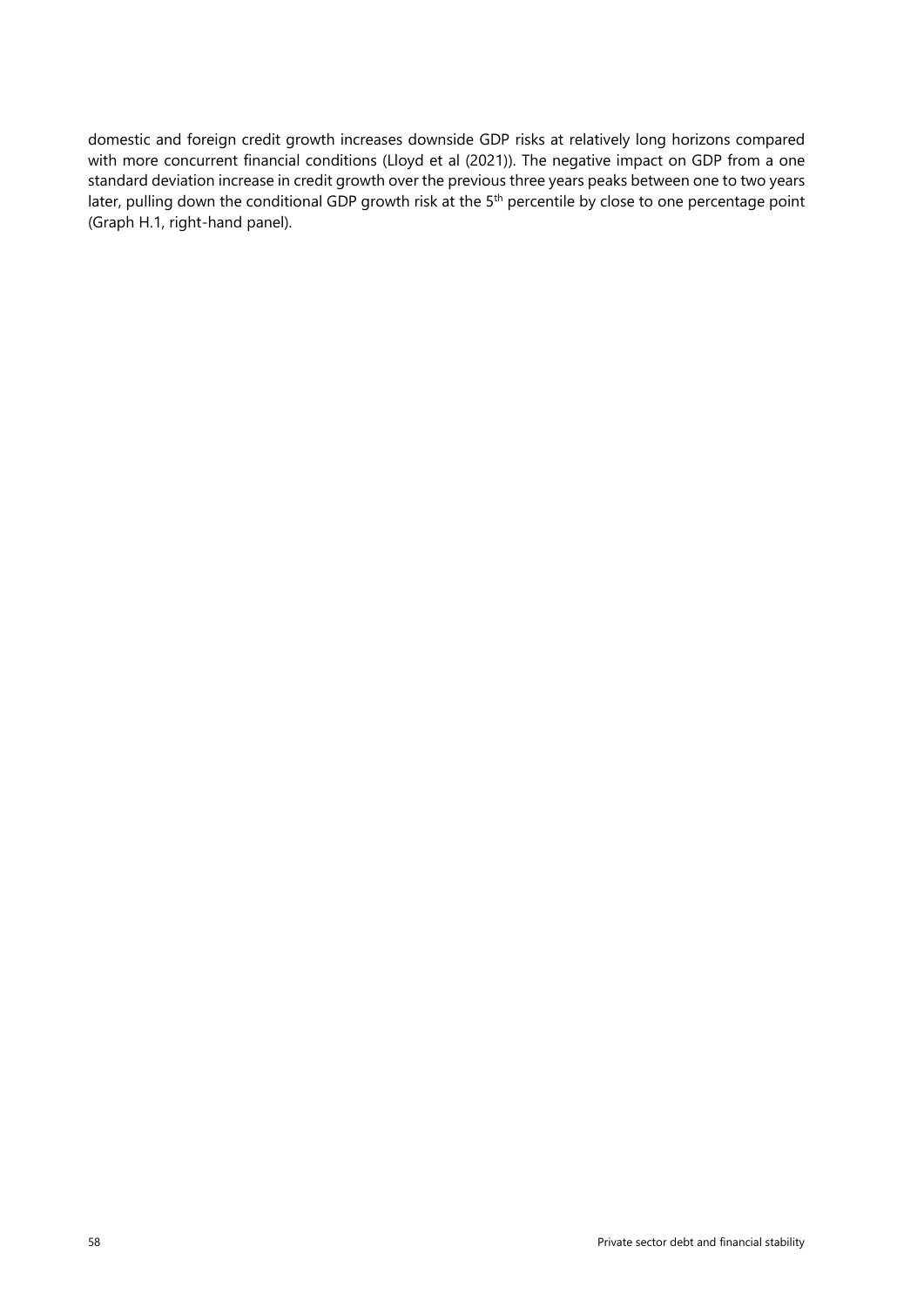### I. Real estate sector macroprudential measures

Macroprudential real estate measures vary considerably in their characteristics and may include one or more of the following features: (1) the imposition of limits (or minimum paydowns) on new lending based upon metrics such as loan-to-value (LTV), borrower debt-to-income (DTI), or borrower debt service ratio (DSR); (2) an increase in bank capital requirements on loans as a function of LTV, DTI, or DSR values; (3) an increase in banks' internal risk based risk weights on mortgages; or (4) the application of different measures for varying types of mortgages. Graph I.1 reports the share of jurisdictions responding to the Working Group's survey whose macroprudential real estate measures contain these features.



Three quarters of the jurisdictions that have implemented macroprudential real estate measures impose borrower-based measures. These either limit or require minimum paydowns on mortgages exceeding certain LTV, DTI, or DSR thresholds. Two additional jurisdictions raised bank capital requirements for mortgages with LTV, DTI or DSR values above certain thresholds.

Four jurisdictions' real estate measures include other characteristics, such as imposing the use of minimum interest rates or debt service ratios in banks' borrower assessments, imposing limits on the share of mortgages on banks' balance sheets or requiring banks to increase provisions for loans with high LTV values.

Half of the jurisdictions applying real estate measures made a distinction between types of mortgages. Five of these applied specific rules for rental properties. Four applied different rules for firsttime buyers. Two jurisdictions single out large-value mortgages and three made a distinction between domestic and foreign buyers.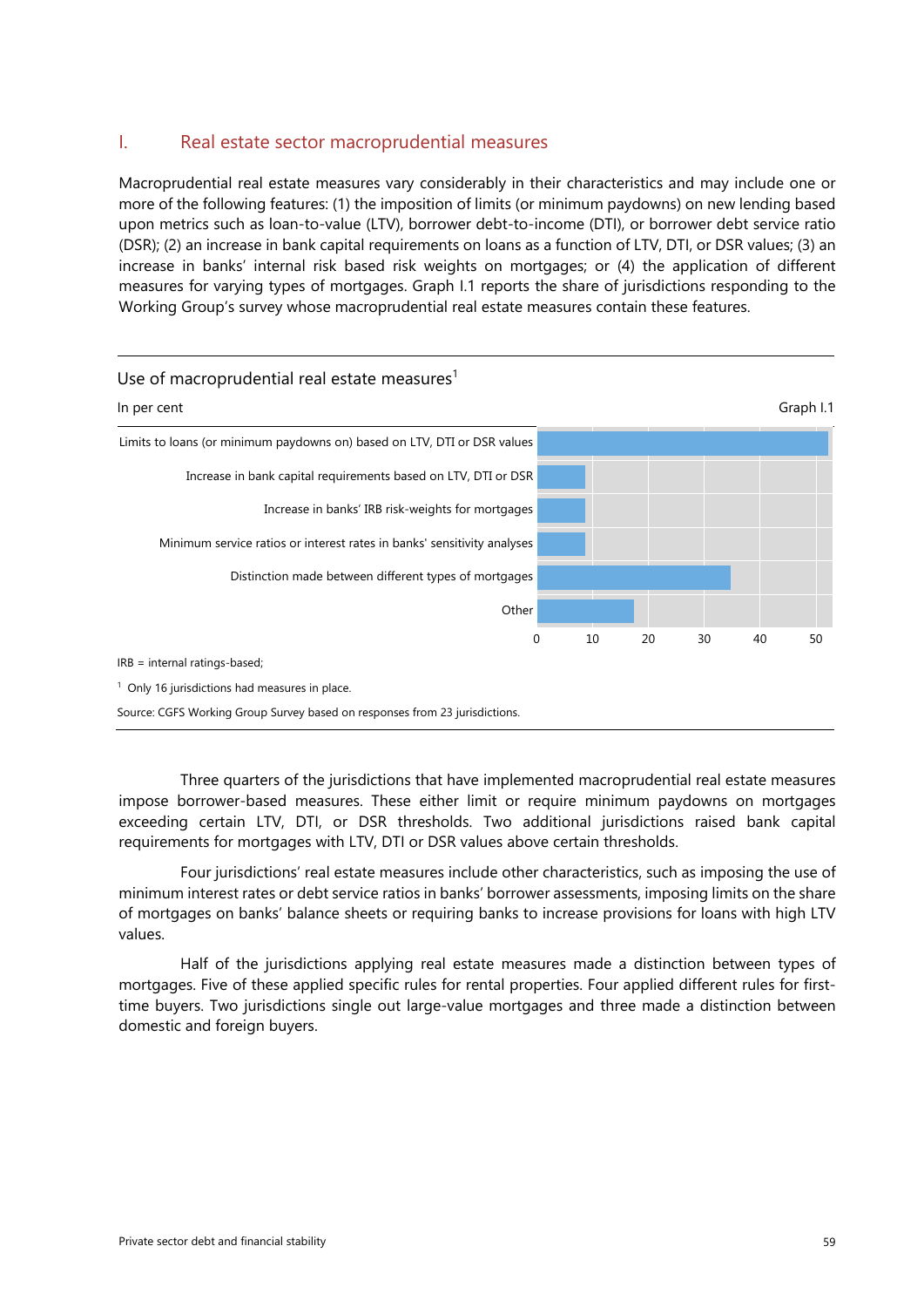# References

Acharya, V, T Eisert, C Eufinger and C Hirsch (2019): "Whatever it takes: the real effects of unconventional monetary policy", *Review of Financial Studies*, vol 32, no 2, pp 2266–3411.

Adalet McGowan, MA and D Andrews (2018): "Design of insolvency regimes across countries", *OECD Economics Department Working Papers*, no 1504.

Adams, P, T Adrian, N Boyarchenko, D Giannone, N Liang and E Qian (2020): "What do financial conditions tell us about risks to GDP growth?", *Liberty Street Economics*, May.

Adrian, T and N Liang. (2018): "Monetary policy, financial conditions and financial stability", *International Journal of Central Banking*, vol 14, no 1, pp 73–131.

Aghion, P, A Bergeaud, G Cette, R Lecat. and H Maghin (2019): "Coase lecture – the inverted-U relationship between credit access and productivity growth", *Economica*, vol 86, issue 341, pp 1–31.

Aguiar, M (2005): "Investment, devaluation, and foreign currency exposure: the case of Mexico", *Journal of Development Economics*, vol 78, no 1, pp 95–113.

Aikman, D, J Bridges, S H Hoke, C O'Neill and A Raja (2019): "Credit, capital and crises: a GDP-at-risk approach", *Bank of England Working Papers,* no 824.

Allen, F and D Gale (2000): "Financial contagion", *Journal of Political Economy*, vol 108, issue 1, pp 1–33.

Allen, F and D Gale (2004): "Competition and financial stability", *Journal of Money, Credit and Banking,*  vol 36, no 3, pp 453–80.

Almeida, H, M Campello, B Laranjeira and S Weisbenner (2012) "Corporate debt maturity and the real effects of the 2007 credit crisis", *Critical Finance Review*, vol 1, pp 3–58.

Altavilla C, L Laeven, J-L Peydró (2020): "Monetary and macroprudential policy complementarities: evidence from European credit registers", *ECB Working Paper Series*, no 2504.

Ampudia, M, H van Vlokhoven and D Żochowski (2016): "Financial fragility of euro area households", *Journal of Financial Stability*, vol 27, issue C, pp 250–262.

Andrews, D and F Petroulakis (2017): "Breaking the shackles: weak banks and depressed restructuring in Europe", *OECD Economics Department Working Papers*, no 1433.

Arcand, J-L, E Berkes, and U Panizza (2015): "Too much finance?", *Journal of Economic Growth,* vol 20, issue 2, pp 105–148.

Asea, P and B Blomberg (1998): "Lending cycles", *Journal of Econometrics*, vol 83, issue 1-2, pp 89–128.

Asriyan, V, L Laeven and A Martin (2019): "Collateral booms and information depletion", *ECB Working Paper*, no 2266.

Banerjee, R, and B Hofmann (2018): "The rise of zombie firms: causes and consequences", *BIS Quarterly Review*, September.

––––– (2020): "Corporate zombies: anatomy and life cycle", *BIS Working Papers,* no 883.

Bank of England (2021): *Financial Stability Report 2021*, July.

Bank for International Settlements (2014): *Annual Report 2014*, June.

––––– (2021): *Annual Economic Report 2021, June*.

Bank of Japan (2002): "Japan's nonperforming loan problem", *Quarterly Bulletin*, November.

––––– (2020): *Financial System Report*, October.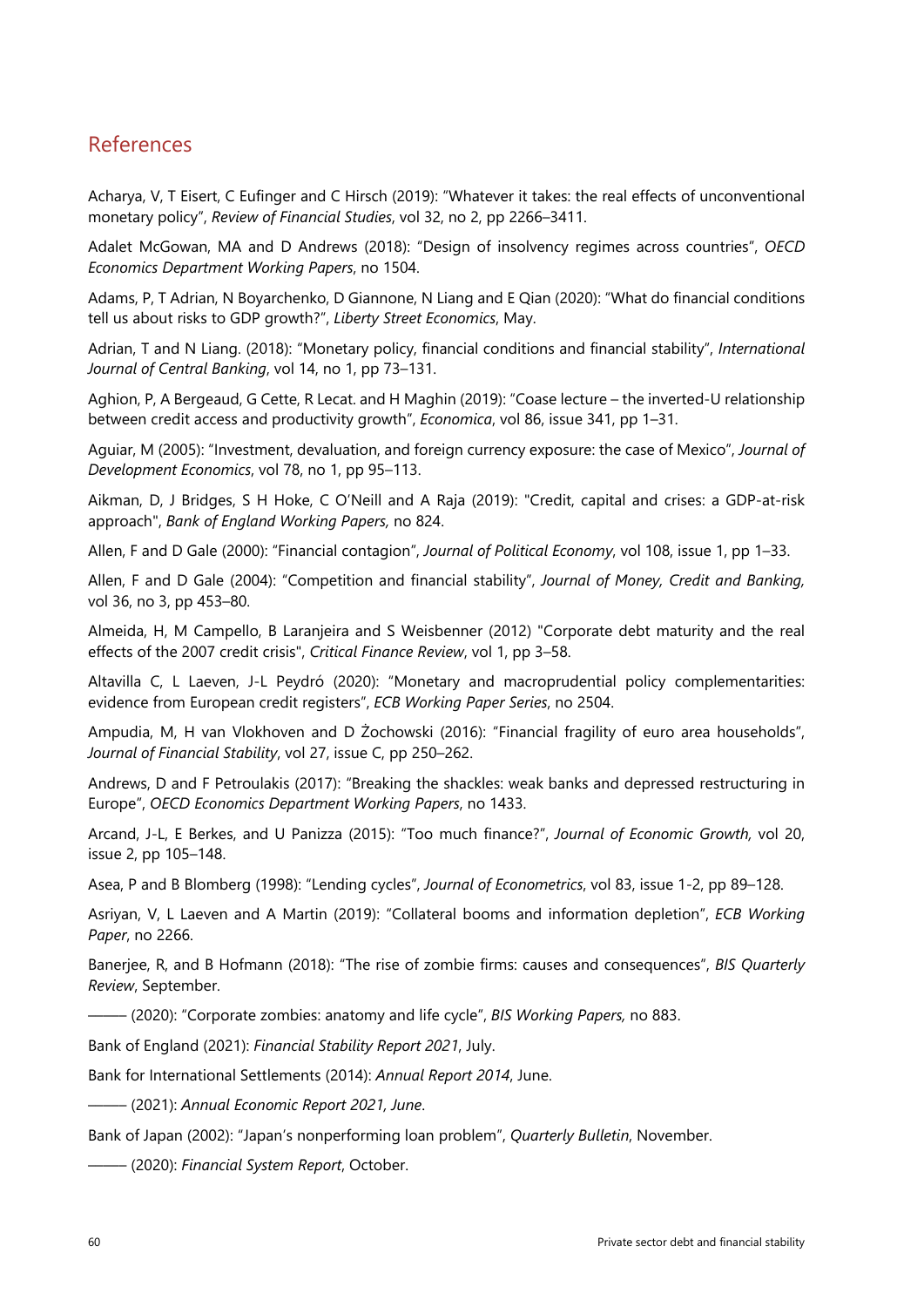––––– (2021): *Financial System Report*, April.

Baron, M and W Xiong (2017): "Credit expansion and neglected crash risk", *The Quarterly Journal of Economics,* vol 132, no 2, pp 713–764.

Basel Committee on Banking Supervision (2018), "Towards a sectoral application of the countercyclical capital buffer; a literature review", *Basel Committee on Banking Supervision Working Paper,* no 32.

––––– (2019): "Towards a sectoral application of the countercyclical capital buffer," *Basel Committee on Banking Supervision Working Paper,* no 36.

Bats, J and A Houben (2020): "Bank-based versus market-based financing: implications for systemic risk", *Journal of Banking and Finance,* vol 114, article 105776.

Behnke, S (2020): "Effects of macroprudential policy on bank lending", *SNB Working Papers* No 6/2020.

Becker, B, M Bos and K Roszbach (2020): "Bad times, good credit", *Journal of Money Credit and Banking,* vol 52, no S1, pp 107–142, October.

Benigno, G. and L. Fornaro (2014): "The financial resource curse", *Scandinavian Journal of Economics*, vol 116, no 1, pp 58–86.

Berger, A and G Udell (2004): "The institutional memory hypothesis and the procyclicality of bank lending behaviour", *Journal of Financial Intermediation,* vol 13, no 4, pp 458–495.

Bernanke, B (2005): "The global saving glut and the U.S. current account deficit", *Remarks at the Sandridge Lecture*, Virginia Association of Economists, Richmond, Virginia.

Bernanke, B and M Gertler (1989): "Agency costs, net worth, and business fluctuations", *American Economic Review*, vol 79, March, pp 14–31.

Bernanke, B, M Gertler and S Gilchrist (1999): "The financial accelerator in a quantitative business cycle framework", *Handbook of Macroeconomics*, vol 1C, *Handbooks in Economics*, vol 15, *Amsterdam: Elsevier*, pp 1341–93.

Blanco, R, S Mayordomo, A Menéndez and M Mulino (2021): "The impact of the Covid-19 pandemic on the financial vulnerability of Spanish non-financial corporations", *Occasional Paper,* no 2119, Banco de España.

Bleakley, H and K Cowan (2008): "Corporate dollar debt and depreciations: much ado about nothing?" *Review of Economics and Statistics*, vol 90, no 4, pp 612–626.

Bonaccorsi di Patti, E, A D'Ignazio, M Gallo, and G Micucci (2015): "The role of leverage in firm solvency: evidence from bank loans", *Italian Economic Journal*.

Bonfim, D (2009): "Credit risk drivers: evaluating the contribution of firm level information and of macroeconomic dynamics", *Journal of Banking and Finance,* vol 33, no 2, pp 281–299.

Bonfim, D, G Cerqueiro, H Degryse and S Ongena (2020): "On-site inspecting zombie lending", *Banco de Portugal Working Papers*, no 202001.

Bordalo, P, N Gennaioli and A Shleifer (2016): "Competition for attention", *The Review of Economic Studies*, vol 83, Issue 2, April 2016, pp 481–513.

Bordalo, P, N Gennaioli and A Shleifer (2018): "Diagnostic expectations and credit cycles", *The Journal of Finance*, vol 73, issue 1, pp 199–227.

Borio, C, P Disyatat and P Rungcharoenkitkul (2019): "What anchors the natural rate of interest?" *BIS Working Papers*, no 777.

Borio, C and M Drehmann (2009): "Assessing the risk of banking crises – revisited", *BIS Quarterly Review*, March.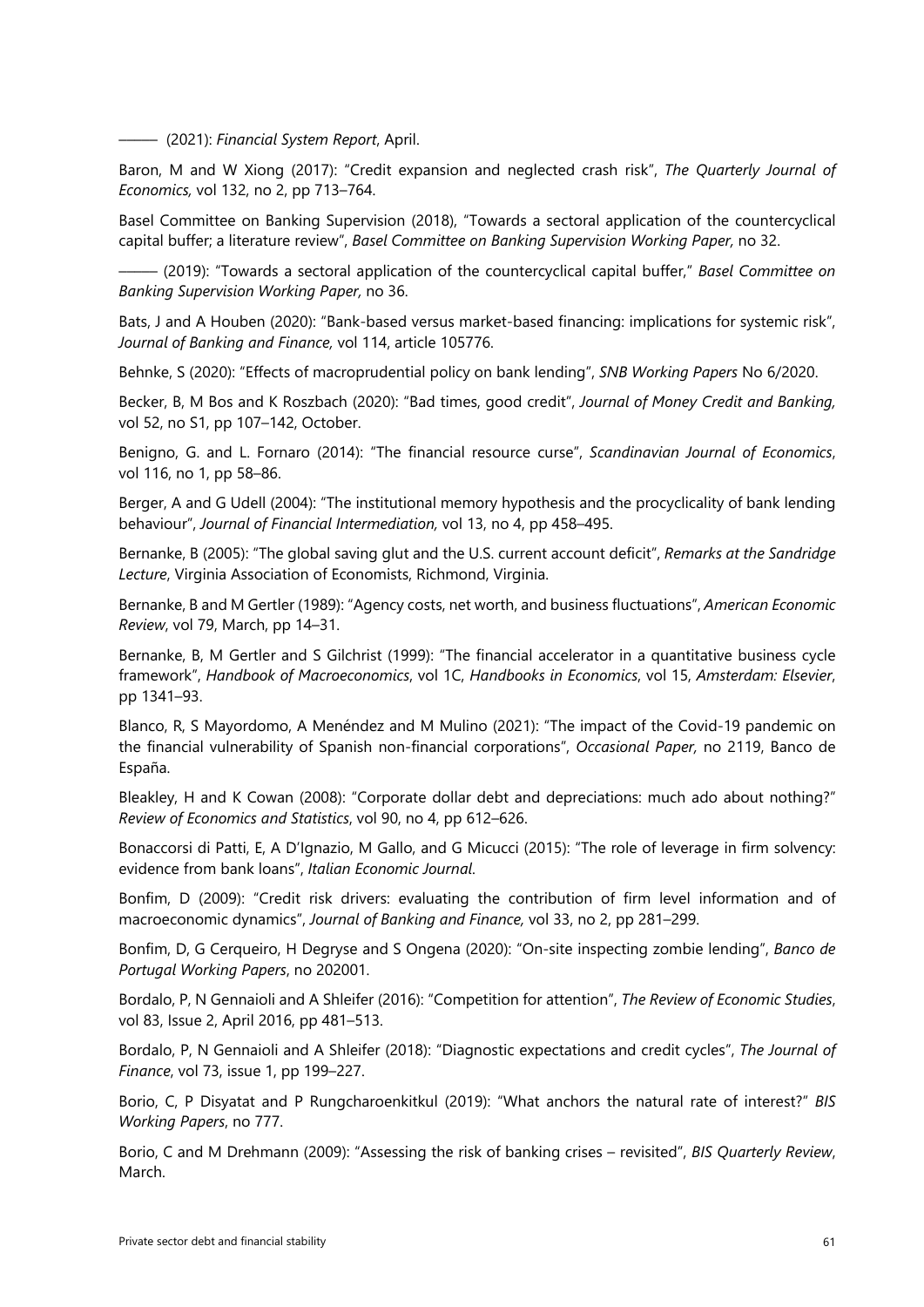Borio, C and P Lowe (2002): "Asset prices, financial and monetary stability: exploring the nexus?", *BIS Working Paper,* no 114.

Boyd, J and G De Nicolo (2005): "The theory of bank risk taking and competition revisited" *Journal of Finance,* vol 60, no 3, pp 1329–1343.

Brandao-Marques, L, Q Chen, C Raddatz, J Vandenbussche and P Xie (2019): "The riskiness of credit allocation and financial stability," *IMF Working Papers*, vol 2019, issue 207.

Branzoli, N and A Caiumi (2018): "How effective is an incremental ACE in addressing the debt bias? Evidence from corporate tax returns", European Commission Taxation Papers no 72.

Bridges, J, C Jackson, D McGregor (2017): "Down in the slumps: the role of credit in five decades of recessions," *Bank of England Working Papers*, no 659.

Broner, F, T Didier, A Erce, S Schmukler (2013): "Gross capital flows: dynamics and crises", *Journal of Monetary Economics*, vol 60, issue 1, pp 113–133.

Budnik, K (2020): "The effect of macroprudential policies on credit developments in Europe 1995-2017", *ECB Working Paper Series* No 2462.

Brunnermeier, M (2009): "Deciphering the liquidity and credit crunch 2007–2008", *Journal of Economic Perspectives*, American Economic Association, vol 23, no 1, pp 77–100.

Brunnermeier, M and Y Sannikov (2014): "A macroeconomic model with a financial sector", *American Economic Review*, vol 104, no 2, pp 379–421.

Bunn, P, M Rostom (2015): "Household debt and spending in the United Kingdom," *Bank of England working papers*, no 554.

Caballero, R, T Hoshi and A Kashyap (2008): "Zombie lending and depressed restructuring in Japan", *American Economic Review*, vol 98, no 5, pp 1943–77.

Campbell, J, J Hilscher and J Szilagyi (2008): "In search of distress risk", *Journal of Finance,* American Finance Association, vol 63, no 6, pp 2899–2939.

Carling, K, T Jacobson, J Linde and K Roszbach (2007): "Corporate credit risk modelling and the macroeconomy", *Journal of Banking and Finance*, Elsevier, vol 31, no 3, pp 845–868.

Carstens, A (2021): "Non-bank financial sector: systemic regulation needed", *BIS Quarterly Review*, December, pp 1–6.

Casanova, C, B Hardy and M Onen (2021): "Covid-19 policy measures to support bank lending", *BIS Quarterly Review*, September.

Cecchetti S, H Genberg and S Wadhwani (2012): "Reassessing the impact of finance on growth", *BIS Working Papers* no 381.

Cecchetti S and E Kharroubi (2012): "Reassessing the impact of finance on growth", *BIS Working Papers*  no 381.

Cerutti, E, S Claessens and L Laeven (2017): "The use and effectiveness of macroprudential policies: New evidence", *Journal of Financial Stability*, 28, issue C, pp 203-224

Committee on the Global Financial System (2011a)*:* Interactions of sovereign debt management with monetary conditions and financial stability, *CGFS Papers*, no 42.

––––– (2011b): "The impact of sovereign credit risk on bank funding conditions", *CGFS Papers*, no 43.

––––– (2016a): "Experiences with the ex ante appraisal of macro-prudential instruments", *CGFS Papers*, no 56.

––––– (2016b): "Objective-setting and communication of macroprudential policies", *CGFS Papers*, no 57.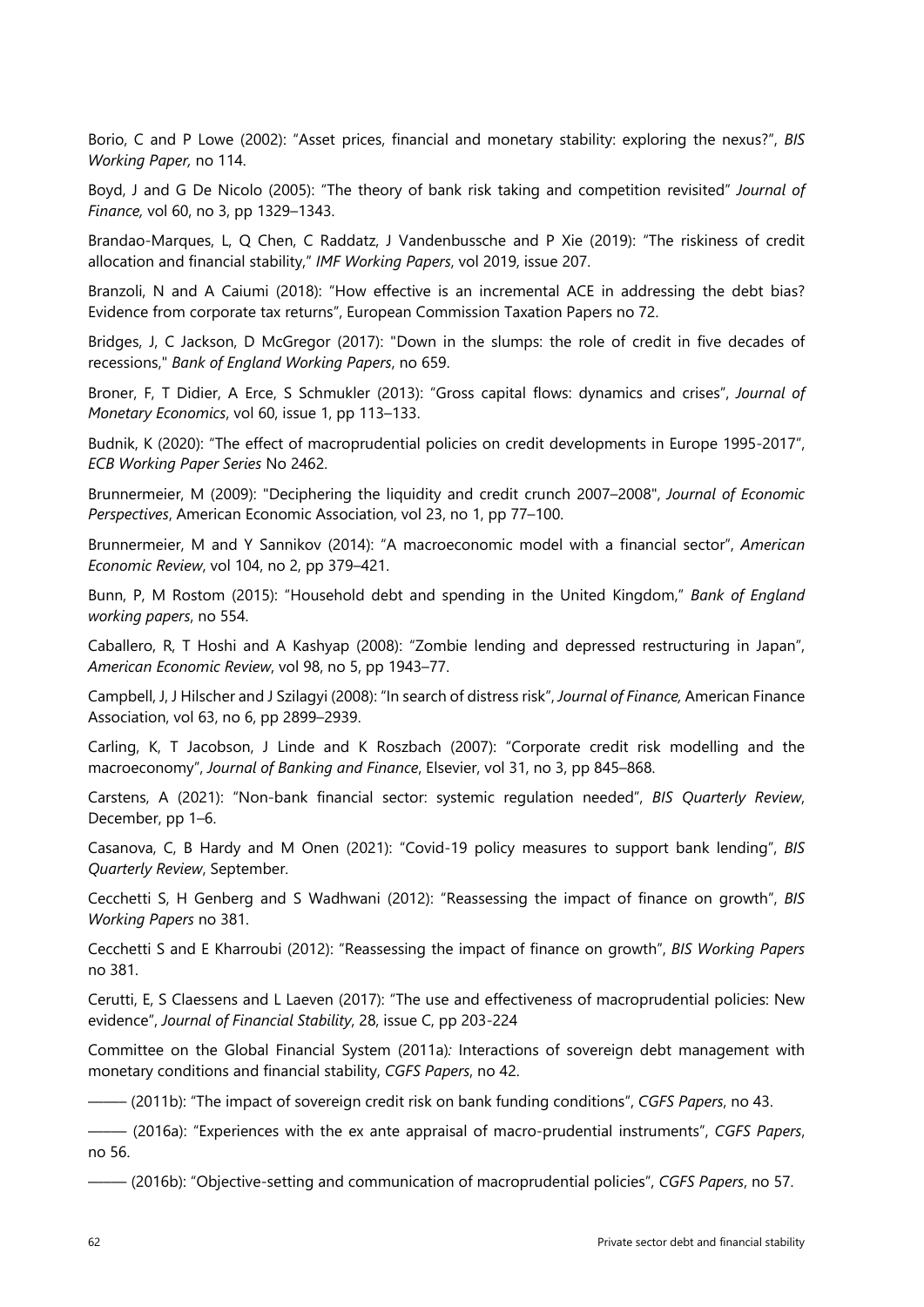––––– (2019): "Establishing viable capital markets", *CGFS Papers*, no 62.

––––– (2020): "Property price dynamics: domestic and international drivers", *CGFS Papers*, no 64.

––––– (2020): "US dollar funding: an international perspective", *CGFS Papers*, no 65.

––––– (2021): "The changing nature of capital flows", *CGFS Papers*, no 66.

Chen, S, P Ganum, L Liu, L Martinez, and M Martinez Peria (2019): "Debt maturity and the use of shortterm debt: evidence form sovereigns and firms", *IMF Departmental Paper,* no 2019/03.

Chui, M, I Fender and V Sushko (2014): "Risks related to EME corporate balance sheets: the role of leverage and currency mismatch", *BIS Quarterly Review*, September.

Claessens, S, K Ayhan and M Terrones (2012): "How do business and financial cycles interact?", *Journal of International Economics*, vol 87, no 1, pp 178–190.

Couaillier, C and V Scalone (2020): "How does financial vulnerability amplify housing and credit shocks?", *Working papers*, no 763.

Crouzet, N (2018): "Aggregate implications of corporate debt choices", *Review of Economic Studies*, vol 85, no 3, pp 1635–1682.

Daher, M and C Kneer (2022): "Mountains of debt and investment flows: What can we learn from SMEs' investment behaviour during and after the Global Financial Crisis?" *Bank of England Financial Stability Papers* no 48, May*.*

Das, U, M Papapioannou, G Pedras, F Ahmed and J Surti (2010): "Managing public debt and its financial stability implications", *IMF Working Paper*, no 280, December.

Dell'Ariccia, G and R Marquez (2004): "Information and bank credit allocation", *Journal of Financial Economics*, vol 72, no 1, pp 185–214.

––––– (2006): "Lending booms and lending standards", *Journal of Finance*, vol 61, no 5, pp 2511–46.

Dell'Ariccia, G, D Igan and L Laeven (2012): "Credit booms and lending standards: evidence from the subprime mortgage market", *Journal of Money, Credit and Banking*, vol 44 no 2–3, pp 367–84.

Dell'Ariccia, G, D Igan, L Laeven, and H Tong (2016): "Credit booms and macrofinancial stability", *Economic Policy*, vol 31, no 86, pp 299–355.

Dell'Ariccia, G, E Ebrahimy, D Igan, and D Puy (2020): "Discerning from bad credit booms: the role of construction", *IMF Staff Discussion Notes*, 2020/002.

Diamond, D and R Rajan (2001): "Liquidity risk, liquidity creation, and financial fragility: a theory of banking", *Journal of Political Economy*, University of Chicago Press, vol 109, no 2, pp 287–327.

Diamond, D and R Verrecchia (1991): "Disclosure, liquidity, and the cost of capital", *The Journal of Finance*, vol 46, pp 1325–1359.

Dias, D, C Robalo Marques and C Richmond (2015). "Misallocation and productivity in the lead up to the eurozone crisis", *International Finance Discussion Papers*, no 1146.

Ding, W, R Levine, C Lin and W Xie (2020): "Corporate immunity to the Covid-19 pandemic", *NBER Working Paper* no 27055.

Doerr, S (2018): "Collateral, reallocation, and aggregate productivity: evidence from the US housing boom", Unpublished paper.

Drehmann, M, C Borio and K Tsatsaronis (2012): "Characterising the financial cycle: don't lose sight of the medium term!", *BIS Working Papers*, no 380.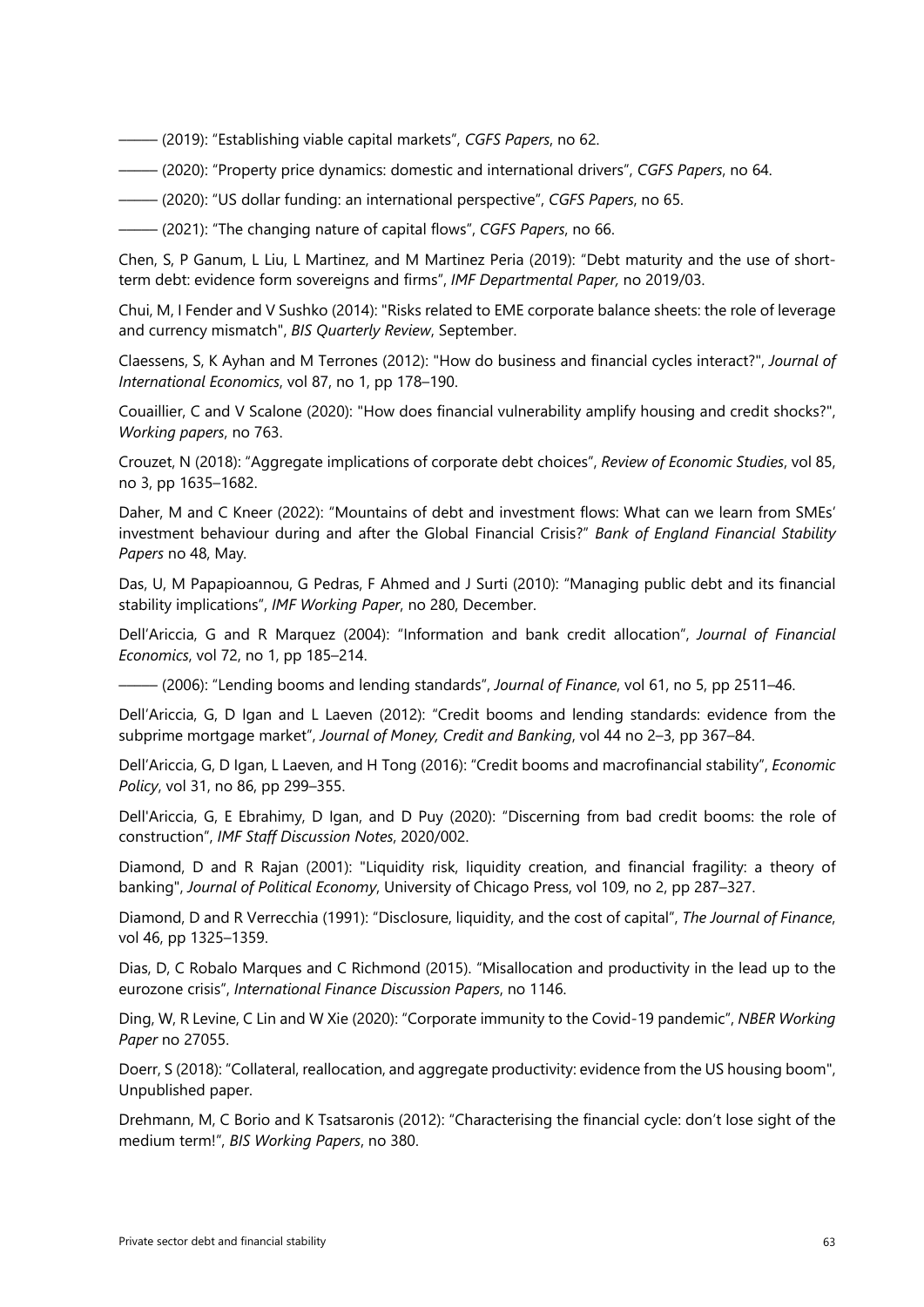Drehmann, M, M Juselius, and A Korinek (2017): "Accounting for debt service: the painful legacy of credit booms", *BIS Working Papers*, no 645.

Du, W and J Schreger (2013): "Local currency sovereign risk," *International Finance Discussion Papers,* no 1094.

Duchin, R, O Ozbas and B Sensoy (2010): "Costly external finance, corporate investment, and the subprime mortgage credit crisis", *Journal of Financial Economics*, vol 97, no 3, pp 418–435.

Duval, R, G H Hong and Y Timmer (2017): "Financial frictions and the great productivity slowdown", *IMF Working Paper*, no 129.

Dynan, K (2012): "Is a household debt overhang holding back consumption," *Brookings Papers on Economic Activity*, *Economic Studies Program* vol 43, no 1, pp 299-362.

Eggertsson, G and P Krugman (2012): "Debt, deleveraging, and the liquidity trap: a Fisher-Minsky-Koo approach", *The Quarterly Journal of Economics*, vol 127, no 3, pp 1469–1513.

Eichengreen, B and R Hausmann (1999): "Exchange rates and financial fragility", Paper presented at the New Challenges for Monetary Policy symposium, Federal Reserve Bank of Kansas City, Jackson Hole, WY, August 26–28, 1999: pp 329–68.

European Banking Authority (2020), "Final Guidelines on the appropriate subsets of sectoral exposures to which competent or designated authorities may apply a systemic risk buffer". October.

European Systemic Risk Board (2021): *Financial stability implications of support measures to protect the real economy from the Covid-19 pandemic*, February.

Fahlenbrach, R, K Rageth and R Stulz (2020): "How valuable is financial flexibility when revenue stops? Evidence from the Covid-19 pandemic", *NBER Working Papers*, no 27106.

Farhi, E and Jean T (2009): "Leverage and the central banker's put", *American Economic Review*, *Papers and Proceedings*, vol 99, no 2, pp 589–593.

––––– (2012): "Collective moral hazard, maturity mismatch and systemic bailouts", *American Economic Review*, vol 102, no 1, pp 60–93.

––––– (2018): "Deadly embrace: sovereign and financial balance sheets doom loops", *Review of Economic Studies*, vol 85, no 3, pp 1781–1823.

Fernandes, K and D Jones (2018): "The Reserve Bank's securitisation dataset", *Bulletin,* Reserve Bank of Australia, December.

Galan, J (2020): "The benefits are at the tail: Uncovering the impact of macroprudential policy on growthat-risk", *Journal of Financial Stability,* forthcoming.

Geanakopolis, J (2009): "The leverage cycle", *Discussion Papers*, no 1715, Cowles Foundation for Research in Economics, Yale University.

Gardó, S, B Klaus, M Tujula and J Wendelborn (2020): *ECB Financial Stability Review*, November.

Gennotte, G and H Leland (1990): "Market liquidity, hedging, and crashes", *American Economic Review*, vol 80, no 5, pp 999–1021.

Gilchrist S, B Wie, V Yue and E Zakrajšek (2020): "The Fed takes on corporate credit risk: an analysis of the efficacy of the SMCCF," *NBER Working Papers*, no 27809.

Giordani P, E Spector and X Zhang (2017): "A new early warning indicator of financial fragility of Sweden", *Riksbank Economic Commentaries,* no 1, January.

Giroud, X and H Mueller (2016): "Firm leverage, consumer demand, and employment losses during the Great Recession", *The Quarterly Journal of Economics*, vol 132, no 1, pp 271–316.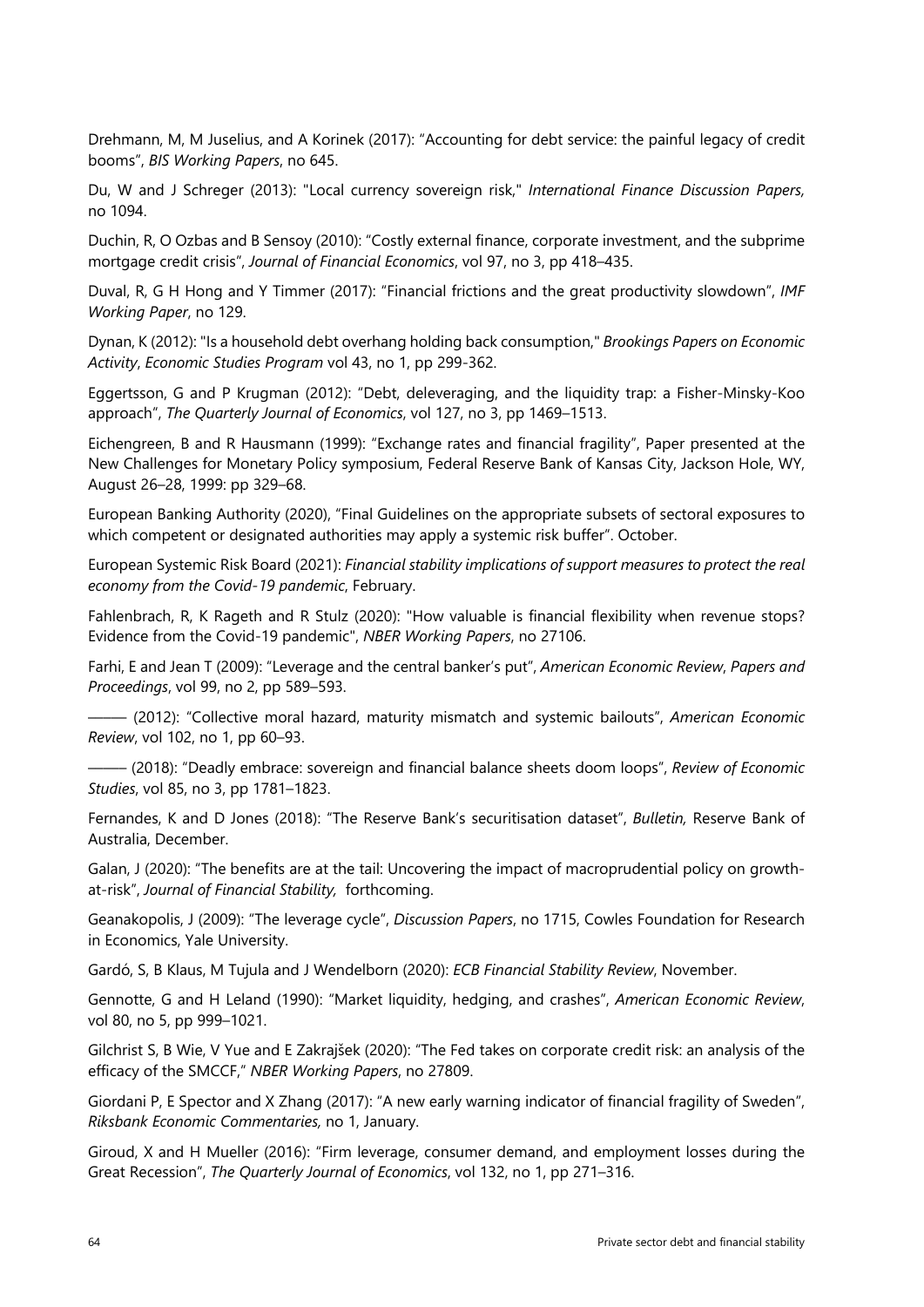Gomes, J, M Grotteria and J Wachter (2018): "Cyclical dispersion in expected defaults", *Review of Financial Studies*, no 4, pp 1275–1308.

Goodhart, C and M Pradhan (2020): "The great demography reversal: ageing societies, waning inequality and an inflation revival", *Palgrave Macmillan*, London.

Gopinath, G, S Kalemli-Özcan, L Karabarbounis and C Villegas-Sanchez (2017): "Capital allocation and productivity in South Europe", *The Quarterly Journal of Economics*, vol 132, no 4, pp 1915–1967.

Gorton, G and G Ordoñez (2014): "Collateral crises", *American Economic Review, American Economic Association*, vol 104, no 2, pp 343–378.

––––– (2020): "Good booms, bad booms", *Journal of the European Economic Association*, no 18, pp 618-65.

Gourinchas, P-O, S Kalemli-Özcan, V Penciakova and N Sander (2021): "Covid-19 and SME failures", *NBER Working Paper*, no 27877.

Gourinchas, P-O and M Obstfeld (2012): "Stories of the twentieth century for the twenty-first", *American Economic Journal*, Macroeconomics, vol 4, no 1, pp 226–265.

Gourinchas, P-O, R Valdes and O Landerretche (2001): "Lending booms: Latin America and the world", *Economia*, vol 1, no 2, pp 47–99.

Greenspan, A (1999): "Do efficient financial markets mitigate financial crises?", *Before the 1999 Financial Markets Conference of the Federal Reserve Bank of Atlanta*, Sea Island, Georgia.

Greenwood, R and S Hanson (2013): "Issuer quality and corporate bond returns", *Review of Financial Studies, Society for Financial Studies*, vol 26, no 6, pp 1483–1525.

Greenwood, R, S Hanson and L Jin (2016): "A model of credit market sentiment", *Harvard Business School Working Paper*, No. 17–015.

Greenwood, R., S Hanson, A. Shleifer, and J Sørensen (2020): "Predictable financial crises", *Working Paper*, no 20-130.

Greenwood, R, B Iverson and D Thesmar (2020): "Sizing up corporate restructuring in the Covid crisis," *NBER Working Paper*, no 28104.

Guerrieri, L and I Matteo (2017): "Collateral constraints and macroeconomic asymmetries," *Journal of Monetary Economics*, Elsevier, vol 90, pp 28–49.

Guerrieri, V. and G. Lorenzoni (2017): "Credit crises, precautionary savings, and the liquidity trap", *The Quarterly Journal of Economics*, vol 132, no 3, pp 1427–1467.

He, Z and A Krishnamurthy (2013): "Intermediary asset pricing", *American Economic Review,* vol 103, no 2, pp 732–70.

––––– (2019): "A macroeconomic framework for quantifying systemic risk", *American Economic Journal: Macroeconomics*, vol 11 no4, pp 1–37.

Helmersson, T, L Mingarelli, B Mosk, A Pietsch, B Ravanetti, T Shakir and J Wendelborn (2021): "Corporate zombification: post-pandemic risks in the euro area", *ECB Financial Stability Review*, May.

Hellwig, M (1994): "Liquidity provision, banking, and the allocation of interest rate risk", *European Economic Review*, vol 38, no 7, pp 1363–1389.

Hoffmann, P, B Klaus and S Langfield(2018): "The distribution of interest rate risk in the euro area", *ECB Financial Stability Review*, vol. 1, May.

Holló, D, M Kremer and M Lo Duca: (2012): "CISS - a composite indicator of systematic stress in the financial system". *ECB Working Paper Series,* no 1426, March.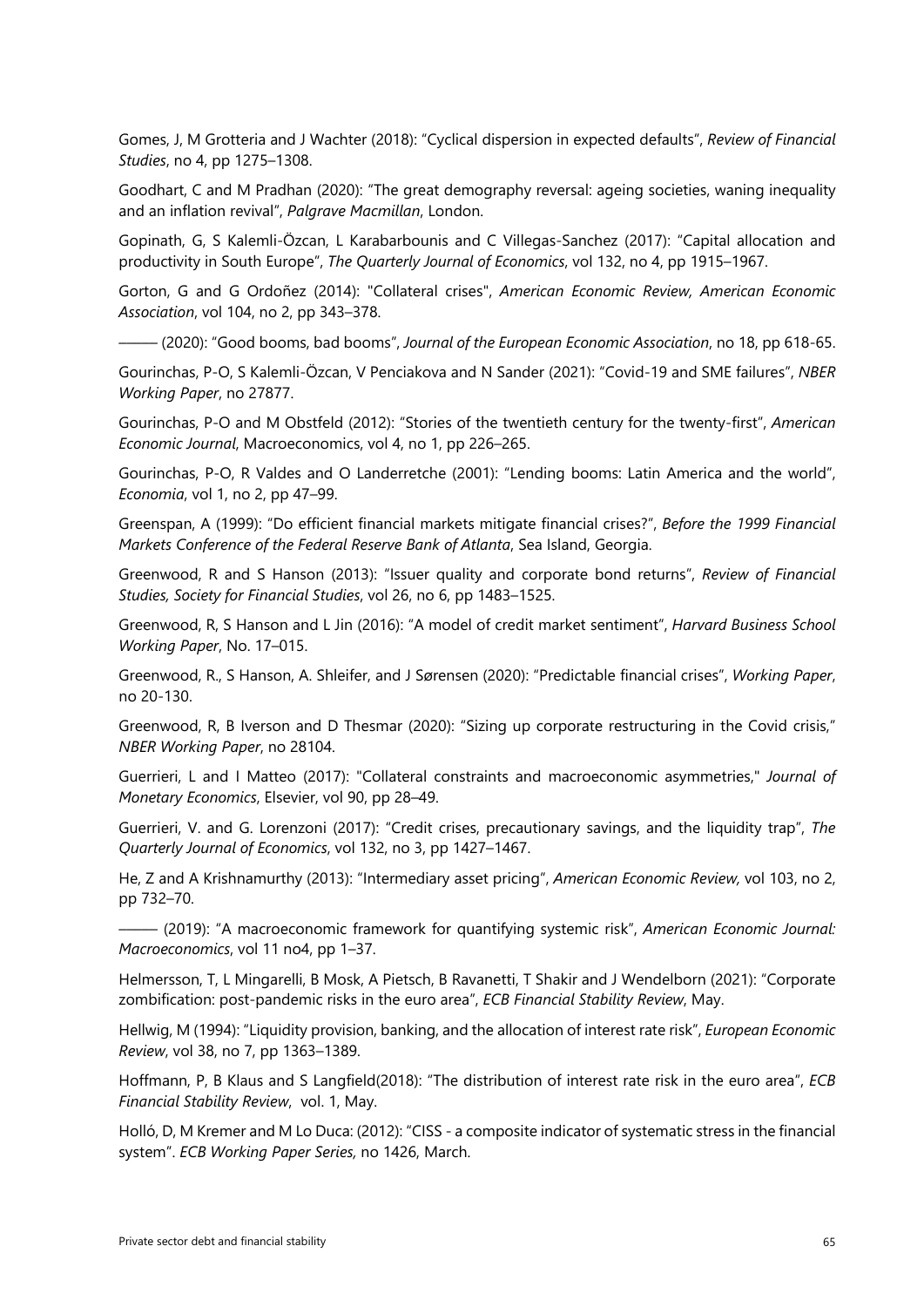Hirano, R, Y Hogen and N Sudo (2021): "Predictive power of the financial activity indexes: a case study of banking crisis in multiple countries", *Bank of Japan Review*, 2021-E-5, November.

International Monetary Fund (2017): "Household debt and financial stability", *Global Financial Stability Report: Is Growth at Risk?,* Chapter 2, October.

––––– (2021a): *Global financial stability report 2021*, April.

––––– (2021b): *Global financial stability report 2021*, October.

––––– (2022): "Private sector debt and the global recovery", *World Economic Outlook: War sets back the global recovery,* Chapter 2 April.

Jappelli, T, M Pagano and M Di Maggio (2013): "Households' indebtedness and financial fragility," *Journal of Financial Management*, *Markets and Institutions*, no 1, pp 23–46.

Jeanne, O, (2009): "Debt maturity and the international financial architecture", *American Economic Review*, vol 99, no5, pp 2135–48.

Ji, K, R Teulings and B Wouterse (2019): "Disentangling the effect of household debt on consumption", *CPB Discussion Paper.* 

Jiménez, G, Ongena, S, Peydró, JL and Saurina, J (2017): "Macroprudential Policy, Countercyclical Bank Capital Buffers, and Credit Supply: Evidence from the Spanish Dynamic Provisioning Experiments", *Journal of Political Economy*, Vol. 125(6), pp 2126 2177.

Jiménez G and J Saurina (2006), "Credit cycles, credit risk and prudential regulation", *International Journal of Central Banking*, vol 2, no 2, pp 65–98.

Jordà, Ò, M Schularick, and A Taylor (2013): "Sovereigns versus banks: credit, crises, and consequences", *Working Paper Series,* no 2013-37.

––––– (2014): "The great mortgaging: housing finance, crises, and business cycles", *NBER Working Papers* 20501.

––––– (2015): "Leveraged bubbles", *Journal of Monetary Economics*, vol 76, pp S1–S20.

Jordà, Ò, M Kornejew, M Schularick and A Taylor (2020): "Zombies at Large?", *Corporate Debt Overhang and the Macroeconomy, NBER Working Paper,* no 28197.

Juselius, M and N Tarashev (2021): "Could corporate credit losses turn out higher than expected?", *BIS Bulletin*, no 46, August.

Kalantzis, Y (2015): "Financial fragility in small open economies: firm balance sheets and the sectoral structure", *The Review of Economic Studies,* vol 82, no 3, pp 1194–1222.

Kalemli-Ozcan, S, L Laeven, and D Moreno (2019?): "Debt overhang, rollover risk and corporate investment: evidence from the European crisis", *ECB Working Paper* 2241, February.

Kaminsky, G and C Reinhart (1999): "The twin crises: the causes of banking and balance-of-payments problems", *American Economic Review*, vol 89, no3, pp 473–500.

Keeley, M (1990): "Deposit insurance, risk, and market power in banking", *American Economic Review,* vol 80, no. 5, pp 1183–200.

Kelly, J and S Myers, (2019): "Fixed-rate mortgages: building resilience or generating risk?", *Financial Stability Notes* 5/FS/19, Central Bank of Ireland.

Keys, B, T Mukherjee, A Seru and V Vig (2010): "Did securitization lead to lax screening? Evidence from subprime loans", *The Quarterly Journal of Economics*, vol 125, no1, pp 307–362.

Kim, S H, S Moon and C Velasco (2017): "Delayed overshooting: is it an '80s puzzle?", *Journal of Political Economy*, vol 125, no 5, pp 1570–1598.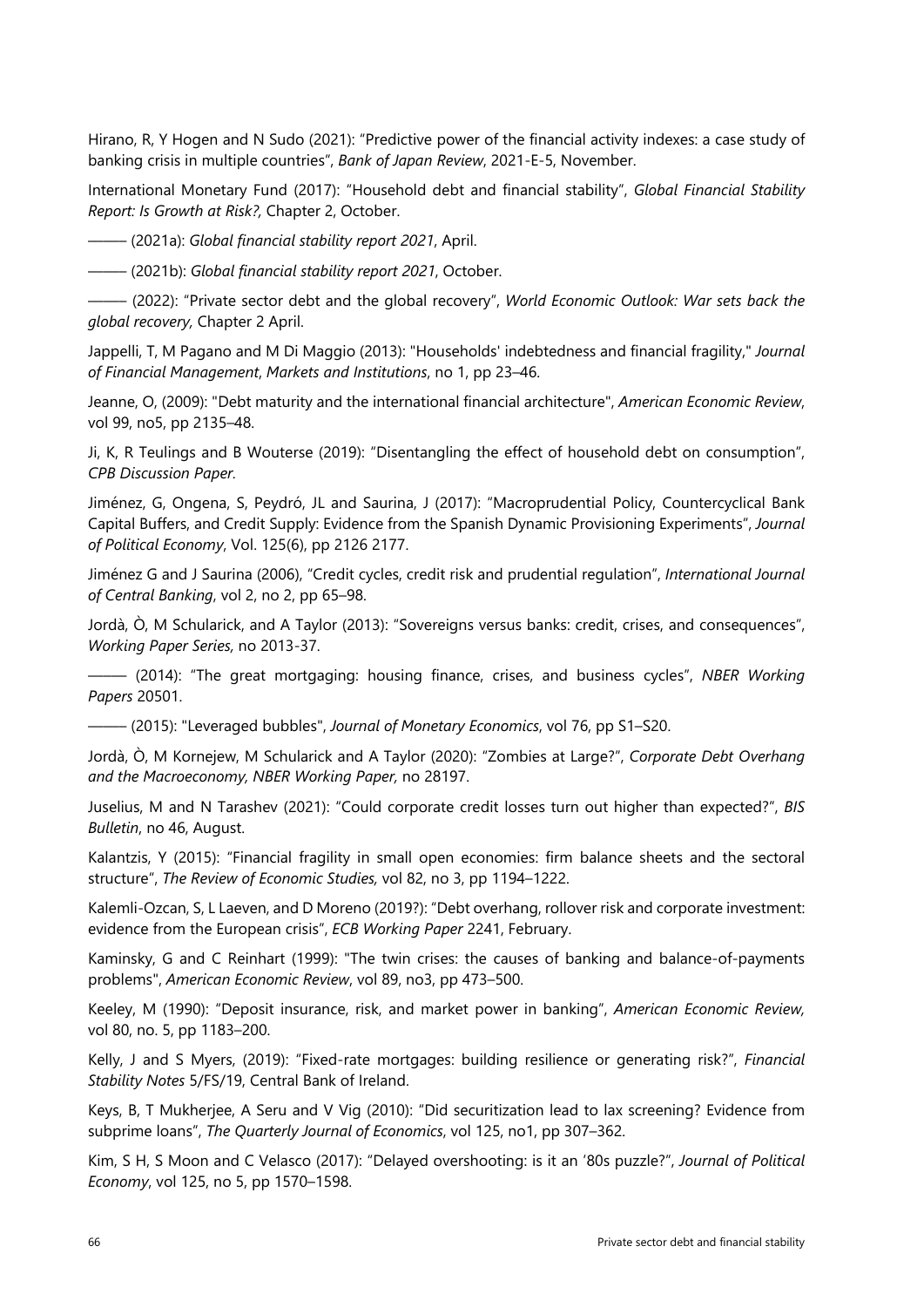Kindleberger, C and R Aliber (1978): "Manias, panics, and crashes: a history of financial crises", *New York: Basic Books.*

Kirti, D (2018): "Lending standards and output growth", *IMF Working paper,* no 18/23.

Kirti, D (2020): "Why do bank-dependent firms bear interest-rate risk?", *Journal of Financial Intermediation*, vol 42, pp 1–14.

Kiyotaki, N and J Moore (1997): "Credit Cycles", *Journal of Political Economy*, vol 105, no 2, pp 211–248.

Korinek, A and A Simsek (2016): "Liquidity trap and excessive leverage", *American Economic Review*, vol 106, no 3, pp 699–738.

Kose, A, P Nagle, F Ohnsorge, and N Sugawara (2019): "Global waves of debt: causes and consequences", Washington, DC: World Bank.

Kovacs A, M Rostom and P Bunn (2018): "Consumption response to aggregate shocks and the role of leverage," *Discussion Papers*, no 1820, Centre for Macroeconomics.

Krishnamurthy, A and W Li (2020): "Dissecting mechanisms of financial crises: intermediation and sentiment", *NBER Working Papers,* no 27088.

Krishnamurthy, A and T Muir (2020): "How credit cycles across a financial crisis", *Working Paper*.

Krishnamurthy, A and A Vissing-Jorgensen (2015): "The impact of treasury supply on financial sector lending and stability", *Journal of Financial Economics*, Elsevier, vol 118, no 3, pp 571–600.

Kuttner, K, and I Shim (2016): "Can Non-Interest Rate Policies Stabilize Housing Markets? Evidence from a Panel of 57 Economies." *Journal of Financial Stability* 26 (C): 31–44.

Lamont, O (1995): "Corporate-debt overhang and macroeconomic expectations", *American Economic Review*, vol 85, no 5, pp 1106–1117.

Langfield, S and M Pagano (2016): "Bank bias in Europe: effects on systemic risk and growth", *Economic Policy*, vol 31, no 85, pp 51–106.

Law S and N Singh (2014): "Does too much finance harm economic growth?", *Journal of Banking and Finance*, vol 41, pp 36-44.

Levine, R (2005): "Finance and growth: theory and evidence", *Handbook of Economic Growth*, Eds: Philippe Aghion and Steven Durlauf, The Netherlands: Elsevier Science.

Levine, R, C Lin, and W Xie (2016): "Spare tire? Stock markets, banking crises, and economic recoveries" *Journal of Financial Economics*, Vol 120.

Lloyd, S, E Manuel and K Panchev (2021): "Foreign vulnerabilities, domestic risks: the global drivers of GDPat-Risk" *Bank of England Staff Working Paper,* no 940.

Löffler, G and A Maurer (2011): "Incorporating the dynamics of leverage into default prediction", *Journal of Banking & Finance*, Elsevier, vol. 35, no 12, pp 3351–3361.

López-Salido, D, J Stein, and E Zakrajšek (2016): "Credit-market sentiment and the business cycle," *NBER Working Papers*, no 21879.

Maffezzoli, M and T Monacelli (2015): "Deleverage and financial fragility," *CEPR Discussion Papers*, no 10531.

Marquez, R. (2002): "Competition, adverse selection, and information dispersion in the banking industry" *The Review of Financial Studies*, vol 15, no 3, pp 901–926.

Martinez-Miera, D and R Repullo (2010): "Does competition reduce the risk of bank failure?", *The Review of Financial Studies*, vol 23, no 10, pp 3638–3664.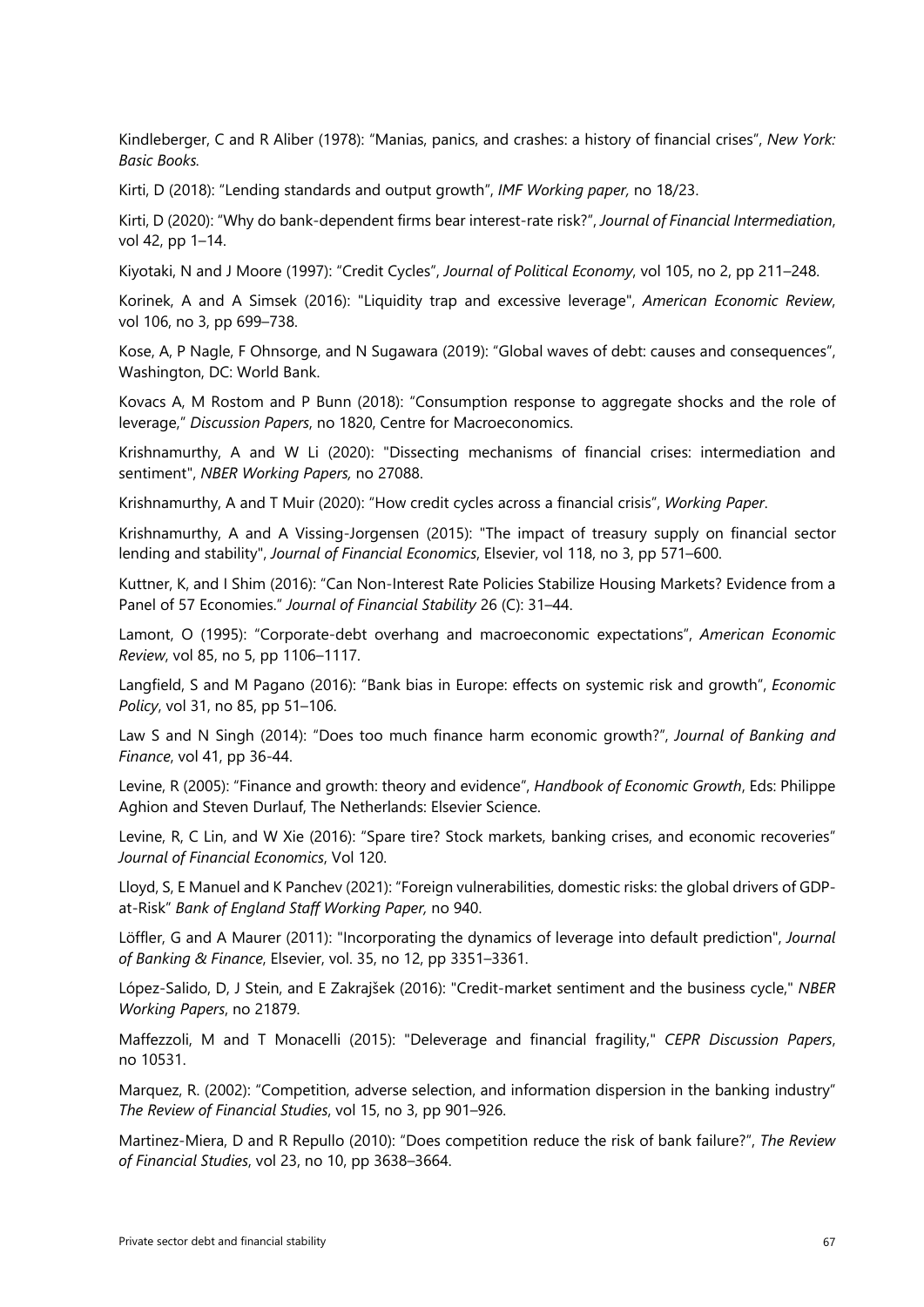Maxted, P (2019): "A macro-finance model with sentiment", *Mimeo*.

McGowan, M, D Andrews and V Millot (2018): "The walking dead? Zombie firms and productivity performance in OECD countries", *Economic Policy,* vol 33, no 96, pp 685–736.

Mendoza, E and M Terrones (2008): "An anatomy of credit booms: evidence from macroeconomic aggregates and firm level data", *NBER Working Paper*, vol 14049.

Mian, A and A Sufi (2014).:"What explains the 2007–2009 drop in employment?", *Econometrica, vol* 82, no 6, pp 2197–2223.

Mian, A, A. Sufi, and E. Verner (2017): "Household debt and business cycles worldwide", *Quarterly Journal of Economics*.

Mian, A, L Straub and A Sufi (2020): "Indebted demand", *CESifo Working Paper Series*, no 8210.

––––– (2020): "The Saving glut of the rich", *NBER Working Paper*.no 26941.

Minsky, H (1977): "The financial instability hypothesis: an interpretation of Keynes and an alternative to "standard" theory", *Challenge*, vol 20, no 1, pp 20–27.

Minsky, H (1986): "Stabilizing an unstable economy", *New Haven: Yale University Press*.

Mojon, B, D Rees and C Schmieder (2020): "How much stress could Covid put on corporate credit? Evidence using sectoral data", *BIS Quarterly Review*, March 2021.

Molina, C (2005): "Are firms underleveraged? An examination of the effect of leverage on default probabilities," *Journal of Finance*, American Finance Association.

Mori N, S Shiratuka and H Taguchi (2001): "Policy responses to the post-bubble adjustments in Japan: a tentative review", *Monetary and Economic Studies*, February, pp 53–112.

Müller, K and E Verner (2021): "Credit allocation and macroeconomic fluctuations", *Working Paper*.

Myers, S (1977): "Determinants of corporate borrowing", *Journal of Financial Economics,* vol 5, no 2, pp 147–175.

Nakaso, H (2001): "The financial crisis in Japan during the 1990s: how the Bank of Japan responded and the lessons learnt", *BIS Papers*, no 6.

Niepmann, F and T Schmidt-Eisenlohr (2022): "Foreign currency loans and credit risk: evidence from US banks", *Journal of International Economics¸*vol 135 .

Occhino, F, and A Pescatori (2015): "Debt overhang in a business cycle model", *European Economic Review,* vol 73, no C, pp 58–84.

Panier, F, F Pérez González and P Villanueva (2015): "Capital structure taxes: What happened when you (also) subsidize equity? Mimeo.

Peek, J and E. Rosengren (2005): "Unnatural selection: perverse incentives and the misallocation of credit in Japan", *American Economic Review*, American Economic Association, vol 95, no 4, pp 1144–1166.

Perotti, E and J Suarez (2002): "Last bank standing: what do I gain if you fail?", *European Economic Review*, Elsevier, vol. 46, no 9, pp 1599–1622.

Prasad A, S Elekdag, P Jeasakul, R Lafarguette, A Alter, A Xiaochen Feng and C Wang (2019): "Growth at risk: concept and application in IMF country surveillance," *IMF Working Paper*, vol 19, no 36, February.

Ranciere, R, A Tornell and F Westermann (2006): "Decomposing the effects of financial liberalization: crises vs growth", *NBER Working Paper*, no 12806.

––––– (2008): "Systemic crises and growth", *Quarterly Journal of Economics*, vol 123, no 1, pp 359–406.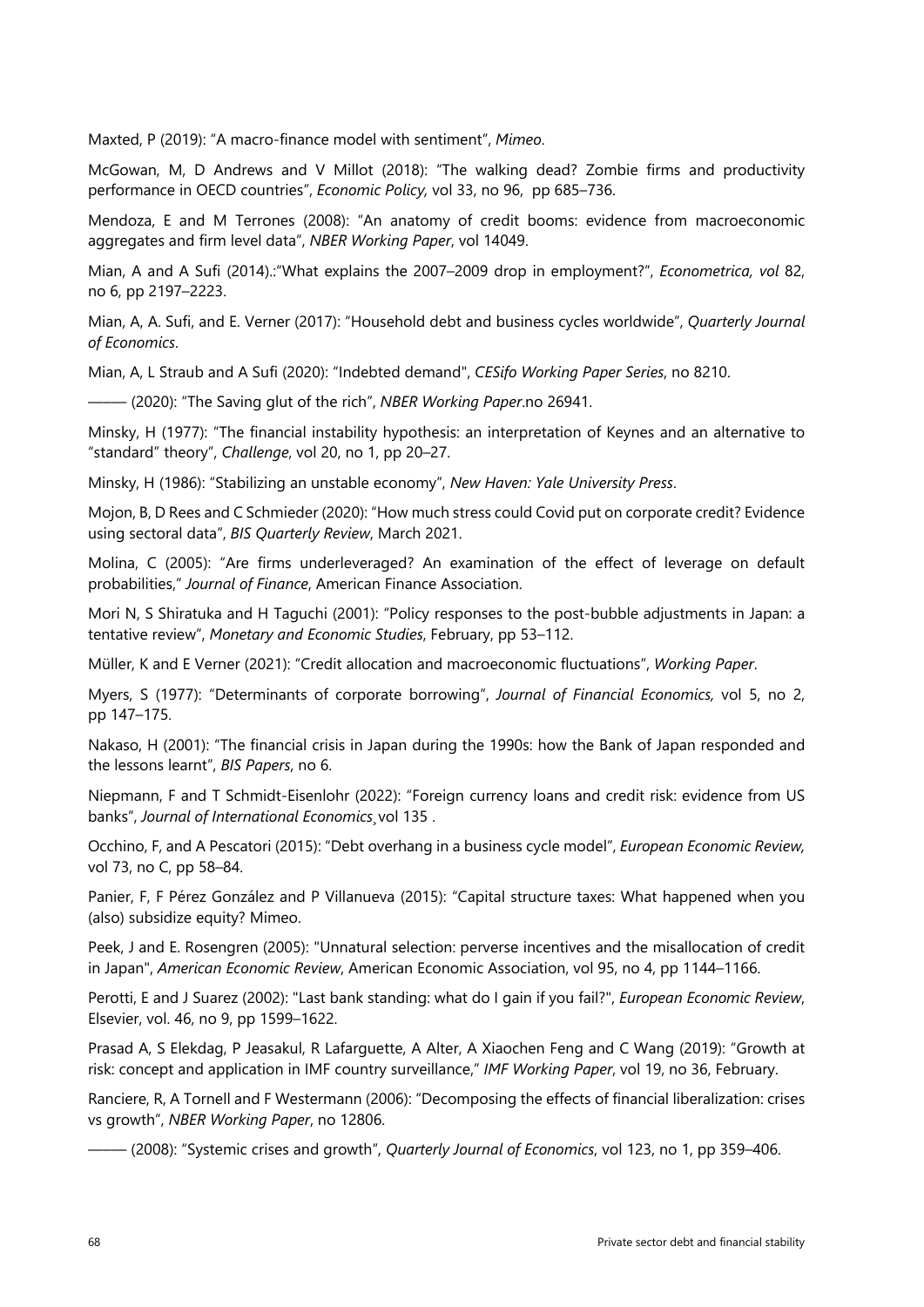Reis, R (2013): "The Portuguese slump and crash and the Euro crisis", *Brookings Papers on Economic Activity*, pp 143–193.

Reserve Bank of India: (2021): *Financial Stability Report*, July.

Richter, B, M Schularick and P Wachtel (2020): "When to lean against the wind", *Journal of Money, Credit, and Banking* (forthcoming).

Rodrik, D and A Velasco (2000): "Short-term capital flows", *NBER Working Paper,* no 7364.

Schepens, G (2016): "Taxes and bank capital structure", *Journal of Financial Economics,* vol 120(3) pp 585-600.

Schivardi, F, E Sette and G Tabellini (2017): "Credit misallocation during the European financial crisis", *BIS Working Papers*, no 669, December.

Schularick, M and A Taylor (2012): Credit booms gone bust: monetary policy, leverage cycles, and financial crises, 1870-2008", *American Economic Review,* vol 102, no 2, pp 1029–1061.

Shumway, T (2001): "Forecasting bankruptcy more accurately: a simple hazard model", *The Journal of Business*, vol 74, no 1 pp 101–24.

Sivec, V, M Volk, and Y Chen (2019): "Empirical Evidence on the Effectiveness of Capital Buffer Release", *Bank of Slovenia Working Papers*, No 5/2019, Banka Slovenije.

Storz, M, M Koetter, R Setzer and A Westphal (2017): "Do we want these two to tango? On zombie firms and stressed banks in Europe", *ECB Working Papers*, no 2104, October.

Sufi, A and A Taylor (2021): "Financial crises: a survey", *CEPR Discussion Papers,* no 16450.

Svensson, L (2017): "Cost-benefit analysis of leaning against the wind", *Journal of Monetary Economics*, vol 90, pp 193–213.

Tobin, J, (1980): "Stabilization policy ten years after", *Brookings Papers on Economic Activity*, vol 11, issue 1, Tenth Anniversary Issue, pp 19–90.

Vandenbussche, J, U Vogel, and E Detragiache (2012): "Macroprudential Policies and Housing Prices – A New Database and Empirical Evidence for Central, Eastern, and South-Eastern Europe." *IMF Working Paper* 12/303.

Verner, E (2019): "Private debt booms and the real economy: do the benefits outweigh the costs?", *Institute for new economic thinking*.

Verner, E and G Gyöngyösi (2020): "Household debt revaluation and the real economy: evidence from a foreign currency debt crisis", *American Economic Review*, vol 110, no 9, pp 2667–2702.

Vickery, J (2008): "How and why do small firms manage interest rate risk?", *Journal of Financial Economics*, vol 87, pp 446–470.

Woodford, M (2003): "Interest and prices: foundations of a theory of monetary policy", *Princeton University Press.*

Zhang, L (2019): "Do house prices matter for household consumption? Evidence from Dutch administrative data", *CPB Discussion Paper.*

Zingales, L (2015): "Presidential address: does finance benefit society?", *Journal of Finance*, vol 70, no 4, pp 1327–1363.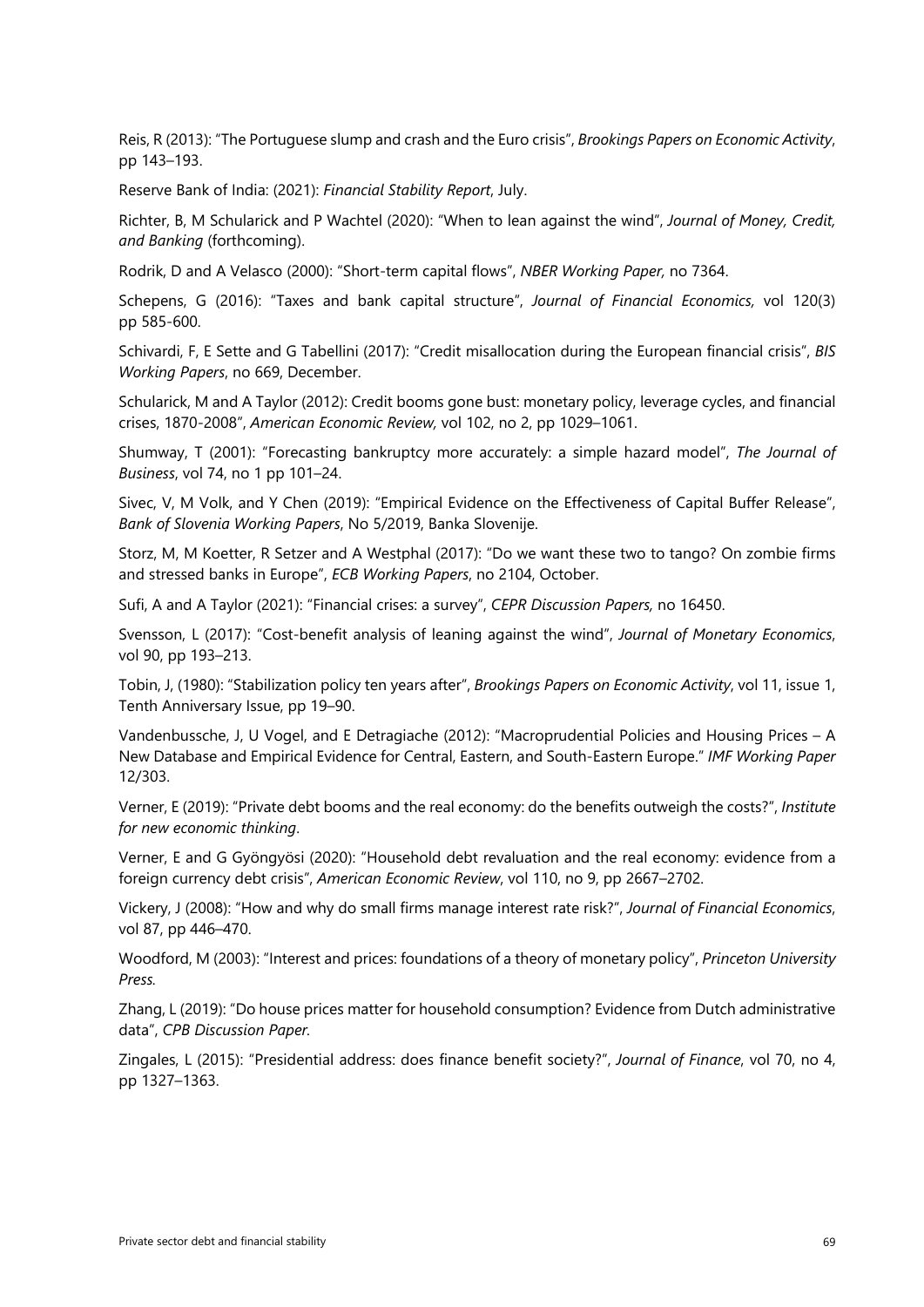# Members of the Working Group

| Co-chairs                                            | Roong Mallikamas (Bank of Thailand)<br>Benjamin Weigert (Deutsche Bundesbank) |
|------------------------------------------------------|-------------------------------------------------------------------------------|
| Reserve Bank of Australia                            | Mark Hack<br>Callan Windsor                                                   |
| National Bank of Belgium                             | Janet Mitchell                                                                |
| European Central Bank                                | Magdalena Grothe<br>Klaus Masuch<br><b>Tamarah Shakir</b>                     |
| <b>Bank of France</b>                                | Jean Boissinot<br><b>Pierre Sicsic</b>                                        |
| Deutsche Bundesbank                                  | <b>Robert Duell</b><br>Katharina Knoll                                        |
| Hong Kong Monetary Authority                         | Jenny Han<br>Ke Ji                                                            |
| Reserve Bank of India                                | Indranil Chakraborty                                                          |
| Bank of Italy                                        | Francesco Franceschi                                                          |
| Bank of Japan                                        | Yushi Endo                                                                    |
| Bank of Korea                                        | Jihyun Bae<br>Bada Han<br>Jahye Kim<br>Sang Yoon Moon                         |
| Central Bank of Luxembourg                           | Florian Henne                                                                 |
| <b>Bank of Mexico</b>                                | Andrea Pérez de Celis                                                         |
| Netherlands Bank                                     | Anna Samarina<br>Chen Zhou                                                    |
| Central Bank of the Russian Federation <sup>30</sup> | Maxim Morozov                                                                 |
| Saudi Arabian Monetary Authority                     | Ibrahim Alsughyr                                                              |
| Bank of Spain                                        | Irene Roibás                                                                  |
| <b>Swiss National Bank</b>                           | Stéphane Riederer                                                             |
| Bank of Thailand                                     | Chutiorn Tontivanichanon                                                      |

<span id="page-71-0"></span><sup>30</sup> The Working Group submitted the report to the CGFS in January 2022, before the access of the Central Bank of the Russian Federation to all BIS services, meetings and other BIS activities was suspended.